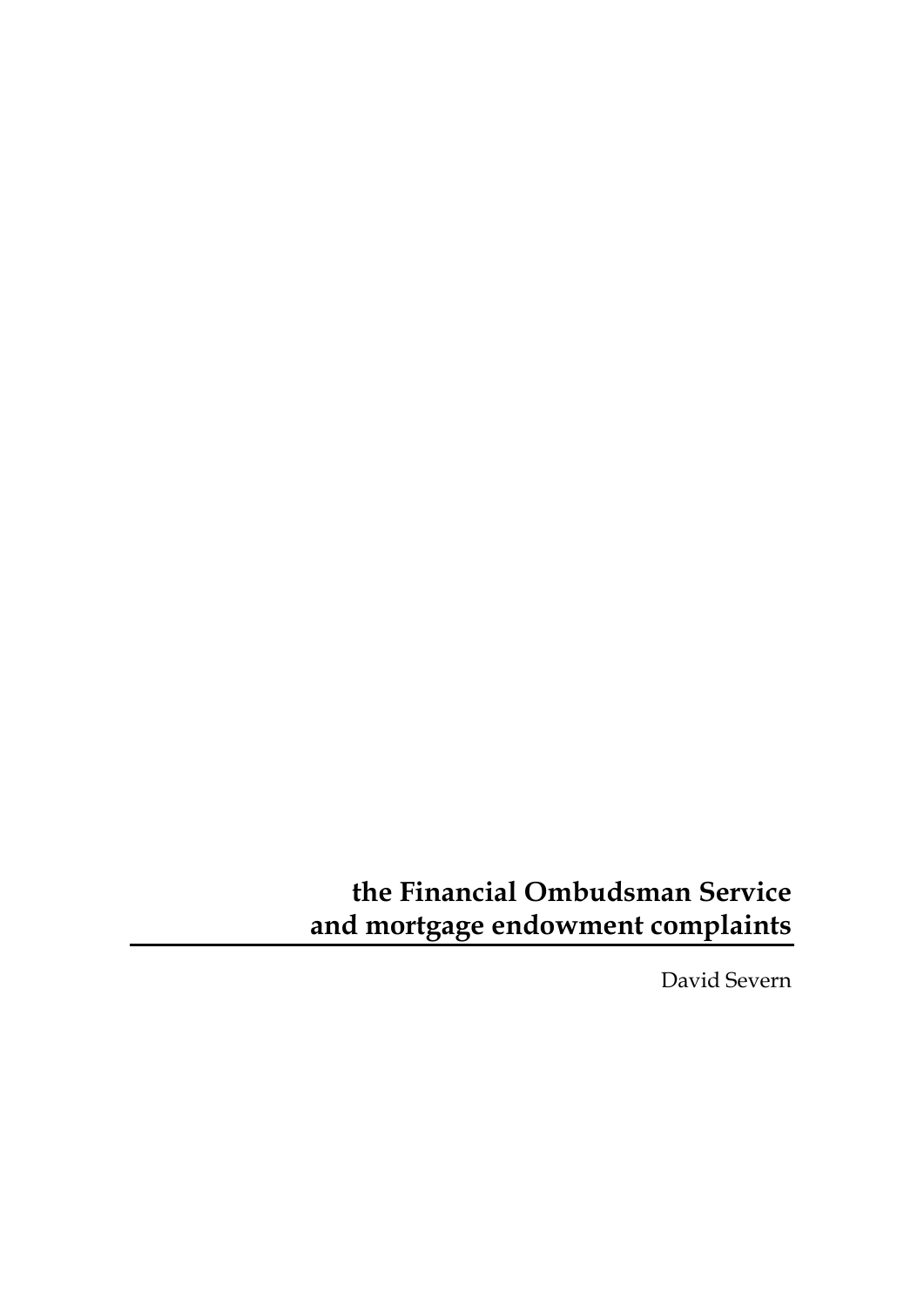This report examines how – between 2002 and 2007 – the Financial Ombudsman Service came to deal with over a quarter of a million disputes about the sale of mortgage endowment policies. It looks at the causes behind this surge of complaints – and at how the ombudsman service responded strategically and operationally to the challenges created by this substantial increase in its workload.

The report has been written by David Severn at the request of the board of the Financial Ombudsman Service. David Severn is an independent regulatory consultant and former head of retail policy at the Financial Services Authority.

The report reflects David Severn's own research and views. It sets out his findings and conclusions – which may be of interest to regulators, the financial services industry, consumer groups and researchers.

© David Severn, April 2008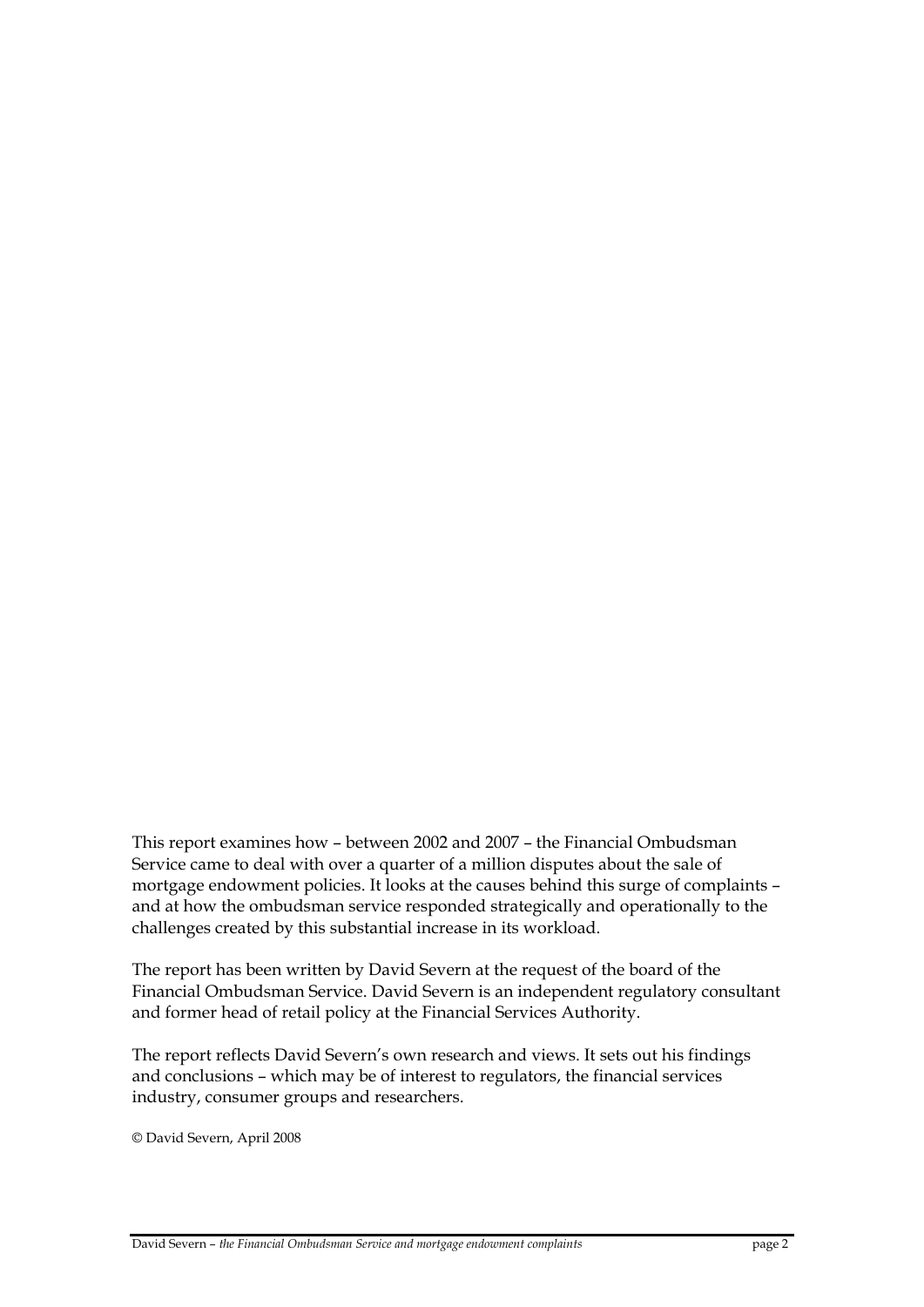contents

## **part 1: introduction**

|   | about this report                                       | page 5  |
|---|---------------------------------------------------------|---------|
|   | the road to 1999                                        | page 7  |
| ٠ | suitability                                             | page 10 |
|   | product disclosure                                      | page 13 |
|   | commission disclosure                                   | page 15 |
| ٠ | projections                                             | page 15 |
|   | the experience of the Financial Services Act regulators | page 17 |
|   | are endowments a good thing?                            | page 18 |
|   |                                                         |         |

### **part 2: chronology**

## *Houston, we have a problem* **(1999-2002)**

|   | the endowment problem crystallises                   | page 19 |
|---|------------------------------------------------------|---------|
|   | the FSA's 1999 announcement                          | page 21 |
| ٠ | the establishment of the Financial Ombudsman Service | page 22 |
|   | laying the foundations                               | page 24 |
| ٠ | the new ombudsman service gets to grips with the     |         |
|   | mortgage endowment issue                             | page 29 |
| ٠ | the FSA's progress report of 2000                    | page 30 |
|   | views of the Financial Services Consumer Panel       | page 31 |
|   | consistency in compensating consumers                | page 33 |
| п | the first big fine                                   | page 34 |
| ٠ | the rising workload of the ombudsman service         | page 34 |
| ٠ | two recurring issues                                 | page 37 |
|   | the industry gets guidance                           | page 38 |
| ٠ | the Financial Services and Markets Act implemented   | page 39 |
| ٠ | follow-up by the Financial Services Consumer Panel   | page 39 |
| ■ | the "Tiner letter"                                   | page 41 |
|   |                                                      |         |

### *Which? stands up for consumers* **(2002-2004)**

| Which? launches its campaign                          | page 41 |
|-------------------------------------------------------|---------|
| ombudsman re-organisation                             | page 45 |
| another big fine                                      | page 45 |
| time bars again – and Which?                          | page 46 |
| the Treasury decides not to act                       | page 47 |
| another fine                                          | page 48 |
| extension of time limits                              | page 48 |
| more fines                                            | page 50 |
| the concerns of the Financial Services Consumer Panel | page 51 |
| the floodgates open                                   | page 51 |
| mitigation of loss                                    | page 53 |
| organisational improvement                            | page 53 |
| another fine                                          | page 54 |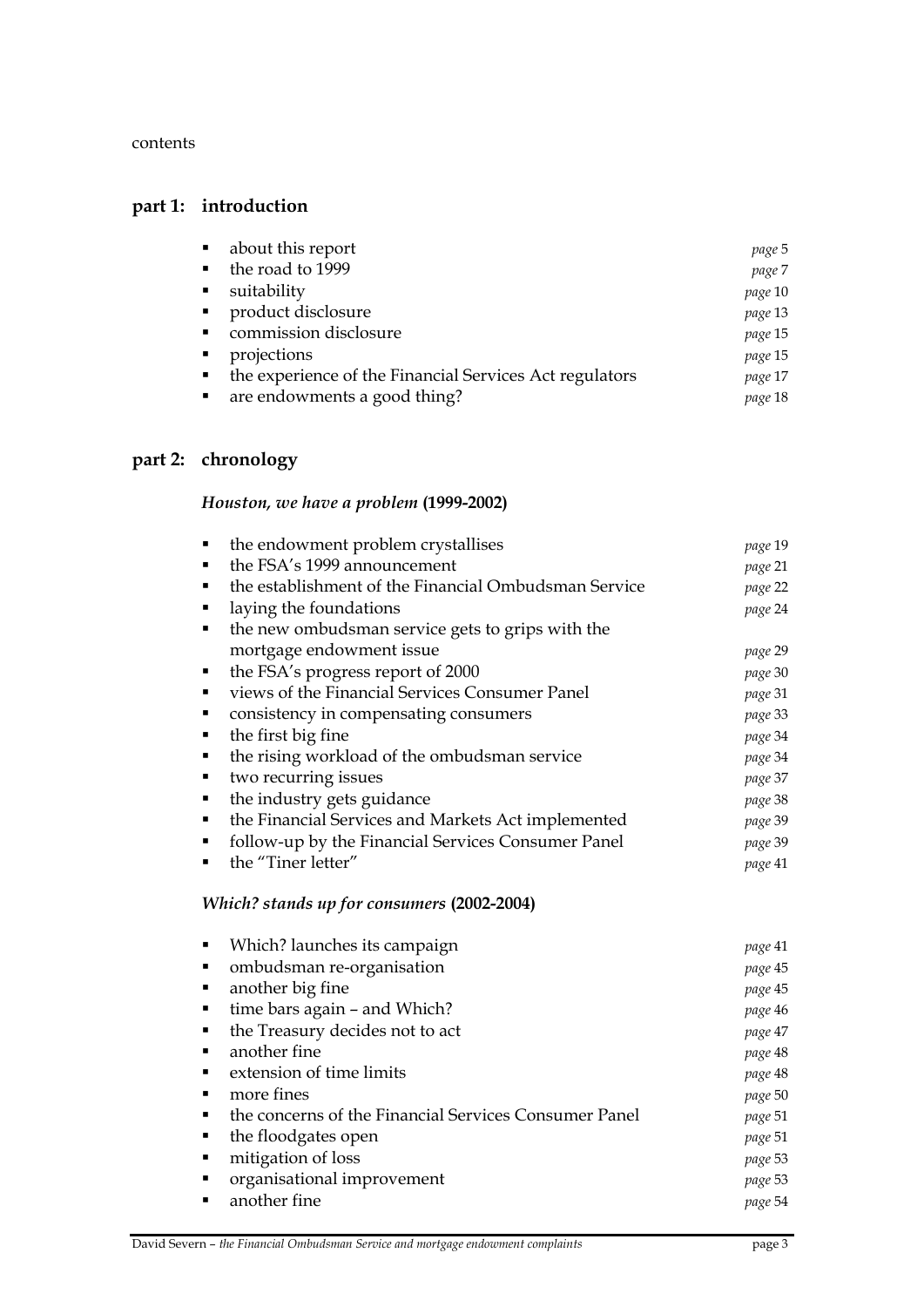|              | <b>Treasury Select Committee report</b><br>٠                       | page 58  |
|--------------|--------------------------------------------------------------------|----------|
|              | another fine<br>٠                                                  | page 62  |
|              | the ombudsman service considers its strategy<br>٠                  | page 62  |
|              | The Personal Finance Research Centre's report<br>٠                 | page 63  |
|              | quality of firms' complaints handling<br>٠                         | page 65  |
|              | responses to the Treasury Select Committee report<br>٠             | page 66  |
|              | the FSA has to issue another reminder to firms<br>٠                | page 70  |
|              | the ombudsman service takes stock<br>٠                             | page 71  |
|              | change of chairman at the ombudsman service<br>٠                   | page 72  |
|              | more fines<br>٠                                                    | page 73  |
|              | an update for the Financial Ombudsman Service's board<br>٠         | page 74  |
|              | the FSA calls a round-table meeting<br>٠                           | page 74  |
|              | the FSA's 2005 progress report<br>٠                                | page 74  |
|              | round-table meeting<br>٠                                           | page 76  |
|              | endowment liaison committee<br>٠                                   | page 76  |
|              | further ombudsman developments<br>٠                                | page 77  |
|              | another fine<br>٠                                                  | page 80  |
|              | building societies<br>٠                                            | page 80  |
|              | light at the end of the tunnel (2006-2007)                         |          |
|              | good news at last<br>٠                                             | page 82  |
|              | the FSA's 2006 progress report<br>٠                                | page 84  |
|              | the FSA and time barring<br>٠                                      | page 85  |
|              | turning point<br>٠                                                 | page 86  |
|              | more grief for consumers<br>٠                                      | page 87  |
| part 3:      | the impact on the Financial Ombudsman Service -<br>and reflections |          |
|              | the effect on the ombudsman service as an organisation<br>٠        | page 89  |
|              | people                                                             | page 90  |
|              | premises                                                           | page 91  |
|              | information technology<br>٠                                        | page 92  |
|              | training<br>٠                                                      | page 93  |
|              | forecasts and budgets<br>٠                                         | page 94  |
|              | reflections<br>٠                                                   | page 98  |
| bibliography |                                                                    | page 105 |
|              |                                                                    |          |

 Personal Finance Research Centre appointed *page* 54 a forum to air issues *page* 54 the ombudsman service's annual review *page* 55

 *Excel to the rescue!* **(2004)** *page* 56

 *politicians opine* **(2004-2006)** 

part 3: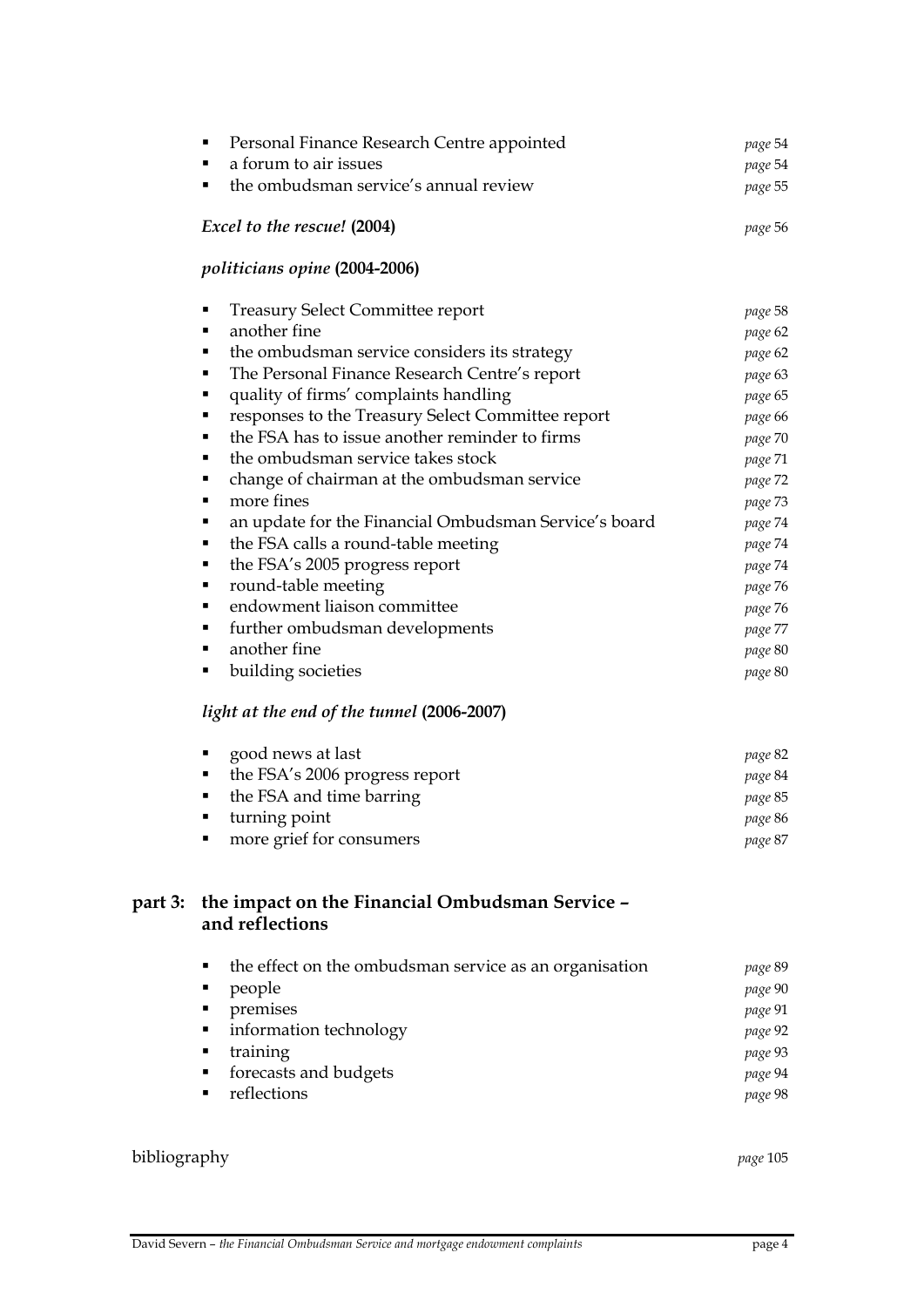## **part 1: introduction**

### **about this report**

This is a brief account of the Financial Ombudsman Service and its experience in handling complaints about allegedly mis-sold endowment policies. Although this account was commissioned by the board of the Financial Ombudsman Service, the views expressed in it are my own. The readership for this account is likely to be small in number. Yet the issue it treats affected millions of consumers, caused real hardship to some, caused further damage to the reputation of financial services, and occupied much time of regulators, the media, parliamentarians and others. The latest figures from the Financial Services Authority's website (last updated July 2007) show over 1.8 million endowment complaints to have been made and compensation in excess of £2.7 billion to have been paid.

UK consumers have long been passionate about home ownership but few consumers are lucky enough to have enough money to buy their property outright. The majority of consumers wishing to buy a home have to obtain mortgage finance from somewhere and then need to decide on some means of repaying the loan. Until the mid-1980s most consumers repaid their loan by taking out a repayment mortgage. It was sure and steady, and it guaranteed that if payments were kept up, the mortgage would eventually be repaid.

From the late 1980s the use of a low-cost endowment policy (effectively an insurance-based investment contract bundled together with some life insurance cover) rapidly became the popular method for repaying a mortgage loan. The use of an endowment policy carried a risk that investment returns might not be good enough to produce sufficient money to repay the loan at the end of the mortgage term. While investment returns were good, the probability of such a risk crystallising tended to be discounted. As economic circumstances changed it became clear that the risk of a shortfall was not a theoretical one and that some consumers were likely to face a shortfall – sometimes a very significant one – between the proceeds they would get on their endowment policy and the amount which they owed their mortgage lender.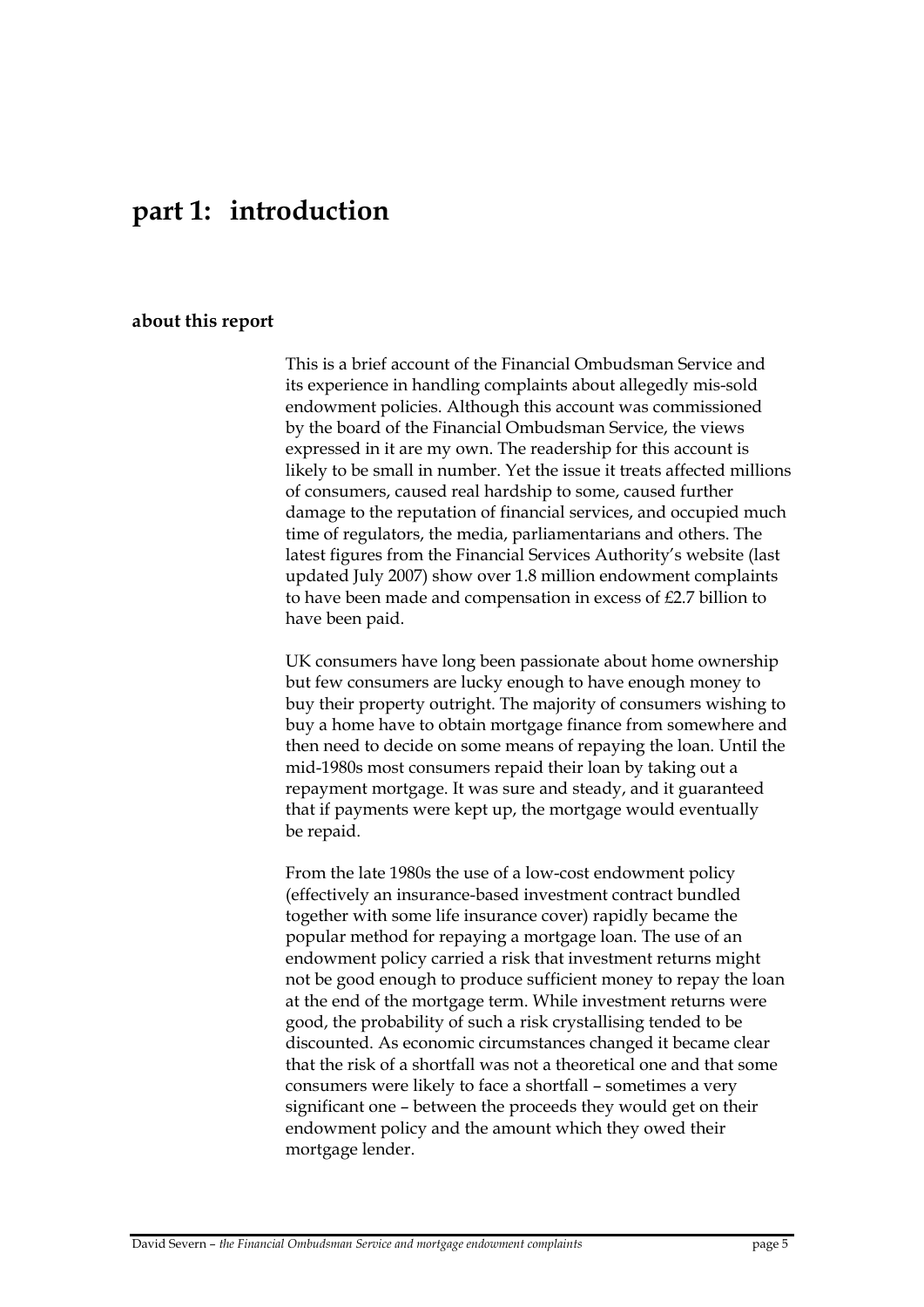At the very least, consumers had to be alerted to this position so that they could decide what action they needed to take to get the repayment of their loan back on track. That was not, however, the end of the story. It is possible that when a consumer was advised to buy an endowment policy as the repayment vehicle for their mortgage they were poorly advised.

In a few cases, there might have been downright misrepresentation by an adviser. More likely, however, was that little or no attempt was made by the firm advising on the endowment policy to assess whether or not the consumer was prepared to take a risk that the policy might not repay their loan. In other words, there might have been mis-selling.

Matters started to come to a head in 1999. There were calls from some quarters for the regulator of the financial services industry, the Financial Services Authority (FSA), to order the industry to carry out a proactive review of endowment sales. The FSA decided that such a review would be a disproportionate response to the situation. Instead, it set in hand a process for consumers to be informed about the progress of their policy in being able to pay off the mortgage and what action might be taken if there was the prospect of a shortfall. This would be backed up by the use of the existing complaints procedure set up by the regulator. If a consumer facing financial loss believed that the firm which sold the endowment policy had mis-sold it, the consumer could make a complaint to the firm which gave the advice. If the firm rejected that complaint, the consumer could then take the complaint to the Financial Ombudsman Service.

The programme of action set out by the FSA might have worked smoothly. But what happened, in fact, is that a deluge of complaints was generated that had to be handled by firms – with a very substantial number then referred to the ombudsman service. At the time of writing, there looks to be some light at the end of the tunnel for the ombudsman service – but the problem may linger for many years yet, given the long-term nature of mortgage endowments.

The sale of endowments to back a mortgage reached their peak of 83% of the market in 1988. As policies were typically sold for periods of 25 years, there may be many policies maturing in 2013 and beyond. And some consumers may then find – despite the collective efforts of the regulator, industry, media and others – that the money they get back, rather than giving them a nice nest egg on top of repaying their mortgage loan, actually leaves them with a shortfall and the need to find some way to pay the balance. By that time, however, consumers will find that they have no means of obtaining redress, because of the "time bar" which exists on making a complaint.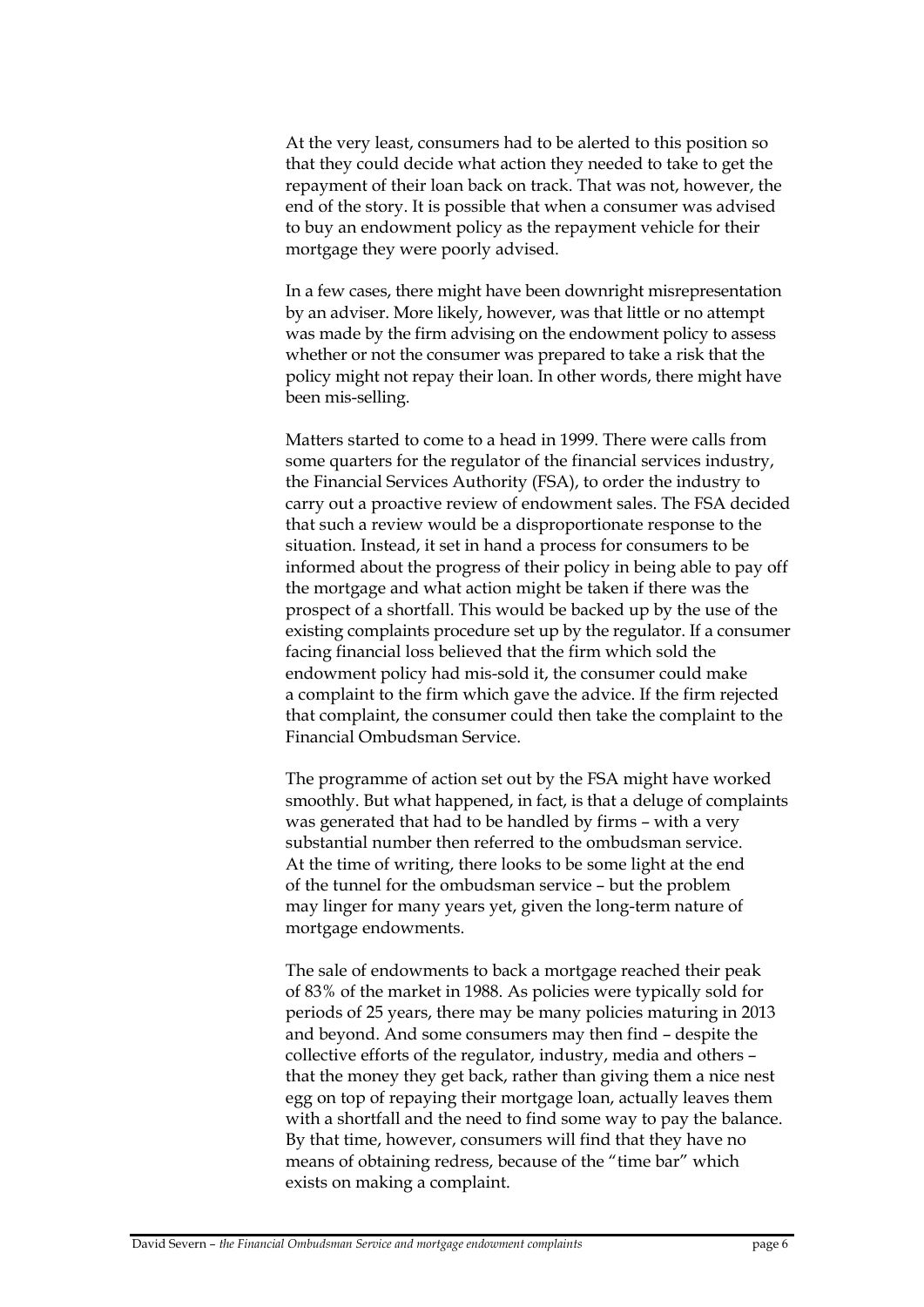The focus of this account is on the Financial Ombudsman Service itself. How did the ombudsman service respond as events unfolded from 1999? How has the ombudsman coped with the large influx of complaints – and what has it meant for its normal run of financial cases? What has the consumer experience been in dealing with the ombudsman service? Although the focus of this report is on the ombudsman service itself, it would create a somewhat distorted picture if no attention was give to the context in which the endowment mortgage problem arose.

So this account also gives some brief attention to certain matters in the almost 30 year history leading up to the FSA decision in 1999 on how the mortgage endowment situation should be handled. There is therefore some brief coverage of how the endowment came to be such a popular product as a repayment vehicle; who was selling endowments; how sales were regulated; and how earlier complaints mechanisms operated.

There are some important limitations to this account which need to be made clear at the start. It has been researched against a limited timescale. Its focus has been principally on documents originated by the ombudsman service itself, although there is also some coverage of documents originating from the regulators, government, the Treasury Select Committee and consumer organisations. In contrast, there is little coverage of the issues from the industry perspective. While an effort has been made to look at most of the key documents involved from the ombudsman service and the other main sources mentioned, some may have been missed – so this account does not purport to be comprehensive.

The account is also mainly based on documents which are already in the public domain. So one day a fuller account of this episode might be written, when someone is given full access to all the information. The one exception to the use of published information is the ombudsman service itself. I was given access to the records of the Financial Ombudsman Service, including papers and minutes of its board. In addition, I had useful discussions with a number of staff at the ombudsman service who were able to give the essential "flavour" of how things felt to them at the time, which may not come across from simply reading the documentary evidence.

#### **the road to 1999**

It will be no surprise that for a product which was purchased for the purpose of repaying a mortgage loan (such loans generally being repaid over periods of 20-30 years) one has to go a long way back to trace the roots of the problem. Endowments had been around for many years but it was only in the 1980s that sales linked to a mortgage really took off – reaching a staggering peak of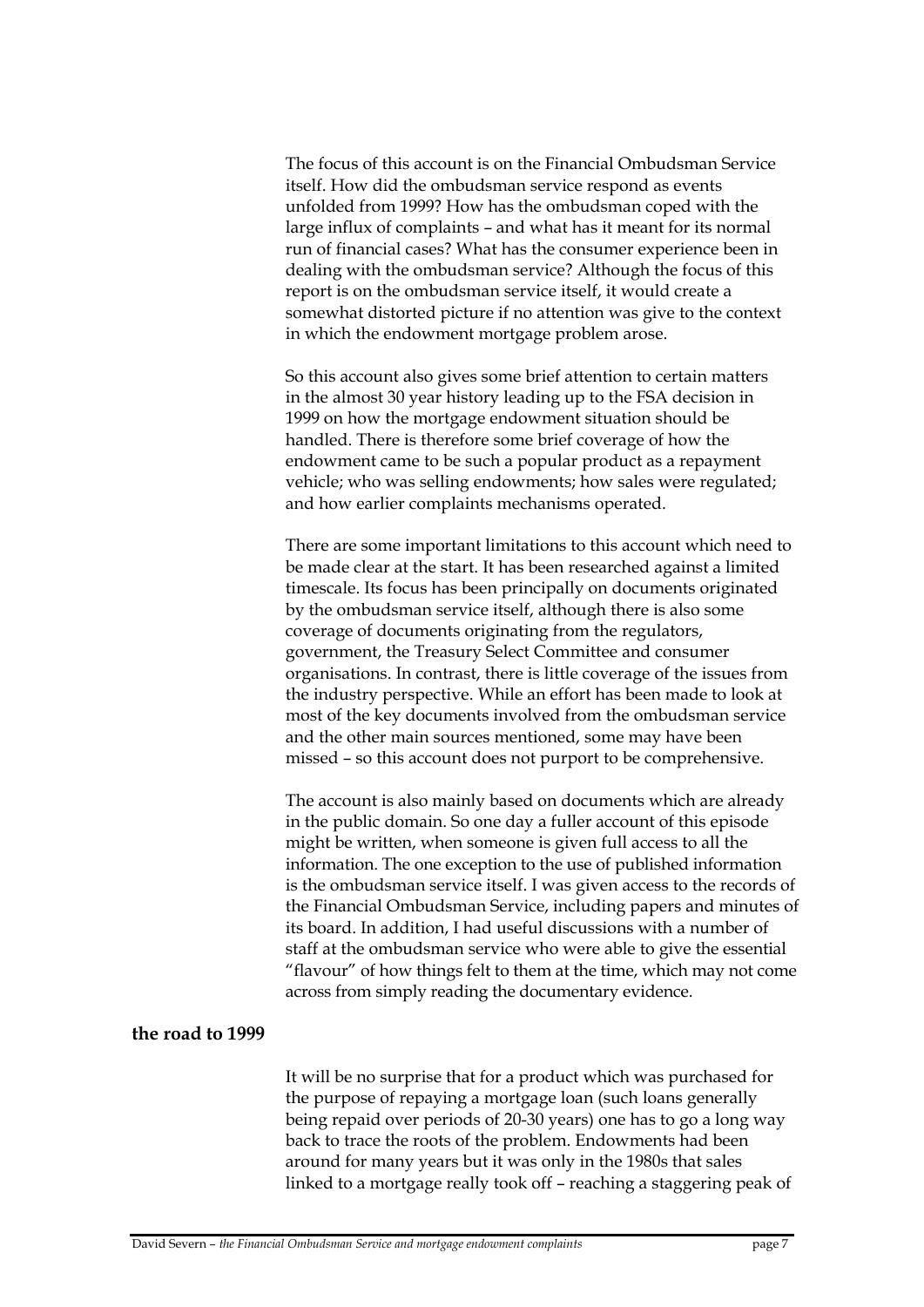83% of the mortgage market by 1988. The impetus to the growth of the market was given by a number of policies of the Conservative Government of the 1980s.

1988 is a key date for another reason. It is the year in which the provisions of the Financial Services Act 1986 were brought into force providing for the regulation of the marketing and selling of investment products (including endowments). Prior to 1988, regulation of the marketing and selling of insurance contracts was almost non-existent and the standards exhibited by many of those engaged in the industry were very poor. So for almost a decade, endowment policies were being sold in a market over which there was no regulation – and the sales of endowments actually reached their peak during that period.

Also in the 1980s, the government commissioned Professor Jim Gower to review the state of investor protection. In his report, published in 1984, Gower painted a bleak picture of the prevailing standards of conduct in the industry and made recommendations to address the concerns he identified. On the basis of Gower's report, the Government published a white paper setting out its plans for the introduction of a new system of financial regulation. It did not accept all of Gower's recommendations. In particular, it was no surprise that a Conservative Government would not share Gower's view that there should be intervention to control the level of commissions paid to those who sold products such as endowments. The Government subsequently introduced legislation to give effect to its proposals. This became the Financial Services Act 1986 (hereafter referred to as "the 1986 Act"), the provisions of which were brought into force in 1988.

The 1986 Act introduced a byzantine system of regulation. The Act gave the Secretary of State for Trade and Industry the power to delegate to a designated body many of his regulatory powers, including the power to make rules. The body recognised for this purpose was the Securities and Investments Board (SIB). The 1986 Act was founded on the principle of self-regulation. And so the plan was that SIB would not itself regulate firms – but would instead recognise a number of "self-regulating organisations" (SROs) which would regulate their constituent parts of the financial services industry.

For the purposes of this report, the two principal SROs were the Life Assurance and Unit Trust Regulatory Organisation (LAUTRO) and the Financial Intermediaries, Managers and Brokers Regulatory Association (FIMBRA). Later, in 1994, these two organisations were to be subsumed within a new regulatory body, the Personal Investment Authority (PIA).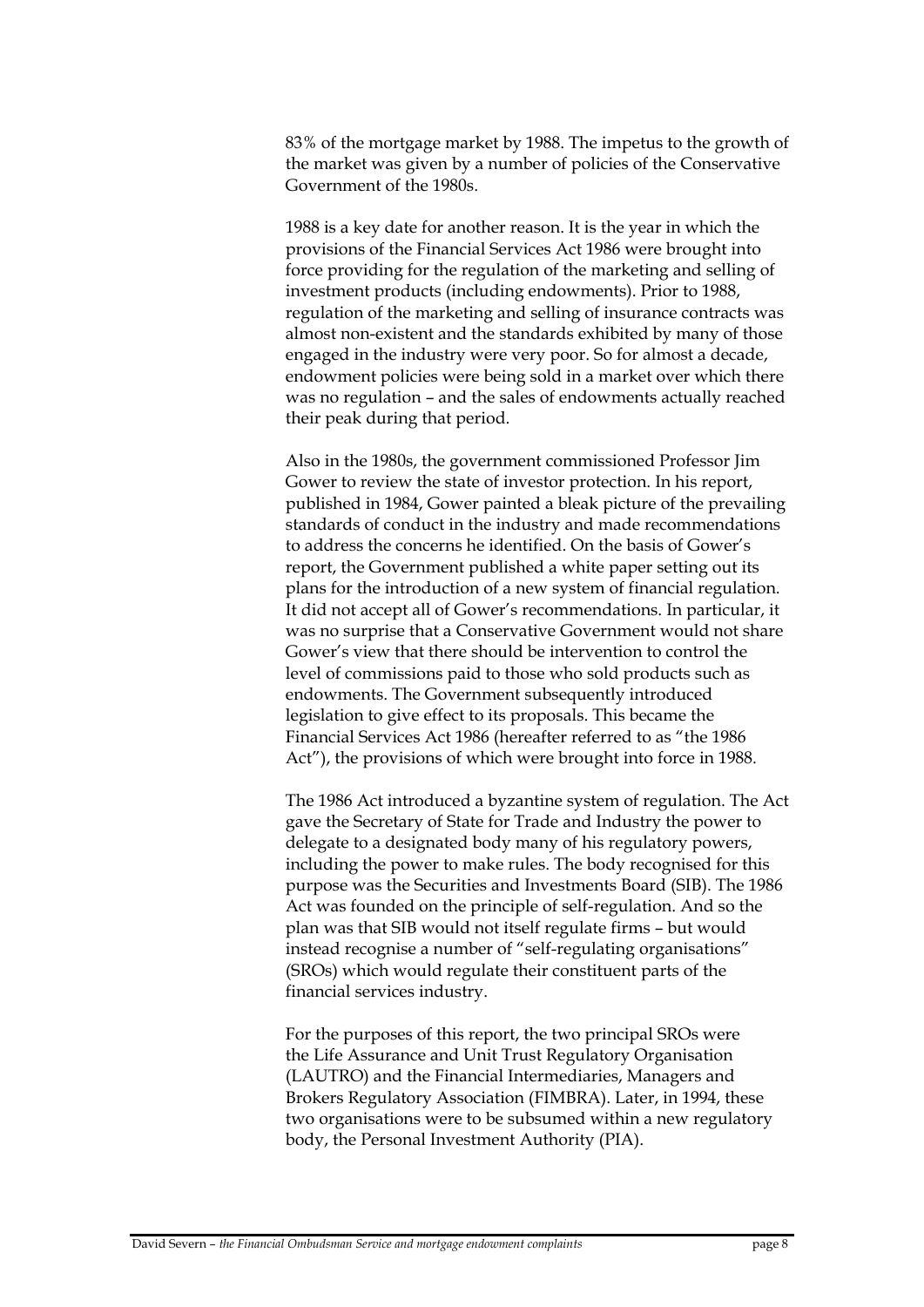Three other features of the 1986 Act are worth mentioning. The Office of Fair Trading ( OFT) was given a statutory duty to review the rules of the regulators for their competition effects. This gave rise to years of dispute between the OFT and the regulators over certain of the regulators' rules. The second feature is that the Act contained a specific prohibition on the regulators from making rules governing the amounts of commission which could be paid to those who sold endowments or other investments. The third feature was that rules made by the regulators could govern the marketing and selling of investments such as endowments. But it was not possible for them to address such matters as the provision of ongoing information to endowment policyholders.

The arrival of a new Labour Government in 1997 meant that regulatory reform was again on the agenda. The desire of the new Government was to move from a position where self-regulation was exercised by numerous separate bodies, under the supervision of SIB, to one where there was a single regulator operating on a statutory basis. In July 1997 SIB published a report in response to the Chancellor of the Exchequer's request to Sir Andrew Large to bring forward a plan to implement the Government's policy for reform of financial regulation. The report set out the proposed aims and responsibilities of the new regulator, which was to become the Financial Services Authority (FSA). It also set out, among other things, proposals to bring together the existing complaints-handling mechanisms in financial services; and, following the PIA example, a proposed role for a consumer panel to advise the new regulator.

Action soon followed. In 1997 the PIA, along with other regulatory bodies, began to work with the FSA on the construction of the new regulatory regime – in advance of new legislation, the Financial Services and Markets Act 2000, being passed and implemented. For various reasons, that new legislation was not brought fully into effect until late 2001. This meant that for several years, the PIA and other regulators remained formally responsible for regulating their sectors – but depended for the delivery of the regulation on the FSA, under service level agreements.

In addition to creating a statutory based system of regulation, the Financial Services and Markets Act 2000 introduced many other changes. The prohibition on the regulator making rules to control commissions was removed. The tension with the OFT was largely removed, by creating an obligation on the part of the FSA itself to have regard to the competition effects of its proposed rules.

And the FSA was no longer confined, as its predecessors were, to making rules governing just the marketing and selling practices of firms. It could now address issues relating to the provision of ongoing information.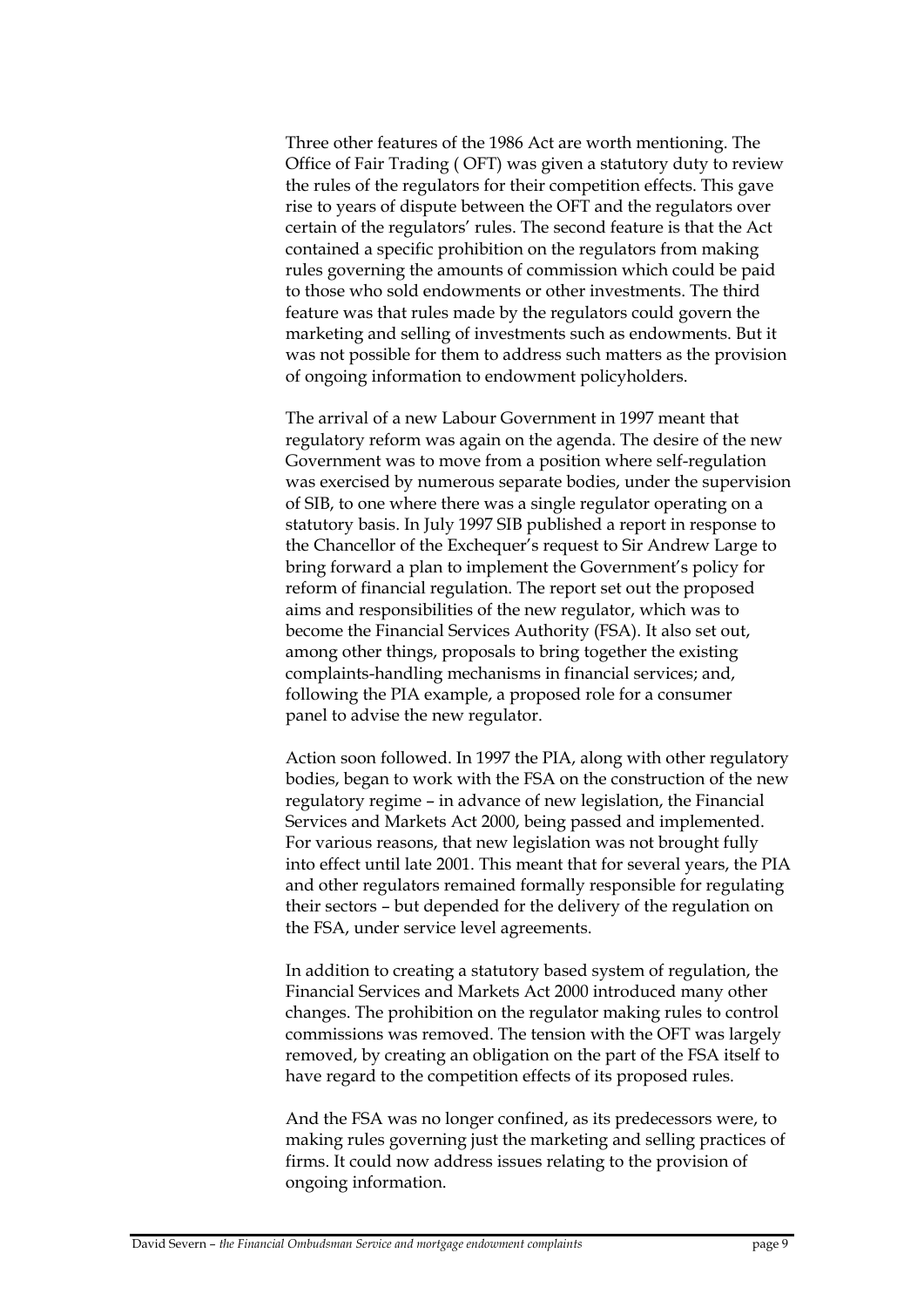One of the functions delegated to the regulators was that of making detailed rules to govern such matters as the conduct of business by financial services firms. At this point, it is worth making a diversion, to comment on certain of the rules of the regulators (SIB, FIMBRA, LAUTRO, PIA and the FSA). This is relevant to considering some important aspects of what is said later about complaints relating to sales of mortgage endowments.

In particular, I would like to comment on the rules setting out the standards expected of advisers – because it was the failure of many advisers to follow these rules that gave rise to the endowment problem. Moreover, some in the financial services industry have the mistaken belief that the 1986 Act introduced new obligations on those who chose to offer advice on investments, when in fact there were common law obligations on those who chose to give advice *prior* to the 1986 Act.

I would also like to comment on the rules about product disclosure – because after the 1986 Act there were continual efforts made to improve the quality of information provided to consumers so that they were aware, for example, of the risks which they might be taking on with an investment such as an endowment. The rules on commissions are touched on briefly, because of the widespread view that "commission hungry" firms caused the mis-selling of endowments.

I will also discuss the rules on "projections" (or "illustrations"), because in some ways it was the 1997 review of the rates of return used in projections – alongside the specialist supervision work by the PIA on mortgage endowments – which was the catalyst for the mortgage endowment exercise.

The issues mentioned above have such a long and controversial history that they could easily merit a report of their own. What follows, therefore, is but the briefest account of how matters developed over the years.

### **suitability**

Some in the financial services industry hold to the myth that practices frowned on today were ones which were entirely acceptable in the past – and that the regulators, and the ombudsman, are often applying today's standards retrospectively to past business. This view just does not seem to be supported by the evidence. As early as 1985, the new regulators were consulting on various aspects of the conduct of business rules which were to come into force once the 1986 Act was implemented.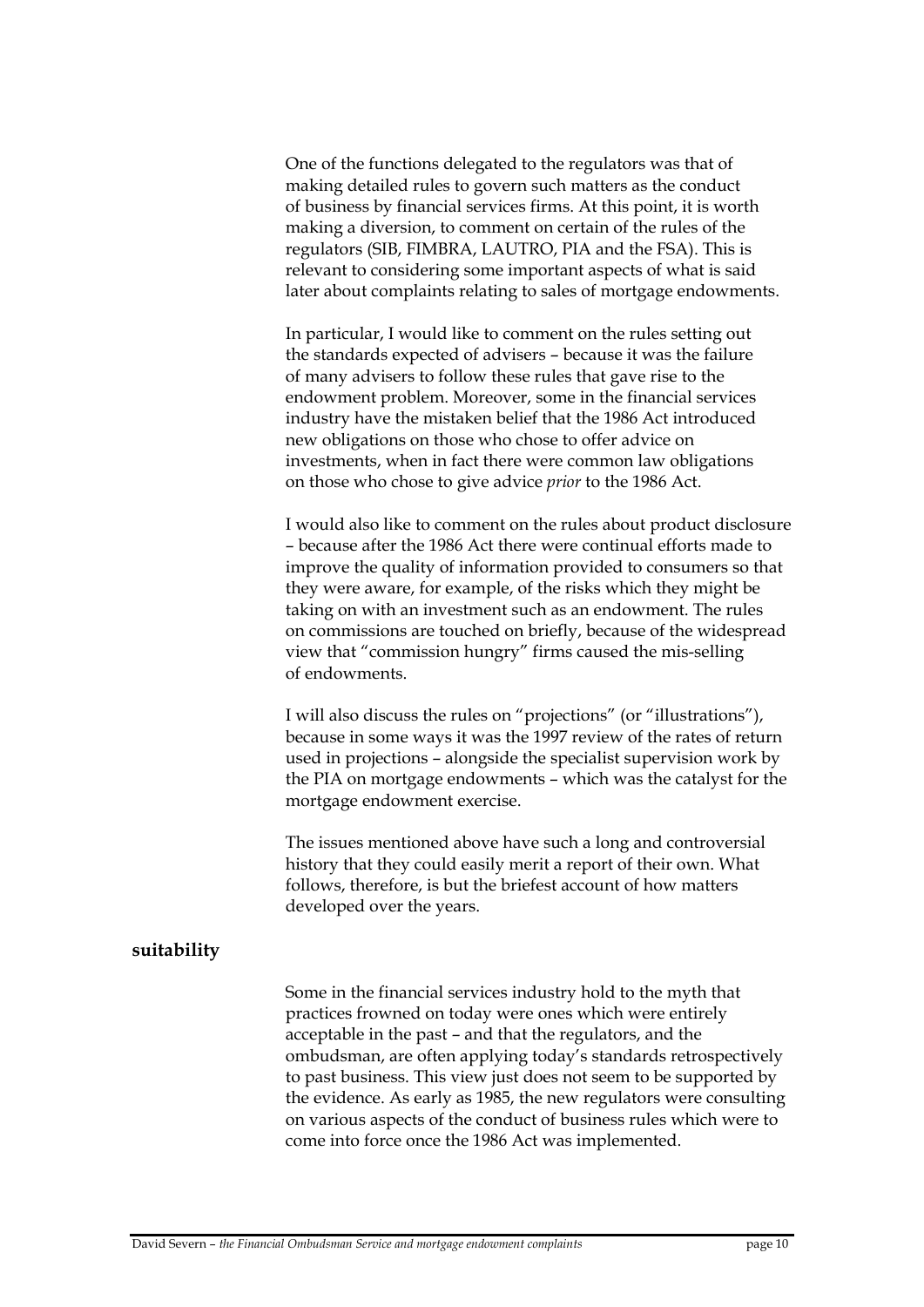In December 1985 the Securities and Investments Board and the Marketing of Investments Board Organising Committee published "*Life assurance and unit trusts: independent intermediaries, tied agents and company representatives"*. This referred back to the government white paper which laid down a number of principles, *"such as the principle of fair dealing, the general duty of skill, care and diligence and the obligation to have an adequate and reasonable basis for any investment recommendation, bearing in mind the nature of the investment and the circumstances of the client".* The paper said that these principles would be embodied in the conduct of business rules of the regulator, *"and will be underpinned by a requirement to maintain detailed records, which will facilitate the investigation of complaints"*.

In a document called *"Life assurance and unit trusts and the investor"* published in April 1986, it was made clear that certain general obligations would apply to all firms. Those obligations were: the principle of fair dealing (*ie* to deal honestly and fairly and aspire to best market practice); to take reasonable steps to ascertain the customer's personal circumstances before advising or making recommendations *("know your customer"*); to recommend only what the firm has reasonable grounds for believing to be suitable to the customer ("suitability"); and an obligation to act with due skill, care and diligence. The document went further and made clear that certain record-keeping requirements would be imposed, including that *"the records should be capable of establishing that in each transaction the salesman had full knowledge of the investor's circumstances and had recommended only what was suitable to the investor."*

If any firm were in any doubt as to the obligations which it was under when giving advice, the consultations by the regulator prior to the 1986 Act coming into force should have removed those doubts. Firms had at least two years to try and put their house in order before the rules of SIB and the other regulators took effect in 1988. In essence, there were three limbs to the process.

First, to establish details of the personal and financial circumstances of the customer (so called "fact finding"). Next, to establish the customer's attitude to, and understanding of, risk. And finally, to make a recommendation to buy an investment only where it was suitable to a customer, taking account of what was known, or ought reasonably to have been known, about the customer's circumstances. These basic requirements were reflected in the rules of the other regulators, and from time to time those regulators gave reminders of the general obligations, as well as specific guidance on how the requirements applied in particular circumstances.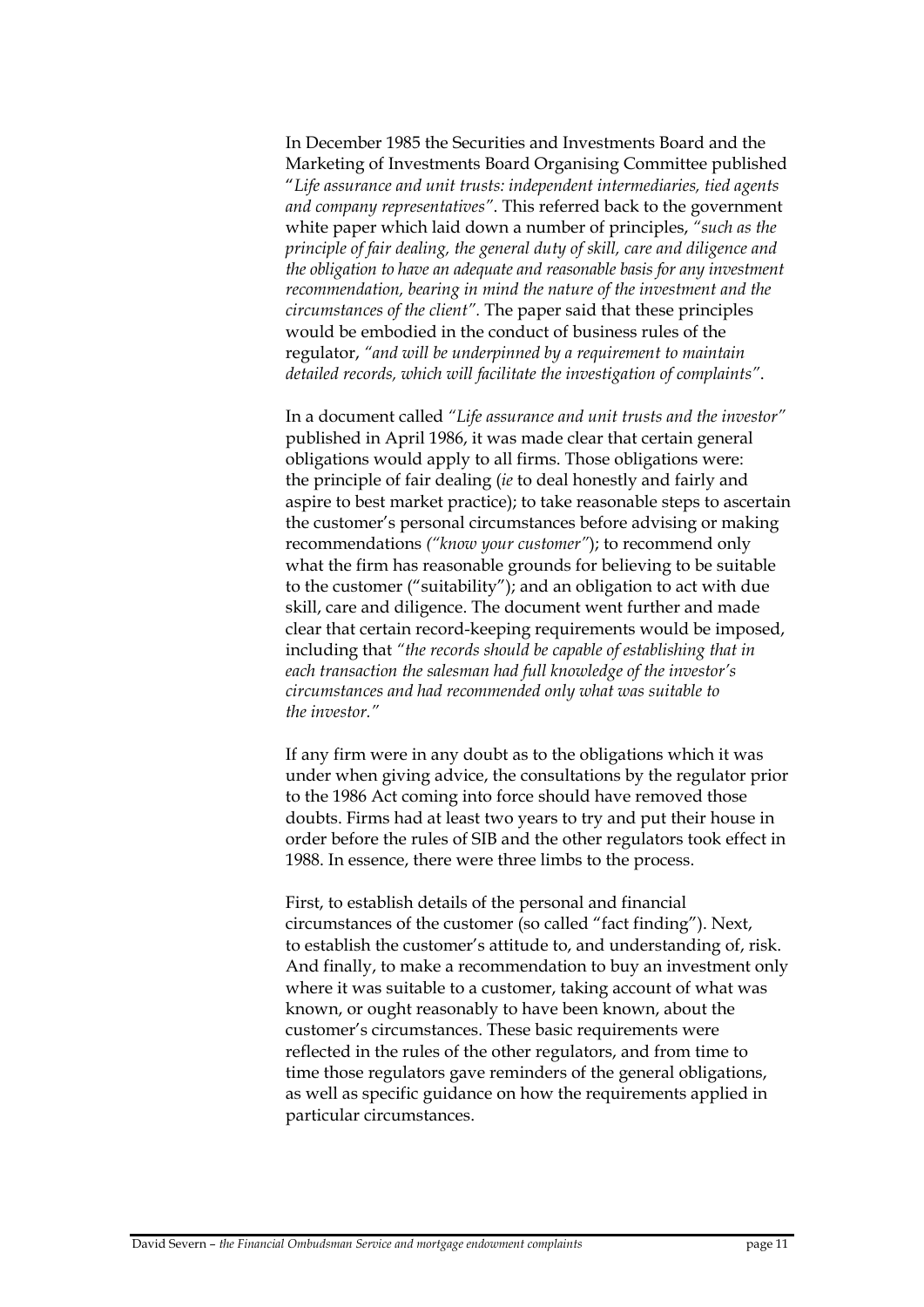As an example, the FIMBRA rulebook contained principles and more detailed rules on, among other things, standards of advice. In addition, FIMBRA issued a series of guidance notes. The first of these, GN1, was issued in July 1988 and gave comprehensive guidance on FIMBRA's expectations on compliance with the "best advice" rule. It said that members of FIMBRA would be expected *"… to take steps to ascertain what is appropriate for a client"* – and then went on to say that member firms *"… will have to review actively and give due weight to all the factors and information which could reasonably have been expected to have been known at the time the advice was given."*

FIMBRA's GN1 also said that firms *"must obtain as much information as is necessary about the client's circumstances and his understanding of the risks involved."* FIMBRA warned that in its compliance visits it would look to see the *"… steps taken by members to inform themselves about their clients, the markets and their suppliers."* Later, in February 1993, GN9 – *"Giving investment advice"* – replaced GN1. But it covered much of the same ground as the earlier note and said: *"Members must also agree the client's investment objectives and evaluate the client's ability to accept risk and to understand the nature of the risks involved in any transaction."*

Although FIMBRA issued other guidance notes, none of these specifically addressed mortgage endowments. Principal areas of concern were with pensions matters (transfers and opting out, contracting out *etc*), equity home income schemes, and specialist areas such as broker funds and business enterprise schemes. LAUTRO similarly had rules and guidance on suitability, and through its various bulletins to its members it gave feedback on the general state of compliance with the rules, as well as sometimes giving specific guidance on the application of the rules in particular circumstances.

It should therefore have been apparent from 1988 onwards that a firm should obtain information about a customer's circumstances and attitude to risk, recommend an endowment only if suitable, and keep a basic record of what happened. The fact that the regulators had to repeat these requirements, and that as recently as 2007 the FSA was still finding fault with the quality of some firms' advice and record keeping, speaks volumes about the standards of compliance by some in the industry.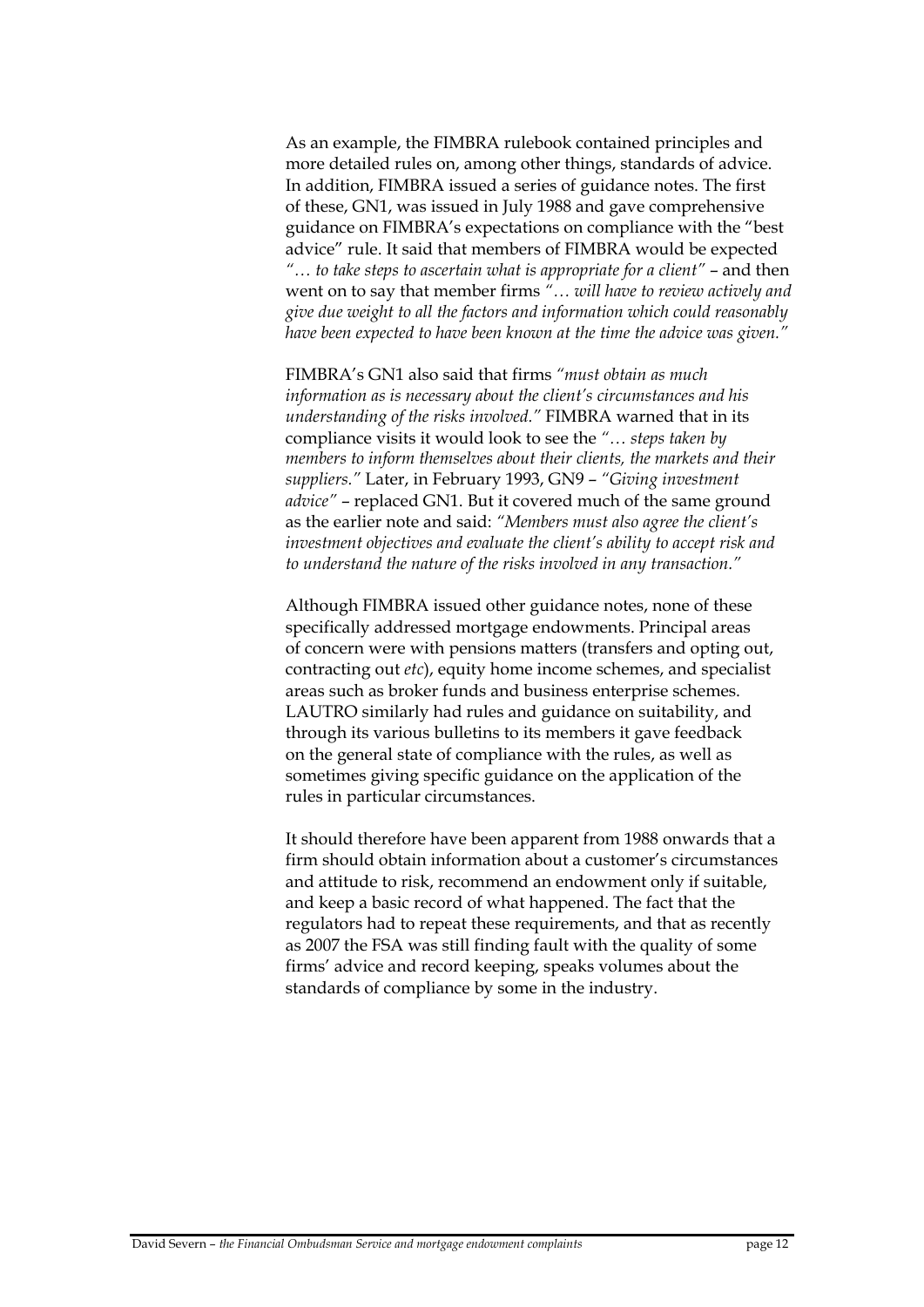### **product disclosure**

In December 1988 SIB published proposals in *"Life assurance and unit trust disclosure: the regime for 1990"* on various aspects of the information which should be disclosed by firms to consumers. The issue of product disclosure and commission disclosure is one which has been the subject of a war of attrition between various parties over the years – and remains so today. So far as product disclosure is concerned, SIB's 1988 document set out some objectives for disclosure, including the need for the disclosures to be expressed in terms which are most likely to be understood by consumers – and most useful to them for the purposes of making comparisons.

SIB also recognised the potential problem of "information overload" for consumers. In terms of delivery by the industry, the so called "product particulars", which were the vehicle for disclosure of product information, seemed generally better at obscuring information than clarifying it for consumers. SIB and LAUTRO would no doubt have got round to addressing this situation. But the pace was forced by the OFT, which in 1990 published a report on the product and commission disclosure regime and found that in a number respects it was anti-competitive.

In such circumstances, it was a matter for the government (at that time the Secretary of State for Trade and Industry was the relevant minister) to decide the fate of the regulator's rules. The Conservative government sat on the fence, by asking SIB to "think again" about its rules, taking account of the OFT's views. In March 1992 SIB published its consultative paper 60 – setting out new ideas on product disclosure, agreed with LAUTRO. And in May 1992 it published a policy statement, *"Retail regulation review: disclosure and standards of advice",* which confirmed the new regime.

This new regime was to consist of three levels of disclosure. The first tier would be "key features" about the product, to be given to the investor by the adviser before or at the time a recommendation was made. The second tier would be product particulars sent to the investor by the product company no later than the start of the cooling-off period. (In part this was a "belt and braces" approach to disclosure – against the risk of IFAs or insurance company sales staff failing to hand over key features documents.) The third tier would be more detailed information, which would be available to the consumer on request. SIB also introduced the idea of the "reason why" letter, essentially putting an adviser in the position of explaining in writing why a particular investment, such as an endowment, was considered to be suitable to a consumer's circumstances.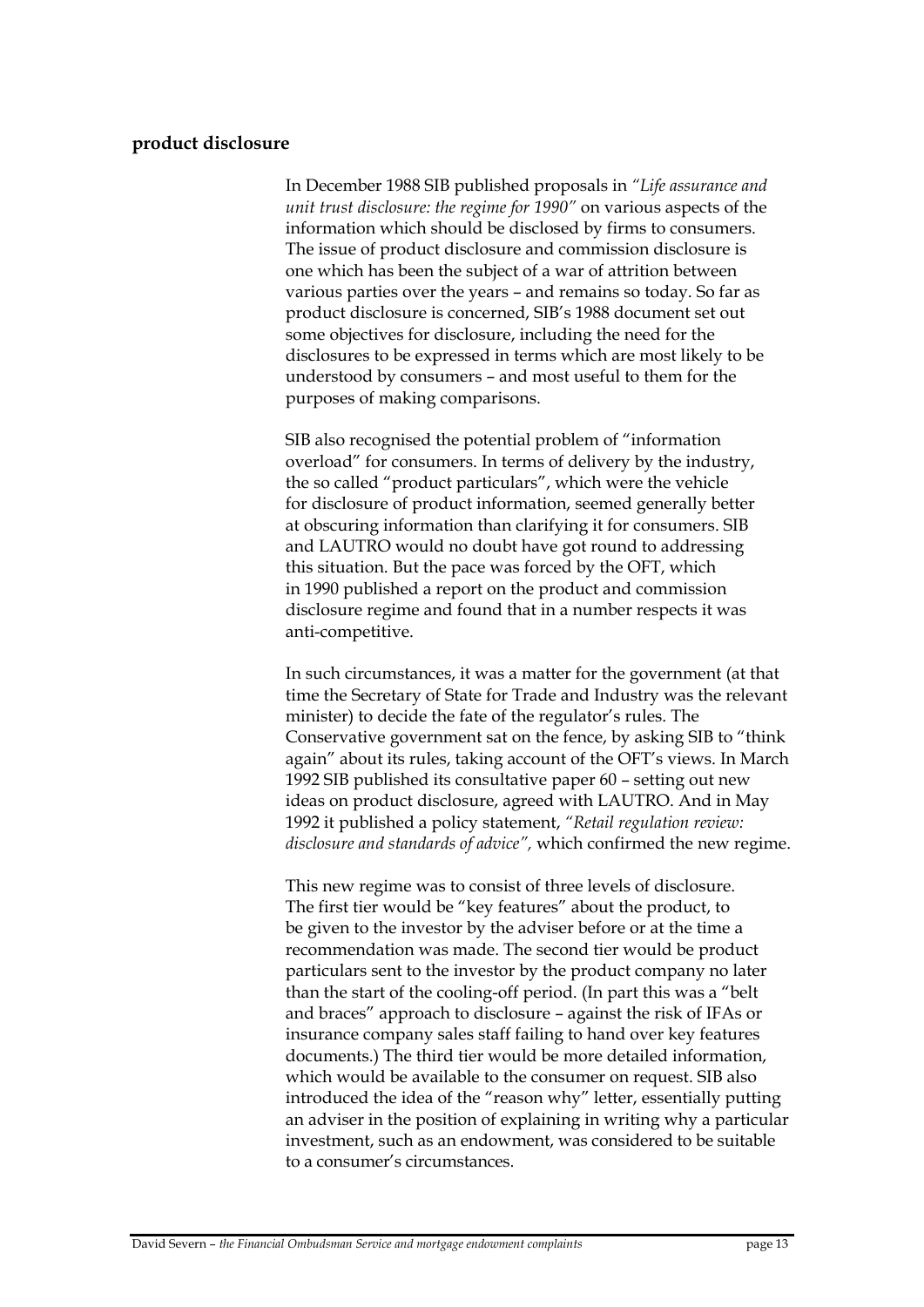SIB did not want to repeat what had happened before, with rules being brought into force and implemented by the financial services industry – only for the rules to be found wanting by the OFT and therefore needing to be revised. So on this occasion, SIB announced that these new rules would not be brought into force until such time as the OFT had completed its competition appraisal of them. In fact, OFT was to find the rules wanting again.

The rules for disclosure made by SIB in 1992 were again found by the OFT to be anti-competitive in a number of respects. On this occasion, the government did not ask SIB to "think again". Instead, the Chancellor of the Exchequer (responsibility for financial services having now moved to the Treasury) decided that the competition effects of the proposed disclosure rules were more than was necessary to secure consumer protection. And so he directed SIB to change its rules to remove their anti-competitive effect.

Shortly before the Chancellor's decision, the chairman of SIB, Sir Andrew Large, had decided to set up a taskforce of regulators, comprising representatives from SIB, FIMBRA, LAUTRO, IMRO and the DTI. This taskforce had the responsibility of giving effect to the Chancellor's direction. Some major changes emerged from the taskforce's work in relation to the information given to consumers. These changes were subsequently consulted on by SIB in its consultative paper 77, "*Life assurance: disclosure of commissions and other matters"*, published in January 1994.

The taskforce reached the view that product information provided to consumers needed a major overhaul – as the content, presentation and language of the existing disclosure material was simply failing to communicate clearly to consumers. Implementation of the taskforce's recommendations was later to fall to the PIA.

In SIB's consultative paper, two examples were published of what a new disclosure document, called "key features", might look like for a low-cost with-profits mortgage endowment. In both cases, the documents included the heading "risk factors" prominently on their front page. One of the risks covered was that *"the proceeds will depend on investment performance. The amount you get back may not necessarily cover the mortgage."* Inside the two documents, slightly different approaches were suggested to dealing with questions the consumer might have. In one document there was the heading *"Is repayment of your mortgage guaranteed?"* – and the text that followed made clear that at the end of the mortgage term *"we do not guarantee to repay it at the end of its term. But it would be repaid if we were able to earn 5% or more on your contributions."* In the alternative version, there was a page headed "six key questions", one of which was *"Is the amount I might get back guaranteed?"* The answer stated *"No. It depends on investment performance."*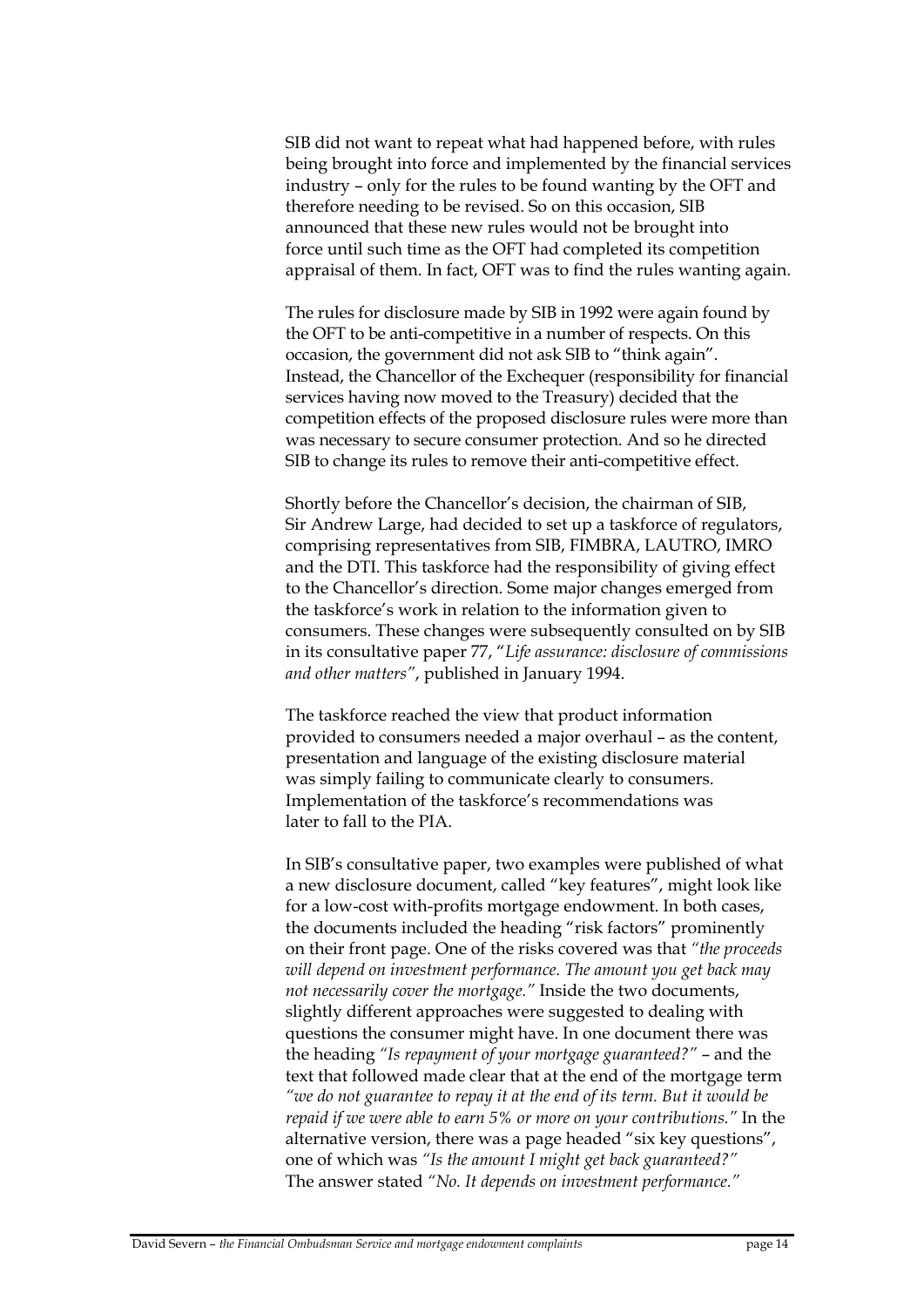### **commission disclosure**

The work of the taskforce of regulators, set up by SIB, also settled the thorny issue of commission disclosure. Earlier in this account, mention was made of the fact that the Conservative government did not share Jim Gower's view that competitive forces would not work to keep commissions down – and that direct intervention was needed. For a brief time, some semblance of order was maintained, as parts of the industry adhered to a voluntary maximum commissions agreement (MCA). It was clear, however, that this agreement was also going to fall foul of competition law – and so the MCA was abandoned. Once the MCA had gone, there was nothing to keep commissions in check, other than the hope that disclosure would do so.

It was again the Chancellor of the Exchequer who decided that commissions should be disclosed – and this then became another task remitted to the taskforce of regulators. Apart from the sheer emotion which it aroused from all parts of the industry, there were some genuine and difficult issues of a technical or practical nature in working out how best to require advisers to disclose their commissions. In brief, however, the taskforce proposed that the precise amount of commission should be disclosed in cash – before the consumer was committed to a transaction (for example, by signing an application form). Again, implementation of the new commission disclosure requirements fell to the PIA in 1994. Going forward, the requirements at least ensured that consumers were told how much commission their adviser got from recommending an endowment.

### **projections**

Over the years, it has been common for projections, or illustrations, of the possible future value of a life policy to be used as part of the sales pitch of advisers. Projections were inherited by the regulators, not invented by them. Indeed, at times there has been debate among regulators about whether projections should be prohibited. In his *"History of LAUTRO"*, Kit Jebens, a former chief executive, referred to the situation inherited by the regulators of *"wildly exaggerated bonus projections"* which had "*resulted in considerable, justifiable public criticism"* – and also to the use of "telephone number" illustrations – before the regulators introduced some constraints on the assumptions to be used.

As early as April 1986, a document called *"Life assurance and unit trusts and the investor"* published by the Securities and Investments Board and the Marketing of Investments Board Organising Committee said: *"Most life assurance contracts are long-term investments. The investor will accordingly expect, in making his*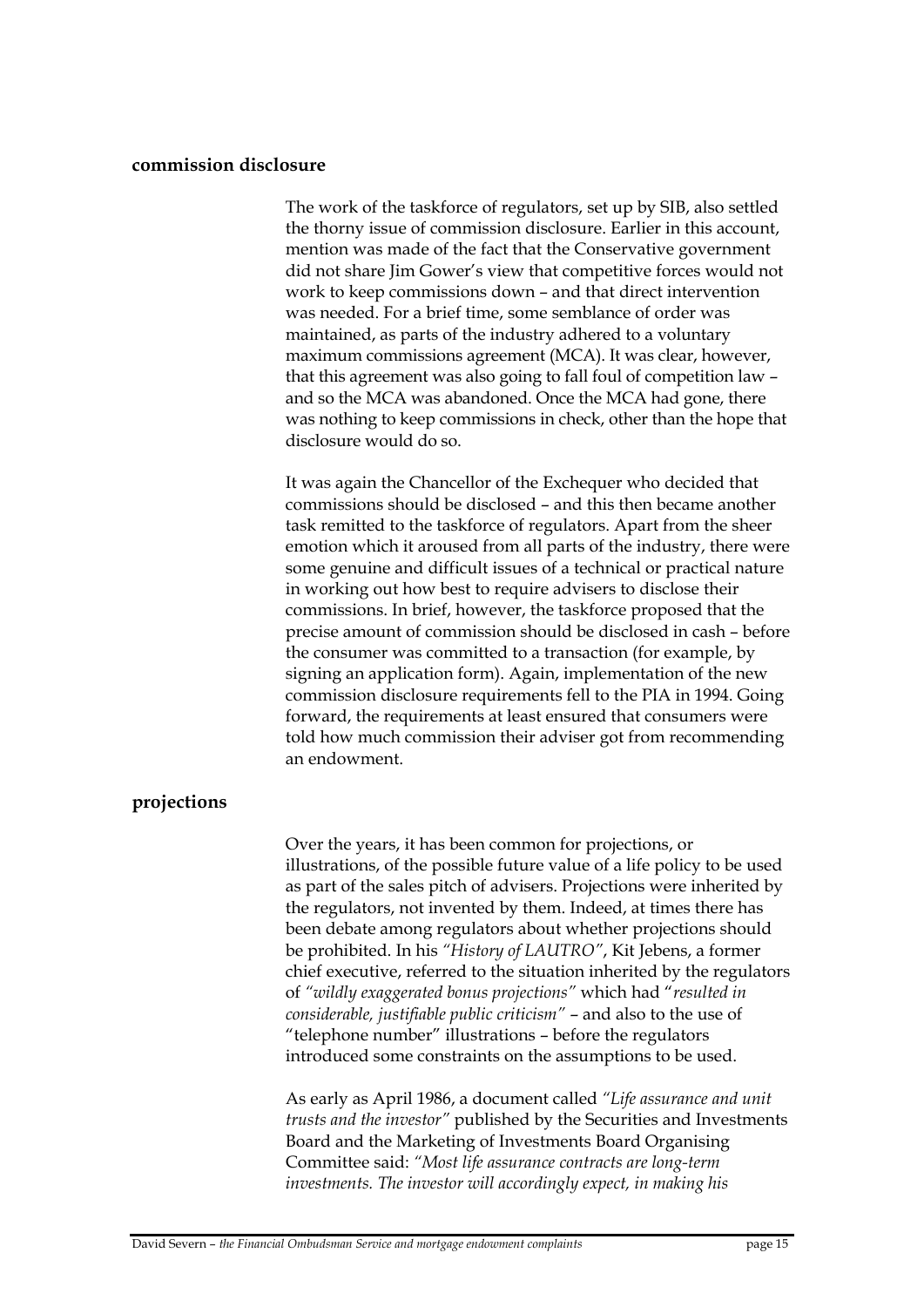*investment decision, to have a reasonable idea of the ultimate benefits … where benefits are not guaranteed it is possible only to give estimates, which are bound to be uncertain to a considerable degree. They will depend on future economic conditions – growth rates, inflation rates, exchange rates, interest rates etc – and on future investment performance of the company."*

The document went on: *"None of these can be predicted with any certainty in relation to any product of any company for 10, 15, 25 or more years in the future. Moreover, small differences in assumptions applied to long-term investments can result in widely different projections of benefits on maturity. Nor is the past necessarily a reliable guide to the future. For example, it is generally considered that investment results in recent years may well prove to have been exceptionally favourable."*

The paper concluded that, *"despite these, the Board considers that on balance future estimates or projections should not, in general, be prohibited. In relation to at least some widely used investments, an investor should have some indication of the future prospects before deciding whether or not the contract is suitable for his needs. For example, an investor an endowment assurance to cover a mortgage*  will want to be reasonably satisfied that the policy proceeds will *actually be enough to repay his loan."* The Board then went on to promise that given the difficulties it did not think it right to produce definitive rules, *"without the fullest discussion with the industry, consumer bodies and other interested parties".* 

One aspect of projections which was the subject of controversy was whether or they should be based on a company's *own charges* or on *standard charges*. Acres of print were expended on this subject in the early 1990s – and perhaps the best summing up of the position that the regulators reached by 1992 was given in a SIB policy statement, *"Retail regulation review: disclosure and standards of advice"*, published in May 1992. SIB noted that when it had consulted on the issue there had been very strong views expressed both for and against "own charges" – and that it had given much consideration to the differing viewpoints.

In setting out its reasons for staying with standard charges, SIB had three main reasons. The first reason was that *"… projections are conjectural. Investors should regard them with healthy scepticism, and the regulators, for their part, should do nothing to abate that scepticism."* SIB's view was that introducing cost differentials into illustrations would obscure their essentially conjectural nature.

SIB's second line of reasoning was that a shift to "own charges" would, because of the effect of compounding over long periods of time, *"have the effect of amplifying small transitory or chance differentials in current cost calculations."*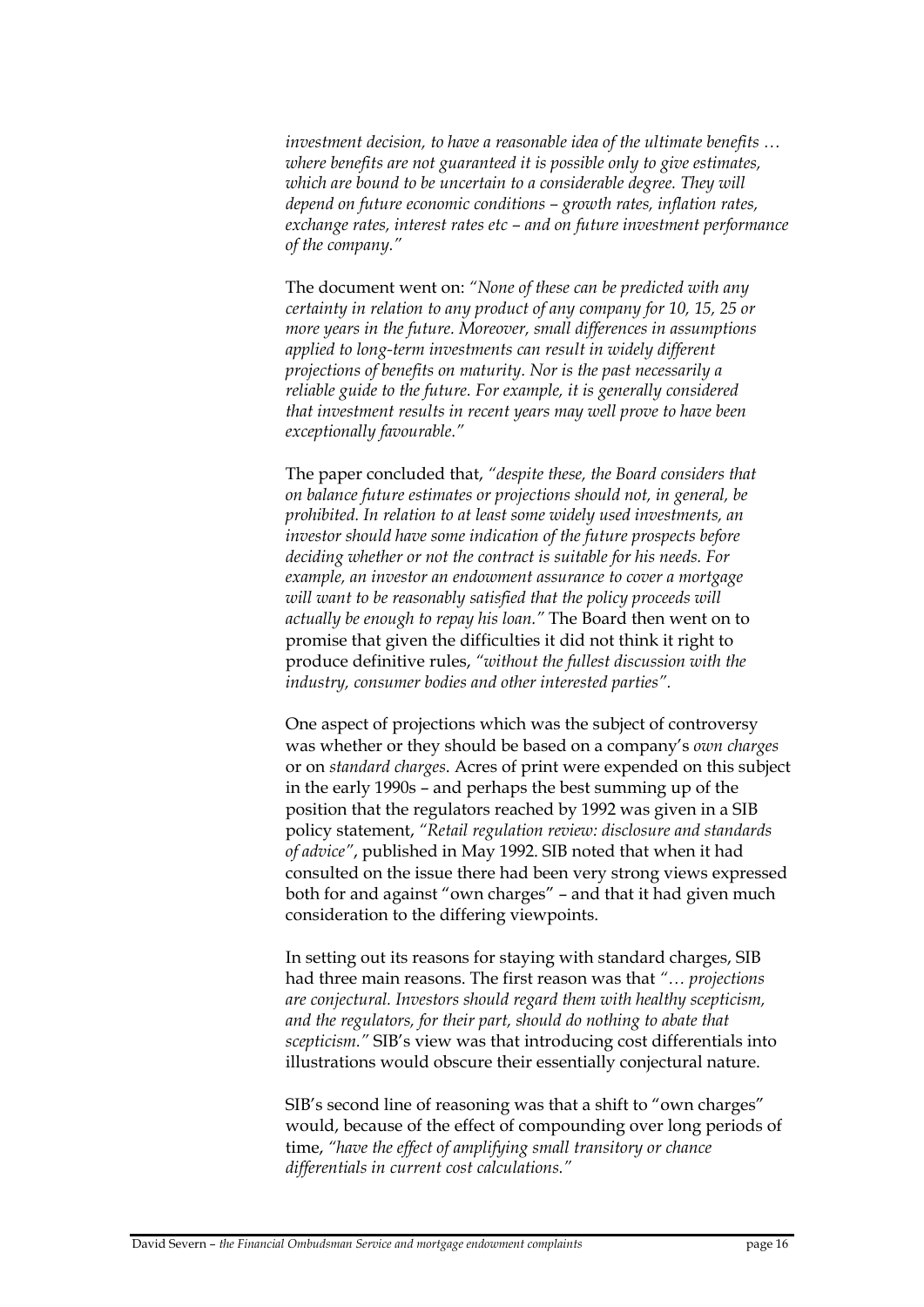The third line of argument from SIB was that *"… if there were no other way for investors to be given information on the differences in charges and expenses between product providers, the own charges approach to illustrations might have to be adopted despite its serious drawbacks. But that is not the position. The key features will contain clear information showing the effect of charges and expenses and that information will be both company-specific and product-specific."* 

In conclusion SIB said: "*Given the conjectural nature of illustrations, it is clearly of importance that their limitations should be unequivocally conveyed to any investor who receives one. Illustrations have to be accompanied by a caveat, and SIB expects a stronger caveat to emerge from the current revision of the rules."*

In his *"History of LAUTRO"*, Kit Jebens, a former chief executive, also made reference to the issue of "own charges" projections and the divisions which existed within LAUTRO itself on the issue. He commented that, *"On the whole, the experience of life office practitioners, who had lived throughout the period of telephone-number illustrations, enabled them to see the technical difficulties of policing an own charges regime"* – and this would lead to the fear, which SIB shared, of spurious competition on the basis of charges alone.

However, this was again an area where the OFT won the day – and another job for the taskforce of regulators was to introduce rules requiring projections in future to be prepared on an "own charges" basis.

### **the experience of the Financial Services Act regulators**

It may be wondered how the problems with endowments came about, given the various regulatory requirements referred to above – which, had they been observed properly, should have safeguarded consumers from buying a product which exposed them to the risk of a shortfall. The first point to repeat is that prior to 1988 there was no regulatory system in place to supervise the conduct of business by firms selling endowments – and by that date, much of the damage had already been done as sales of endowments started to decline after 1988.

Once the regulatory system of the 1986 Act was operating, the regulators then had the problem of widespread failure by the industry to abide by the rules properly – or in some cases at all. This, in effect, is the situation which FIMBRA and LAUTRO faced. In some respects, the regulators, and particularly FIMBRA, had problem enough just in dealing with those who were simply not fit and proper, or competent, to engage in investment business – let alone to have the resource to deal with the many more firms whose compliance with the rules was cavalier.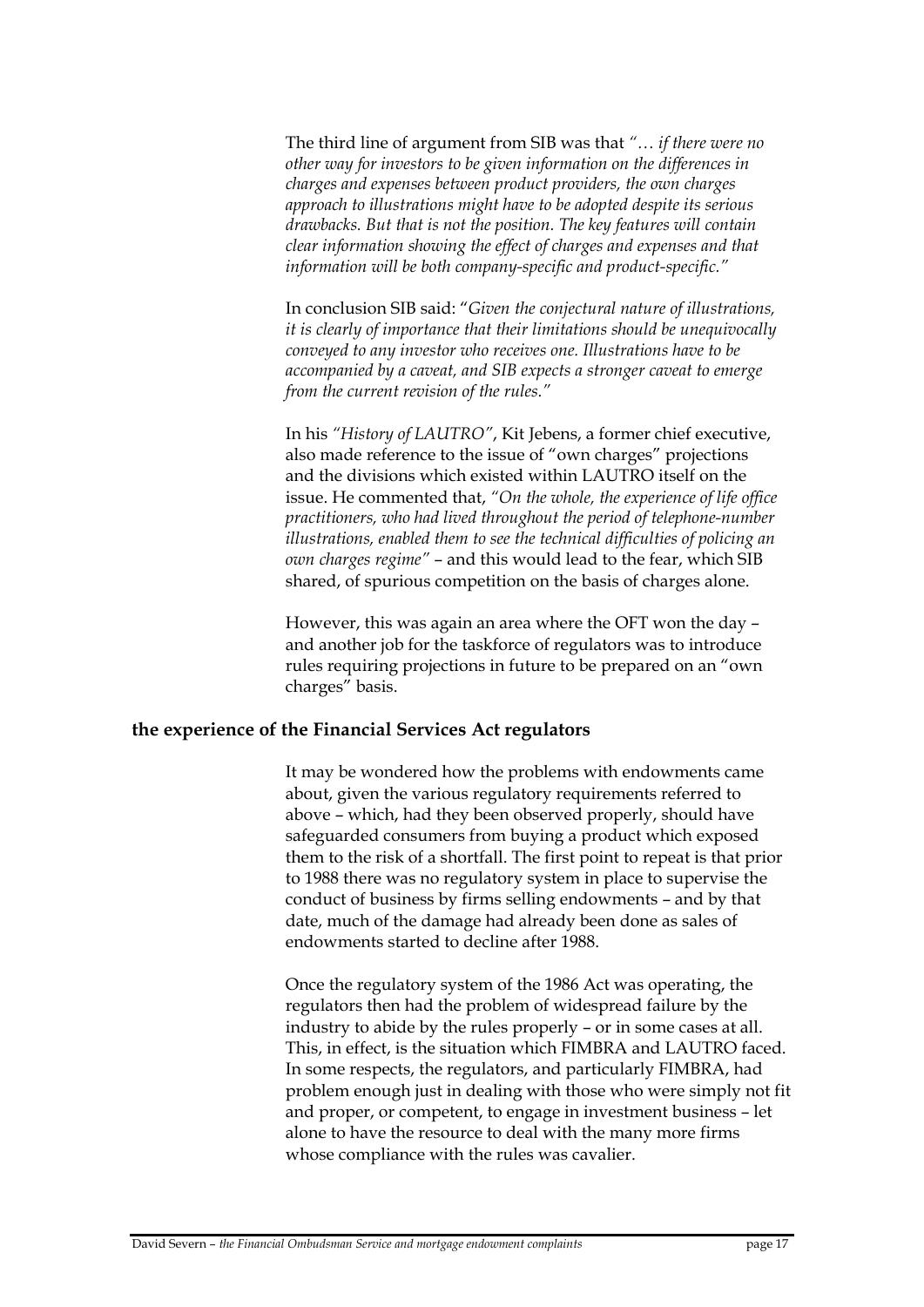Like a super-tanker, the financial services industry was slow to come to a stop in its non-compliance – and to start moving in the right direction. There was still much progress to be made by the time the PIA took over in 1994. And the PIA faced a significant problem of its own as soon as it opened for business – in seeking to resolve the pensions mis-selling which had taken place before it was formed.

The proportion of mortgage endowment complaints turned down by the ombudsman service in relation to endowments sold *after* 1994 is significantly higher than the proportion of complaints relating to endowments sold *before* that date – which suggests that *after* 1994 firms were starting to improve standards of selling and were better able to demonstrate the suitability of sales. It might be argued, however, that after 20 years of conduct-of-business regulation, the industry would now be showing a high degree of compliance with the regulatory requirements. In fact, as recently as 2007 the FSA was still critical about the quality of advice given by some firms.

### **are endowments a good thing?**

Another factor which needs to be borne in mind is that at no time was it the view that an endowment was necessarily a bad choice as a repayment vehicle for a mortgage – always providing that the consumer taking out the endowment understood that it carried an investment risk and was prepared to take that risk. In 1995, for example, the OFT published a report on mortgage repayment methods which concluded that an endowment might still be right for some consumers. Or again in 1999, the Institute and Faculty of Actuaries published guidance on the circumstances where it thought an endowment might still be suitable advice.

It has not been possible, given the scope of this study, to examine the decades of commentary and media coverage on the merits of endowments. But in general terms, commentators on endowments became less positive about them – both as tax advantages disappeared and then as investment conditions changed.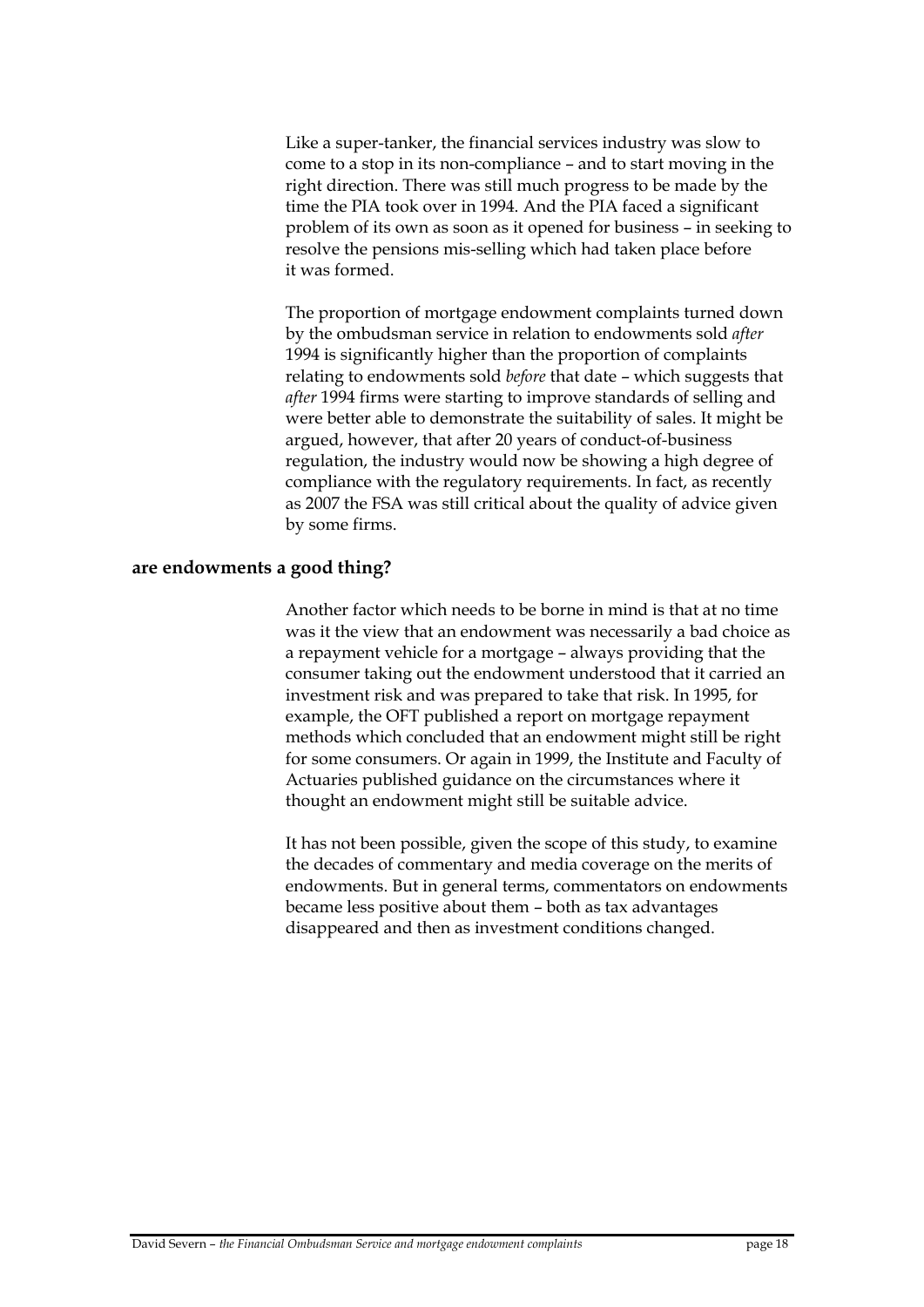## **part 2: chronology**

**1999-2002 –** *Houston, we have a problem*

### **the endowment problem crystallises**

It was noted in Part 1 that projections of the future value of an investment was one area subject to regulatory control. Changing the assumptions that had to be used by firms in projections was a costly and time-consuming business, as firms had to change computer systems, their product literature, and probably also had to give training to their advisers. The assumptions were not, therefore, subject to frequent change. Moreover, it was not really necessary to make frequent changes to the assumptions to reflect short-term volatility in investment returns or changes in inflation. The projections were for periods of 20 years or more – and so what was important were the long-term prospects.

In 1997 the regulator, PIA, commissioned a report from Lombard Street Research on the economic analysis underlying the rates of return used in projections. The report concluded that, given the changes in economic conditions, there was a strong case for reducing the rates of return used in projections. It then became more apparent that endowments (even if they had been properly sold to consumers and were held for their full term) were less attractive as a means of repaying a mortgage loan – and that some policies already sold might no longer be on target to meet the loan.

At this point, a considerable amount of effort was being spent on working through the arrangements for the transition to the new system of regulation under the FSA. In consequence, there was some delay in implementing the new projection rates. However, following consultation, effect was given to new rates of return from 1 January 1999, although firms were given a period of grace until 1 July 1999 in which to make the system changes.

The new rates to be used were 4%, 6% and 8% – in place of 5%, 7.5% and 10%. But by this time it was clear that economic circumstances had changed quickly. A further report was commissioned from Lombard Street Research in June 1999. In 1999 the "PIA supervision" arm of the FSA was also carrying out themed work on mortgage endowments. This work, combined with the reducing investment returns, started to show clearly the problems with endowments.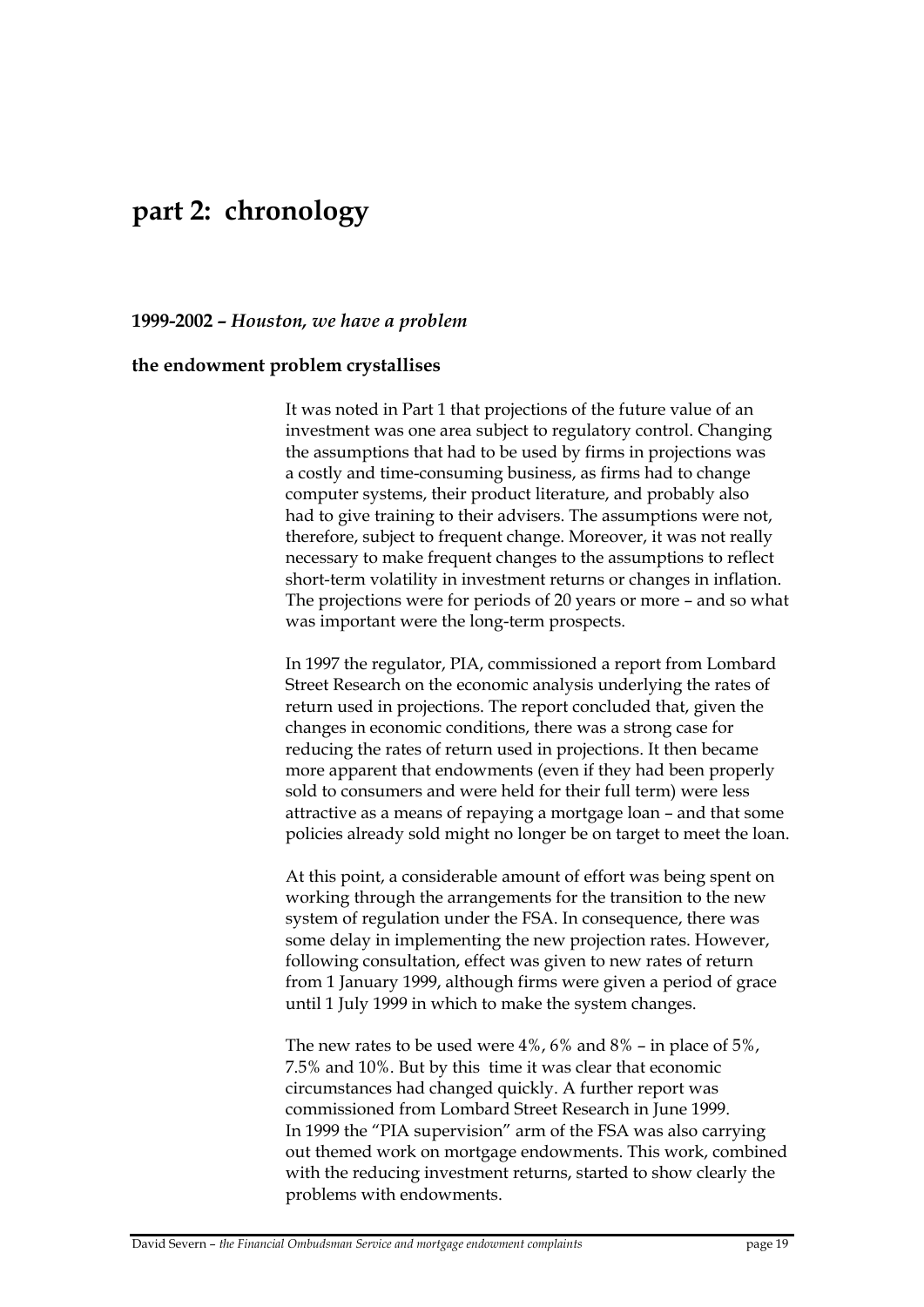In September 1999 the Association of British Insurers (ABI) took the initiative and introduced a code of practice, requiring its members to carry out regular "re-projection" exercises. These "re-projections" would occur at the tenth anniversary of the endowment policy – and every five years thereafter. They were intended to provide the consumer with an estimated value at maturity for their endowment – based on the investment growth rates permitted by the regulator.

In its code of practice, the ABI introduced the idea of a "trafficlight system" for "re-projection" letters. A "red" letter meant that there was a high risk of a shortfall on the endowment. An "amber" letter meant that there was a significant risk of a shortfall. And a "green" letter meant that the policy was still on target to reach the sum assured, and therefore pay off the mortgage loan.

The initial ABI code of practice was withdrawn later in 1999, when it became clear that a general mailing would have to be sent to all endowment policy-holders. A revised code of practice was issued in November 2000, coming into force in July 2001. The code was updated again with effect from 31 May 2004. Although the efforts of the ABI in 1999 were rapidly overtaken by the response of the regulators to the emerging endowment problem, it is still to the ABI's credit that it attempted to address the issues of its own volition.

In December 1999 PIA published its regulatory update 72, which set out its findings from visits to firms over the year – and the actions which PIA and the FSA would jointly be taking going forward. PIA reminded firms that compared with a repayment mortgage, *"endowment-related mortgages are complex … they have features with which many borrowers will be unfamiliar – especially the nature and extent of their exposure to market risk."*

PIA said that particular care had, therefore, to be taken to ensure that *"… the customer understands the risk he or she is taking; the product is suitable having regard to all the customer's requirements and expectations; the customer is given all relevant information; a complete and accurate record is kept of the advice."* PIA's visits had shown that both product provider and IFA sales were in general falling short of these standards. The shortcomings revealed included:

 Failure to demonstrate that an endowment was a suitable repayment method for the customer, having regards to his or her circumstances. There were also cases where new policies were sold without recording why any existing endowment policies had not been used as the means to repay part of the mortgage loan.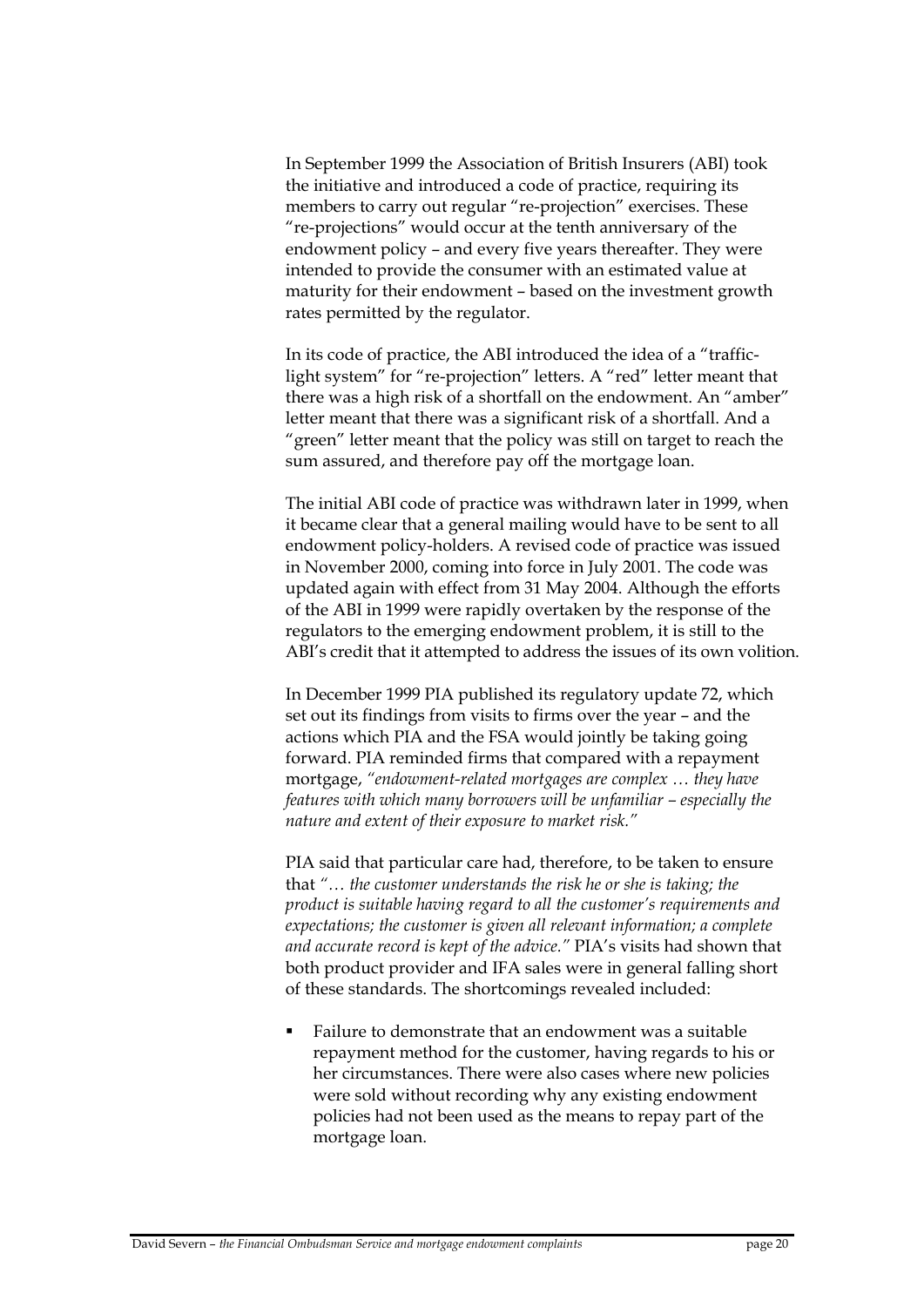- Lack of evidence that the customer had, and would continue to have, the ability to make premium payments into the policy (recognising the possible need to increase premiums further, if that became necessary to provide the original projected capital sum on maturity). There were also cases of policies sold that stretched into retirement, with no explanation of how premiums would continue to be affordable once the customer had stopped earning.
- There was a lack of evidence that the risks of an endowment had been clearly and fully explained, or that the firms had a sufficient understanding of customers' attitudes to taking market-linked risk in the financing arrangements for their homes.
- There was a failure in some cases to demonstrate that the customer needed life assurance, or even that the customer understood that it was included in an endowment.

### **the FSA's 1999 announcement**

On 21 December 1999 the FSA announced its conclusions on endowments and the further action which it proposed. The essence of the FSA's announcement was that it did not believe a case existed for the financial services industry to pro-actively review all the endowment policies which it had sold, in order to ascertain whether they had been mis-sold.

Instead, the FSA set out a programme of action that involved policyholders being told about the progress of their endowment towards paying off the mortgage loan – and the actions which consumers might take, if there was a potential shortfall. In addition, the normal complaints procedure for dealing with complaints by consumers would continue to operate. That is, a consumer who had some complaint about an investment should complain in the first instance to the firm which sold the investment. The firm concerned would have a certain time in which to answer the complaint. If the firm failed to provide the consumer with an answer within a certain time, or if it provided an answer with which the consumer was dissatisfied, the consumer could then take the complaint to the relevant ombudsman or complaints scheme.

By January 2000 product providers committed themselves at the FSA's behest to write to all endowment policyholders, telling them that the "re-projection" exercise was taking place and that they would be receiving individual "re-projection" letters in due course. The FSA required firms to enclose with this initial letter a copy of its own factsheet, *"Your endowment mortgage: what you need to know"*.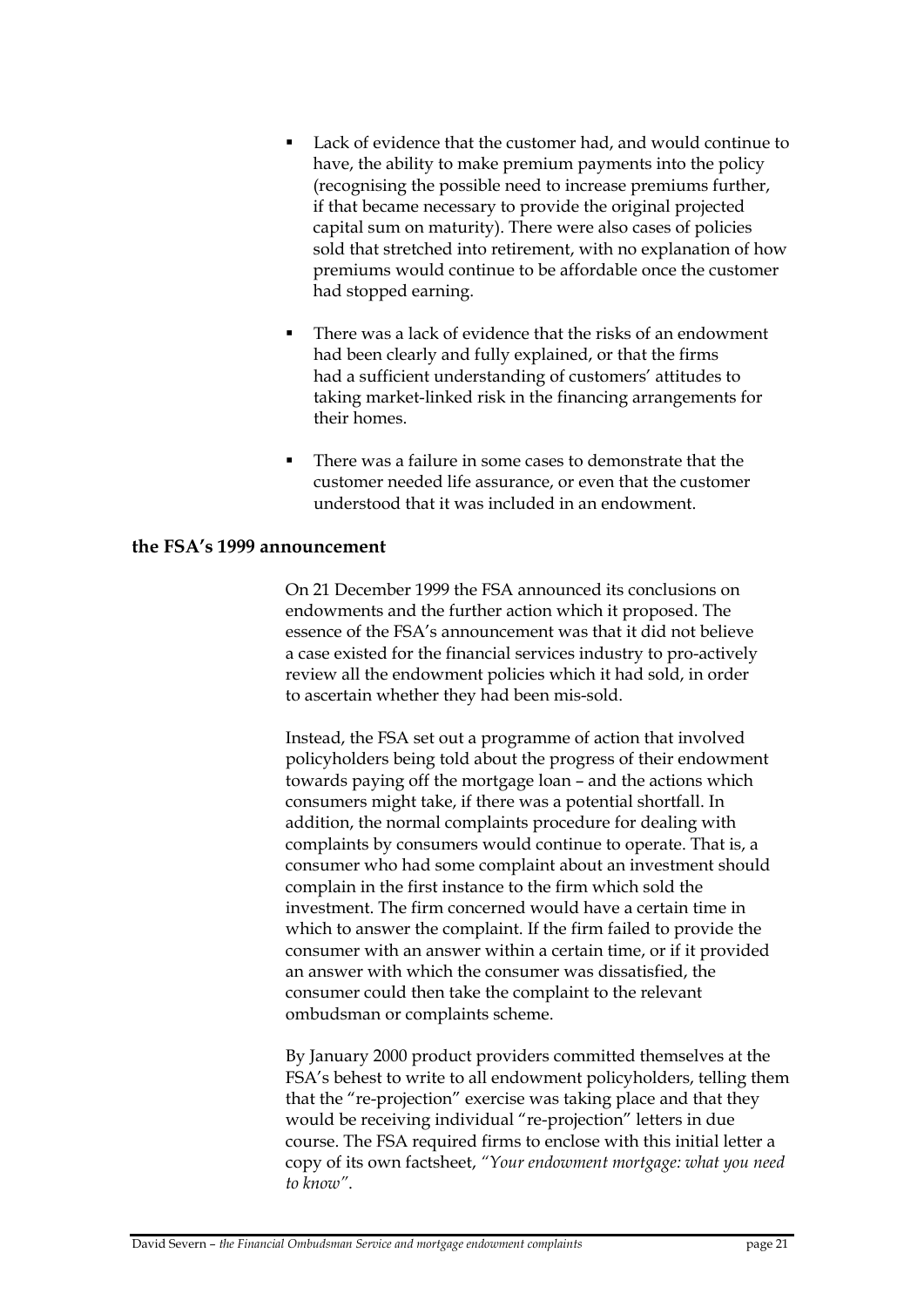The first phase of the individual "re-projection" letters then followed from April 2000 to June 2001. The individual "re-projection" letters – at least the "red" and "amber" ones – were accompanied by a company booklet, typically called *"mortgage endowments – delivering your needs"*, the model text for which had been supplied by the ABI.

The mortgage endowment exercise was now under way – and a key part of the FSA's strategy was that where consumers felt they had been badly advised, and in consequence were facing a financial loss, they should make use of the complaints route to obtain redress. It is time, therefore, to consider how the complaints mechanisms in the financial services area developed over time – leading up to the establishment of the Financial Ombudsman Service.

### **the establishment of the Financial Ombudsman Service**

Prior to the establishment of the Financial Ombudsman Service, a diverse set of arrangements existed for the handling of financial services complaints. The Financial Services and Markets Act made provision for the establishment of the Financial Ombudsman Service as the new complaints-handling organisation – which would provide consumers with a free, informal and independent service for resolving disputes with firms providing financial products and services. The Financial Ombudsman Service would in due course take over from the then eight existing complaintshandling and ombudsman schemes – and so would provide a onestop shop for complaints by consumers, something for which consumer organisations had lobbied for many years. The preexisting eight schemes that the new Financial Ombudsman Service replaced were:

- the Banking Ombudsman
- the Building Societies Ombudsman
- the Insurance Ombudsman
- **the Investment Ombudsman**
- the Personal Insurance Arbitration Service
- the Personal Investment Authority Ombudsman
- the Securities and Futures Authority Complaints Bureau and Arbitration Scheme
- the Financial Services Authority Direct Regulation Complaints Unit.

In 1997 the FSA consulted on the establishment of the Financial Ombudsman Service, on the assumption that what was then the Financial Services and Markets Bill would get Royal Assent.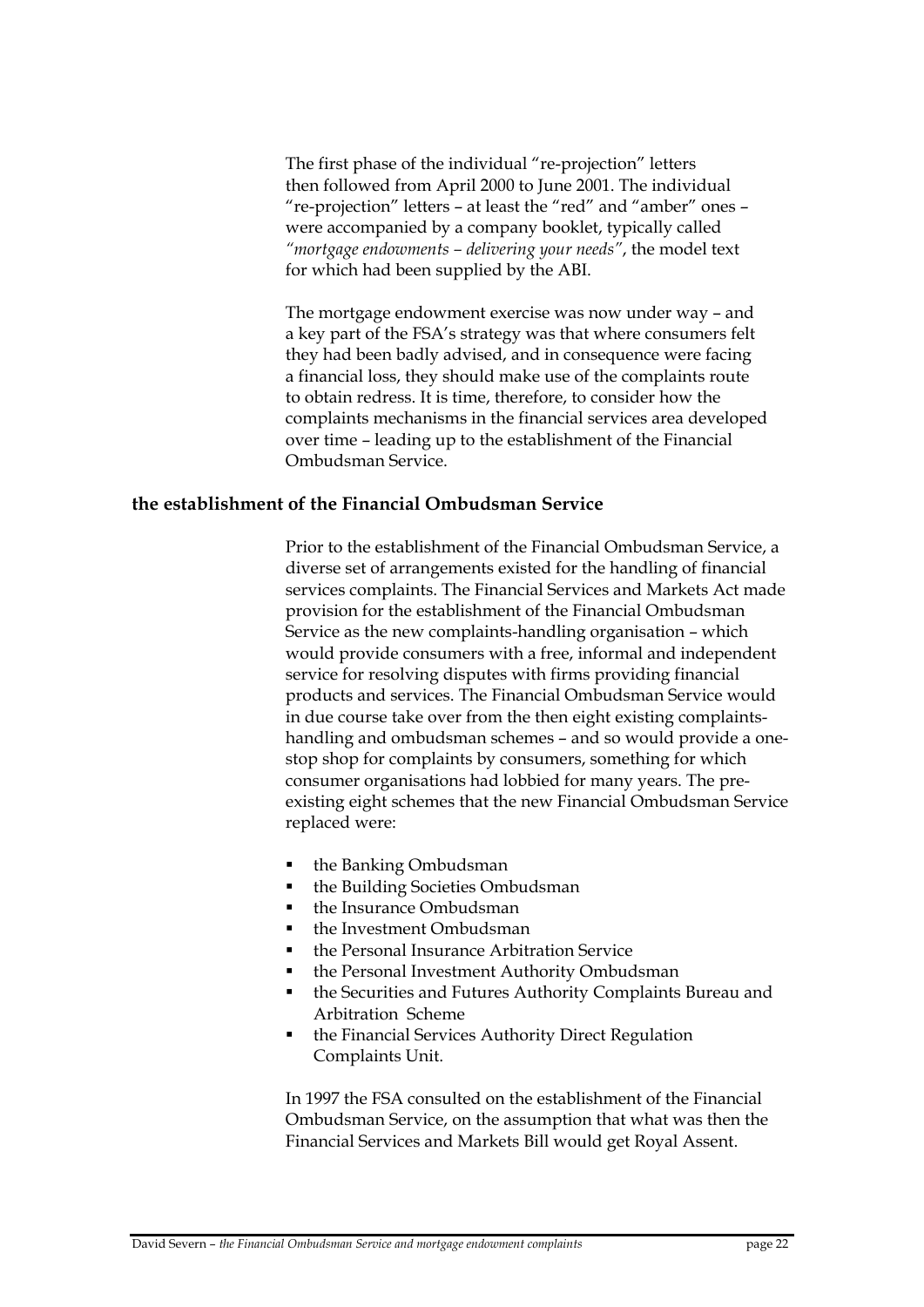In its consultation paper, the FSA drew attention to the material differences among the then existing complaints-handling schemes: *"Some are compulsory, others voluntary. Some are set up under statute, others are based in contract. Some have been set up by the industry, others by regulators. And some use ombudsmen and others arbitrators. There are also significant differences … in terms of eligibility criteria, limits on awards, the availability of compensation for distress and inconvenience, time limits, terms of reference, bases for awards, procedures, funding and governance arrangements."* (FSA's consultation paper CP04)

These differences created what the FSA described as a *"patchwork quilt … that consumers find … confusing"* – and it was the aim of the government and the FSA to create a single ombudsman scheme which would rationalise the disparities among the then existing schemes. Following its consultation, the FSA published a policy statement in August 1998 – setting out the broad conclusions from its consultation.

A particular aspect of the FSA's consultation on the establishment of the Financial Ombudsman Service that merits attention is that of the time limits for making a complaint. The time-limit rules under which the new ombudsman service was to operate would be set out in the FSA's Handbook. The FSA said that the rules would broadly mirror the position under the law of limitation of actions in England and Wales. That is, there would be a six year limit – or three years from the date when the consumer knew, or could reasonably have been expected to have known, of the cause for complaint. An important difference, however, was that whereas in limitation law there is a so called "long stop" of 15 years – after which any opportunity to take a case to the courts is lost – the rules made by the FSA for the operation of the ombudsman service contained no such long stop. This was a deliberate approach by the FSA, taken after careful consideration and following public consultation.

The FSA consulted on its rules in outline in its consultation paper CP33 – and in detail in consultation paper CP49. On limitation periods, the FSA inherited different positions from the previous complaints-handling schemes. The Insurance Ombudsman scheme had no limitation periods at all; the Banking and Building Societies Ombudsman schemes had no "long stop" cut-off date; and the PIA Ombudsman scheme's rules mirrored exactly the position under the limitation law. The FSA therefore decided to harmonise these different rules in the new ombudsman service rules – introducing three and six year rules, but not including a 15 year cut-off. These points passed relatively unnoticed at the time – but were to assume greater importance later, when the mortgage endowment issue came to the forefront.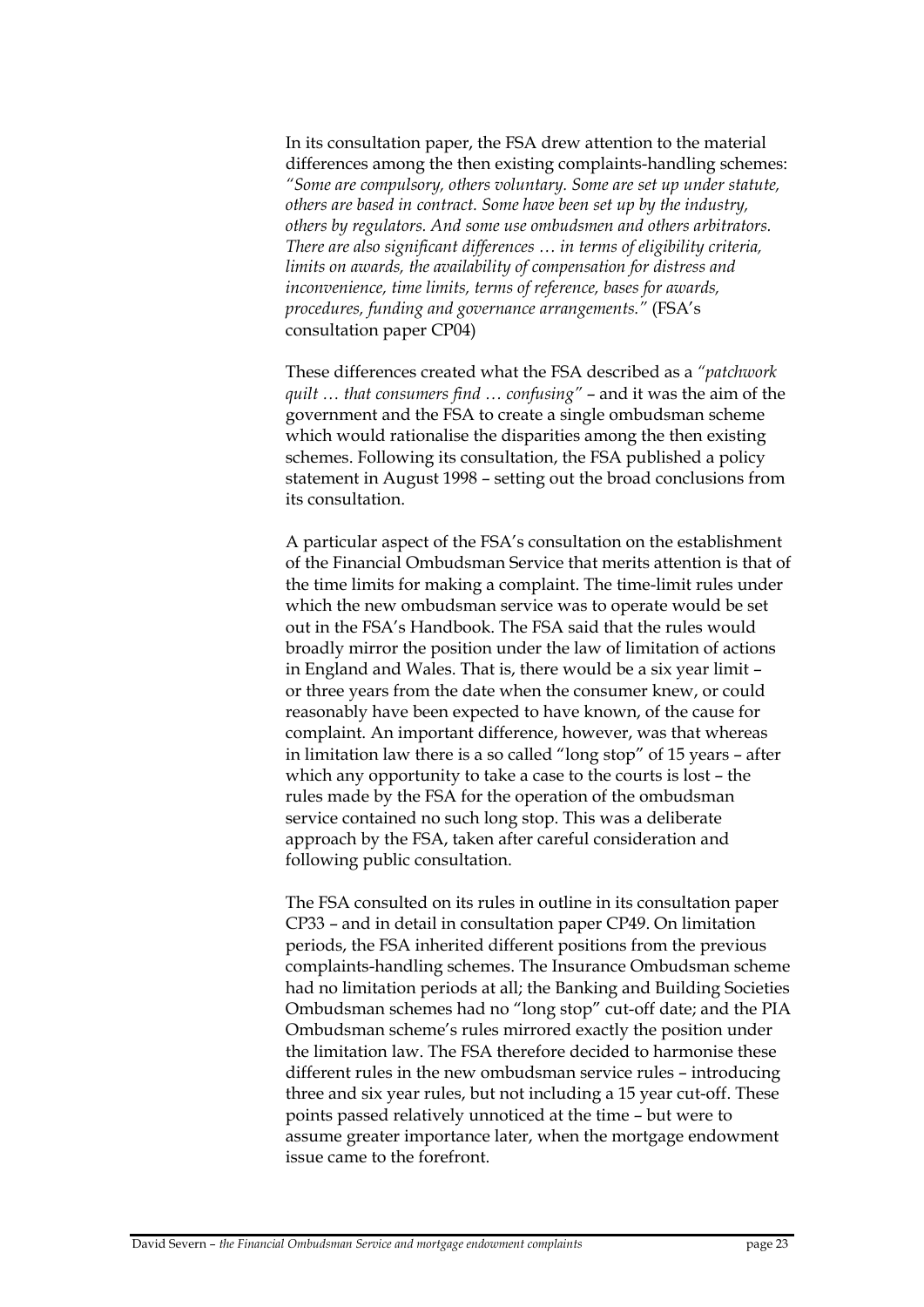### **laying the foundations**

Andreas Whittam Smith was appointed the first chairman of the Financial Ombudsman Service – and Walter Merricks (previously the insurance ombudsman) was appointed the chief ombudsman. The first annual report of the Financial Ombudsman Service, *"Laying the foundations"*, covered the period from 26 February 1999 to 31 March 2000. As the title suggests, it described the considerable task of planning to integrate the existing complaintshandling arrangements and to bring the staff and the work of the separate predecessor organisations under one roof.

At this stage the Financial Ombudsman Service had no powers or responsibility for handling complaints in its own right. Nonetheless, it acted corporately as if the Financial Services and Markets Act were already in force. In March 2000 the new ombudsman service signed "service level agreements" with each of the boards of the existing complaints-handling and ombudsman schemes. Under these agreements, the Financial Ombudsman Service undertook to provide the appropriate complaints-handling service in accordance with the very diverse arrangements of the separate schemes. In parallel with ensuring "business as usual", the new ombudsman service also faced the major task of putting in place the arrangements and infrastructure for the single ombudsman scheme, once the Financial Services and Markets Act was brought into force.

It is worth noting here the scale and difficulty of the task faced by the Financial Ombudsman Service. In the commercial world, a merger or takeover usually involves the integration of just two organisations – and such a merger is normally not attended by continuing media and political scrutiny. The Financial Ombudsman Service, however, had to integrate eight separate organisations, maintain their existing business until the new legislation came into effect, and prepare for the new framework set by the legislation.

Among other things, this involved putting a new management team in place, mostly recruited from the predecessor complaintshandling schemes. However, as none of the predecessor schemes was of sufficient size to warrant certain specialist functions, the new Financial Ombudsman Service had to bring in new people to head support areas such as IT, human resources, communications and service quality.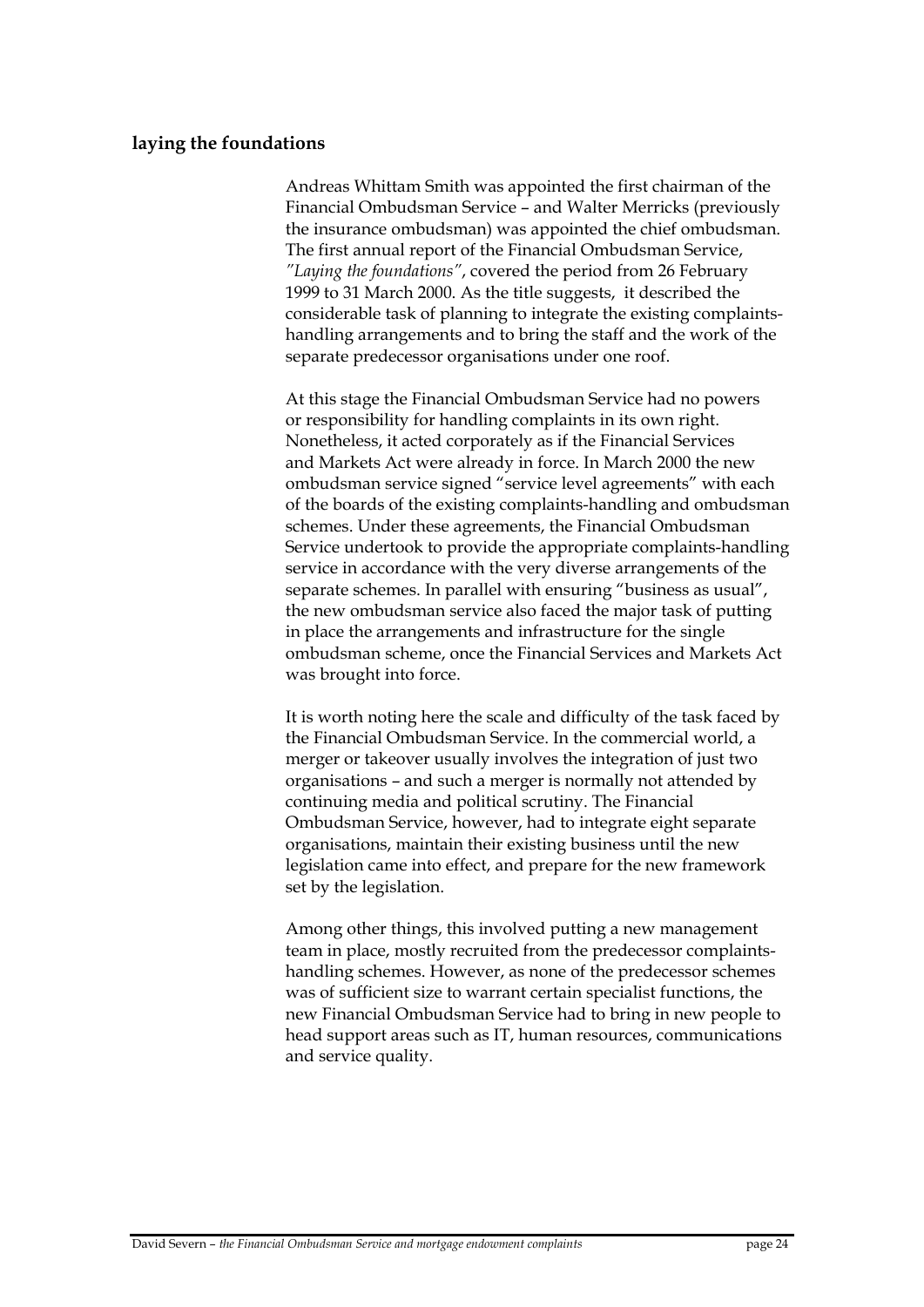Negotiations on terms and conditions for staff at the Financial Ombudsman Service started in November 1999. By 1 April 2000 the majority of the staff of the existing complaints-handling schemes had become employees of the new ombudsman service. Of 340 job offers made, only 25 people did not accept employment with the new service.

The merger also involved finding a new single office, to which the staff of the existing complaints-handling schemes could be re-located. After finding office space in London's Docklands, the ombudsman service had five months to fit out the new accommodation. Staff from various locations across London then had to be moved to the new office in the space of two months during 2000 – while at the same time continuing their previous scheme's "business as normal".

A major project was the installation of new IT – to ensure that the new ombudsman service had a single resilient platform, capable of supporting a higher volume of enquiries and cases. While staff shared this common IT infrastructure, they also had to continue to use the complaints-handling software inherited from the predecessor schemes – until such time as the Financial Ombudsman Service was legally able to handle complaints in its own right.

The initial structure of the Financial Ombudsman Service reflected the fact that it would, under the "service level agreements", have to support and provide the complaints-handling functions of its predecessor schemes – until the Financial Services and Markets Act came into force. The organisation therefore started with a common management and support-services division – but the remainder of its business operated around four divisions:

- an insurance division responsible for the work previously carried out by the Insurance Ombudsman Bureau;
- an investment division the largest area whose work was handling complaints previously dealt with by the Personal Investment Authority Ombudsman;
- a banking and loans division, dealing with the complaints previously handled by the Banking Ombudsman and the Building Societies Ombudsman; *and*
- an enquiries division. This provided general advice and guidance to consumers on what to do if they were not happy with a financial product or service. It also provided the initial stages of the ombudsman process, acting as the gateway to the complaints-handling and dispute-resolution services of the existing schemes. This meant that initially its resources were structured to support the requirements of those schemes.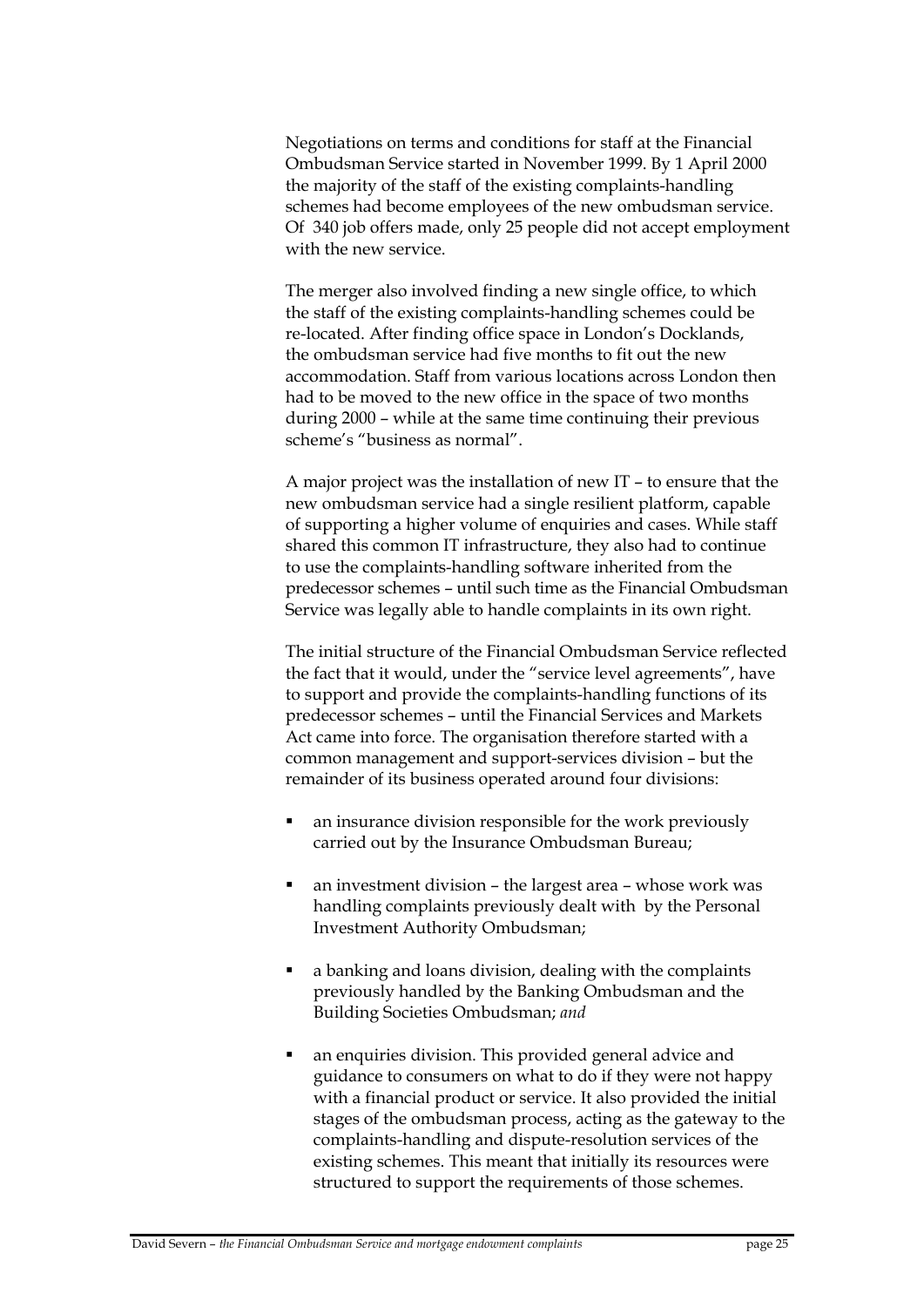However, the process of integrating and aligning resources began immediately, in order to deliver the "single point of entry" for consumers which the Financial Ombudsman Service was designed to provide to consumers.

The chief ombudsman set out in the first annual report the longer term objectives for the Financial Ombudsman Service. These were to:

- provide consumers with a free one-stop service for dealing with disputes about financial services;
- resolve disputes quickly and with minimum formality;
- offer user-friendly information as well as adjudication and promote avoidance of disputes as well as their resolution;
- take consistent, fair and reasonable decisions;
- be cost effective and efficient and be seen as good value;
- be accessible to disadvantaged and vulnerable people;
- be forward looking, adaptable and flexible, making effective use of new technology; *and*
- be trusted and respected by consumers, the industry and other interested parties.

The chief ombudsman elaborated on these aims – and some of the issues which they raised. He noted that while seamless and comprehensive coverage should clearly be the aim of the Financial Ombudsman Service, caution had to be exercised in how quickly that aim might be achieved. Initially, the coverage of the new ombudsman service under its compulsory jurisdiction would largely resemble that of the existing complaints mechanisms – brought together under one roof.

While this would provide a large measure of unification, there would still be noticeable anomalies. For example, complaints about investment advice given by independent financial advisers (IFAs) would fall within the remit of the Financial Ombudsman Service – but generally complaints about mortgage or general insurance broking would not.

Similarly, caution was expressed over the quick resolution of disputes, at least initially. The chief ombudsman pointed out that the Financial Ombudsman Service had inherited a situation in which some of the existing complaints-handling schemes had accumulated delays in processing and resolving complaints.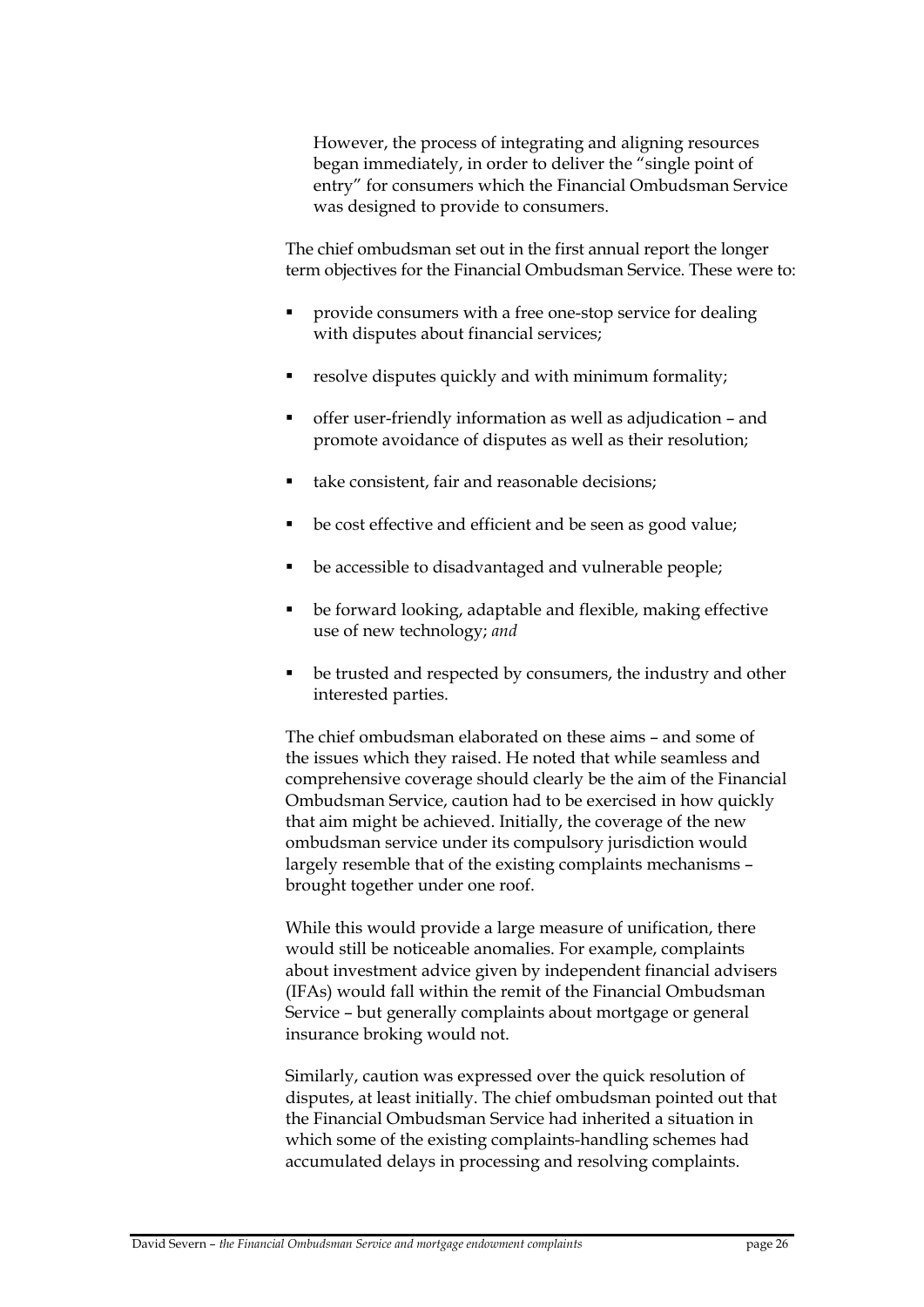Add to this, the disruption caused by a new location, new systems, the transfer of existing staff and the recruitment of new staff, and it was clear that the Financial Ombudsman Service would initially have to struggle hard to meet service standards.

Commenting on the ombudsman service's aim to be user-friendly, the chief ombudsman stressed that the aim would be to maximise the opportunities for resolving disputes at the earliest possible stage, rather than leaving problems to escalate. In dealing with consumers, the Financial Ombudsman Service would, as far as possible, use their preferred method of communication – and only formalise matters when it was necessary to do so, or to record a final decision. To achieve this end, the ombudsman service undertook to review all its enquiry procedures, complaint forms, information material and standard communications.

The chief ombudsman reflected that consistency in the ombudsman service's approach was of less interest to consumers than to firms. The aim would be to set out for the industry the general policies as to how the ombudsman service would approach commonly encountered situations – and this was done through regular issues of *ombudsman news* – so that firms with complaints from their customers would have an understanding of what might happen, if the complaints were eventually referred by the customer to the ombudsman service.

It was also noted that the ombudsman service could achieve some "quick wins" on consistency – through, for example, harmonising the slightly different approaches to handling complaints about banks and building societies under the predecessor schemes.

The chief ombudsman also set out the steps to ensure that the Financial Ombudsman Service was accessible to those consumers whose first language was not English, or who had some impairment or other difficulty in using the service.

It was noted that, longer term, the establishment of the ombudsman service would lead to cost-efficiencies. But in the short term, there would be extra costs from the need to invest, for example, in new technology and additional management. This made it vital, in the view of the chief ombudsman, that the organisation should drive for productivity improvements – so that the industry would begin to see lower unit costs for the service.

Importantly, however, cost considerations should not jeopardise standards. All stakeholders would expect that the standards which the Financial Ombudsman Service provided were at least at the same level as those expected of firms. An important aspect of delivering an efficient and productive service was the investment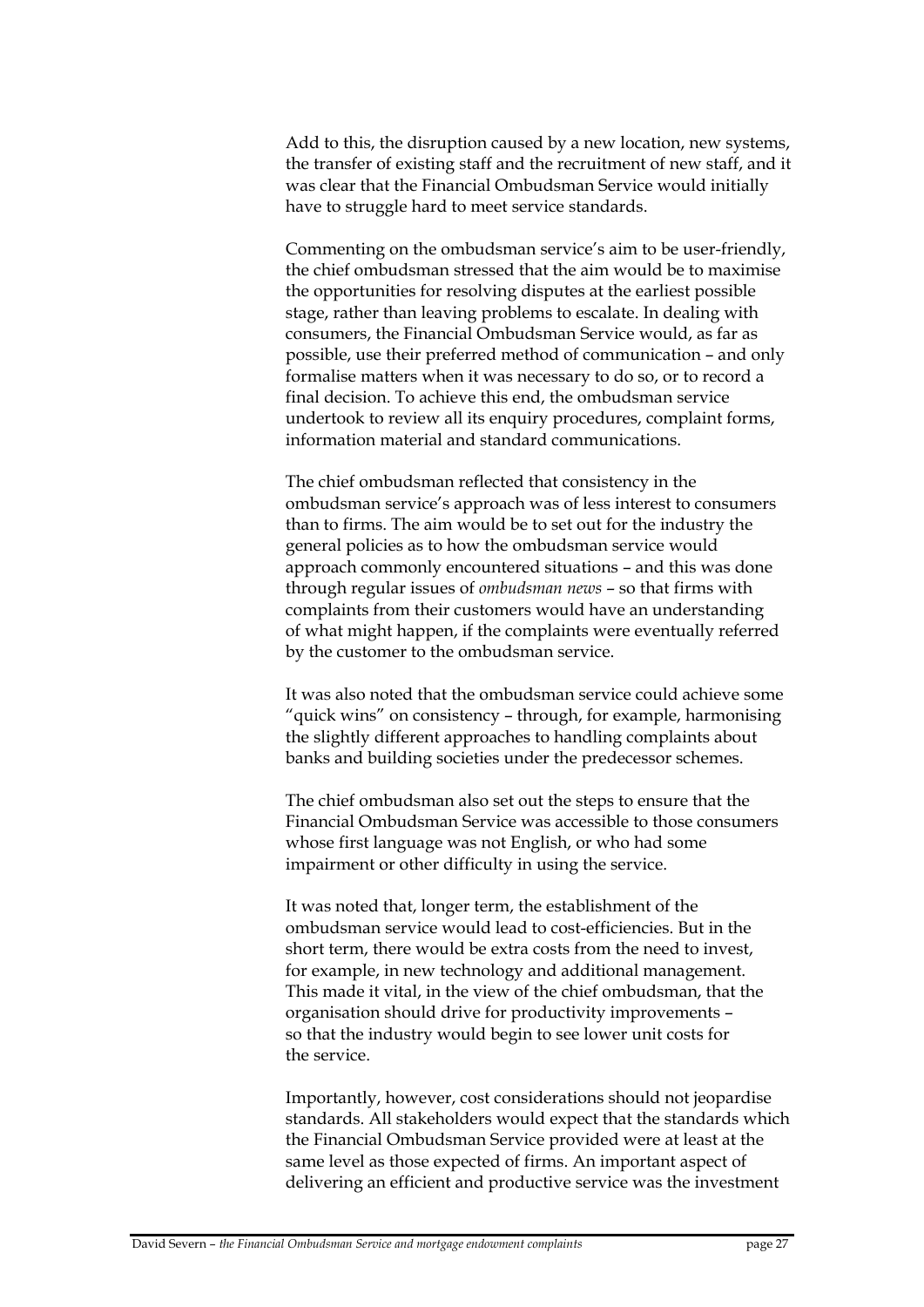in IT – to reduce dependence on paper files and to allow flexibility in case handling across the organisation.

Finally, the chief ombudsman noted that the reputation of the new ombudsman service would be its most vital asset – and to assess its standing, the service would undertake stakeholder-opinion research and combine this with survey work measuring consumer and firm's satisfaction. Allied with this, the Financial Ombudsman Service would aim to gain trust and respect by operating in an open and transparent fashion.

In the Financial Ombudsman Service's first annual report, the coverage of the work of its investment division indicated that the character of complaints had shown no change from those complaints reaching the predecessor organisations: *"Most of the complaints dealt with … relate to advice given to consumers to buy investments. These cases generally involve having to decide whether the details of the investment were properly explained and whether the investment was suitable, given the consumer's personal and financial circumstances."*

The report also noted that *"personal pension plans are the investment products complained about most frequently, followed by low-cost endowments linked to mortgages, a rapidly growing area of complaint."*

At its inception, therefore, the Financial Ombudsman Service had recognised that there might be problems on the horizon with regard to endowments – but it did not anticipate quite what was to follow in the years ahead.

For any organisation, the first contact by a customer is of crucial importance. The comments of the chief ombudsman in his first annual report indicate that the approach of the new ombudsman service was to seek the earliest resolution of any issue between a firm and its customers – so as to avoid to avoid such issues becoming a formal "complaint". Consumers facing a potential shortfall in their mortgage may be aggrieved, or confused, or even desperate – and will be looking to the ombudsman for help and guidance.

This puts the ombudsman in a difficult position. The service is not – and does not behave as – a consumer "champion", despite the organisation sometimes being presented in such a light by media coverage. Those dealing with the first contact from a consumer have to be patient, helpful, courteous, but above all neutral, in dealing with an initial enquiry.

This difficult task fell initially to the consumer consultants in the ombudsman service's front-line customer contact division. Later, in 2004, when the number of endowment complaints reached record volumes, a dedicated consumer contact team was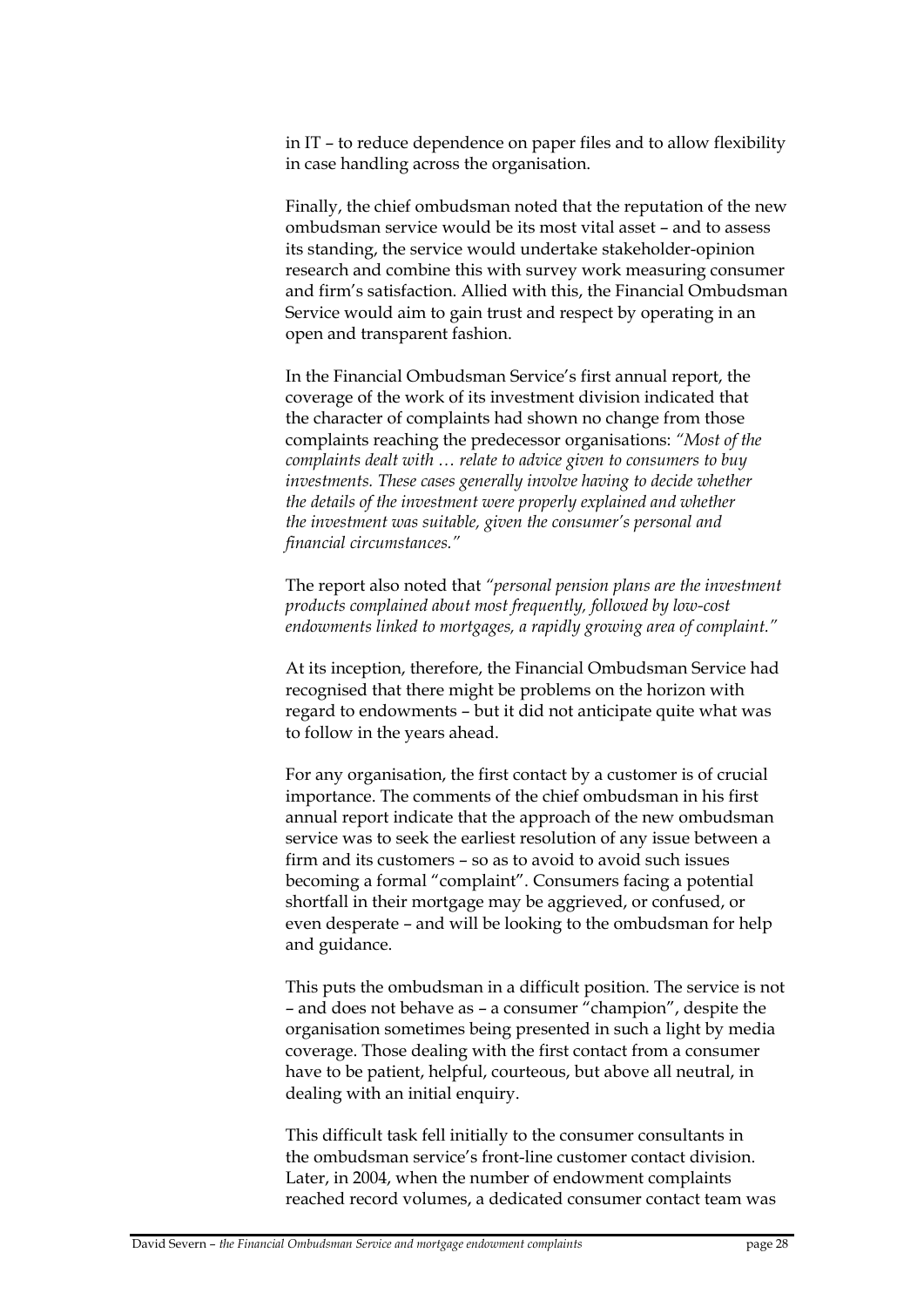set up just for endowment complaints – within the division which provided further support to consumers and firms for cases that were working their way through the ombudsman service's process.

### **the new ombudsman service gets to grips with the mortgage endowment issue**

It is clear from the minutes of the board of the Financial Ombudsman Service that endowment complaints were an early topic of discussion – and one about which concerns existed. It was noted at the June 2000 meeting that the complaints crossed the boundaries of the existing complaints-handling schemes, which the new ombudsman service had to administer under the "service level agreements" – raising jurisdictional problems.

However, the board recognised that the key issues in these complaints were the same: *"At their heart there is a very simple issue … were they [consumers] warned of, and did they accept, the risk that this [failure of the endowment to produce enough to repay the mortgage loan] might happen?"*

The board also recognised fears that some parts of the industry were perhaps complacent about the situation: *"It is suspected that the position is far worse than, perhaps, was realised within the industry."*

By the following month's board meeting, it was reported that the number of new endowment complaints arriving at the ombudsman service was exceeding 500 a month – and these were throwing up new issues on which consistent policy lines needed to be agreed, discussed with the FSA, and then communicated to the industry. It was also reported to the board that the ombudsman service was in the process of producing guidance jointly with the FSA, for publication later that year, on the handling of endowment complaints.

The board continued to express concern about the extent to which the industry had the situation under control: *"The most worrying aspect … is the difference in perception of the problem in the industry. Is this going to be a problem on the scale of pensions mis-selling in terms of the cost to the industry? Hitherto the industry assumption seems to have been that this is simply a communications issue – a matter of telling people about the extent of their mortgage under-funding and what options they may have. The notion that the industry (rather than the policyholders) may in many cases have to remedy the under-funding is not widespread."*

In the light of the increased number of complaints, the growing media interest in the issue, and the risk to the reputation of the Financial Ombudsman Service so soon after its formation, it was thought it desirable to hold a special meeting of the board of the ombudsman service in September 2000 – to consider the draft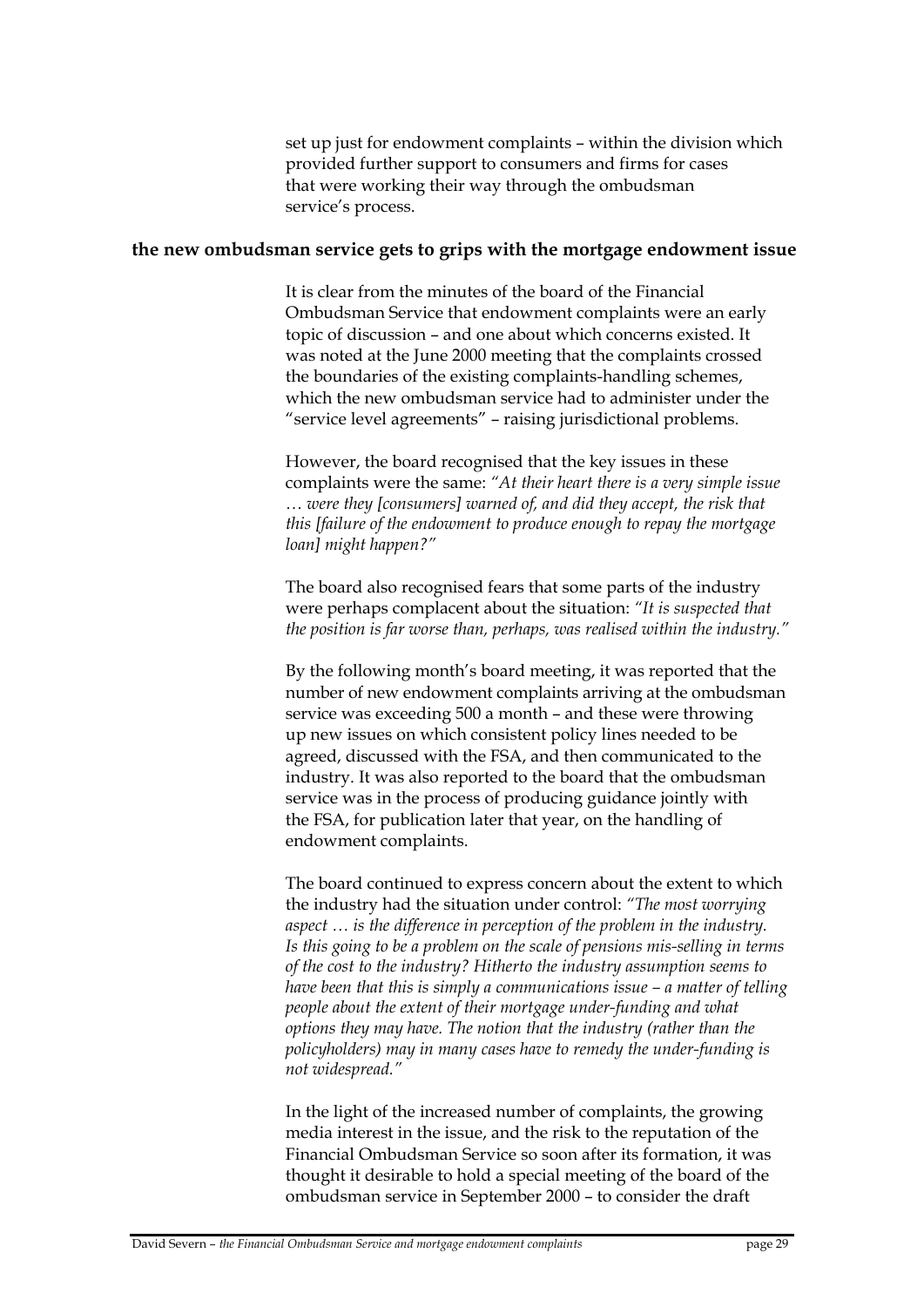guidance which it was proposed to issue to firms. The aim of this guidance was to enable firms to resolve as many complaints as possible – so as to reduce the volume of mortgage endowment disputes reaching the ombudsman service.

### **the FSA's progress report of 2000**

On 3 October 2000 the FSA published its *"Progress report on mortgage endowments"*. In this report, the FSA set out its actions and progress since December 1999. The FSA repeated that its strategy was, first, *"to ensure that consumers are well -informed, encouraged to come forward where they are unhappy with the advice they were given, and treated consistently and fairly when they do so"*– and second, *"to follow through on identified problems in a focused way to deliver redress effectively to consumers that have lost as a result of poor advice."* 

In its progress report the FSA examined the question of whether or not there should be an industry-wide review of all past sales of endowment mortgages – to supplement, or to substitute for, the actions it had already put in hand. The FSA pointed out that going forward, any industry-wide review would, under section 404 of the Financial Services and Markets Act, need Treasury approval. The FSA's view was that it would only be likely to be appropriate to mandate an industry-wide review if:

- "there was evidence of widespread or material compliance failures, which had led to significant consumer detriment"; *and*
- "a route other than the normal complaints process would be more effective in providing redress to those who had been affected"; *and*
- "such a review was proportionate, in that the overall costs involved would be acceptable when set against the expected benefits."

The FSA went on to point out that from January 2000 consumers had been sent an initial letter by their endowment provider, enclosing the FSA factsheet, *"Your endowment mortgage – what you need to know",* which explained the general position on endowments. The FSA also pointed out that from April 2000 consumers would start receiving an individual "re-projection", showing whether or not their policy was on target to repay the loan. By the end of August 2000, the FSA said that over 4.8 million "re-projection" letters had been sent, out of an estimated 11 million letters which would need to be sent to some 6 million households.

The FSA's advice to consumers was that they should consider their letter and the options carefully. Moving on to consider the position of those consumers who felt they might have a complaint about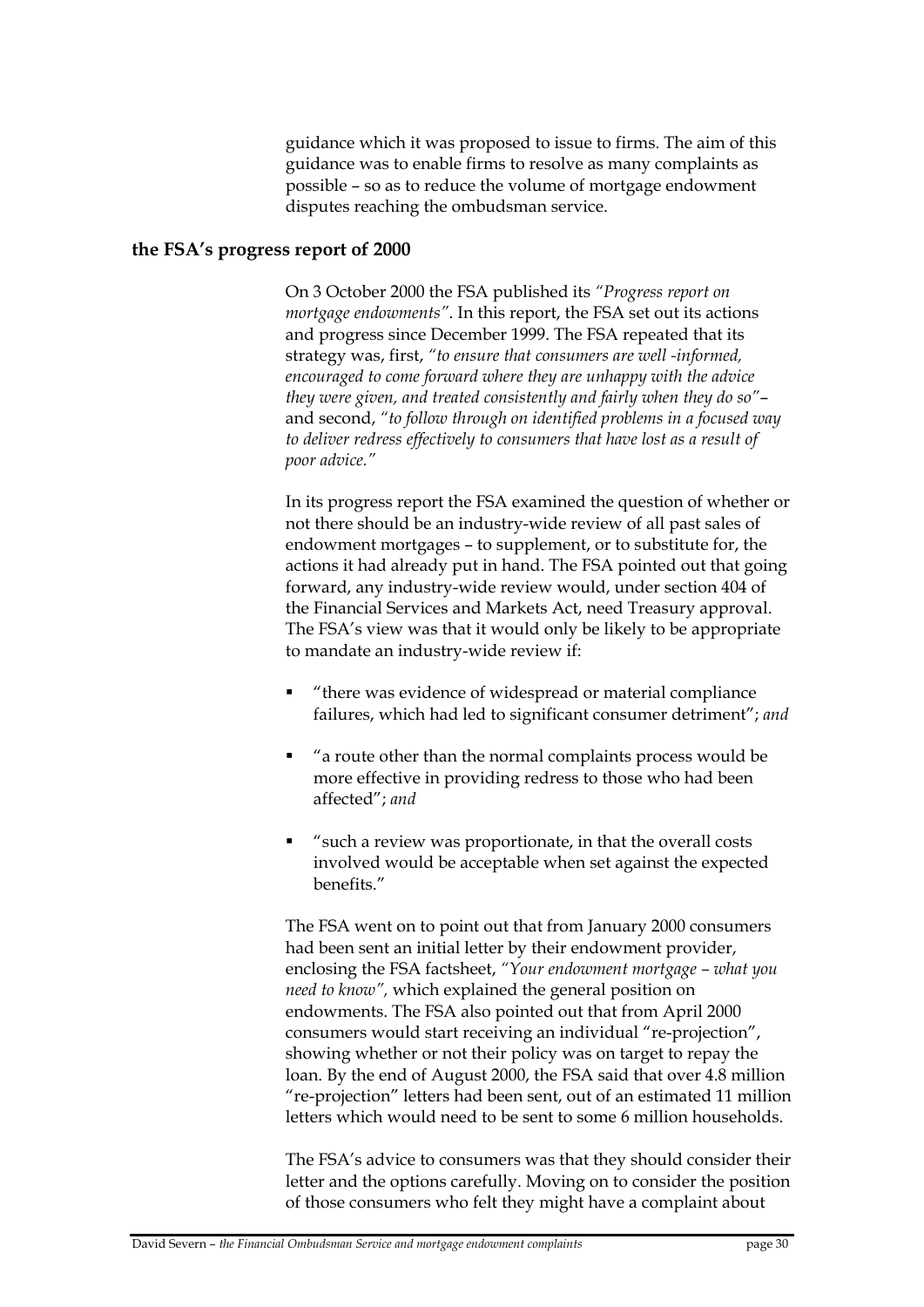the firm which advised on their endowment, the FSA said that some consumers *"… may consider making a complaint about the advice they were given … The fact that a shortfall is now predicted does not mean that the consumer was badly advised; nor that they have lost out by having an endowment –indeed on average they have fared at least as well to date as they would have done with a repayment mortgage. However, amongst the millions of consumers involved, there will be a significant number who were badly advised and have lost out as a result."*

The FSA decided to help consumers who thought they might have a complaint, by producing a new factsheet specifically to assist people to understand better whether they had good grounds for a complaint – and when compensation might be payable. This factsheet was not, however, to be provided automatically to every endowment policyholder. Any consumer wanting the factsheet would have to ask their endowment company.

The FSA said it was also *"… preparing new regulatory guidance which will ensure that firms, which are under an obligation to handle complaints properly, provide a consistent, timely and fair service for consumers."* As subsequent events showed, the guidance ensured no such outcome for consumers.

The FSA noted the decline in the endowment market over recent years – particularly since its 1999 announcement. However, it pointed out that *"a mortgage endowment can still be suitable for some consumers."* Although true, this depended on advisers observing the rules on suitability.

However, in reporting, two paragraphs later, on the results of its mystery shopping and consumer research, the FSA's progress report noted that *"… disappointingly, and despite the regulators' clear warnings and guidance, the results of these sample studies have not given us comfort that the necessary improvement in selling standards has yet been achieved. In particular, some firms are still failing properly to match the risks of an endowment to the needs and personal circumstances of the consumer."*

### **views of the Financial Services Consumer Panel**

Financial services is an area where there is a long history of lobbying by consumer organisations for the fairer treatment for consumers. The most notable bodies are the Consumers' Association – now just called Which? – and the National Consumer Council(NCC), although many other organisations have also played a key role from time to time. It was not, however, until the formation of the PIA that consumer representatives were given a more formal role at the heart of regulation – when the PIA established a consumer panel to advise the board of the PIA on issues of concern.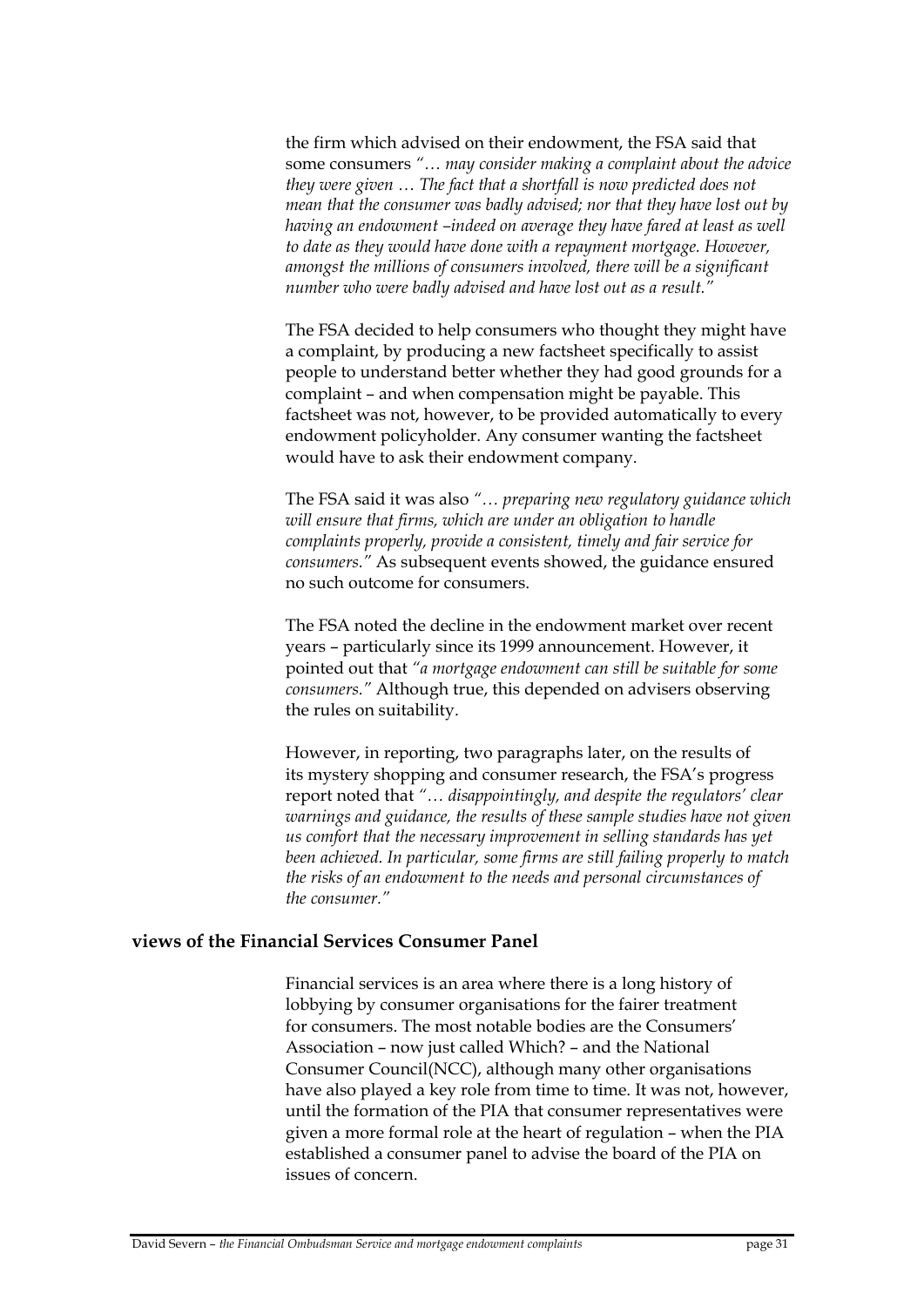The success of the PIA's consumer panel was widely recognised. When the new legislation was introduced to establish the FSA, it also provided for a consumer panel, this time to be put on a statutory footing. Barbara Saunders provided continuity with the PIA consumer panel by becoming the first chair of the new Financial Services Consumer Panel.

Like its PIA predecessor, the Financial Services Consumer Panel continued, among other things, to be concerned about resolution of another mis-selling episode, the Pensions Review. By the time of its annual report for the year 2000, however, the panel had a new concern, that of endowments.

Commenting on the position, the panel said: *"The regulators, including the FSA, were slow to identify the problem and to deal with firms which broke the rules. The FSA rejected a full-scale review and instead it has produced a guide for consumers to decide whether they may have been mis-sold a policy and whether, as a result, they suffered loss. The guide is clear and will undoubtedly help many consumers who are aware of the issue, but we think it will fail to reach many others who are*  less aware. We had expected the FSA to do much more to identify where the *problems are. We note that visits by the FSA led to referral of a number of firms for further investigation and disciplinary action, and that where concentrations of consumer loss are identified, the regulator has indicated that it will make firms conduct proactive reviews."*

In order to monitor the position on endowments, the Financial Services Consumer Panel commissioned, in July 2000, consumer research among mortgage endowment policyholders who had received "re-projection" letters from their insurance company – to find out what action, if any, they were taking and why. The report on this research, published in November 2000, said that *"… the re-projection letters successfully got their message through to most policyholders. A high proportion of policyholders, 84%, had kept the letter containing the re-projection of their policy."*

The panel then went on to comment on the research: *"Generally, the policyholders who may need to take action but are slower to do so are those who received a re-projection of their policy at maturity showing a shortfall at 4% and 6% growth rates. It is unsurprising that these policyholders are less likely to be clear about their situation but our research underlines the importance of future mailings to these and all policyholders updating them on the projected value of their policy at maturity."*

A key finding from the research commissioned by the Financial Services Consumer Panel was the recollection of consumers about what they were told when the endowment was taken out: "*Our survey showed that 54% of respondents recall being told at the point of sale that their endowment policy 'would definitely' or 'was guaranteed to' pay off their mortgage."* In only 10% of cases did the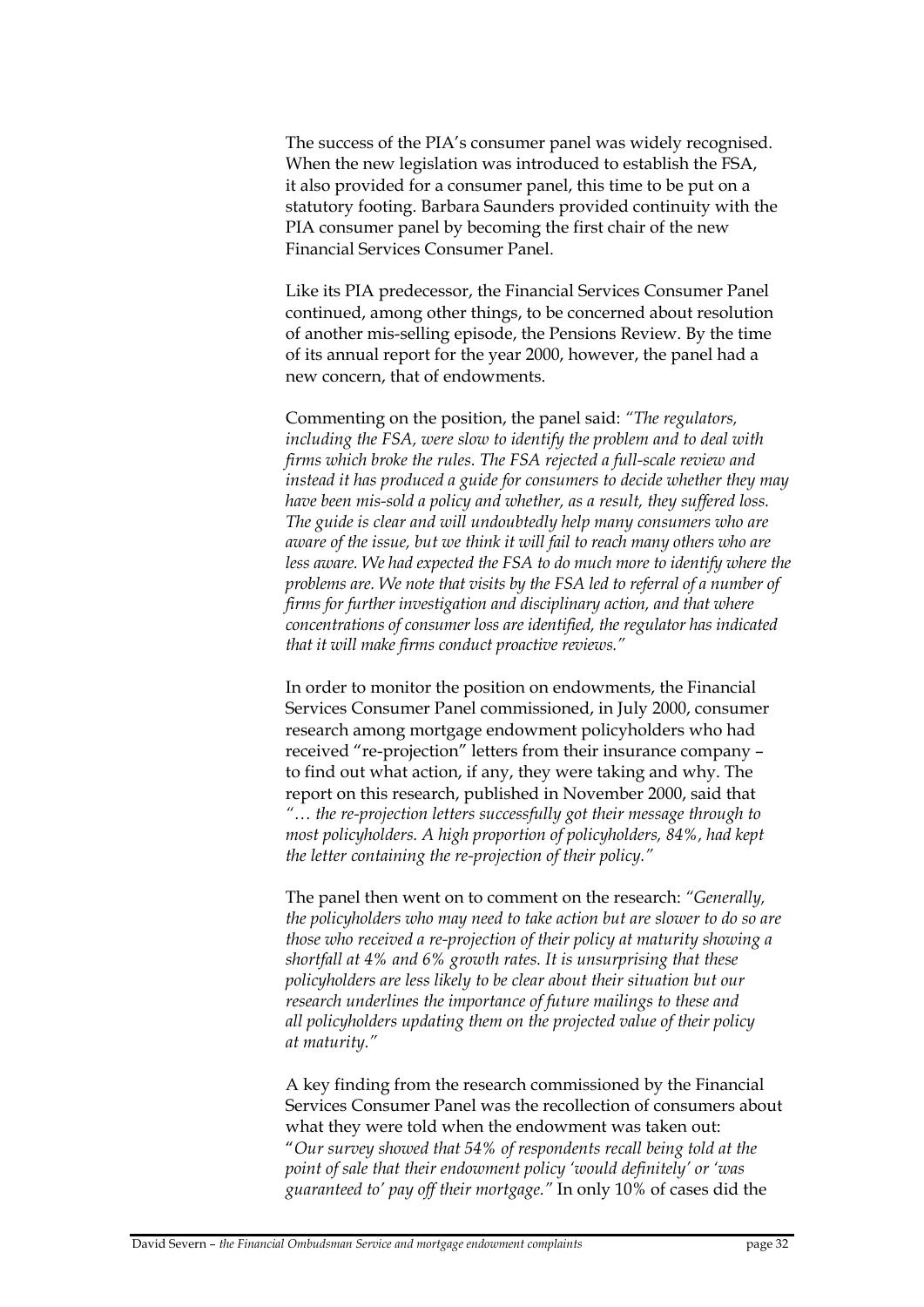consumer say that they recalled being told there was a risk the endowment might not pay off the mortgage.

While welcoming the factsheet issued by the FSA to help those consumers who thought they had been mis-sold, the panel said: *"However, it will not get to everyone who needs it and will not be routinely sent out by companies unless a complaint is made. We consider that where there is evidence that firms broke the rules and mis-sold unsuitable endowments they should be required to act promptly, identify consumers affected and pro-actively review those sales. It should not be left to consumers to go through the time consuming process of making a complaint where the fault lies with the company."*

The company that carried out the research for the Financial Services Consumer Panel also commented: *"Most of those policyholders who received red or amber letters who were not intending to take action had a valid reason for not doing so, for example the shortfall was small and/or they could cover it from others savings."* In other words, there would have been some consumers among this group who probably had been mis-sold – but firms were escaping the consequences, because the consumers had decided to suffer the financial loss themselves, rather than complain to the firm. These consumers might have been entitled to compensation had there been a pro-active review of their cases.

#### **consistency in compensating consumers**

On 30 November 2000 the FSA published its consultation paper CP75, containing draft guidance aimed at ensuring that consumers who were eligible for compensation had that compensation calculated by firms on a fair and consistent basis.

Introducing the paper, the FSA said that information available to it suggested that *"… the number of consumers making complaints about the mis-selling of endowment policies has significantly increased. This is reflected in the number of such complaints which are being referred to the (ombudsman)."* The FSA went on to say that it was aware *"… that firms have adopted different approaches to the investigation of complaints – particularly in the assessment of whether a consumer has suffered financial loss and, if so, in what amount. Complaints of mis-selling are of particular significance where the policies were sold as repayment vehicles for mortgages. Against this background the regulators consider it desirable for guidance to be issued with a view to brining about greater consistency."*

In general terms, the draft guidance published by the FSA explained how firms should put the consumer (whose complaint had been upheld) back in the position that he or she would have been in, had the mis-selling not occurred. In the majority of cases, the compensation would be calculated to reflect the difference in overall cost between the endowment and repayment mortgage.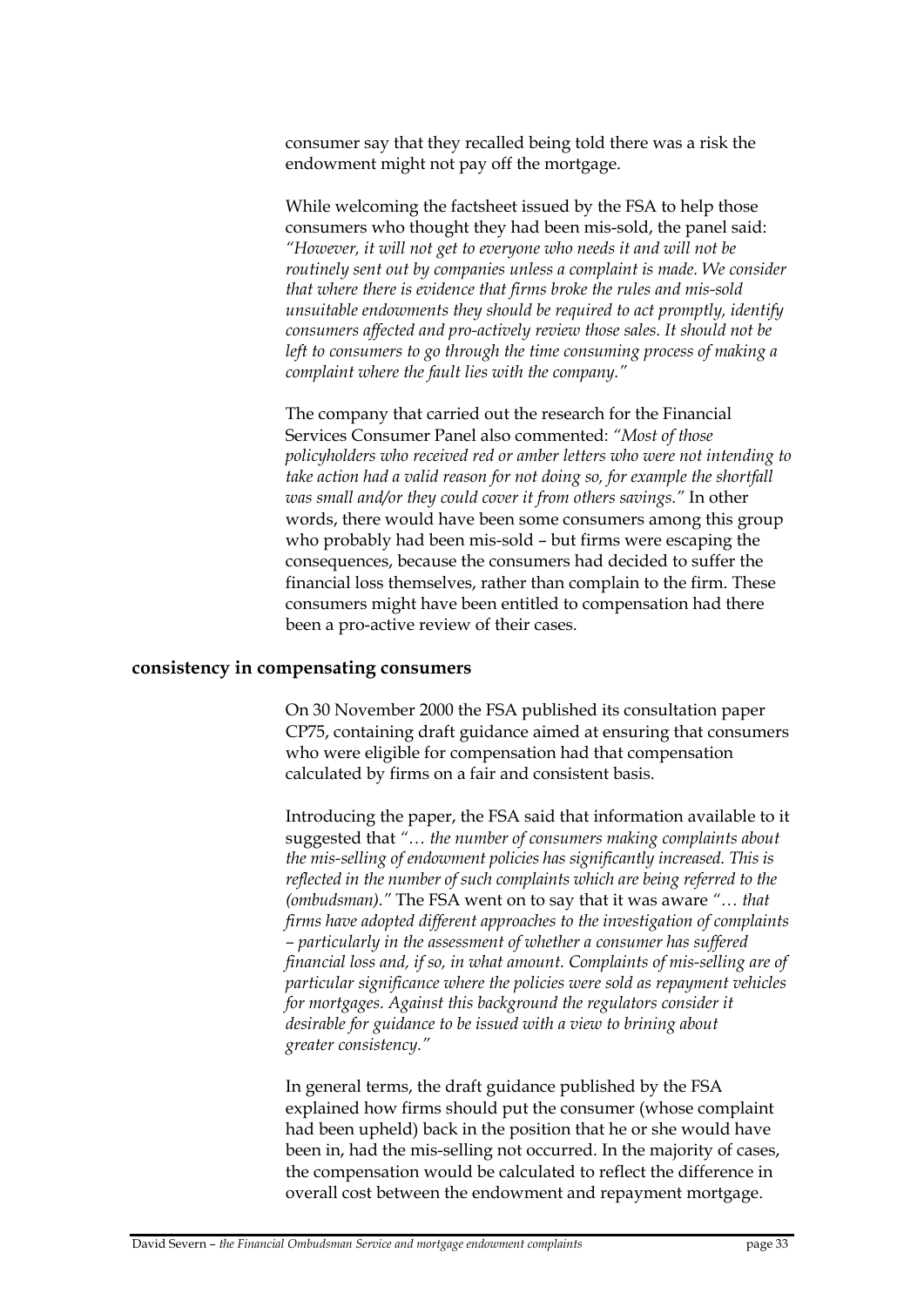This would take into account the capital repaid on a repayment mortgage, compared with the surrender value on the endowment, and any difference in monthly outgoings.

### **the first big fine**

As this study will go on to show, financial services firms both large and small were found to have mis-sold endowments – and many firms then compounded matters by failing to deal properly with complaints from their customers. It is in the nature of things that the largest firms transact large volumes of business – and so when they get things wrong, and are fined by the regulator, it attracts significant media coverage.

The first of the big endowment-related fines was levied in November 2000 – when Royal Scottish Assurance was fined £2million, then a record amount, for its failings. The Royal Scottish case was, however, somewhat different from the fines that were to be later levied on some other well known names. The FSA said that Royal Scottish had failed to act with due skill, care and diligence in calculating the premiums for its flexible mortgage plan – and as a result of those serious deficiencies, it had set premiums at such a level that policies would not pay the mortgage debt when it matured.

### **the rising workload of the ombudsman service**

At the December 2000 meeting of the board of the Financial Ombudsman Service, the chief ombudsman reported that *"… it has become increasingly apparent that the scale of the problems we face in the investment division calls for a different approach to that which we have adopted so far."* This was against a background where the number of staff in the division had doubled from what it was six months previously, to cope with the influx of new endowment cases.

The board agreed to terms of reference for a project, to devise and implement a new way of working on endowment complaints. By the time of the board meeting in February 2001, the executive team was able to report substantial progress on the project – with implementation of the new approach planned for 1 March of that year and new specialist mortgage endowment team-structures and responsibilities in place by 2 April 2001.

A methodology had been devised for the simplified calculation of redress, which could potentially be applied in a large number of cases – and so significantly speed up the processing of cases. A comparison was in hand to establish the case features which might determine whether or not it would be reasonable to apply the simplified approach to particular tranches of cases.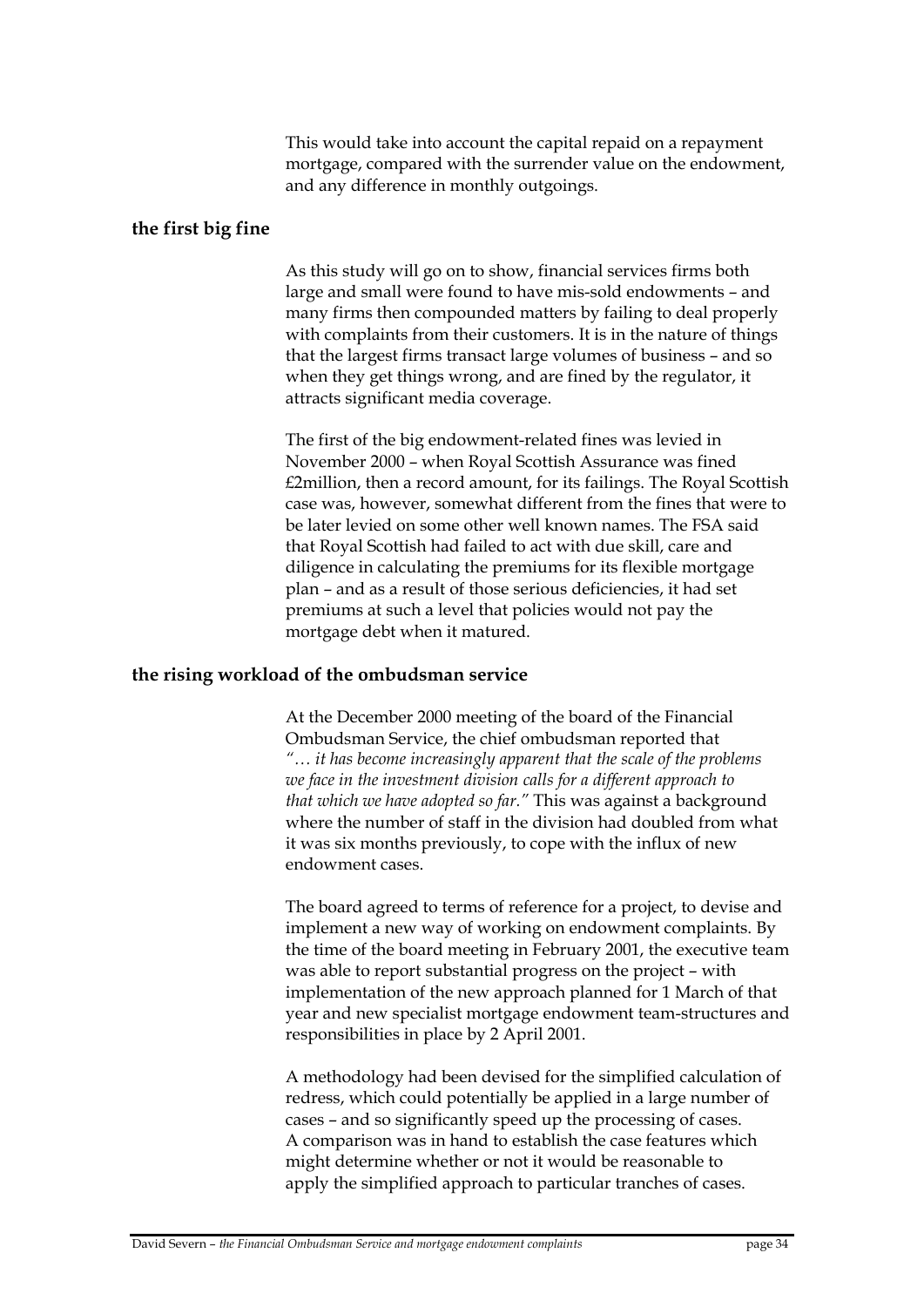A computer model had been adapted, capable of carrying out both the simplified calculation of redress, and the precise, case-specific calculations. Management information needs had also been reviewed and enhanced.

At the board meeting in March 2001, further progress was reported. In particular, a template had been prepared on which staff could capture all the information about an endowment case in one place, in a structured format – including an extensive list of questions so that adjudicators could consider all the issues which might be relevant to a case. The process was designed to avoid duplication of work and to collate data not currently available to the management team. A trial of the new system, in parallel with the existing process, was imminent, prior to going live in April – to coincide with the expected guidance from the FSA (which was, in fact, delayed until June).

When the ombudsman service published its annual review for the year ending 31 March 2001, its concern and frustration at the air of complacency that seemed to exist in relation to endowment complaints became evident. It is worth quoting the comments of the chief ombudsman in full, because had they been acted on earlier some of the subsequent problems might have been nipped in the bud.

### The chief ombudsman said in the report:

*"During the course of last year, complaints to the ombudsman about the mis-sale of mortgage endowments – which in the previous year numbered only 3,135 – reached over 9,000. We had to react rapidly to this influx of work. Once the FSA decided, for understandable reasons, not to order a wholesale industry review along the lines of that required for personal pensions mis-sales, the burden was inevitable going to fall on the ombudsman.* 

*Yet four or more years ago, many observers of the financial services industry had been warning that the advent of low inflation and low investment returns would surely spell trouble for holders of endowment mortgages. Many endowment holders were unaware of the situation, having been assured that their endowment would not only pay the mortgage debt but also provide a substantial nest-egg on top. Under the conditions of endowment policies, a policyholder is not legally entitled to know whether the investment is on track to repay the debt, and only on final maturity might this become apparent. After some pressure by the FSA, providers agreed to inform customers where they stood, by way of a phased programme involving the despatch of over ten million "re-projection"' letters. Not surprisingly, when, on receiving their letter, some people discover that their endowment may not repay their mortgage debts, they complain.*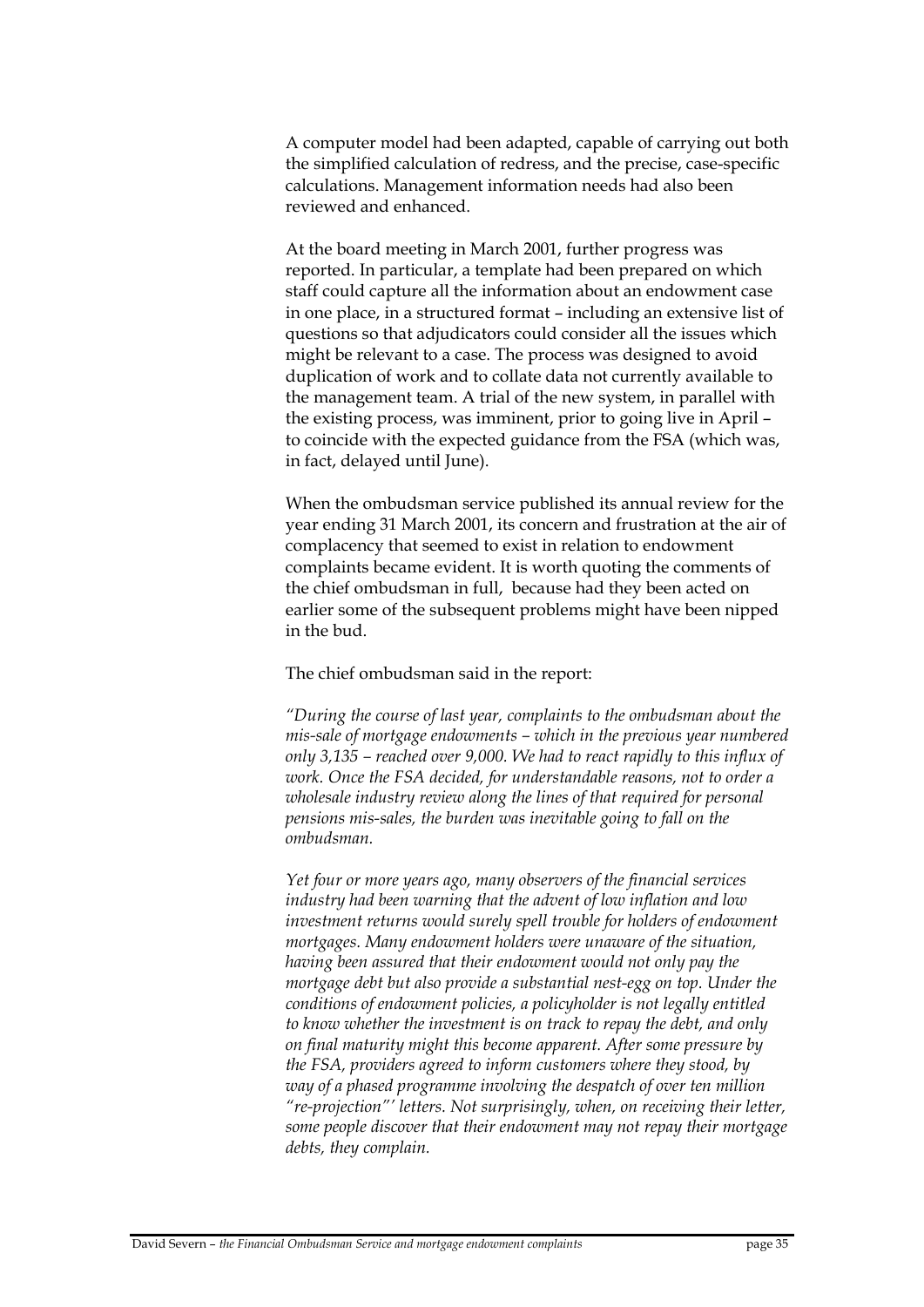*A complaint can be upheld only if people were misled about the nature of the product and its risks. As we and the regulators have already discovered, mis-selling – in the sense of selling unsuitably risky products – turns out to have been remarkably common. Even more common was exaggerated sales talk which did not correspond with the very limited commitment contained in the written product terms. The background is all too familiar. Sales staff were incentivised with generous bonuses to sell endowments: there was no bonus for compliance with the "know your customer" and "suitability" requirements. Once again, even in a period of "conduct of business" regulation, the reward structure within the industry was totally at odds with the objectives of the regulators, and has led to a debacle involving millions of pounds in compensation and an immeasurable toll of anxiety, distress and loss of confidence among the purchasers of financial services.* 

*Most of the complaints we have upheld involved policies sold in the late 1980s and early 1990s, well within the memory of those currently in senior positions in the organisations responsible for mis-selling. Was there collective amnesia, or did the industry hope it would all somehow go away? Did they think inflation would return to cover up the problem? Given their knowledge of the sales practices at the time, and the downturn in inflation, it is difficult to believe that no one could have predicted that an explosion of complaints was inevitable."*

These forthright comments by the chief ombudsman were also accompanied by some initial reflections about the varying standards of complaints handling across the industry. These comments, again, were a signal of likely problems to come – and might have put the industry on notice that it needed to smarten up its complaints handling a lot sooner than it actually did: *"Across the range of firms covered by the Financial Ombudsman Service, the standards of complaints-handling by firms varies greatly. Even within large groups offering banking, insurance and investment services, there are often differences between sectors."* 

The chief ombudsman went on to say that *"… the experience of a consumer with a complaint will vary according to whether the firm involved has a centralised system – where problems are rapidly escalated to an authoritative unit empowered to resolve complaints – or operates through local, regional and central offices, where authority levels are less clear."*

It was not all, however, bad news. In relation to investment firms, the ombudsman said that *"… our impression is that the complaintshandling arrangements of most are adequate and, in some cases have improved over the past couple of years. This is a considerable achievement, considering the disruption caused by mergers, demutualisations and staff changes. Against this background, firms have had to cope – as we have at the ombudsman service – with a rapid increase in workload relating in particular to endowment mortgages."*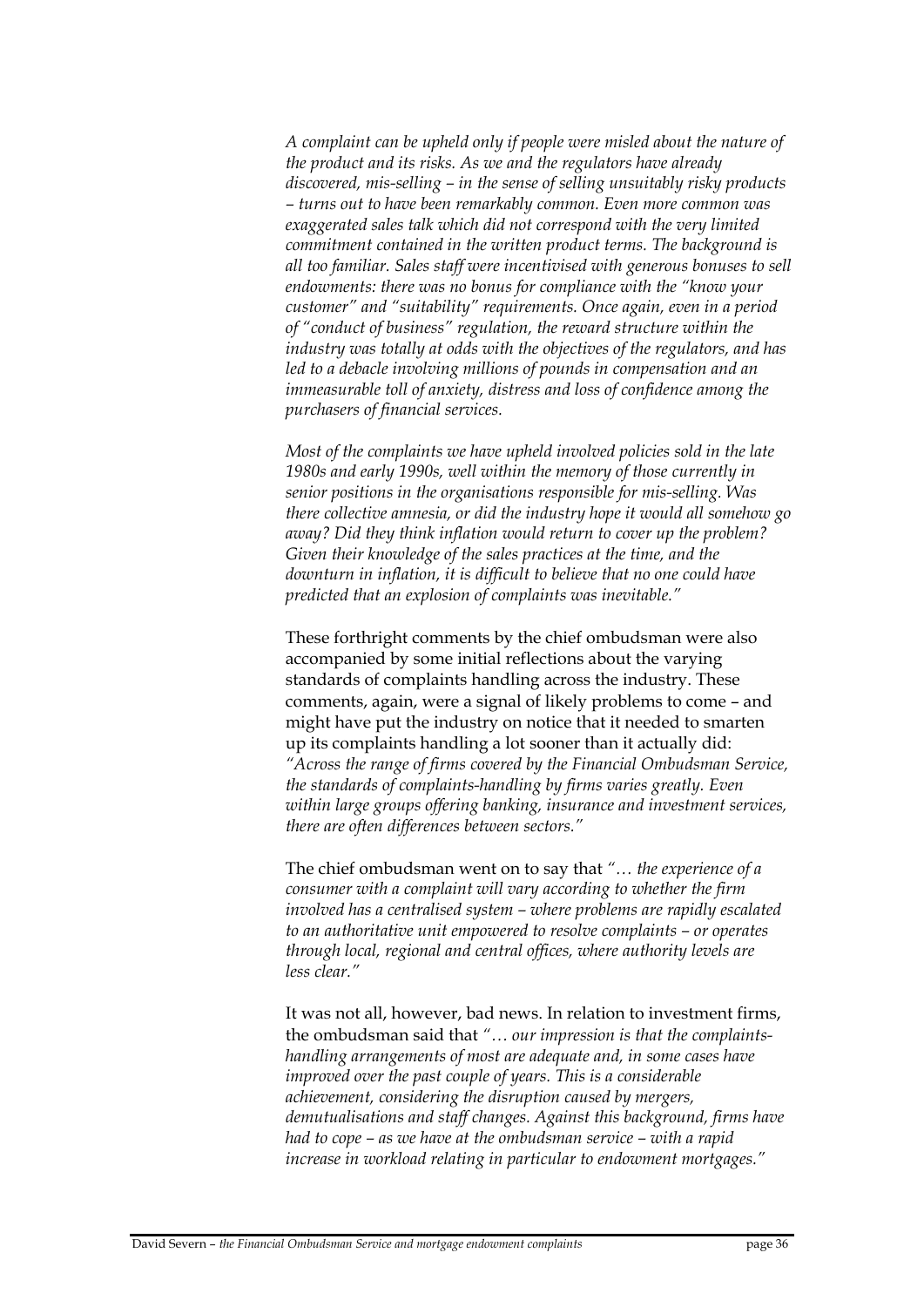Later in the annual review for 2000/01, the chief ombudsman set out some of the practical constraints in resolving complaints and the targets which the ombudsman service had set itself: "*The extent to which complaints can be logged, checked and investigated to a fair conclusion is dependent on a number of factors. The extent to which this work can be supported by efficient IT systems is a key consideration. We also have to ensure that our staffing matches the workload, and that the policies under which we resolve complaints are clear."*

The chief ombudsman went on to say: *"During the year we have had to operate with a number of different systems, inherited from the separate schemes, while preparing to install a single process and system. Our workload rose by 25% and we had to recruit and train extra staff, our complement rising from 340 at the start of the year to 450 at its end. Some of the key areas of policy for dealing with our largest single area of work – mortgage endowments – remained subject to consultation by the FSA for much of the year."* 

Although the chief ombudsman had cause to express concern and exasperation in 2001 about the endowment situation, things were to get far worse. It was, in fact, not until December 2002 that the volume of complaints to the ombudsman service really took off. After this there was an unrelenting influx of new complaints until 2006. From December 2002 mortgage endowment complaints formed an increasingly significant proportion of the total number of disputes dealt with by the service. From mid-2004 the proportion of consumers who chose to have their complaint made on their behalf by a claims-management company also increased significantly.

### **two recurring issues**

The February 2001 edition of *ombudsman news* contained reference to a topic which was later to become a major issue in the endowments context. At this stage, for most complaints, it was generally the rules of the PIA Ombudsman Bureau that governed the time limits within which a consumer had to bring a complaint of mis-selling. These rules followed the provisions of the Limitation Act 1980 (except in the cases of Pensions Review complaints). A consequence of this was that, as cases governed by the Limitation Act were the subject of judgments in the courts, this could change the way in which time bars were applied to cases before the ombudsman.

Such a change was reported to firms in February 2001, as the result of a judgment by the Court of Appeal. However, in the May 2001 edition of *ombudsman news*, the ombudsman service had to report that in the previous month the House of Lords had overturned the Court of Appeal judgment, so restoring the earlier position on time limits under the PIA Ombudsman arrangements. By now, however, the ombudsman service had a number of investment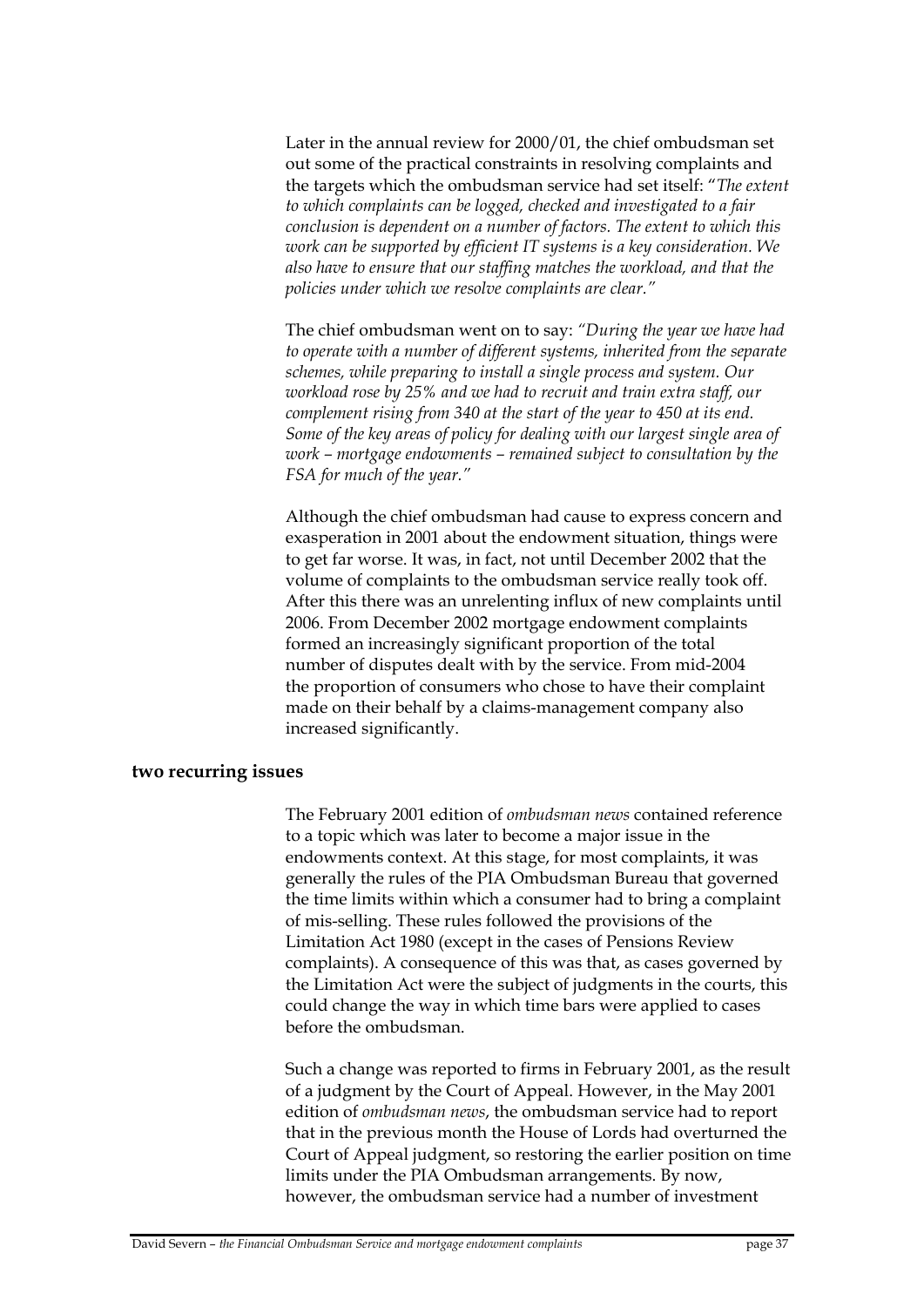cases which it had started to consider, as a result of the Court of Appeal change, but where now the firms concerned could claim the complaints were time barred as a result of the House of Lords' decision. Once the ombudsman service could start dealing with cases in its own right, under the new legislation, there would no longer be the problem of time bars changing following court decisions – as the rules under which the Financial Ombudsman Service would operate did not parallel exactly the provisions of the Limitation Act.

The March 2001 edition of *ombudsman news* set out the ombudsman's approach on another key issue, that of so-called pre-"A-Day" complaints – that is, complaints relating to sales of endowments made before the Financial Services Act 1986 came into force in 1988. (Only pre-"A-Day" sales by product providers who had joined the PIA Ombudsman's voluntary jurisdiction could be considered by the Financial Ombudsman Service.) The *ombudsman news* article explained that the key issues which the ombudsman service would consider were: did the firm promise that a specified sum would be produced; was any advice given; if advice was given, was it negligent; if the advice was not negligent was there any misrepresentation; and was there full and fair disclosure?

The article went on to explain, among other things, that *"… where advice was given it will be material to consider whether or not the customer was told that there was a risk that the policy might not produce sufficient to pay off the mortgage. And in the absence of such a warning, a further consideration will be what the customer would have done if the extent of the risk had been clear."*

### **the industry gets guidance**

At the June 2001 meeting of the board of the Financial Ombudsman Service, it was noted that the FSA had, after a delay, published the guidance on which it had consulted in consultation paper CP75 – together with associated consumer materials. The publication of the FSA guidance cleared the way for the ombudsman service to publish – on 4 June 2001 – its mortgage endowment assessment manual, with its templates, decision trees and commentary, explaining how the ombudsman service would be applying the principles set out in the FSA guidance.

The board of the ombudsman service noted that the need to hold back its manual meant that there was delay in implementing the new approach to case handling – and in consequence, the hoped for productivity gains would be delayed. It was also anticipated that it would take firms some months to get used to the new approach.

By the time the board met in July 2001, the executive team was able to report that the new guidance on handling endowment complaints was successfully embedded in the case-handling units.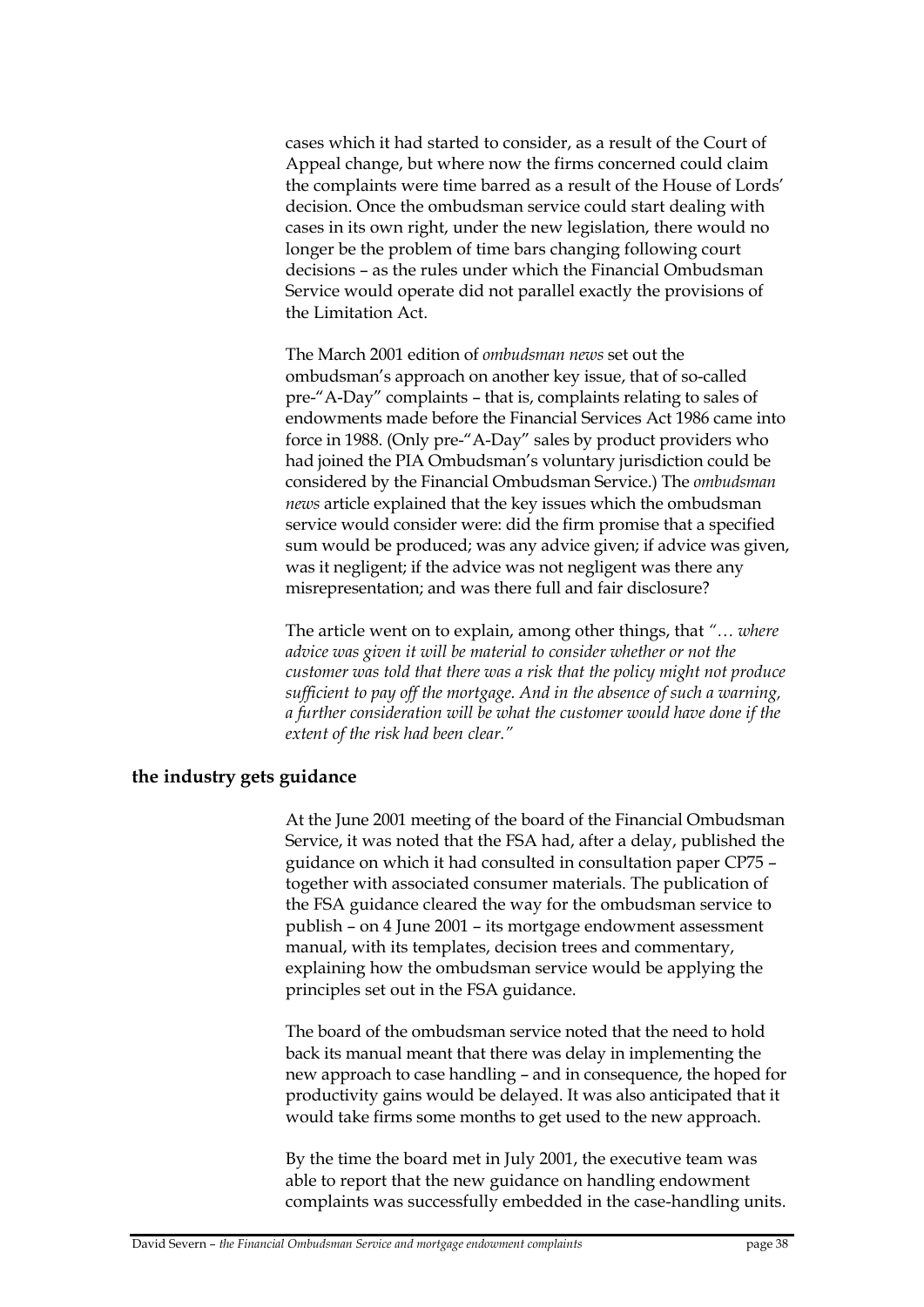The main problem was perceived as being firms that had not been able to absorb and implement the new FSA guidance – and in particular, to put new software solutions in place, which many firms estimated could take up to another three months.

### **the Financial Services and Markets Act implemented**

After much delay, the provisions of the Financial Services and Markets Act were fully implemented on 30 November 2001. This meant that both the FSA and the Financial Ombudsman Service were able to operate in their own right, rather than operating under "service level agreements" to deliver the regulation and dispute resolution provided for under the various predecessor schemes and legislation.

In the annual review for the year ended 31 March 2002, the chairman of the ombudsman service commented: *"Almost at the same time that we became fully fledged, we became an immediate object of attention as ombudsman decisions about complaints relating to endowment mortgages became high profile."* The tone of this annual review was generally positive. The chief ombudsman was able to report that the ombudsman service had met its target of coping with a predicted increase of up to 40% in the number of complaints (the actual figure was 38%, almost wholly endowment cases) with only a 20% increase in its budget.

In addition to reducing the unit cost of dealing with complaints by 9%, the ombudsman service had also managed to exceed the targets it had set itself for the timeliness of resolving complaints. It had managed to close 73% of cases within six months (compared with a target of 70%) and 96% within twelve months (compared with a target of 95%). The ombudsman service decided to set itself new and more ambitious targets – to close 45% of cases within three months and 75% within six months. Those cases not closed within twelve months were considered important enough to be reported to the board.

Achievement of these more ambitious targets reflected a changed approach compared with many, but not all, of the predecessor complaints schemes. The aim now was to resolve complaints at the earliest stages through informal, mutual settlements – and so reduce the need for lengthy and time-consuming investigations and formal ombudsman decisions.

### **follow-up by the Financial Services Consumer Panel**

The Financial Services Consumer Panel was continuing to monitor progress on the endowments issue. It commissioned a follow-up research study, published in December 2001, to *"provide an update*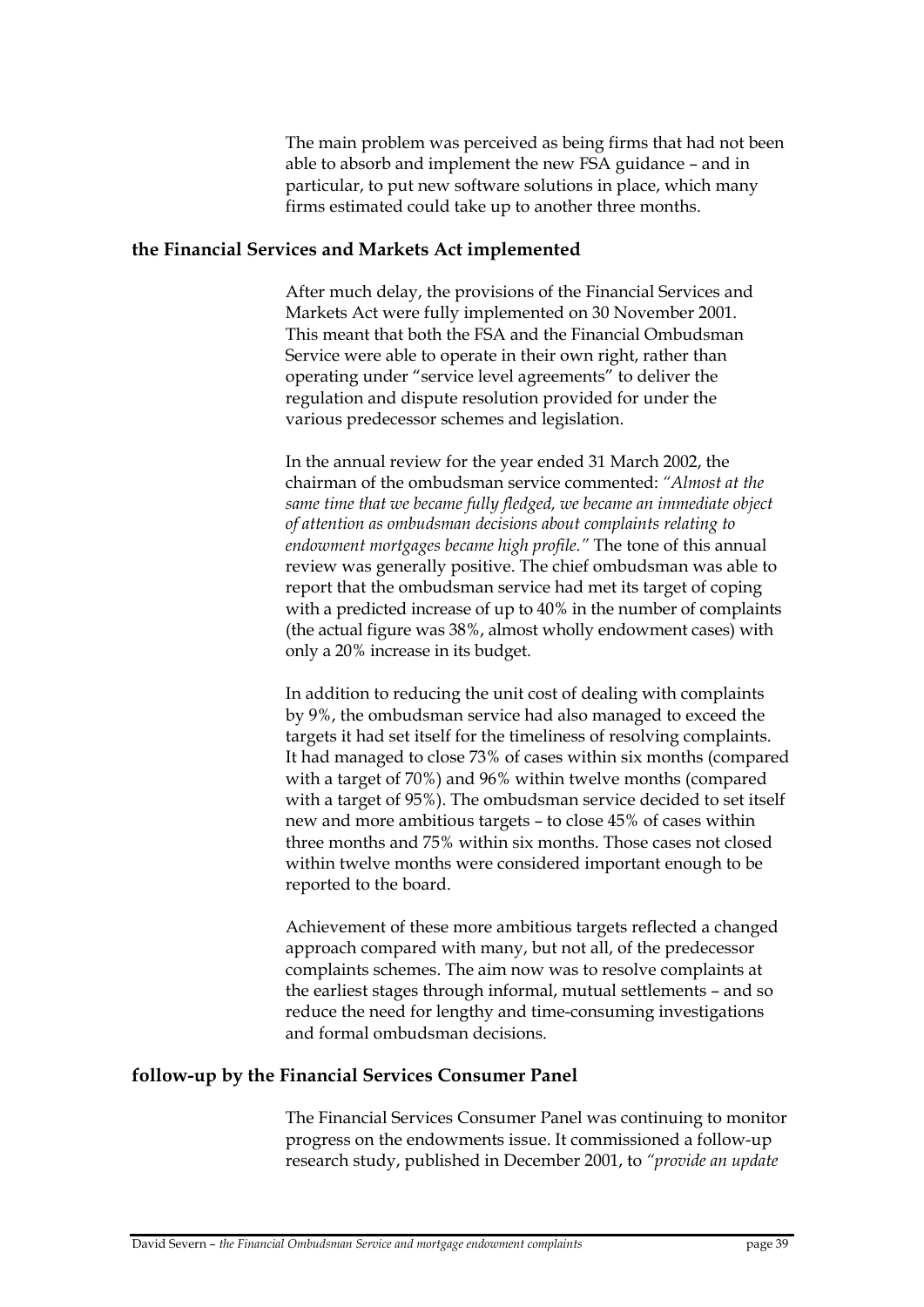*on what proportion of policyholders had taken action."* The study also looked at the complaints experience of some policyholders.

Commenting on the study, IFF Research said: *"At the time of the first survey … a third of policyholders had already taken action. A further 21% said they were likely to take action in future, whilst the remaining 45% intended to take no action. Just under a year later, the position has become much clearer and polarised. The proportion of policyholders who have taken action has risen significantly to 46%."*

The researchers listed the main actions taken. These were: 34% had started some additional savings; 29% had made extra capital payments; 25% had changed to repayment mortgages; and 17% had increased contributions to their existing policies. It is surprising that the panel made no comment on these figures, to reflect the point made by Which? – that some consumers, had they complained, might have been entitled to compensation, rather than having to shore up their finances in this way from their own pockets.

A worrying finding from the study on which the researchers commented was that: *"A small proportion (4% overall) had not taken action because they were worried about the financial consequences. This included those who could not afford to make up the shortfall in any way and a small number of people who felt they might be disadvantaged by taking further action. It seems that these investors might have been confused by the message that surrendering their policy could be disadvantageous."*

Turning to the topic of complaints, IFF Research said the study showed that: *"Overall about two fifths (38%)of investors who might have a case for complaining had complained or said they might do so in future. However, if those who received green letters are excluded this proportion increases to 51%. The experiences of most policyholders who had made a complaint has not been positive. They felt that providers had been slow and unhelpful in dealing with their complaints. Most of those whose complaint had been resolved were dissatisfied with the outcome because they had not obtained redress."*

The researchers also commented that: *"Amongst those who had considered complaining but decided not to, the main reason for not complaining was because they did not feel it would achieve anything."* As to ways in which the process of making a complaint might be made easier for consumers, the researchers were told that *"simplifying and speeding up the complaints procedure"* and *"more publicity in the media, including demonstrating that complaining achieves results"* were offered as ideas.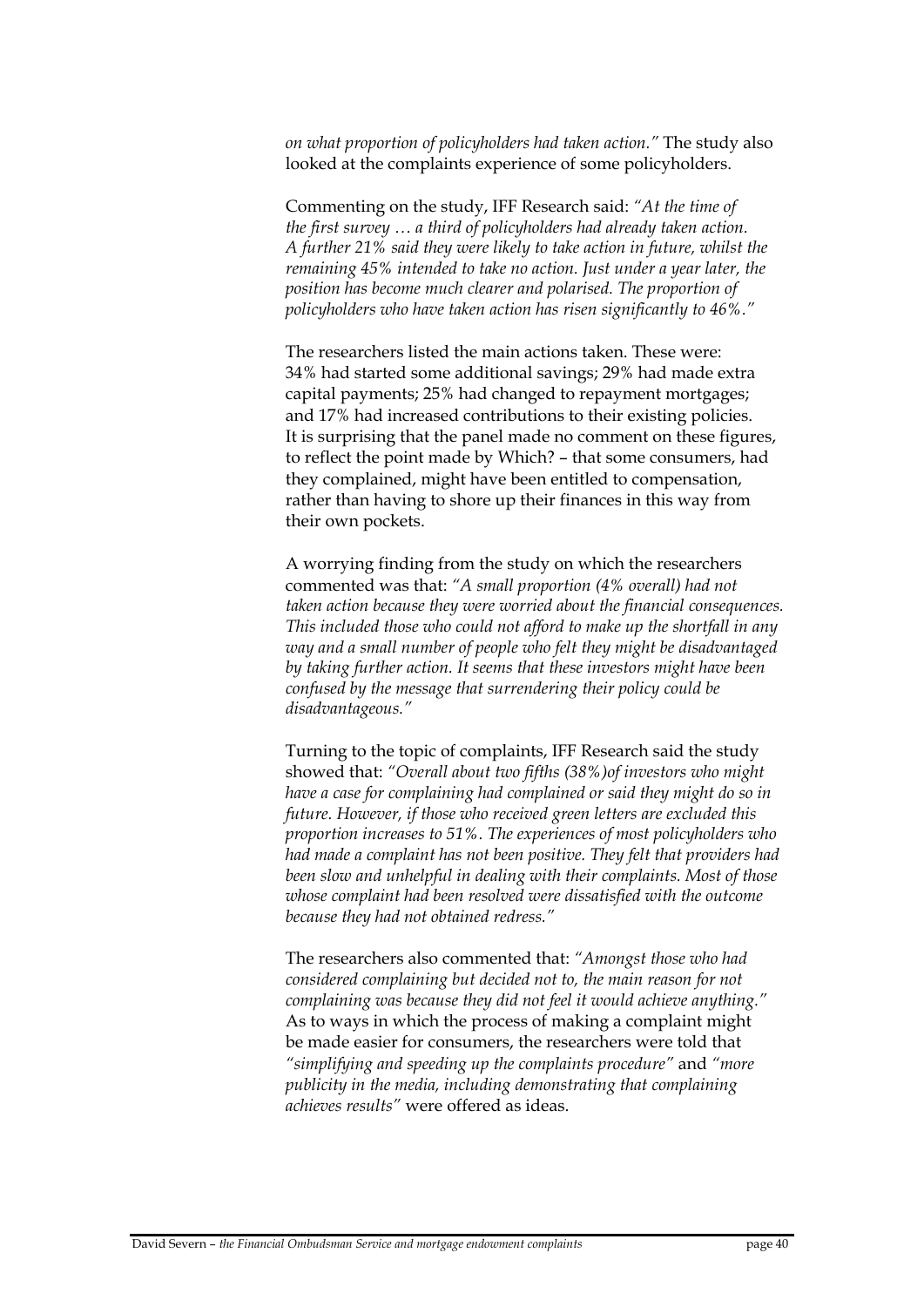### **the "Tiner letter"**

It was clear by April 2002 that the FSA recognised some serious shortcomings in the delivery by firms of its strategy to solve the endowment problem by a combination of information to consumers and the use of the complaints regime. On 4 April 2002 the then chief executive of the FSA, John Tiner, wrote to firms in the mortgage endowment market (the so-called "Tiner letter") with "urgent" guidance. The letter drew to their attention causes of concern about the way in which mortgage endowment complaints were being dealt with. Firms were asked to let the FSA have their views, by the end of that month, and to review their own procedures. The FSA warned that it would be considering *"whether there are further measures we should take."*

The FSA letter reminded firms that its decision in 2000 not to mandate an industry-wide review was predicated on consumers having clear information about their position and their options for the future; on there being help and encouragement for consumer who were unhappy with the advice they received to bring forward their complaints; and on firms dealing with complaints fairly, effectively and promptly. The FSA went on to say that *"… fair handling of complaints was of the essence. For the FSA's approach to succeed there must be assurance that the industry is handling complaints in a way which provides full and fair opportunity to have things put right for those people who have been mis-sold."*

The results of the FSA's monitoring work had indicated that some firms were not assessing some or all of their complaints fairly, a particular failing being their assessment of the customer's understanding and acceptance of risk.

Some firms were failing to interpret and apply properly the decision trees which the ombudsman service had produced in 2000 to help firms handle their complaints. Finally, rather than considering each separate complaint on its own facts, some firms were taking what the ombudsman had said in a decision letter on an individual case and were applying it indiscriminately to other complaints, as if it were a generic ruling.

### **2002-2004 –** *Which? stands up for consumers*

### **Which? launches its campaign**

If the PIA consumer panel and the Financial Services Consumer Panel represented the "official" voice of consumer interests, there was certainly no shortage of other consumer bodies making their voices heard. In particular, Which? launched its endowment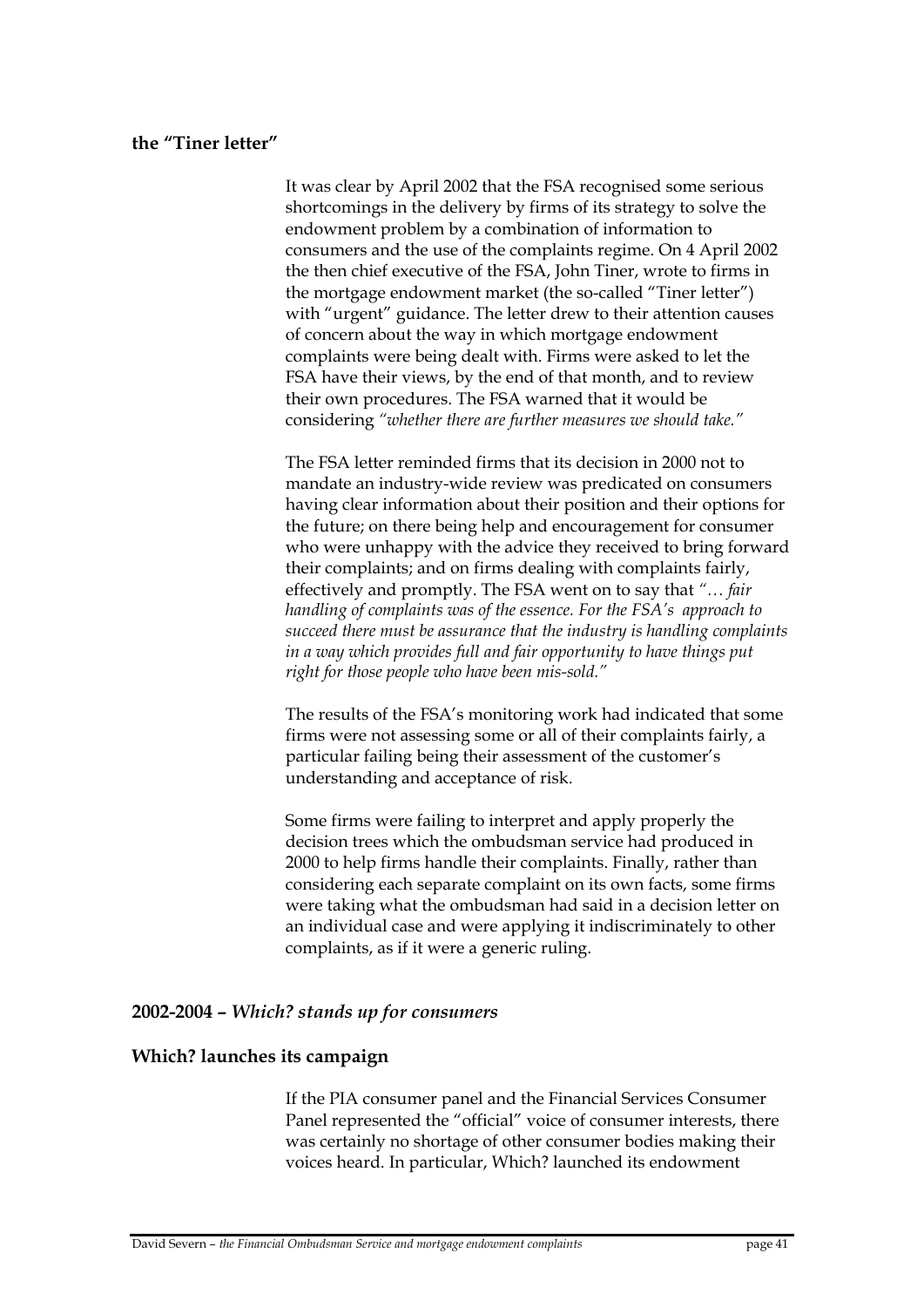campaign in 2002 – aimed at making sure those who were mis-sold an endowment received compensation.

The campaign started in response to Which?'s belief that five million people could have been mis-sold a mortgage endowment but that, at the time, only a small proportion had complained or claimed compensation.

As part of its campaign, Which? set up a website that gave tips and information on the complaints process – and also included a "letter generator" to help people write their own letters of complaint. Later, in response to concerns about firms wrongly calculating offers of compensation, Which? also included on its website an "endowment compensation calculator" provided by the same company which supplied the redress calculation package to the ombudsman service and most of the industry. There was a fee of £52.50 for consumers to use this calculator.

Another limb of the campaign by Which? was to lobby the FSA. In May 2002 Which? wrote to the chairman of the FSA, expressing its concern that consumers were not receiving the appropriate information and assistance to pursue claims, should they be entitled to redress, and calling on the FSA to take immediate action to resolve the problem. The letter went on to say that, while recognising *"… a balance needs to be struck between raising endowment mortgage policyholders' expectations and swamping the ombudsman with dubious claims for compensation",* Which? felt that the FSA was allowing the situation to lean too far in favour of the industry.

Which? said that *"… the industry seems happy to talk up the low interest rate economic conditions as the reason for the current endowment problem."*

But in the view of Which?, *"… the commission hungry sales practices of the 80s and 90s could also be a significant factor."* Which? pointed to the fact that the proportion of red "re-projection" letters had *"… shot up from 15 per cent in 2000 to 35 per cent now …. More needs to be done, therefore, to ensure that those possibly large numbers of consumers who could be entitled to claim redress know all the relevant factors … how to access redress and from whom."* Specifically, Which? suggested that the "re-projection" letters should refer to the FSA's factsheet "Endowment mortgage complaints" and that the factsheet might be included with the letters. The FSA was asked to look at this possibility immediately.

More radically, Which? argued in its letter that the FSA *"… should reconsider its approach to mortgage endowment mis-selling, including its decision not to conduct a full-scale review. Some form of wider review is necessary. In terms of numbers affected the scale of the mortgage endowment problem is greater than the pensions mis-selling problem."*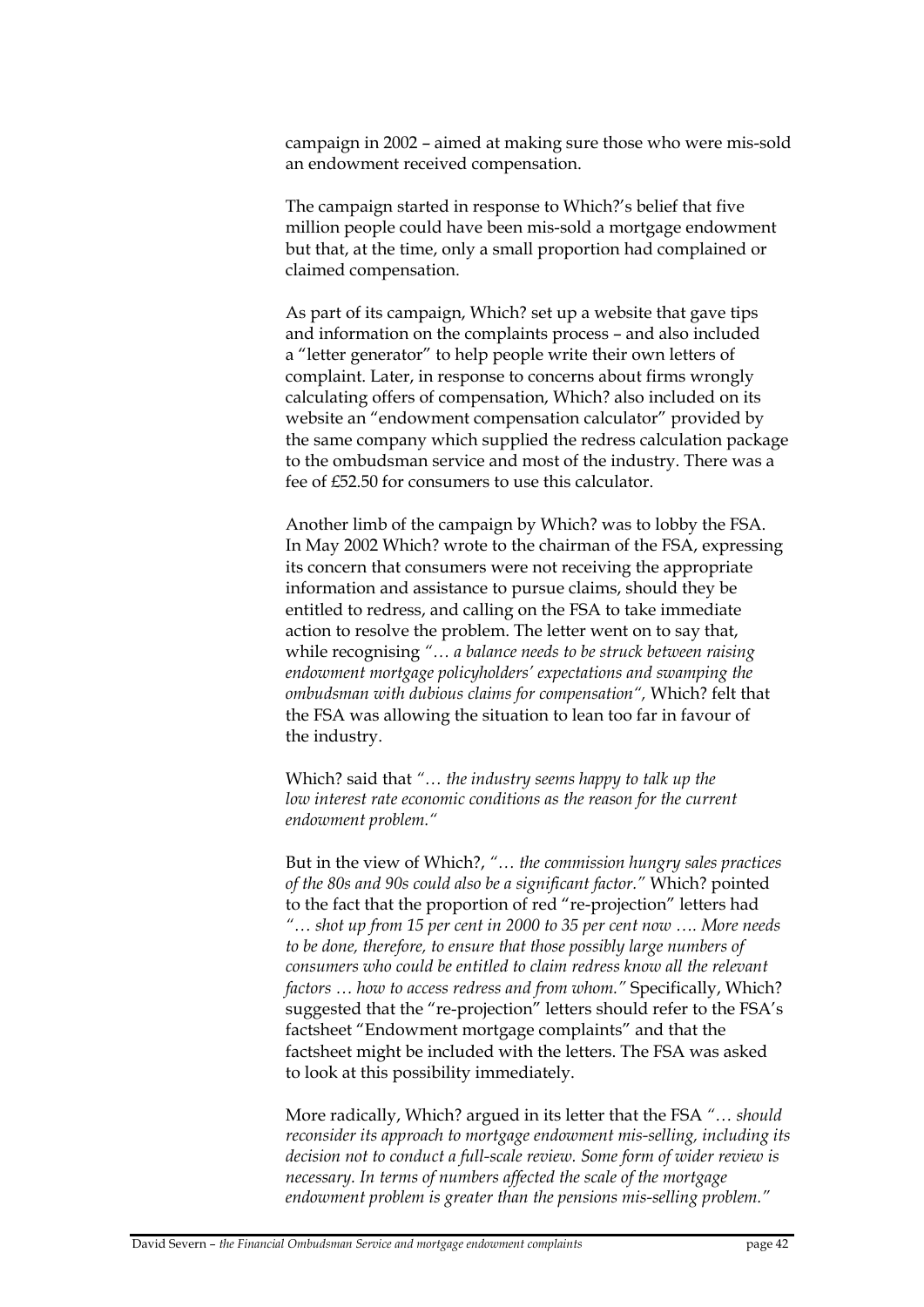Which? was prepared to accept, however, that a pro-active review of every single mis-selling case might not be proportionate to the individual loss suffered. It therefore suggested that the FSA might consider a stratified approach, which would have the advantage of controlling resources and drawing out all the high-risk companies.

Which? set out in its letter a number of specific steps which it wanted to see the FSA take. The first was that the FSA should identify the companies who were the worst performers, by publishing: the shortfall figures for individual companies; how many "re-projection" letters of different colours each company had issued; how many complaints had been lodged against each company; and how many of a company's complaints had subsequently been referred to the ombudsman service.

Which? also wanted the FSA to identify: how many consumers might be entitled to redress, both at an individual company level and in aggregate; how many had actually been compensated and by how much; and how many were still in the system awaiting their claim for compensation to be decided.

Which? expressed concern about cases involving mis-selling that took place *before* 1988 – where consumers could lose out altogether, if the firm concerned had not been in any complaints scheme at the time. Which? wanted the FSA to make such firms join the voluntary jurisdiction of the Financial Ombudsman Service for complaints relating to the period before 1988 – and to publish a list of those firms which refused to do so.

In its reply to Which?, the full text of which the FSA issued as a press release on 5 June 2002, the chairman of the FSA set out again the strategy which the FSA had announced in 2000 for dealing with the endowment issue.

He referred to the fact that, at that time, the second round of "re-projection" letters to consumers was already underway. With this letter, consumers would get the FSA factsheet, *"Your endowment mortgage – time to decide"* – which would set out the options open to consumers. It would also set out the circumstances in which consumers might have a valid complaint. Consumers were then advised: *"If you have a valid complaint, take action now. If you delay, you could lose the right to some or all compensation that may be due to you. Wait for the outcome of your complaint before taking further action."*

In its reply to Which?, the FSA went on to say that consumers were told in its factsheet that those *"… who want to make a complaint can get the FSA factsheet 'Endowment mortgage complaints' free from our helpline or by downloading it from the website."* The FSA said that it had also "… *included a new section in the factsheet: what to do next if you want to make a complaint but are not sure if you have a reasonable case"*.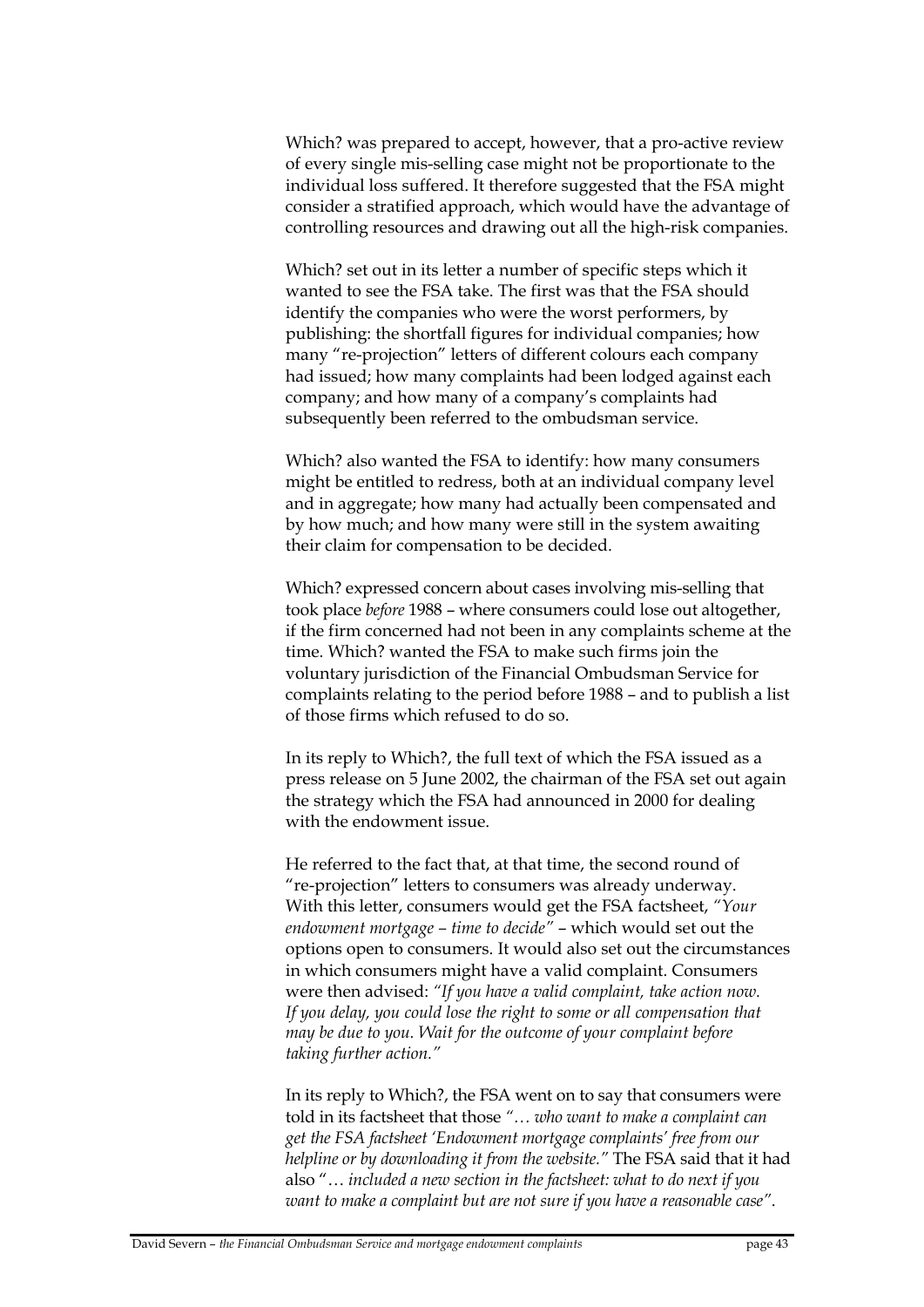This had been included, the FSA explained, because *"… feedback from our research had shown that this was an area of concern, as was the decision on the further steps they should take. This section of the factsheet refers people to our complaints factsheet and to the Financial Ombudsman Service case studies, which enable consumers to compare their own case with those that the ombudsman has already assessed as reasonable complaints. We have also explained how people can track down the firm or adviser who sold them the policy if they did not buy it directly from their endowment provider."*

In conclusion, the FSA told Which? that: *"We do not believe it would be appropriate or proportionate to also include the more detailed fact sheet 'Endowment mortgage complaints' with the re-projection letters. This factsheet is relevant only to those who wish to make a complaint, not to those who wish to know how to make up a potential shortfall but are not considering making a complaint."* 

Addressing the concern of Which? about the position of consumers who were sold their endowment pre-"A Day" and might not have access to redress, the FSA commented that: "The vast majority of the pre-"A Day" mortgage endowment complaints already fall within the jurisdiction (of the ombudsman service)", but the FSA did not provide any estimate of the number of consumers who might not have access to redress.

The FSA also referred in its response to Which? to its "firm-facing" work. It said: *"Our latest figures show that just over 100,000 … complaints have been received by firms since the re-projection exercise started in April 2000 (representing about 1% of all policies). Over one third of these complaints have been upheld by the firm, leading to average redress of £3,000."* 

The FSA said it continued to monitor the effectiveness of complaints-handling processes by firms – and it referred to the letter which it sent to firms in April 2002 about their shortcomings in this area.

The FSA told Which?: *"It is important to emphasise the economic background to these cases. Just because consumers now face a potential shortfall does not mean they were mis-sold the policy at the outset. A number of those who received a red or amber letter may well continue to consider that the product is suitable to their needs, because they can afford to increase the premiums, or because they are no longer using it to repay their mortgage. We do not accept that identifying companies who are the worst performers, in respect of investment performance, the extent of shortfalls and the number of complaints in relation to their mortgage endowments, would help consumers decide whether they were mis-sold their policy. Such information could provide an exaggerated incentive to complain, with no greater prospect of that complaint being upheld. At the same time, disclosure of individual firms' records by the regulator raises difficult confidentiality and human rights issues."*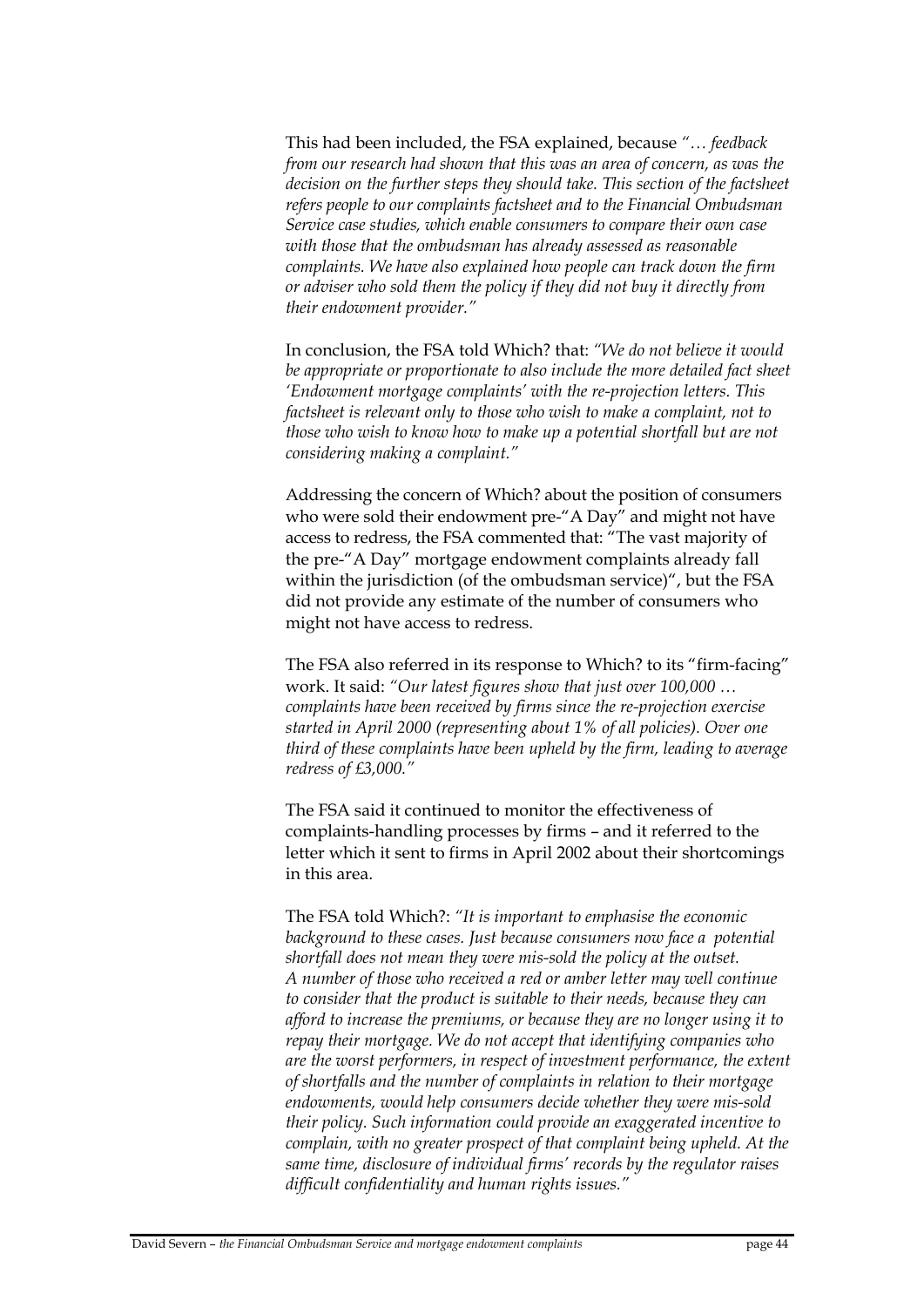#### **ombudsman re-organisation**

During 2002 the Financial Ombudsman Service underwent a major re-organisation. As noted earlier, the initial divisional structure of the ombudsman service was based around industry sectors, reflecting the position which the new ombudsman service had inherited from the predecessor complaints schemes. Once the new ombudsman service gained its own statutory powers – and in the light of the increasing number of complaints it was receiving – it was thought desirable to bring about greater flexibility, to manage the unpredictable demands.

In order to achieve this flexibility, the ombudsman service moved in October 2002 to a structure of "multi-disciplinary" units – each of which could handle a wide range of complaints. The chief ombudsman commented in the annual report for the financial year 2002/03 that this new structure had played a major part in helping the service to deal with the significant increase in complaints during the year – an increase which he claimed would have overwhelmed the more narrowly focused schemes from which the Financial Ombudsman Service took over.

A new structure on its own, however, was only part of the story. The annual report for 2002/03 went on to say that *"… underpinning this move towards greater flexibility in the way in which we handle complaints is our commitment to the development of 'knowledge management' within the organisation."* The ombudsman service had dedicated significant resource to this area during the year – so that it would be better able to capture, store and share its technical expertise and ensure a consistent and efficient approach to resolving complaints.

As the chief ombudsman pointed out, this was essential in an organisation where, at that time, over 250 adjudicators and 20 ombudsmen were making decisions on hundreds of complaints each day. An important element in improving the service's knowledge management was, of course, improvements in IT. But it also included a significant commitment to the training and development of staff.

### **another big fine**

In September 2002 the next big FSA fine to hit the headlines was the one it imposed on Winterthur Life. The company was fined £500,000. In addition, it set aside some £10 million for redress which it might have to pay to around 10,000 customers. The company's failings related to the suitability of advice which its advisers gave to customers.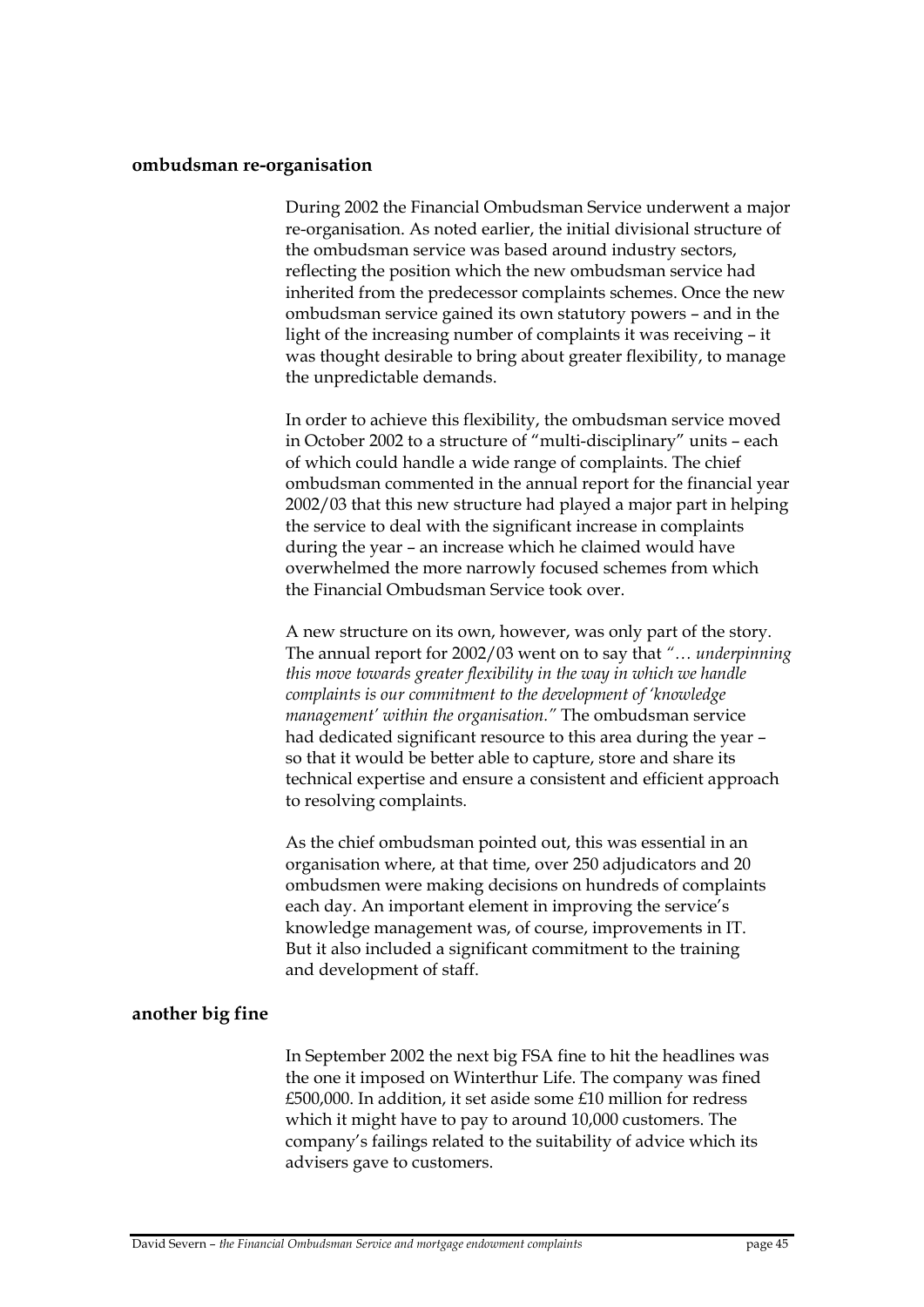#### **time bars again – and Which?**

By October 2002, the issue of "time barring" was becoming one of concern to the board of the Financial Ombudsman Service. Under the time-barring rules, from April 2003 consumers could lose the right to complain about having been mis-sold an endowment. The ombudsman service was concerned that rejecting on procedural grounds complaints that would otherwise be justified on their merits would leave some consumers aggrieved – and risked undermining confidence in financial services, as it would leave such consumers without any avenue of remedy.

The issue of time bars was a matter for the FSA. It needed to consider whether there was a case to relax the time bar rules – or whether the rules should be maintained, but with prominent publicity that time was running out for consumers to make a complaint.

Separately, Which? (then known as the Consumers' Association) had gone public with its concerns over time bars. In a press release dated 30 October 2002, the association said: *"Millions of consumers who may have been mis-sold an endowment mortgage could have only a few weeks left to complain, according to the rules governing the submission of complaints."*

Which? went on to say that it had *"… written to the FSA demanding that it extend the time limit for the ombudsman to deal with complaints by a year … With such insufficient warning given to consumers of the potential deadline for complaints … and inadequate information about the issue of mis-selling, millions of consumers could miss out on the opportunity to complain."* 

The late Sheila McKechnie, then director of the association, was quoted as follows: *"The clock has already started. If you are unsure about whether you were one of those mis-sold an endowment you must act now because this could be your last chance to complain. If you do one thing this week make sure it is to get that letter of complaint written. If you are unsure or confused you cannot afford to stall. Our campaign website … will give you more information on mis-selling and help you write a letter of complaint. Not only has the FSA failed to publicise adequate information on mis-selling, it has also kept this deadline hidden from consumers. It is unacceptable that as a result of inadequate communication, millions of consumers may lose out on compensation. The FSA must throw consumers a lifeline and agree to take action to change the rules to give consumers an extra year to make a complaint."*

At the December 2002 meeting of the board of the Financial Ombudsman Service, it was reported that the FSA had, on 22 November, issued a press release proposing an extension of the time bar. In that press release the FSA said: "*We have acted*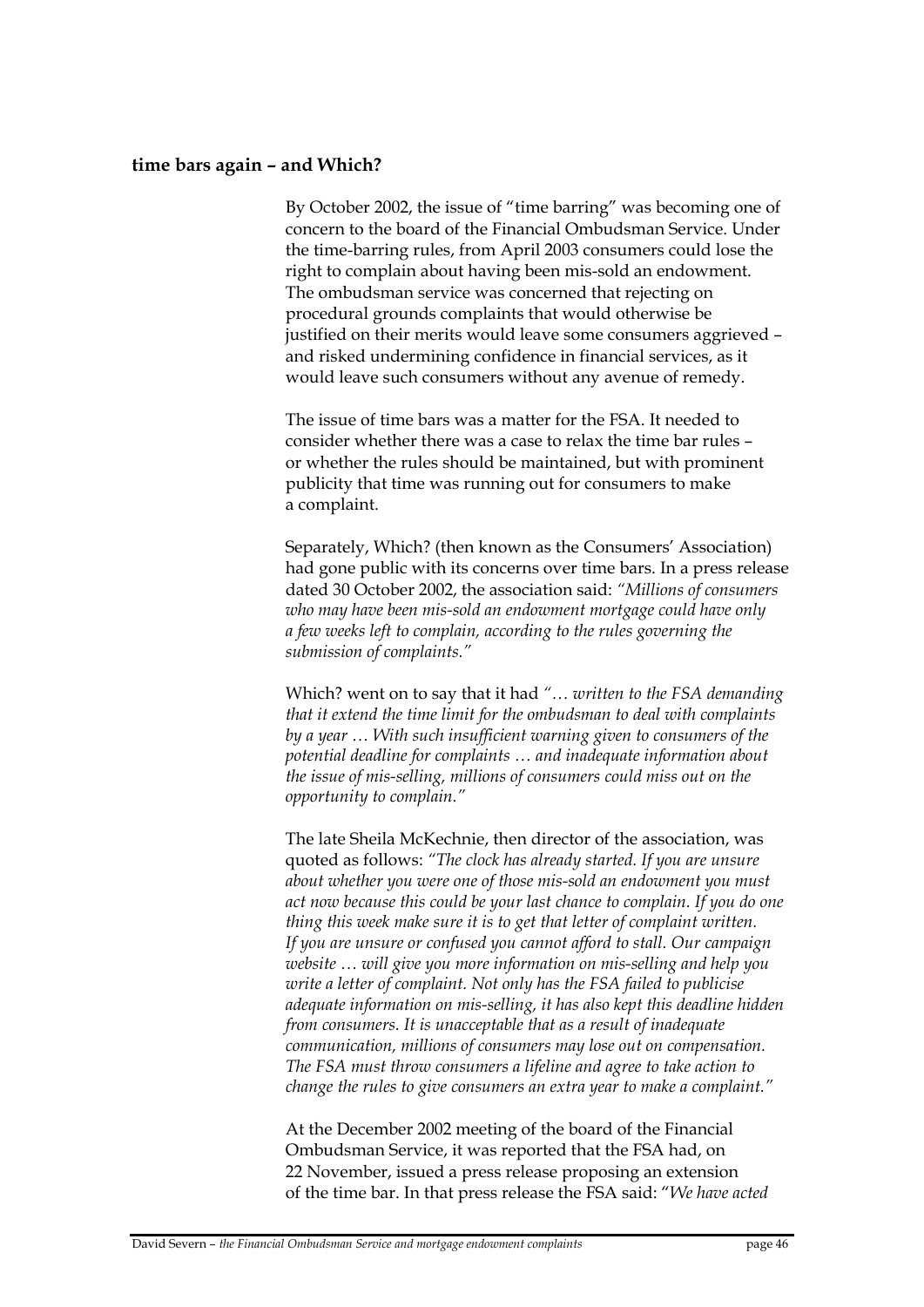*here on behalf of policyholders, without causing unjustified alarm or panicking consumers … These proposals will clarify the position for those that might have been affected and ensure that policyholders with complaints have enough time to pursue them."*

Meanwhile, the ombudsman service itself was anticipating a further dramatic increase in the number of complaints reaching it, in consequence of Which?'s campaign – widely known as the "complain now " campaign. The effect of the FSA's proposed changes to the time limits for endowment complaints would pose practical problems. For example, under some of the old complaints-handling arrangements there had been no formal requirements for recording complaints – which in some cases now meant it would be difficult to determine under the proposed new rules when exactly "the clock started to tick" on a complaint.

Intelligence available to the ombudsman service – for example, feedback on firms' own experience, and the number of visits to the ombudsman's website – suggested that there would be a dramatic increase in the number of new complaints, reaching the ombudsman shortly after eight weeks from Which?'s press release. In other words, a consumer reading in the press about Which?'s campaign would first have to write a letter of complaint to the firm which advised on the endowment, and that firm would have eight weeks in which to deal with the complaint. It would be only after having a complaint rejected by the firm that a consumer could then refer the dispute to the ombudsman service.

The December 2002 meeting of the board of the Financial Ombudsman Service also heard about another issue which would remain unresolved for some time, as more and more complaints reached the ombudsman service. This was the issue of so-called pre-"A Day" complaints – complaints about sales that pre-dated 28 April 1988 when the Financial Services Act 1986 came into force. The board was told that these complaints had to be judged against the common law obligations in force at the time – obligations not to mislead customers and not to give negligent advice. Some within the financial services industry were expressing concern that they were losing pre-"A Day" cases referred to the ombudsman service – apparently not realising that they still owed their customers certain duties even before 1988.

### **the Treasury decides not to act**

In November 2002, Which? wrote to the Chancellor of the Exchequer, asking that the Treasury exercise its powers under section 12 of the Financial Services and Markets Act 2000 to appoint an independent person – to conduct a review of the efficiency and effectiveness with which the FSA had used its resources to discharge its supervisory and regulatory functions in relation to endowment mortgages.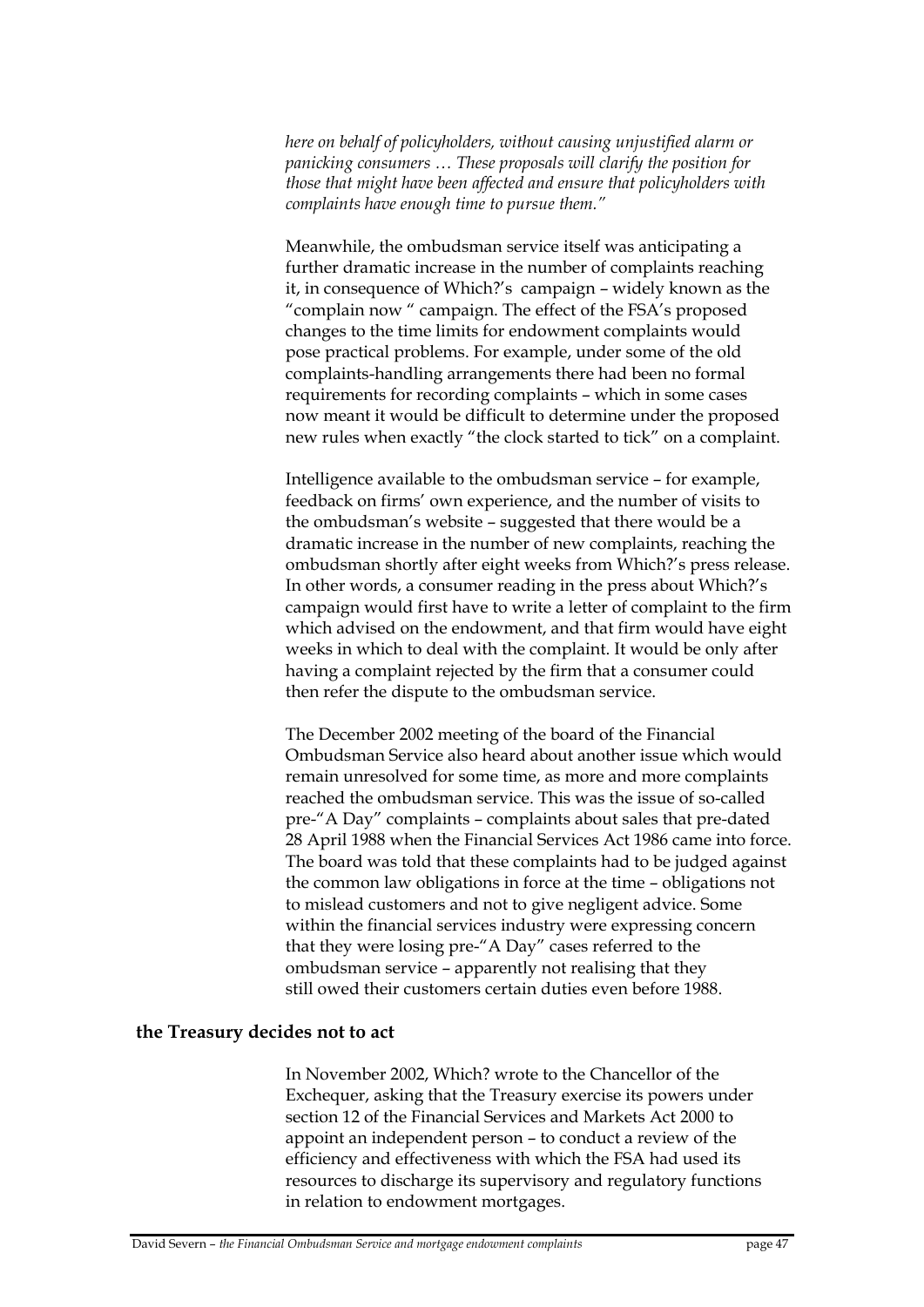The Treasury Minister responsible for financial services, Ruth Kelly MP, responded to Which? She pointed to the FSA's strategy of identifying and tackling "pockets" of mis-selling – giving all mortgage endowment holders the information necessary to deal with any problems posed by a shortfall and to identify whether there were grounds for making a complaint. She also pointed to developments in the FSA's supervisory approach and to the instigation of enforcement action against some firms since Which? made its complaint. In the light of these developments, Ruth Kelly said she did not "believe that an independent investigation is justified".

### **another fine**

In December 2002 the FSA announced that it had fined Abbey Life £1 million – for mortgage endowment mis-selling and other deficiencies in its compliance procedures and controls between 1995 and 1999. The FSA estimated that between 42,000 and 46,000 of Abbey Life's mortgage endowment customers might be due compensation.

#### **extension of time limits**

In December 2002 the FSA also published its consultation paper CP 158, *"Mortgage endowment complaints: changes to time limits for making a complaint."* In the consultation paper, the FSA explained that, generally, there are time limits – set by the Limitation Act – within which a claim can be brought to court. However, in the case of complaints to the Financial Ombudsman Service, the FSA had made rules which set separate time limits in place of those used in the courts. The relevant FSA rules provided that the ombudsman service could not consider a complaint if referred to it *"… more than six years after the event complained of, or ( if later) more than three years from the date on which the complainant became aware (or ought reasonably to have become aware) that he had cause for complaint."* 

The FSA had re-considered the time limits because of the results of the consumer research which it had undertaken earlier in the year and published as consumer research report No.16, *"Mortgage endowments: the consumers' view"*.

This research showed, in the FSA's view, that most consumers who had not so far complained recognised the problems associated with mortgage endowments, recalled getting a "re-projection" letter, and said they were aware how to contact their endowment provider and how to complain. The research findings also showed, according to the FSA, that *"… a majority of consumers who perceive from the re-projection letters that they are likely*  to have a shortfall ... *identify the shortfall as either a small problem or no problem. It also appears that most consumers who have not so far*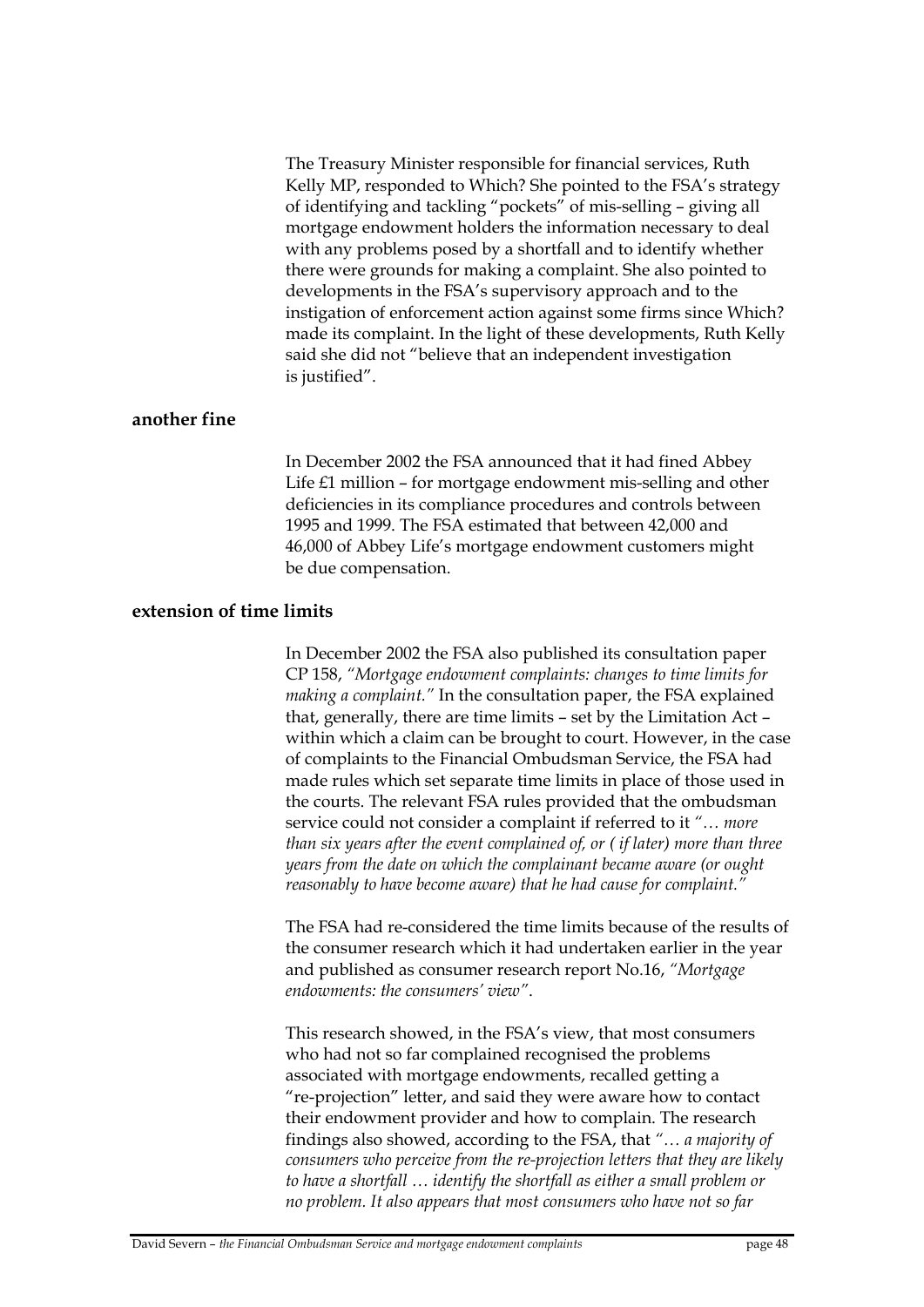*complained, and do not intend to complain or take any other action with regard to their endowment policies, have rational reasons for their decisions."* 

Worryingly, however, the research also indicated that among those for whom a shortfall was likely to be a problem there was a significant minority who had yet to take action. The FSA said that *"… the research also shows that 21% of consumers who have not yet complained and who report that they have a major financial problem with the projected shortfall between the projected maturity value of their policy and their mortgage loan, still intend to contact their provider."* Once any of these consumers got round to contacting their provider they might then, of course, decide to make a complaint.

At the time of the FSA's consumer research, there would also have been some consumers who had not, at that time, yet received their second "re-projection" letter, with the revised FSA factsheet – and those consumers might have changed their mind about contacting the provider and making a complaint. The clock was ticking for all these consumers – running the risk that once they decided to make a complaint about their situation, they could find the complaint "out of time". The FSA therefore said that it wanted to improve the interaction between the time limits and the "re-projection" letters.

The FSA said it considered that only a red "re-projection" letter – indicating a high risk that the endowment would not pay enough – should be regarded as putting consumers in possession of knowledge that they had potential for financial damage, and so start the time running for the time bar. While those consumers who had got amber or green "re-projection" letters might have taken the view, from media coverage of the issues, that they too had been mis-sold their endowment, this did not in the FSA's view constitute sufficient warning to trigger the start of the three-year limitation period.

In the case of the consumers who received a green letter, they were, of course, still being told that their endowment was probably on target to repay the loan – and so with no projected financial loss at that stage, these consumers would not have had cause for complaint. In the case of consumers who got amber letters, they were being told only that it was "possible" their endowment might not pay enough – which was unlikely to have been a sufficient trigger for many consumers to take action.

The second point the FSA made was that, in its view, it would be unfair for consumers to lose their right to have their case investigated – without at least a reminder of the need to consider their position. The second round of "re-projection" letters would be providing such a reminder. But there was still no proposal for the letters to warn consumers of the specific and final date by which they had to lodge any complaint.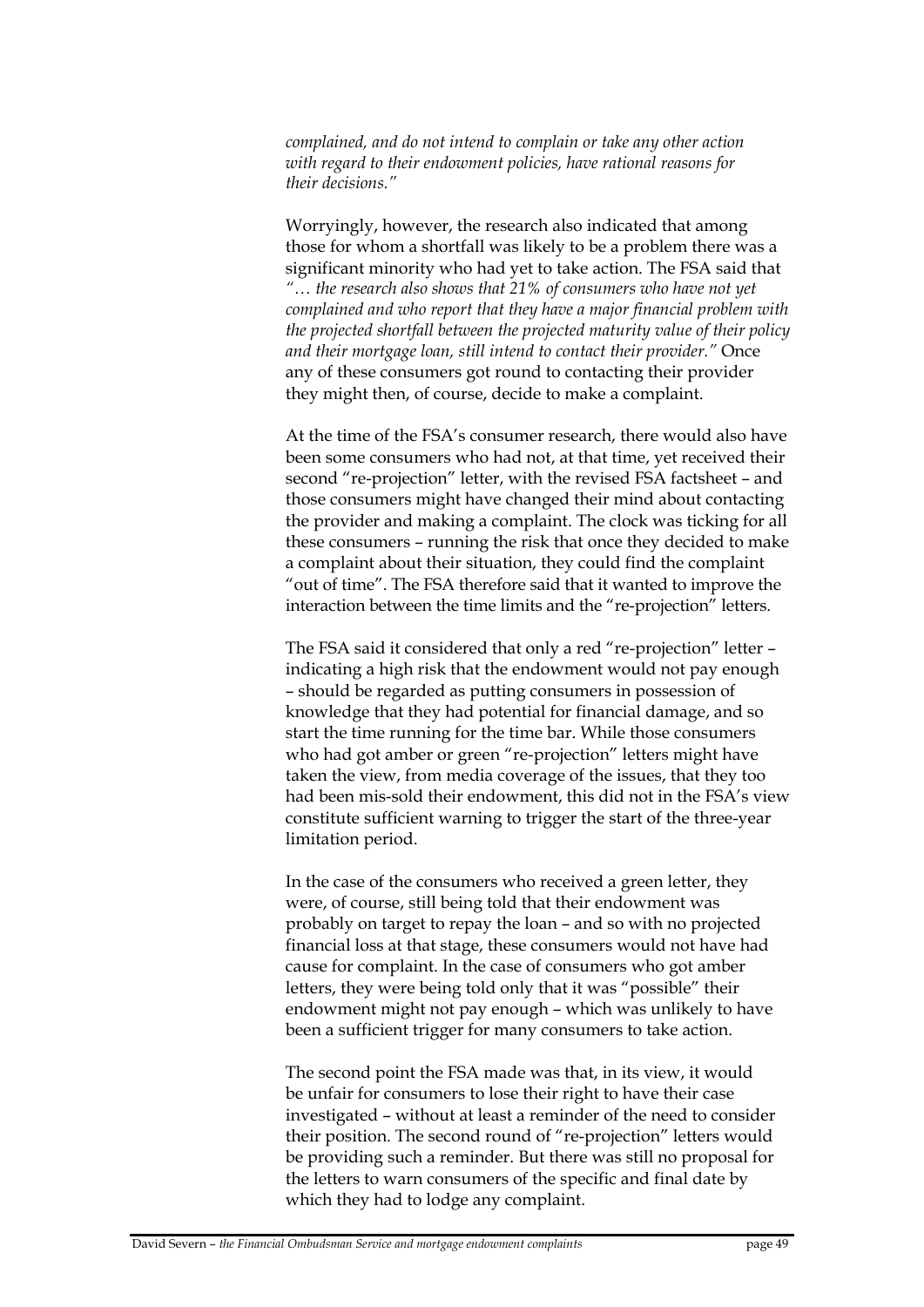The FSA's third concern was about those consumers who might be affected by the fact that the time bar counted up to the point the complaint reached the ombudsman service. So there could be cases where a complaint had been made to a firm within three years – but once the consumer had received the firm's response and had time to consider it, the three year time bar might already have been reached, preventing the ombudsman service from considering the complaint.

In order to address these concerns, the FSA proposed that time should only start to run as a result of sending a "re-projection" letter – if it was a *red* letter. Amber and green letters would not start the clock ticking. The FSA also proposed that the normal three-year period should be extended, to allow consumers six months from the receipt of a further "re-projection" letter (or other reminder letter) within which to complain. Finally, the FSA proposed that a complaint should be regarded as made in time, if it had been lodged with the firm (or with the ombudsman service) within the required period. As firms were required by the FSA rules to acknowledge within five business days any complaint received, this would provide evidence of when a complaint was lodged with a firm.

In January 2003 the FSA published its policy statement, giving feedback on its consultation in CP158 about the complaints timelimits. The outcome was reported at the February 2003 meeting of the board of the Financial Ombudsman Service. It was reported that the FSA proposed revising the time limits for making a complaint about endowment mis-selling, to take effect from 1 February 2003. Broadly, the effect of the new limits were that consumers had to make a complaint within three years from receiving their first red "re-projection" letter – or within six months from receiving their second "re-projection" letter (of whatever colour) if that was later.

The FSA's action was followed up by the ombudsman service, which in March 2003 published an article in issue 26 of *ombudsman news* – reporting that the time limits for making a complaint to the ombudsman service had changed as a result of the FSA's consultation. The *ombudsman news* article gave firms a detailed description of the practical effect of the rules.

## **more fines**

The next big fines to hit the headlines were those which the FSA imposed in March 2003. The first was on Scottish Amicable which was fined £750,000. In this case, the company was found by the FSA to have deficiencies in its procedures, resulting in unsuitable advice to its customers. The FSA also found that its advisers had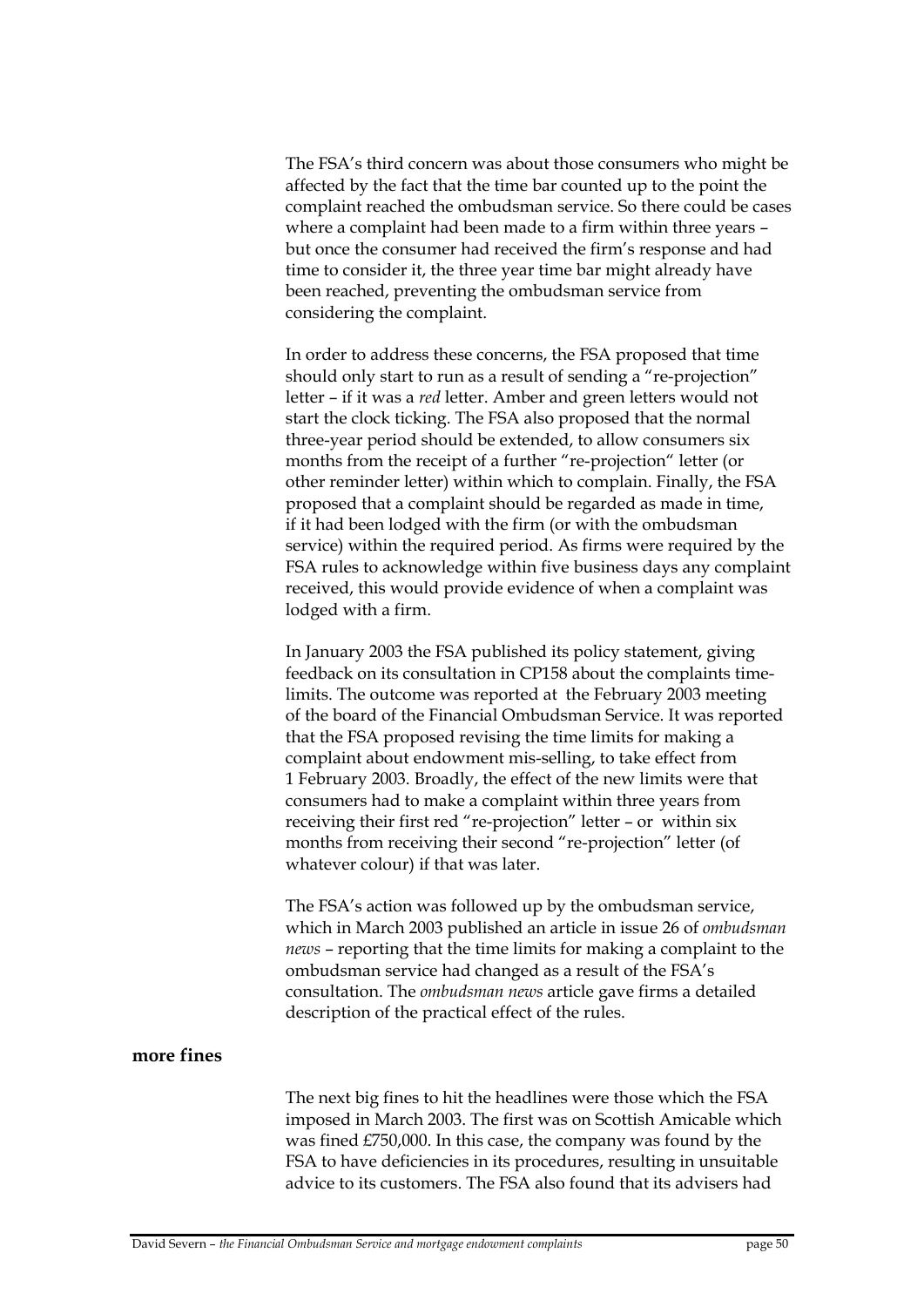failed to exercise due skill, care and diligence during the sales process. The second fine was on Royal & Sun Alliance, which was fined £950,000 because it had inadequate measures in place to allow its advisers to recommend appropriate products to customers.

### **the concerns of the Financial Services Consumer Panel**

The 2002/03 annual report of the Financial Services Consumer Panel expressed continuing concerns about endowments. It said that it *"… agreed with the FSA's assessment … that a full-scale review of all endowment mortgages would be the wrong level of response."* But it noted that following its research into the way some firms were handling complaints, it had to encourage the FSA to collect more information. The panel said that this had led to the FSA having to issue its so-called "dear CEO" letter to firms on complaints handling – and the panel noted that as a result of that letter, a greater proportion of complaints appeared to be accepted by firms.

The panel was now, however, increasingly concerned about timebars: "*We said that firms should be required to make the effect of the time bar absolutely clear to policyholders. The Panel also pushed for, and obtained, the concession that consumers would not be time-barred until at least six months after receiving a second re-projection letter following a red re-projection letter (indicating that their endowment was unlikely to be enough to pay off their mortgage)."* 

### **the floodgates open**

The Financial Ombudsman Service had been concerned for some time about the growth in the number of new mortgage endowment complaints reaching it. But in fact the figures appear to show that it was not until the end of 2002 that the volume of new cases took off in an uncontrollable way. This was largely in consequence of Which?'s so-called "complain now" campaign. Increasingly, the ombudsman service started receiving complaints from consumers that drew from the material provided by Which? or from coverage in the personal finance media.

After December 2002 new cases to the ombudsman service rose rapidly, reaching peaks in October 2004 and again in February 2006 – and only then beginning to tail off slowly. By the time of its annual review for the year ended March 2003, the ombudsman service recorded a 44% increase in the number of complaints – which meant that since its inception, the workload of the ombudsman service had doubled.

Despite this increase in the ombudsman service's workload, its unit cost in dealing with cases had fallen from £730 to £518 – as a result of improved productivity from flexible working and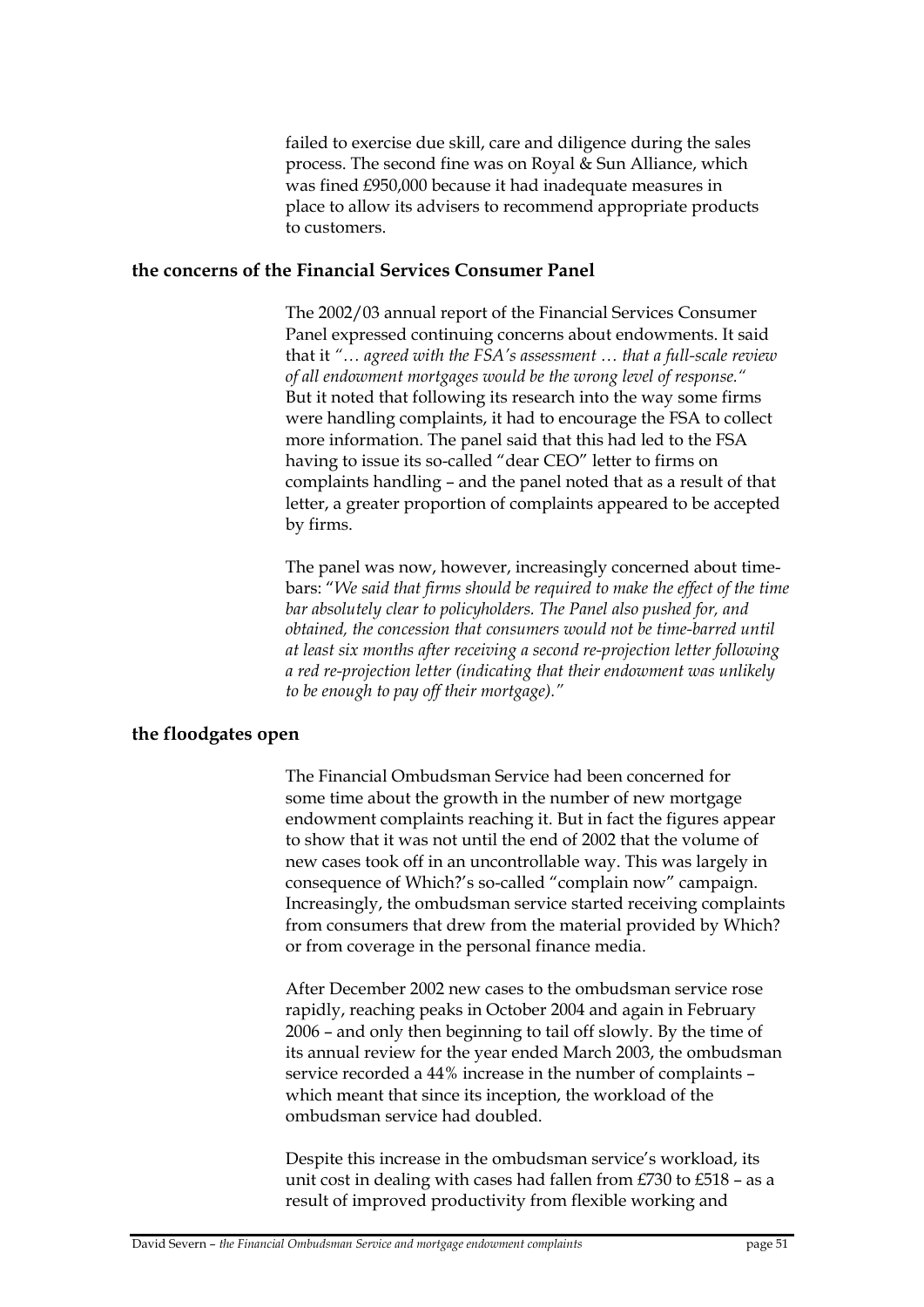economies of scale. The rising workload meant, however, that the ombudsman service inevitably had to recruit more staff to deal with the caseload. From the first half of 2003, there was a step change in the number of new staff recruited – and the level of recruitment was sustained right through to 2006. The rising staff numbers led inevitably to an increased proportion of staff with less than 12 months experience.

After speculating about the wider socio-economic factors which may have given rise to the increase in complaints, the chief ombudsman observed in his annual review for the year ended March 2003 that *"… these factors alone do not account for the rise in our workload – and sadly I see few signs of a downturn in complaints. Despite regulatory requirements, the way in which firms handle retail customer complaints is still very variable. While some firms have coped well, others have seriously under-estimated the numbers of customers complaining about mortgage endowments – leading to major backlogs and delays."*

The unpredictability and volatility in the number of complaints reaching the door of the ombudsman service was also putting further strains on the organisation. When its budget for the year had been set, it had assumed – and nobody in the public consultation had challenged the assumption – that new complaints would remain at the same level as the previous year. Yet, as already noted, complaint volumes had risen by 44%.

The ombudsman service rose well to this challenge – and managed to resolve a record 56,459 cases, rather than the 40,000 which had been assumed in setting the budget. During this period, however, the staffing of the investment division of the ombudsman service had doubled, to keep pace with the rise in workload.

It was during 2003 that another key decision was taken at the ombudsman service – to give priority to "business as usual" complaints (such as banking and insurance disputes) over endowment complaints. This reflected the fact that where consumers complained about their mortgage endowment, generally no loss had actually yet materialised in real terms – unlike complaints in other areas, where the loss was likely to have materialised already.

It would only be if an endowment case needed to be determined for some urgent reason – such as the consumer having to imminently make good a shortfall, or because of serious ill health – that the ombudsman service would aim to settle the dispute within the normal service-level time-limits. A consequence of this decision was that endowment cases started to accumulate – creating a need for the ombudsman service to manage consumers' expectations about the speed with which endowment complaints could be tackled and resolved.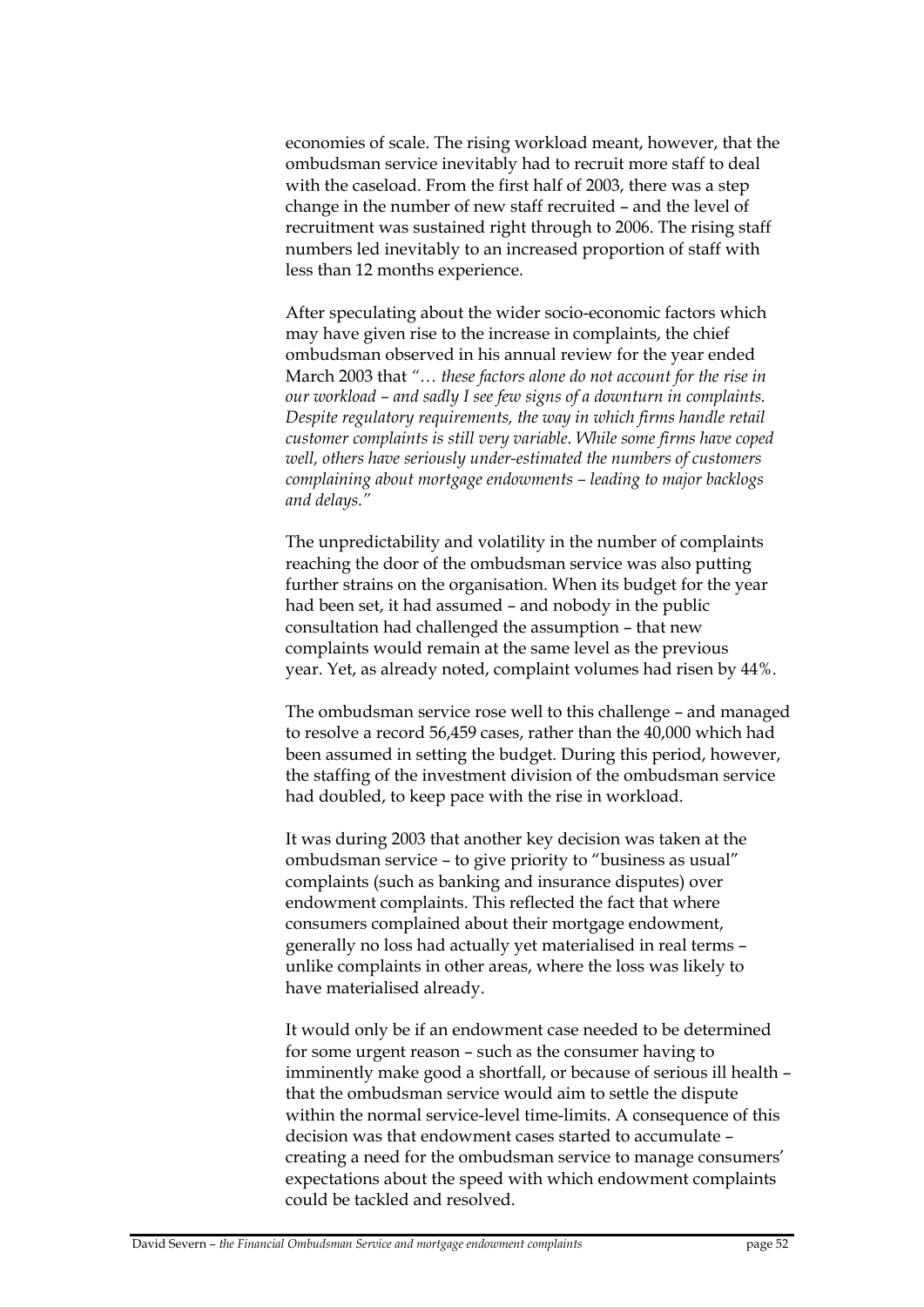### **mitigation of loss**

Yet another problem came to the fore at the time of the October 2003 meeting of the board of the Financial Ombudsman Service. This concerned the consumer's duty to mitigate their loss. The board was told that there was a legal duty on those who suffered a loss to act to mitigate their loss – once they became reasonably aware of the loss. As a second round of "re-projection" letters had been sent out, accompanied by the FSA's factsheet, *"Your time to decide"*, consumers would, after a suitable time to reflect and perhaps take advice, have little scope to argue that they were unaware of their loss. Firms could, and now were, seeking to restrict compensation payable – to take account of action which they felt consumers should have taken to mitigate their loss.

Over the preceding couple of years, as both markets and bonus rates on policies had fallen, so had the surrender values on endowments. This raised concerns that some consumers could lose out, if they surrendered their endowment and switched to a repayment mortgage – and the firm then used the "mitigation of loss" argument. It was considered that consumers should be alerted to the need to take action, and that the industry needed guidance on the circumstances in which it was, or was not, reasonable to reduce compensation because of a consumer's failure to mitigate their loss – rather than leaving this to a case by case approach by the ombudsman.

### **organisational improvements**

Mid-way through 2003 the ombudsman service again looked seriously at its organisation and processes – to see if there were any further improvements that might be made, to tackle the inexorable rise in the number of endowment complaints. Recognising the number of cases with similar characteristics, one of the teams of adjudicators had begun to experiment with using spreadsheets to capture standardised information about complaints from some of the larger firms. This led to the formation of a formal pilot process to consider the wider application of the "spreadsheet approach".

The approach involved providing each larger firm with a weekly spreadsheet, containing standardised brief details of relevant complaints – and a provisional view on whether or not the ombudsman service was minded to uphold or reject the complaints. There was extensive one-to-one dialogue about this streamlined process with the firms involved. The firms appeared to find the process effective in speeding up the procedures for them – which benefited them, the ombudsman service, and of course consumers.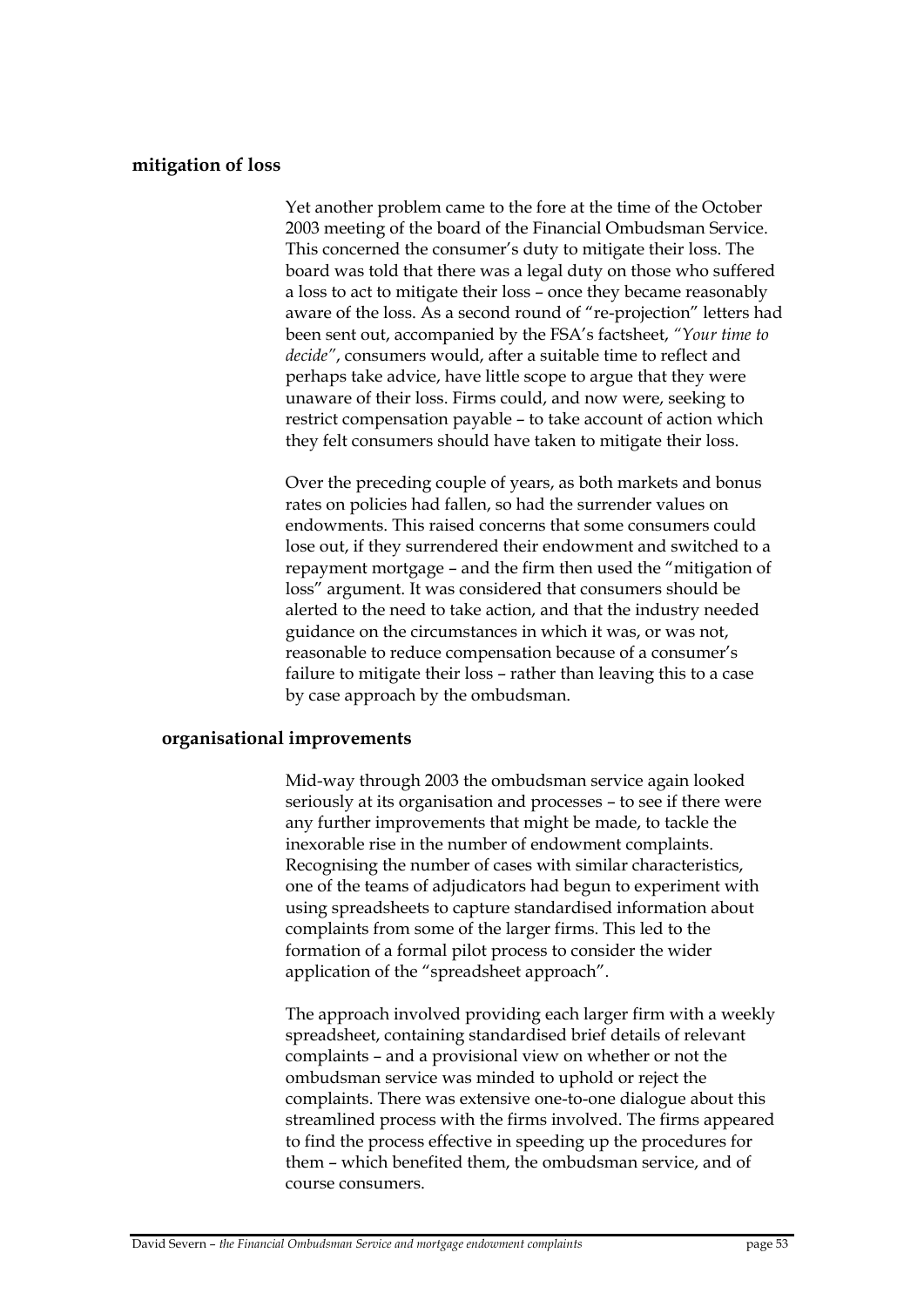### **another fine**

On 17 December 2003 the FSA announced that it had fined Friends Provident Life and Pensions £675,000 for failures in its procedures which led to the mis-handling of mortgage endowment complaints. Friends Provident received 21,788 mortgage endowment complaints between March 2000, when its dedicated complaints-handling team was established, and February 2003, when its defective procedures were replaced.

Approximately 5,500 customers whose complaints were rejected were exposed to the risk that their complaints were, in fact, genuine and deserving of redress. The FSA commented that: *"Friends Provident and its senior management failed to respond in an effective and timely manner to FSA guidance and to correct problems found in its systems when it had reasonable opportunity to do so."* 

# **Personal Finance Research Centre appointed**

In December 2003 the board of the Financial Ombudsman Service commissioned Bristol University's Personal Finance Research Centre to carry out an independent assessment of the work of the organisation. The overall aim was to evaluate the work of the ombudsman service, principally looking at outputs in terms of customer and firm interactions.

Four themes underpinned the assessment: quality, consistency, process and value. The report involved interviews with over a hundred staff at the ombudsman service; observation of the casehandling process; and detailed audit of some 72 closed cases. The findings from this assessment are reported in more detail later in this account – but broadly it gave a very favourable view of the ombudsman service in most areas of activity.

#### **a forum to air issues**

Issue 34 of *ombudsman news*, which appeared in January 2004, reported to firms on a "mortgage endowment forum" which the FSA and the Financial Ombudsman Service had hosted on 1 December 2003 – to discuss with representatives of the industry and consumer groups a number of current issues and concerns on endowment complaints.

One of these issues was time limits – and in particular the fact that some firms were still seeking to invoke the 15 year time limit on complaints, even though the ombudsman service had explained in earlier issues of *ombudsman news* that this limit did not apply under the rules for the scheme made by the FSA.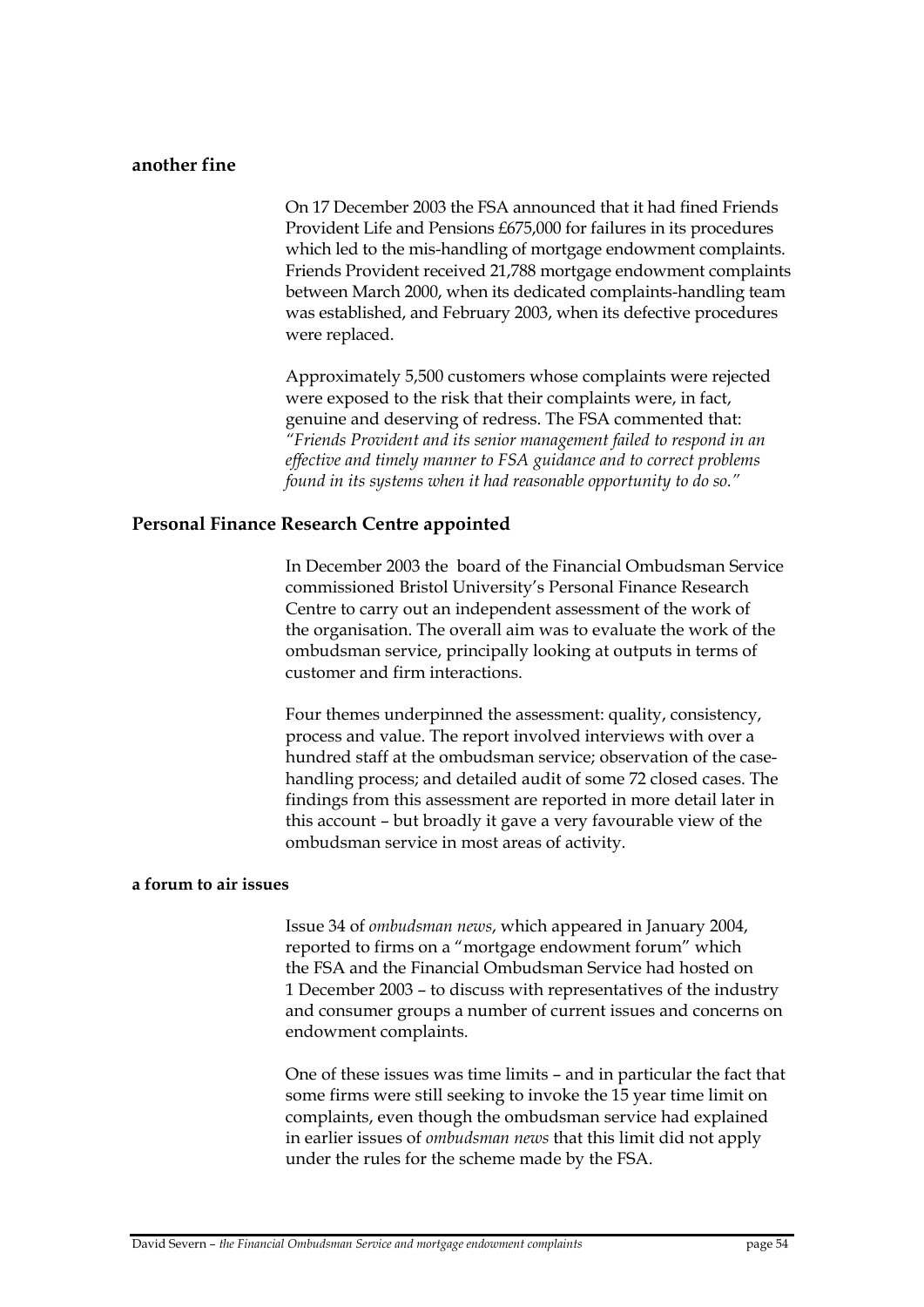Among other issues discussed at the forum were the poor quality of some firms' communications with their customers; failures in calculating the correct amount of compensation due; deciding cases where little contemporaneous documentary evidence existed; and the confidentiality of settlements which firms reached with customers.

### **the ombudsman's annual review**

Sue Slipman, the new chair of the Financial Ombudsman Service, reported in the annual review for the year ending March 2004 the growing demand for the services of the ombudsman. With a 57% rise in the number of complaints during the year, following a 44% rise the previous year, she commented that: "*This increase was driven largely by waves of publicity about mortgage endowment misselling, split capital investment trusts, and so-called precipice bonds."*

She went on to explain that, in order to cope with this major increase in demand, the ombudsman service had carried out *"… a major exercise to recruit and train over 200 new staff during the course of the year – as well as identifying new, more effective ways of managing the increasing workload."* Although she was able to report that the ombudsman service continued to meet the majority of satisfaction rating with customers, the board was not complacent about the future against the background of such a rapid rise in the number of staff.

The annual review reported that the internal processes to keep the quality of work under review had identified an isolated batch of cases that were considered unacceptable according to the servicelevel standards – and provision had been made to deal with that batch. More generally, a formal review had been commissioned, to look at the organisation's infrastructure to ensure that the values of the ombudsman service – to be independent, balanced and competent and to act with integrity – were supported and reinforced by its systems and embedded in its staff.

As if the ombudsman service did not have problems enough from the rising tide of endowments and other complaints, the chairman also reported that the Financial Ombudsman Service would be preparing to take on, over the next year, mortgage and insurance brokers – when these sectors were brought within the regulatory ambit of the FSA.

In the same annual review, the chief ombudsman reported that an already high volume of endowment complaints had now become a veritable flood – over 50,000 new complaints in the year, compared with 15,000 the previous year.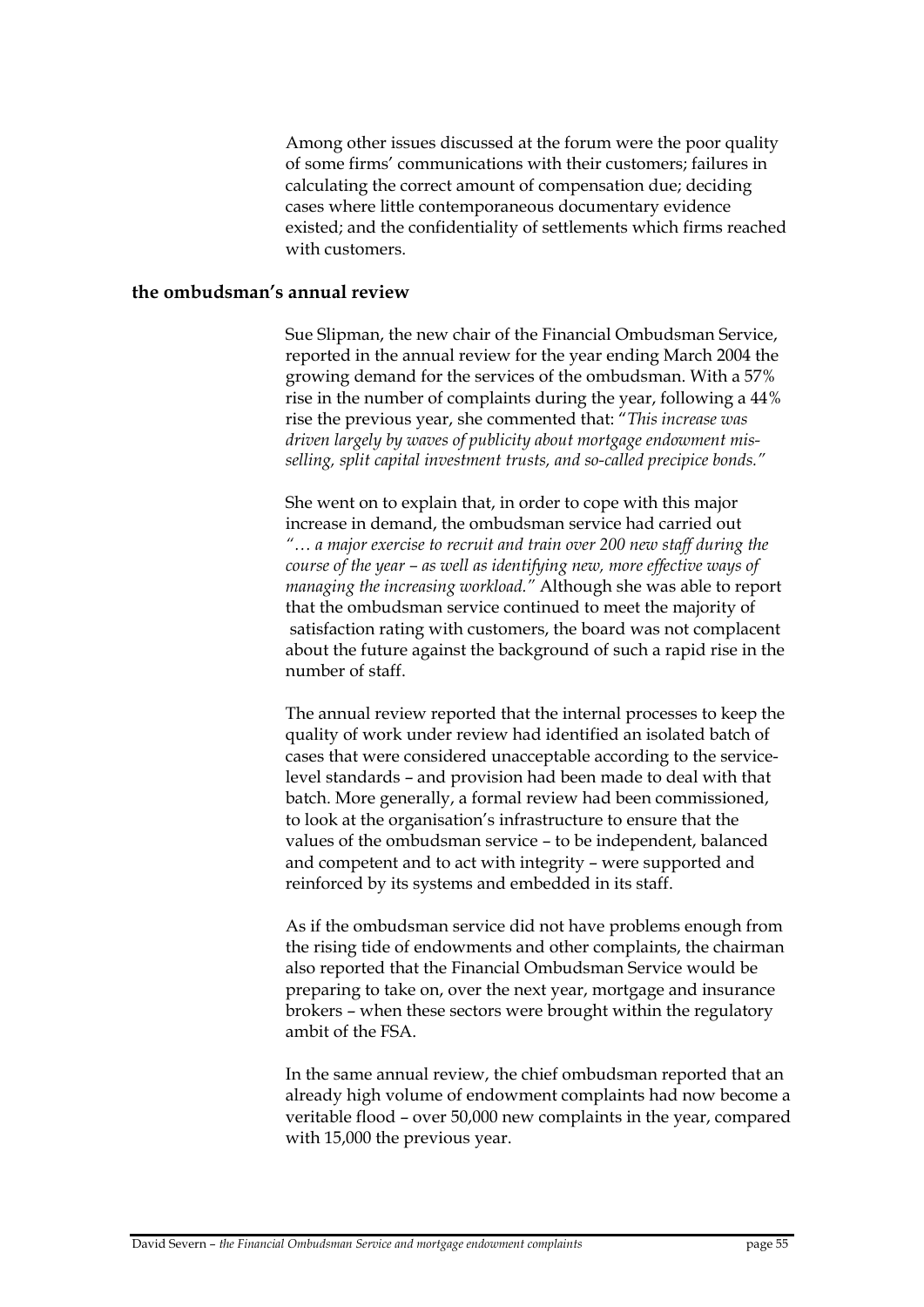#### **2004 –** *Excel to the rescue!*

After evaluating the results of its pilot project into the use of spreadsheets – to capture standardised information about mortgage endowment complaints from larger firms – the ombudsman service implemented a significant internal re-organisation in April 2004. A new and dedicated division called "Excel" was set up – to deal just with endowment complaints.

Excel consisted initially of four teams, supported by a front-line consumer-contact team. Starting with 130 adjudicators across the four teams, the number rose rapidly in line with the volume of new endowment complaints – so that by the end of the calendar year 2004 there were 180 adjudicators, and by the spring of 2005, some 250. Such a rapid rise in staff numbers, dedicated to a single specialist area of work, necessitated careful attention to training – to ensure that across the teams there was a consistent approach to dealing with cases, as well as a consistent set of messages for consumers and firms.

This led to the establishment of a training team – consisting of five sub-teams – where all staff new to Excel started off. Each sub-team consisted of a team leader, two experienced staff who acted as mentors, and a mix of newly recruited staff and staff transferred from elsewhere in the organisation (for example, adjudicators from the banking and general-insurance casework teams).

Training for newly recruited staff was delivered on a "classroom basis" for the first four weeks, while staff transferred internally had training geared to their particular needs. Following the initial training, there was one-off training on particular topics. In addition to the training, a detailed online manual was prepared, available on the staff intranet, covering all aspects of the handling of endowment complaints – to help support the adjudicators and to reinforce consistency of approach.

Within Excel itself there was focused specialisation of work. Two teams dealt with the small number of larger firms whose volume of endowment complaints was substantial. Following dialogue with these firms, their cases were largely handled using the "spreadsheet approach" described above. Complaints which were assessed as straightforward were summarised on spreadsheets and reviewed by a senior adjudicator, before being referred to the firm involved for it to consider. The emphasis was on achieving a rapid throughput of assessments, so as to keep up with the constant arrival of new complaints. Cases which seemed to exhibit special features were put aside for more detailed consideration.

Speeding up the handling of straightforward cases did not, however, mean any compromise on quality. At all times, it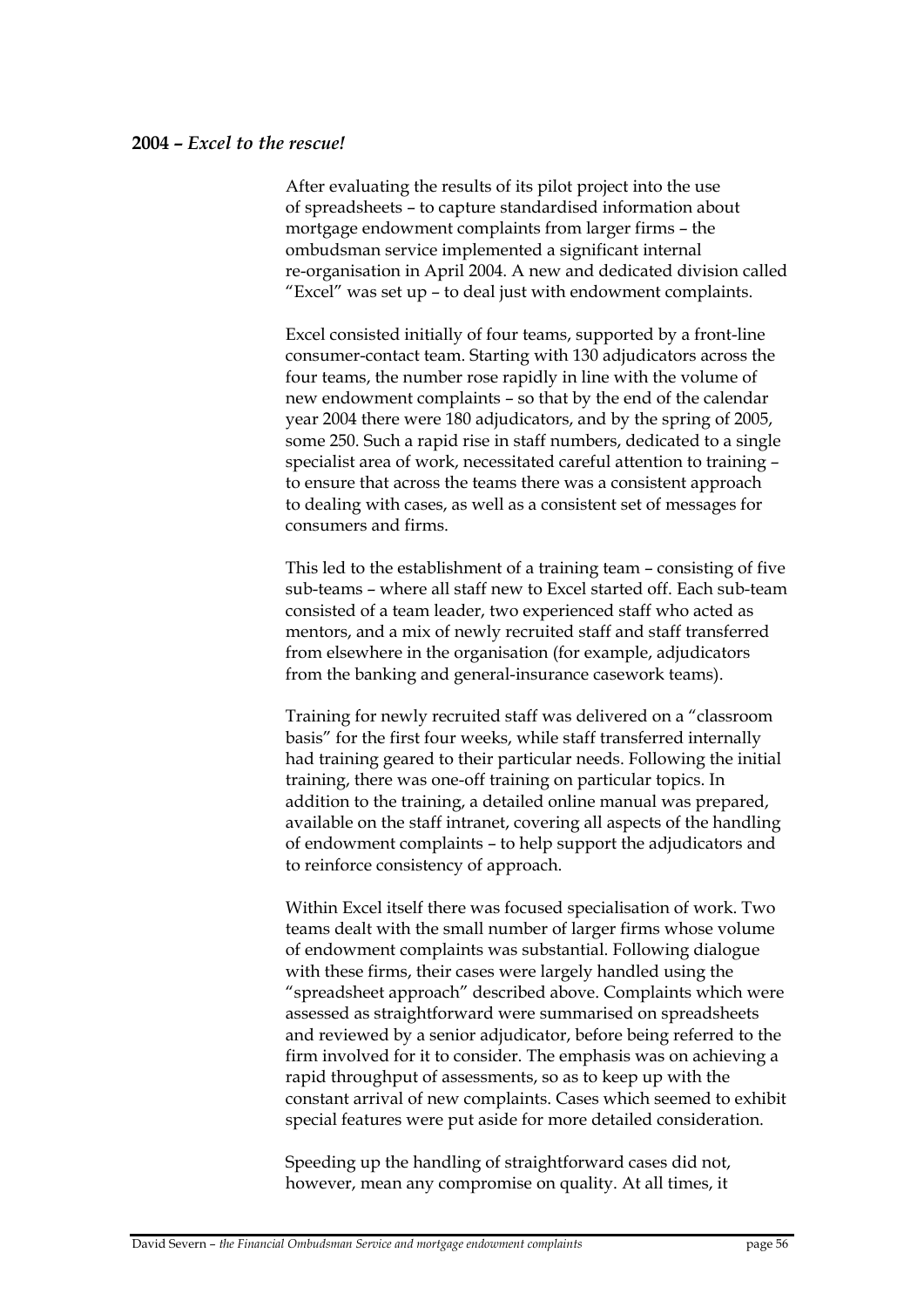was possible for an adjudicator to have access to one of the ombudsmen – to discuss any case where the merits or facts were not clear cut.

A separate team specialised in cases relating to banks and building societies (or at least those banks and building societies whose levels of complaints were not high enough to be dealt with by the teams that specialised in complaints relating to the larger firms).

Meanwhile, two other teams within Excel specialised in complaints involving independent financial advisers (IFAs). These teams initially each consisted of ten experienced adjudicators – but the teams grew to 22 adjudicators in each, as the number of IFA complaints increased. As the IFA firms involved were generally smaller-sized businesses, the number of endowment complaints each firm had were generally small as well.

This brought its own challenges. These smaller businesses were generally unfamiliar with the ombudsman process. They were also less aware of the issues which had already been raised and settled in the ombudsman service's regular interactions with the larger firms. Smaller businesses also tended to show a greater propensity to argue their case. The ombudsman service tried to tackle the challenge of communicating with the very large number of smaller businesses through its "working together" conferences – held in London and Manchester in 2004 – as well as through a series of national and regional IFA events across the UK, where senior staff from the ombudsman service spoke and made themselves available for questions.

Another development in Excel in October 2004 was the decision to centralise and specialise the decision-writing functions. Those cases which were not appropriate for resolution using the standardised spreadsheet approach each needed an individual provisional decision by an adjudicator. These written decisions needed to be clear, concise, consistent – and capable of being understood by both the consumer and the firm. Inevitably there could be individual variations in the quality of decisions prepared by adjudicators – and so it was decided to set up a specialist team just for this purpose.

A key feature of Excel was the decision to have a centralised frontline team for consumers. From its inception, the ombudsman service had a specialist customer contact division which dealt with all initial inquiries. Part of the work of this division involved helping firms to deal themselves – in the first instance – with their unhappy customers, rather than immediately escalating a problem as a formal complaint to the ombudsman service (which would have cost the firm a case fee).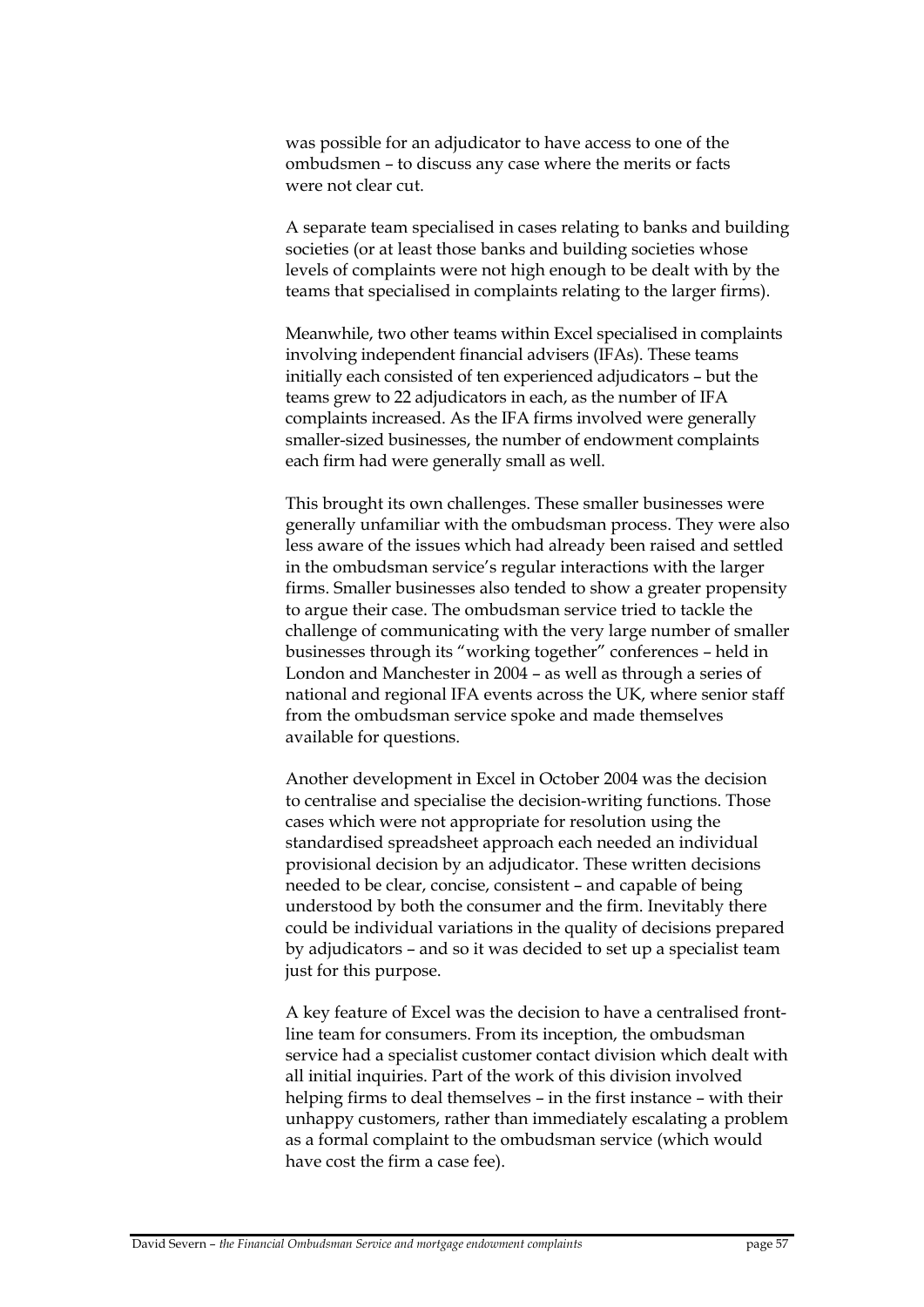Following this model, a bespoke customer contact team was set up in Excel in April 2004. Initially this team had five members to handle consumers' phone enquiries – supported by 20 administrative staff dealing with written correspondence. The number of staff handling phone enquiries eventually reached a peak of 30. This team supported all the other teams of adjudicators in Excel – and dealt with all cases before they were allocated to an adjudicator. Consumers would deal with a named member of the contact team, unless and until their case was allocated to an adjudicator.

A key task of the contact team members was to manage consumer expectations about the time it would take to handle their case – both in the light of the heavy volume of new endowment cases and the decision by the ombudsman service to prioritise complaints which involved some risk of hardship to the consumer if not dealt with speedily, or where there was some other pressing reason for the early resolution of a complaint.

Meanwhile, the front-line customer contact division continued to look to resolve cases wherever possible, prior to the enquiry becoming a complaint. At the height of incoming volumes of mortgage endowment complaints, the customer contact division was able to settle around 250 enquiries a week at this early stage – where effectively consumers were simply querying whether any compensation being offered to them by the firm was fair.

The ombudsman service had a choice here. It could have decided that these queries should be treated as new complaints – which would have meant the firms involved would have had to pay the normal case fee for each case. In fact, where appropriate, the customer contact team would reassure consumers that a firm's offer of compensation had been assessed in line with the regulator's guidance.

By dealing with these queries in this way, the ombudsman service was able to save the industry from paying a substantial amount in case fees. The front-line customer contact division also dealt with some jurisdiction issues – mainly involving time bars. This necessitated absorbing a number of adjudicators from Excel into the customer contact division.

### **2004-2006 –** *politicians opine*

### **Treasury Select Committee report**

In 2003 The House of Commons Treasury Select Committee began an investigation into how to restore confidence in long-term savings. It soon became clear that the situation on endowments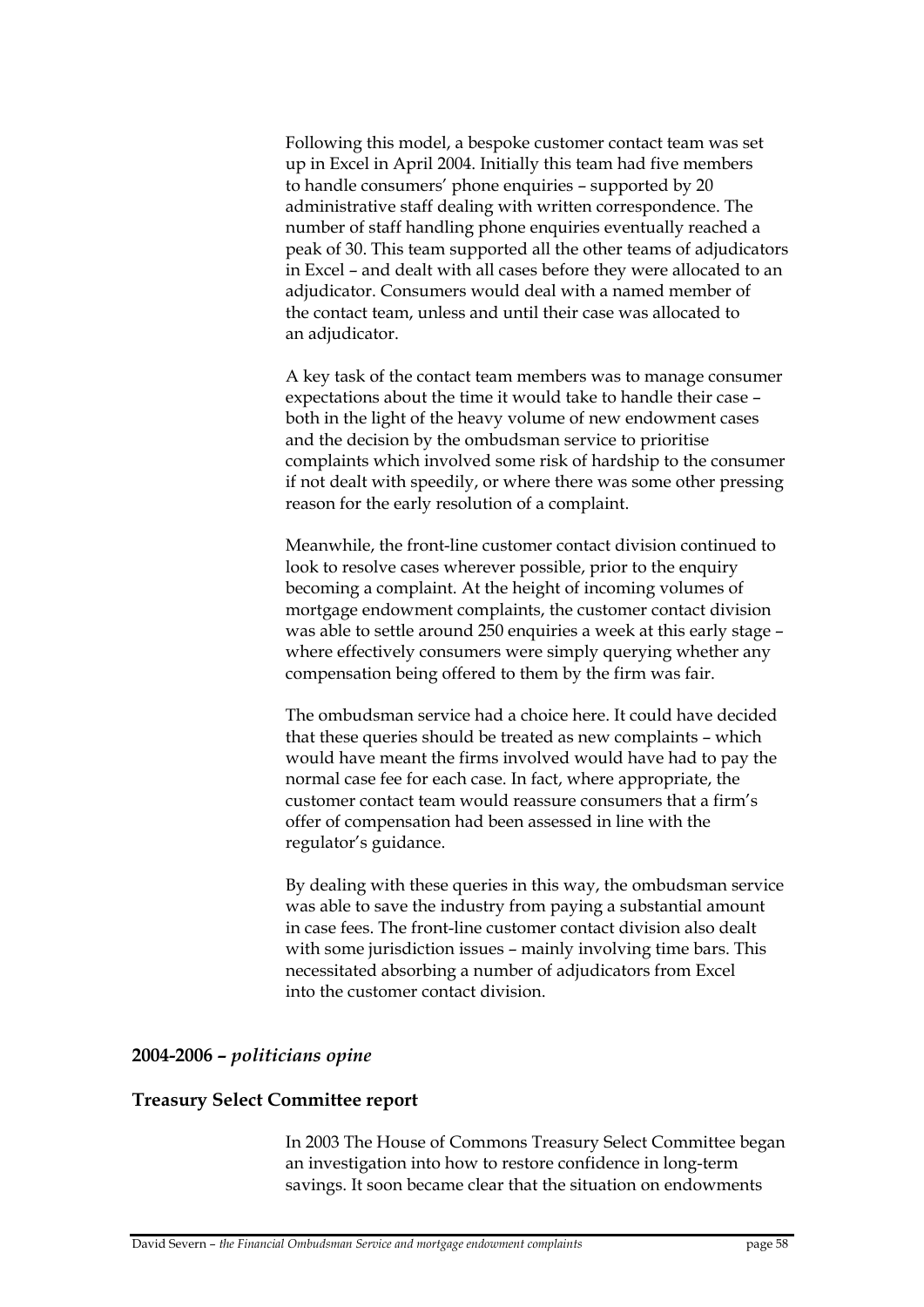was such that the committee needed a spin-off from its main inquiry – to focus just on endowment mortgages. The FSA, the Financial Ombudsman Service, the Financial Services Consumer Panel, Which?, the ABI and many others gave written evidence to the committee on their work in this area. Some parties were also called by the committee to give oral evidence.

On the basis of the evidence it had been given, the Treasury Select Committee published its report, *"Restoring confidence in long-term savings: endowment mortgages"*, in March 2004. The committee described the growth of low-cost endowment mortgages through the 1980s and early 1990s. It noted that, as inflation and interest rates fell sharply in the 1990s, it became clear that the investment returns on endowments would be much less than had been assumed when the policies were sold.

The committee criticised the industry for its failure to respond more quickly to the warnings about the need to improve the marketing of low-cost endowments – which had been given by the PIA in 1999 in its regulatory update 72. The committee noted that the problems had persisted – leading to the FSA needing to take further action.

The committee's view was that the evidence pointed to between 50% and 60% of all endowment policyholders believing that their policy had been mis-sold. It also concluded, on the basis of the evidence presented to it, that around 80% of endowment policies at that time were unlikely to meet their target of repaying the mortgage loan – and that the average shortfall on policies was around £5,500.

The committee observed that these shortfalls were likely to grow over time. But even on the current figures, it calculated that a collective shortfall existed for consumers of around £40 billion.

In this context, the committee commented that: *"The industry initially failed to give policyholders adequate information about the shortfalls emerging across the endowment mortgages market, a failure that has added considerably to the difficulties many people now face. The FSA has now instigated a system of warning letters to policyholders, although these letters could be made clearer in many cases."*

The committee observed that consumers needed advice on what to do about their shortfall – but that many consumers were in an "advice vacuum" because the industry was not trusted as a source of advice, given its track record. Turning specifically to the subject of complaints and compensation, the committee noted that fewer than 6% of policyholders had so far claimed compensation, *"… suggesting that urgent action is needed to ensure that the complaints process is better understood and more accessible to policyholders. The FSA should ensure that clear information on how to make a complaint is*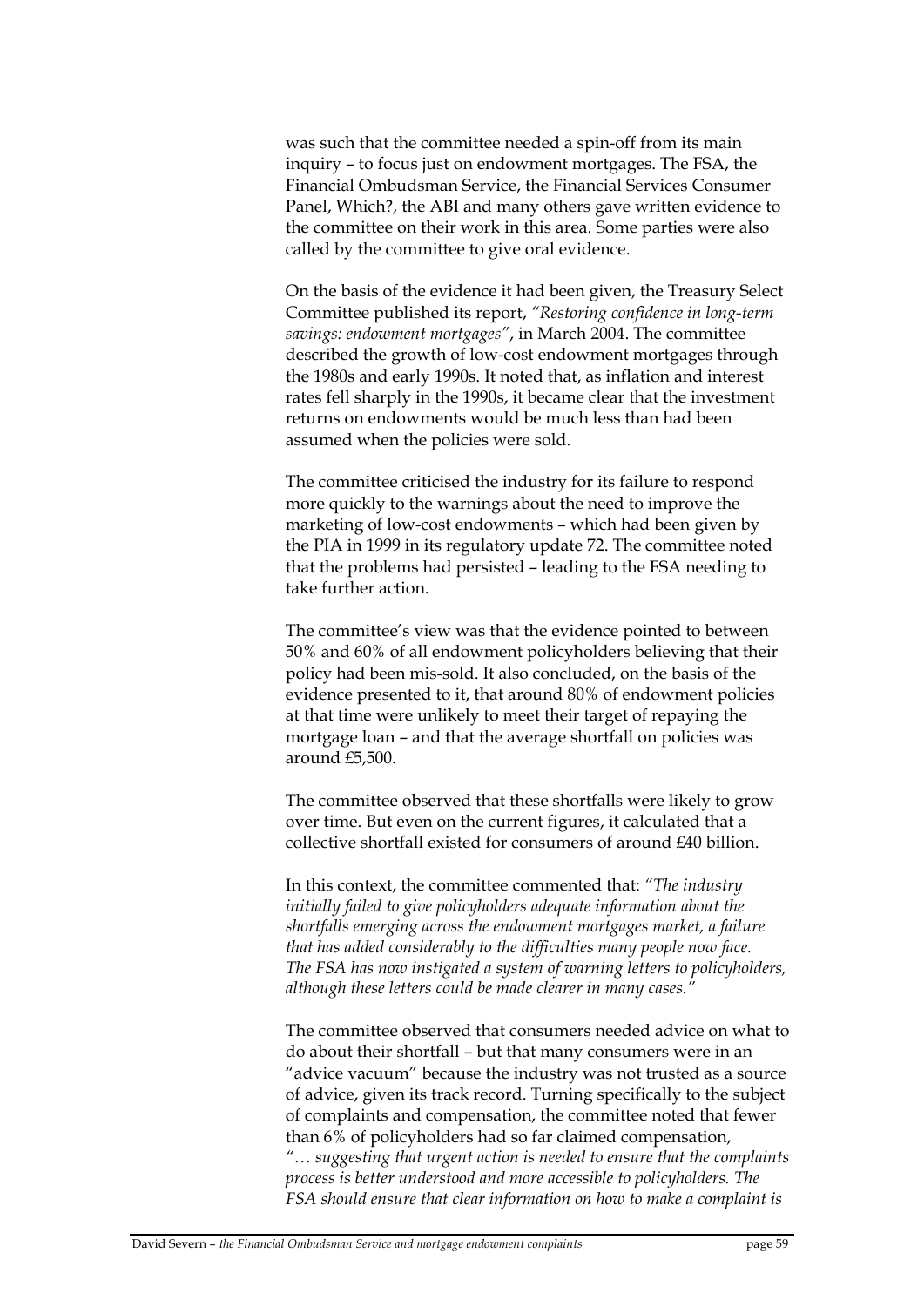*enclosed with the letters warning policyholders about shortfalls. There are also currently strict time limits on policyholders' rights to claim for compensation, but these limits have not been clearly explained to many policyholders. The time limits should be extended while the rules are spelt out explicitly to all policyholders."*

The next topic to attract the criticism of the committee was the quality of complaints handling by firms. The committee noted that: "*Many companies have not handled complaints fairly and the FSA has intervened repeatedly on this issue. Even so, for some companies, the Financial Ombudsman Service … is finding in favour of the consumer in over 50% of cases. This suggests that much of the industry is still locked into an unacceptable culture that focuses upon short term sales rather than long term customer care."*

As for the ombudsman service itself, the committee had heard from various industry witnesses about various concerns – but the committee concluded that the ombudsman was *"… working acceptably as an appeals body for endowment mortgage complaints."*

The committee also drew attention to its significant concerns about the position of endowment policies sold by IFAs prior to 1988, for which there was no existing mechanism for consumers to pursue redress.

Referring to evidence that had been presented by the Financial Services Consumer Panel's, the Treasury Select Committee said in its report that that *"… the panel told us that they originally concurred with the FSA's judgement that a formal industry-wide review of endowment mortgage mis-selling would be disproportionately expensive, but they were concerned that 'there was, and is still, an absence of information to help consider the costs and benefits of different redress mechanisms in various situations'. The Consumers' Association expressed similar views, telling us that 'the fundamental problem is that if you do not estimate the size of the problem then how do you measure the effectiveness of the strategy you put in place to tackle it?' Many of the consumer bodies told us that that they, like the Committee, had pressed the FSA for clearer figures, so far without success."*

The committee reported that the Financial Services Consumer Panel had told it that *"… it is a very confusing picture, and one of the things the panel has called for is for the FSA to do their level best to get much more accurate calculation of the number of policies that were sold to the number of households, and what proportion of these are likely to have been mis-sold … Until we get the best effort at a clear factual calculation it is impossible even to judge whether the mis-selling compensation exercise has been anywhere near successful or not."*

If the committee hoped that the FSA would clear up these uncertainties, it was to be disappointed. The committee had asked the FSA if it thought the estimate of 50% to 60% of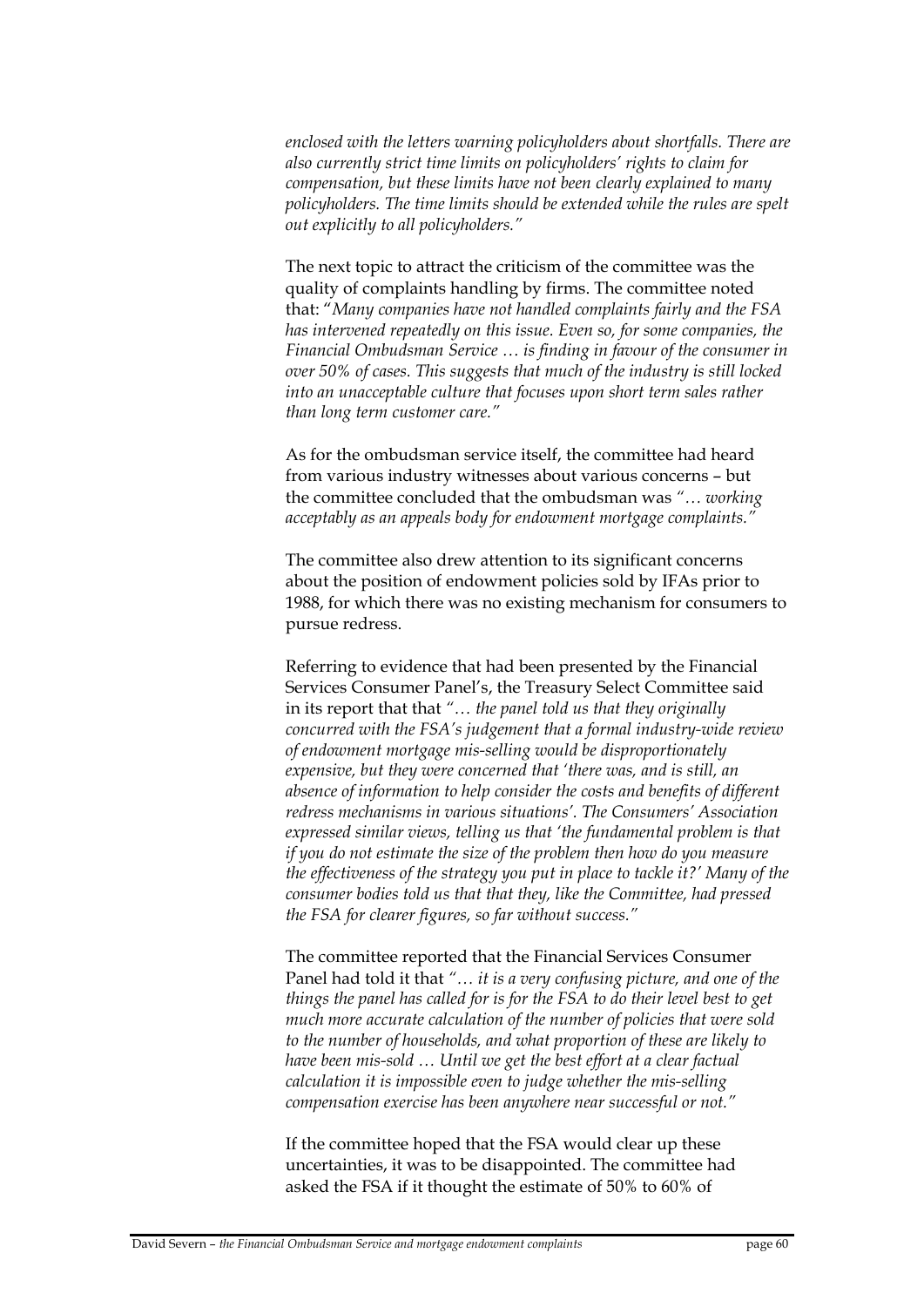endowment policies having been mis-sold was a reasonable one – and if the FSA had any plans to commission more research to clarify the extent of the problem. The FSA's response was that it did *"… not believe it is safe to conclude that, in the Committee's words, 'between 50% and 60% of all mortgage endowment policies were very probably mis-sold'."* The FSA was not, however, prepared to clear up uncertainty on this point, saying that *"we do not intend to commission research focused particularly on mis-selling."* 

When the Treasury Select Committee turned its attention to communications with endowment policyholders it had a number of criticisms to make. The committee took the view that the "re-projection" letters, which the FSA required firms to send to policyholders who were expected to have a shortfall, were not sufficiently stark in the message they gave.

The committee recommended that: "*To help the process of alerting as many policyholders as possible to the shortfall problem, the committee recommends that 'red' re-projection letters, warning policyholders of a high probability that their policy will fall short of its target, should always have the key section printed in red, analogous to the format used in overdue bills from utilities and others."* The committee also expressed its concern at the industry's track record of keeping its customers informed about the deepening problems – until forced to do so by the regulator.

The committee said: *"Given the sketchy nature of the initial information from the FSA on endowment mortgage shortfalls, the committee decided to approach five major insurance companies … to give us detailed data on the shortfalls issue."* On the basis of this and other available evidence, the committee concluded that *"… endowment policies are currently showing a collective shortfall of around £40 billion. Looking just at policies still being relied upon to repay a mortgage, the collective shortfall is at least £30 billion. Around 80% of policies are currently unlikely to generate enough funds to pay off the mortgage they were originally sold to meet, and the average shortfall is currently around £5,500. The balance of probabilities is that both the percentage of policies showing a shortfall and the average size of the shortfall per policy will worsen over the coming years. Without remedial action, endowment policies maturing but failing to meet their targets are likely to be an increasingly common problem until 2013, 25 years after the peak in endowment policy sales in 1988".*

The Treasury Select Committee expressed little sympathy for some of the arguments which had been put to it as evidence from the industry. It commented: "*Members of the insurance industry have at times seemed to suggest that the shortfall picture was being portrayed in an overly dramatic fashion. The Association of British Insurers (ABI), for example, suggested that one mitigating factor is that many policyholders 'will have accumulated substantial housing equity as a result of rising house prices.'"*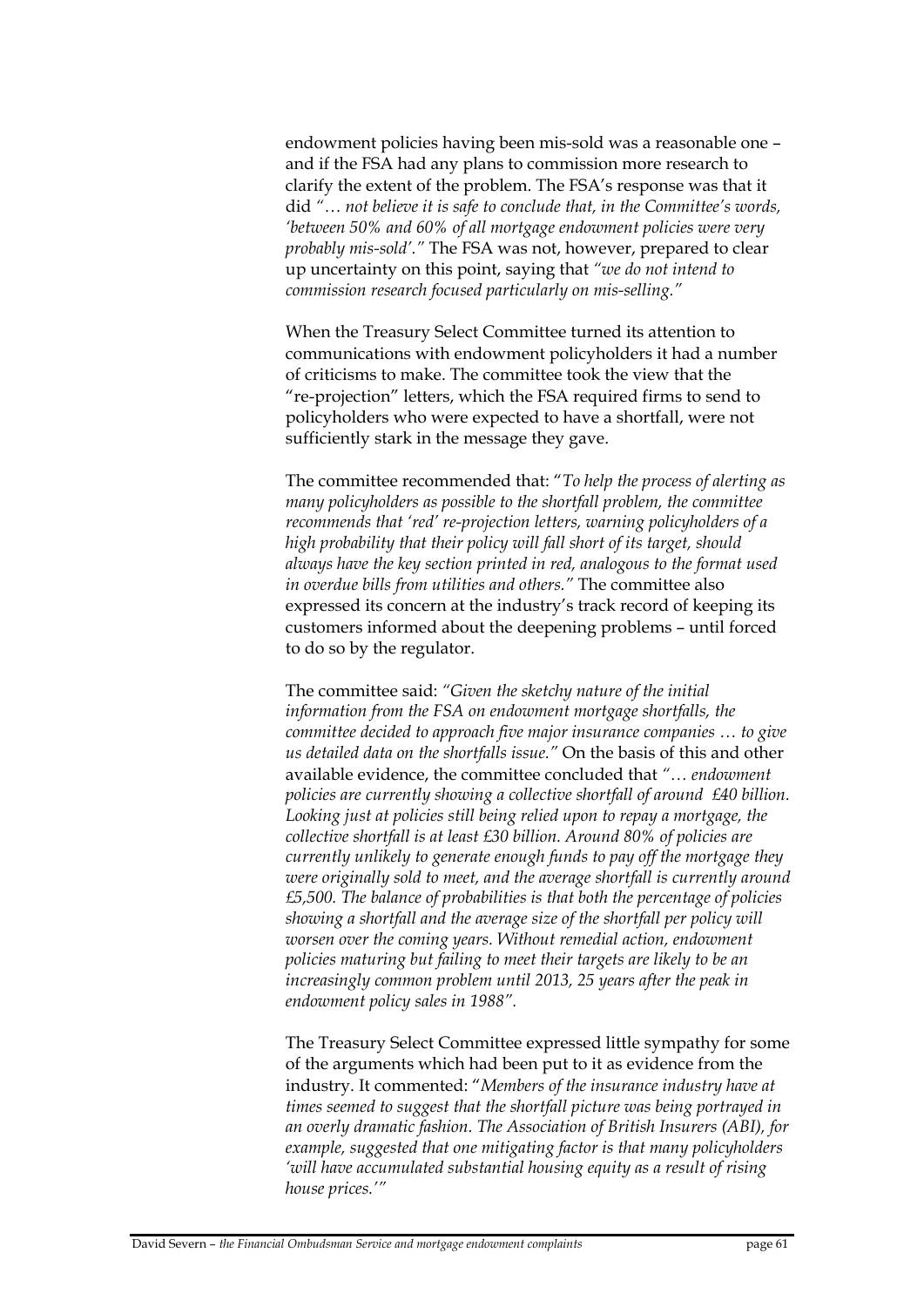As the committee pointed out, any equity could be released only by the policyholder selling up their existing property and moving to a smaller and cheaper property. The committee tartly observed on this point that this was "… *not always a palatable or realistic option."* The ABI had also pointed to the fact that those with endowments had benefited more from falling interest rates than those with repayment mortgages, and so had made "savings". The committee pointed out that *"… this observation would carry more weight if policyholders had been informed at an earlier stage and advised of the need to use the benefit of lower interest rates to bolster their mortgage repayments."* 

The committee observed that while for some, there were various offsets to the shortfall problem, *"it is equally clear that there are some households for which it could prove a major difficulty. Citizens' Advice, for example, told us that 'because many of our clients are poor they do not have the resources to repay projected endowments shortfalls. This is a particularly acute problem for people who are approaching retirement or who have already retired.'"* 

### **another fine**

On 18 March 2004 the FSA fined Allied Dunbar £725,000 for failings in its endowment complaints handling between May 2001 and April 2003. The FSA considered that Allied Dunbar's procedures were seriously flawed in that *"… complaints handlers were not directed to consider all the evidence about whether the original sales were suitable"* – and so a full and fair assessment of complaints had not been made in every case.

### **the ombudsman service considers its strategy**

By the time the board of the Financial Ombudsman Service met in April 2004, there were again concerns about the imminent problem involving time bars. The first official "re-projection" letters had been issued in the second quarter of 2000 – and so time bars would soon take effect. The new rules made by the FSA, which came into force on 1 February 2003, left the ombudsman service with no scope for flexibility – and so if a firm claimed that a complaint was time barred, as some firms were now doing, the ombudsman service would have to reject the complaint, unless the consumer could show there were exceptional circumstances.

It was estimated that there were as many as 20,000 cases where time barring might be invoked – and where the ombudsman service would therefore have to decide whether or not there were any exceptional circumstances which could enable it to consider the individual case. By this time – April 2004 – the ombudsman service was receiving over 1,000 mortgage endowment complaints every week.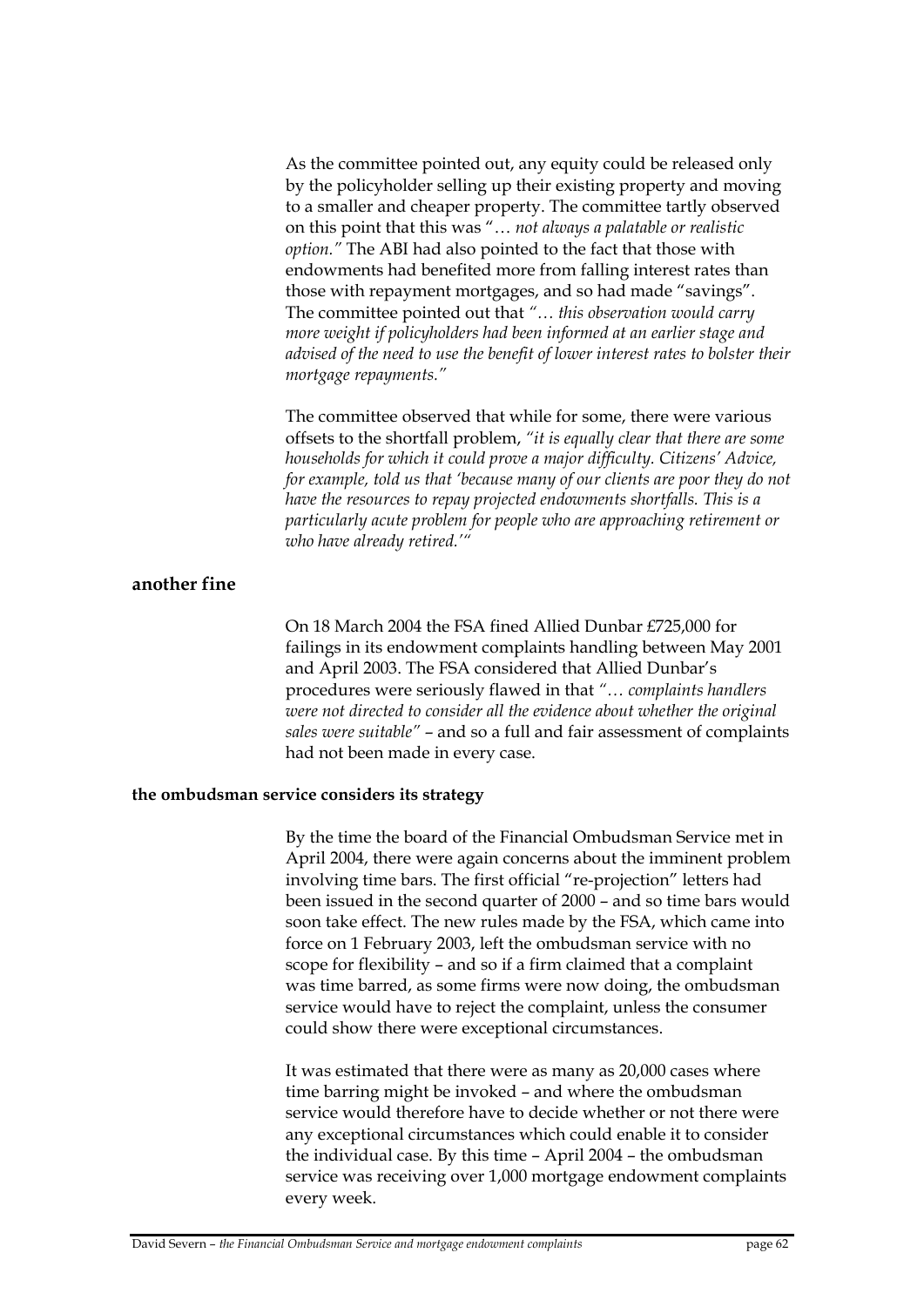The ombudsman service's intelligence about what was happening in major firms suggested that they too were facing a large volume of potential complaints. Yet only a tiny fraction of mortgage endowment policyholders had yet complained to the firm which sold them the policy – and only about 1 in 20 of these complaints were subsequently referred to the ombudsman service. There was concern that if very large numbers of consumers became timebarred – and then started to complain that the ombudsman service could not look at their case – this could undermine public confidence in the complaints-handling mechanism.

At its meeting in April 2004, the board also heard that, because of the decision to prioritise "business as usual" complaints (such as banking and general insurance disputes), delays in dealing with endowment cases had increased. These delays were adversely affecting the overall performance targets for the ombudsman service. However, it was proving possible to manage these delays to some extent – through the establishment of the customer contact team in the new division, Excel, for example – and high levels of customer satisfaction continued to be recorded in regular consumer surveys, even where there were substantial delays in handling mortgage endowment cases.

## **the Personal Finance Research Centre's report**

During 2004 the already high volume of endowment complaints started to become a flood. In September 2004 the board and executive team of the ombudsman service held a joint meeting, to discuss the way ahead. By this time the ombudsman service had the report of the Personal Finance Research Centre as an input to its discussions.

In general terms, this report gave a very favourable view of the ombudsman service in most of its areas of activity. It made recommendations in three areas.

The first concerned timeliness in handling complaints. The report said: *"Inadequate staff resources mean that there are delays in allocating cases to adjudicators and ombudsmen. We recommend that additional ombudsmen and adjudicators should be recruited to a rate that is commensurate with the organisation's capacity to train and support new members of staff and so ensure the maintenance of high standards of quality."* Those qualifications are important. As will be seen below, at times the ombudsman service seemed to be reaching the limit of what any organisation could do, to take on and absorb new staff. It had also to be mindful of the fact that staff, once taken on, would eventually have to be laid off – and that the industry was always watchful of the costs of the service, ready to criticise if the ombudsman service recruited to a level that subsequently proved to be beyond the requirements of the workload. The report said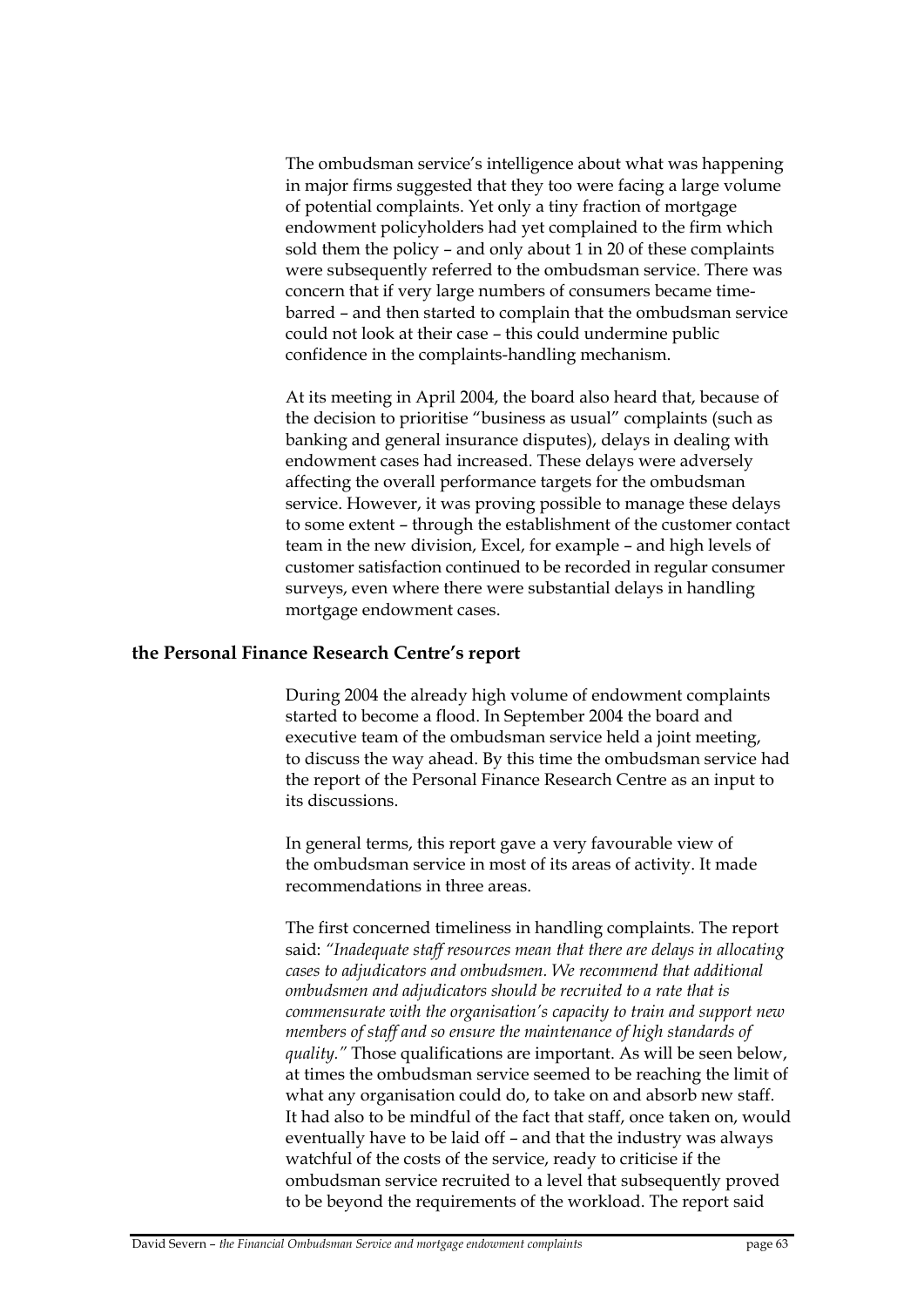that more could be done to manage consumers' expectations more effectively, by providing estimates of anticipated delays.

The Personal Finance Research Centre's second recommendation related to quality control. It suggested that *"… specific responsibility for the management of quality should be assigned to a member of the executive team. A system for collating and reporting information about the levels of quality attained by all case-handling staff should be developed. The information should then be incorporated into the management information system. Procedures for checking the quality of casework should be strengthened."* These recommendations were acted on by the ombudsman service. In particular, it recruited a director with specific responsibility for quality in the organisation.

The Personal Finance Research Centre's third recommendation looked at how improvements in training and support for staff could be implemented.

By this time, endowment complaints formed by far the greatest proportion of the workload – and the ombudsman service was approaching the limits at which it was able to close cases. The ability to settle complaints depended on the availability of trained and experienced adjudicators. The ombudsman service had reached the stage where it could not train and integrate new staff any faster than it was already doing – without an unacceptable loss of quality and consistency in case work.

The ombudsman service was already in the position where 40% of its adjudicators had been with the service for less than 12 months. It was possible to measure easily the timeliness of complaints handling by new staff - but taking a view on whether the "right" decision had been reached, or whether the reasons for the decision had been expressed in terms which both the consumer and the firm could understand, required experience.

Even if the ombudsman service had been able to recruit staff faster than it was doing, it would simply be storing up trouble for itself further downstream. It had to bear in mind the costs which might fall on the industry, if and when the organisation down-sized, once the volume of mortgage endowment complaints eventually subsided.

Meanwhile, its more experienced staff had to be depended on to provide training and coaching to the new recruits, to help in quality control of casework, and to support relationships with external stakeholders –all of which meant that the experienced staff had less time to help settle cases. There were other strains on the more experienced staff. There was said to be an "insatiable" demand from the various stakeholders for dialogue with the ombudsman service on one issue or another. The scope of the responsibilities of the ombudsman service was expanding,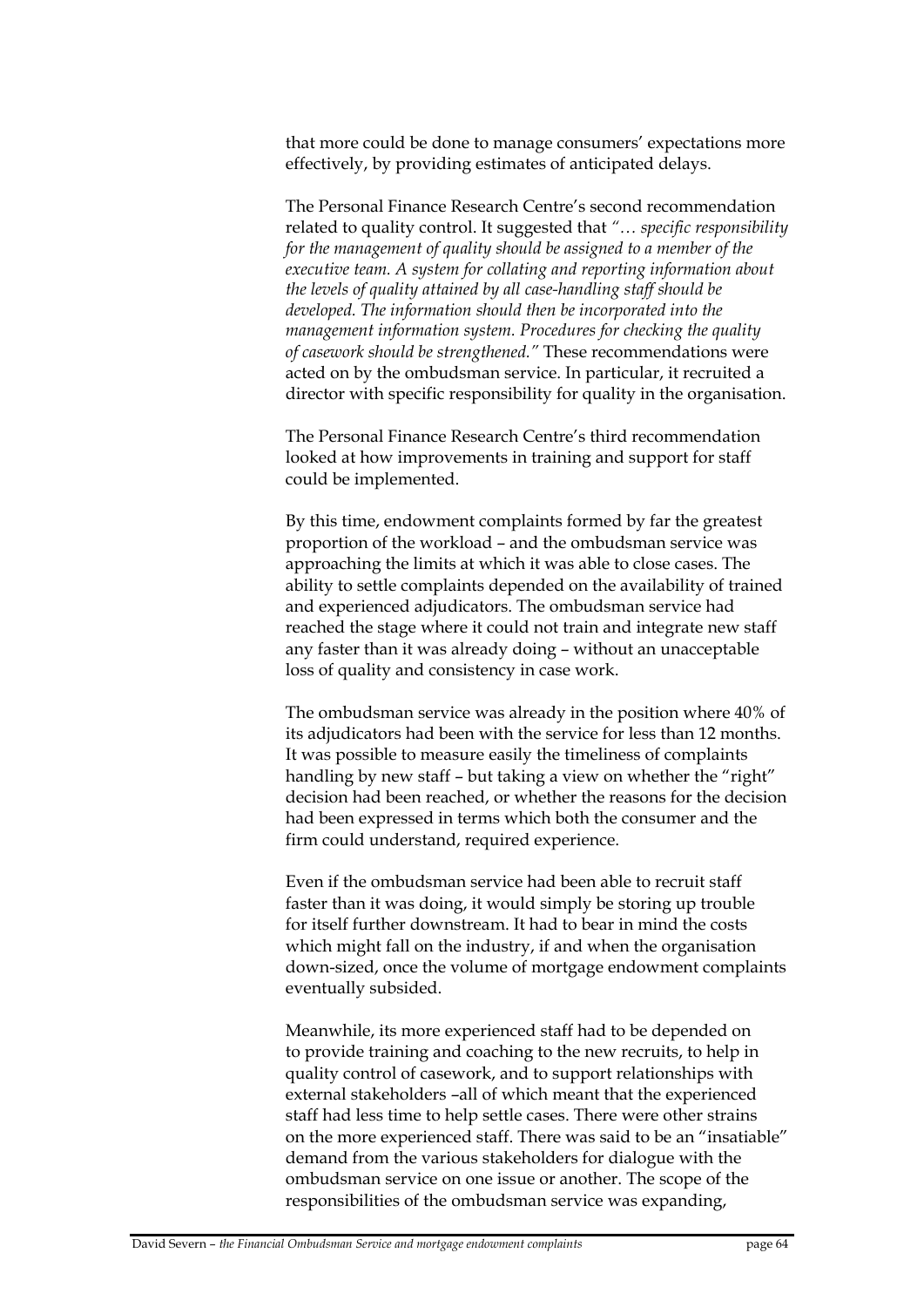which meant helping firms new to the idea of working with an ombudsman.

There was also the need for the ombudsman service to provide input into the so-called "N2+2" review – a review of certain aspects of the operation of the new Financial Services and Markets Act, two years after this legislation came into force.

#### **quality of firms' complaints handling**

The most worrying issue reported to the board of the Financial Ombudsman Service at its meeting in September 2004 was the quality of complaints handling by firms. The uphold rate by the ombudsman service for endowment complaints was now averaging around 50%, much higher than for other areas of complaint. In the case of some firms, the ombudsman service was upholding up to 75% of complaints in favour of consumers.

Although some firms were handling their complaints well, there were too many firms where the ombudsman service saw evidence of complaints being routinely rejected at first instance – with little or no account being taken of the individual consumer's circumstances, or the guidance which the ombudsman service had published about its approach to different types of case.

This apparent shoddy handling of their complaint led some consumers to pursue the matter further with the ombudsman service, only adding to its workload. But the concern was that other consumers were simply letting the matter drop, if they received an initial rejection from the firm. So far as cases that reached the ombudsman service were concerned, some firms continued to deploy generic arguments to try and dismiss whole groups of complaints, or to get the amount of compensation reduced – or raised new issues or points that had not been raised with the consumer when the complaint was first made.

Even when cases had been decided, the ombudsman service was facing further unnecessary work – caused by extensive delays by firms in calculating redress, or by firms getting the calculations wrong. There were concerns at the ombudsman service that some firms calculated that it was cheaper for them to routinely reject complaints in the first instance – knowing that only a fraction would be referred to the ombudsman service, when they would have to pay a case fee and possibly redress – than to investigate the customer's complaint properly themselves.

At its meeting in September 2004, the board of the Financial Ombudsman Service carried out a comprehensive assessment of internal operations, to review whether what was being done to cope with the situation was appropriate – and whether there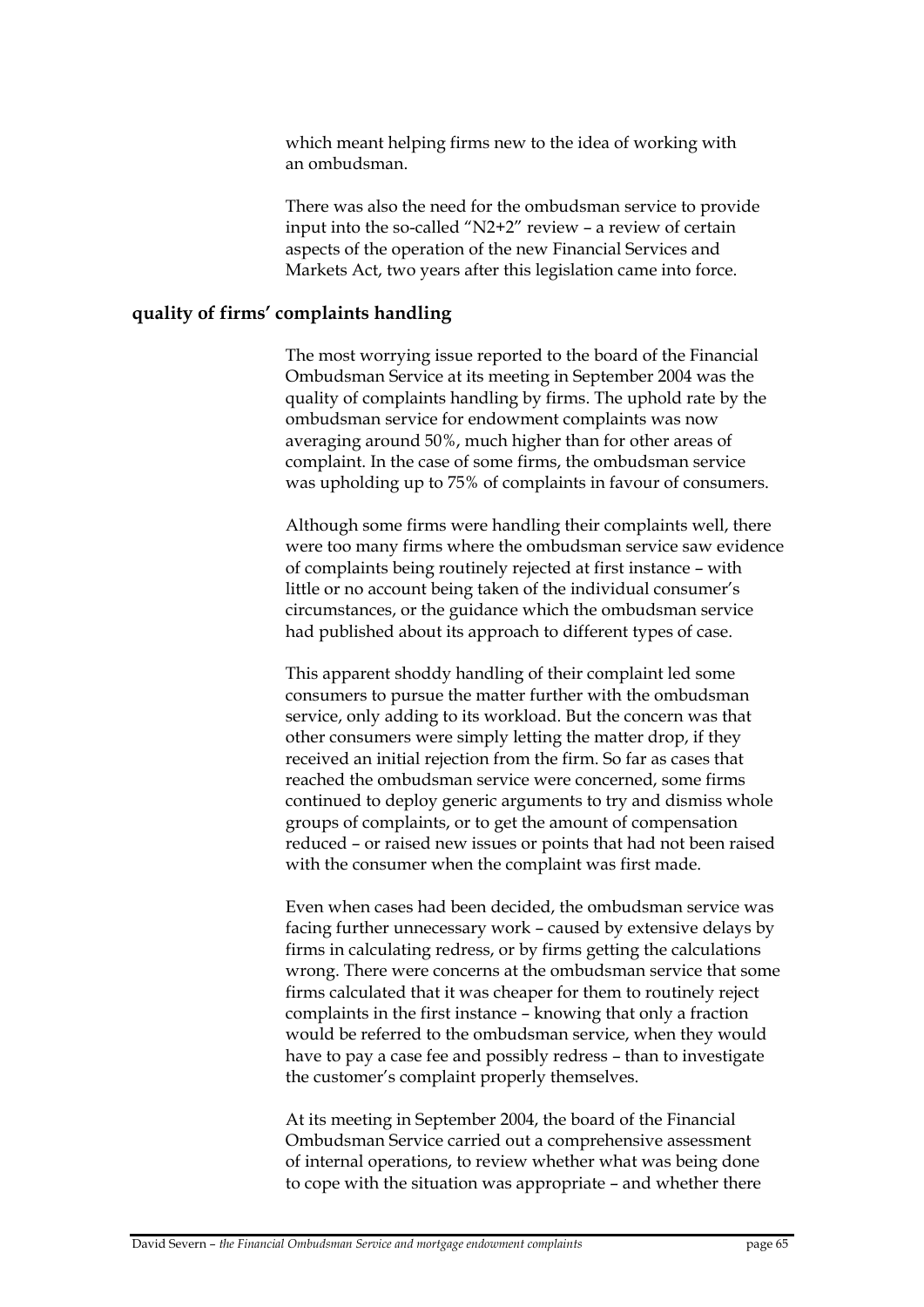were other measures which the ombudsman service might be able to take.

The board considered a variety of factors, both internal and external, that were affecting productivity. It reviewed the current position in terms of work in progress (and the split between the "business as usual" caseload and mortgage endowment work), and possible scenarios on staffing for the organisation. Looking to the future, the gloomy forecast was that unless the flow of new cases to the ombudsman service could be slowed, the situation could only get worse.

A factor which might have exacerbated the problems for the ombudsman service during early 2004 was the withdrawal by the FSA of specific rule-waivers which it had granted to some of the largest firms. These waivers had "suspended" the rule requiring these firms to deal with complaints within eight weeks – at which point the ombudsman could step in. The waivers – granted during 2003 – had allowed the firms in question extended periods of up to 16 to 20 weeks to deal with mortgage endowment complaints, before the ombudsman could become involved.

The waivers had been intended to help firms that experienced sudden large inflows of new complaints better cope with the situation. These waivers came to an end in December 2003 and January 2004. This might have been the catalyst for some firms with large volumes of complaints to refer substantial numbers of cases to the ombudsman service – just so that they could be seen to have dealt with the complaints themselves within eight weeks.

It has not been possible to obtain figures for the rate at which firms were upholding complaints prior to 2005 – but these figures became available from the FSA after 2005. On the basis of these figures – relating to the proportion of complaints reaching the ombudsman service which the service subsequently upheld – it would appear that some firms were rejecting a unreasonable proportion of their complaints, so that they could be "dumped" on the ombudsman service to be dealt with. Support for that view also comes from the high-profile fines which at various times the FSA imposed on some of the largest firms.

### **responses to the Treasury Select Committee report**

In June 2004, the Treasury Select Committee published "*Responses to the Committee's fifth report – restoring confidence in long-term savings: endowment mortgages"*. The government said: "*There have clearly been problems in a significant number of cases with the sale of endowment mortgages."* It then went on to support the strategy of the FSA for dealing with the problem, which the government considered *"proportionate and consistent."* The Government said: *"As the Committee recognises, any product linked to equities carries an*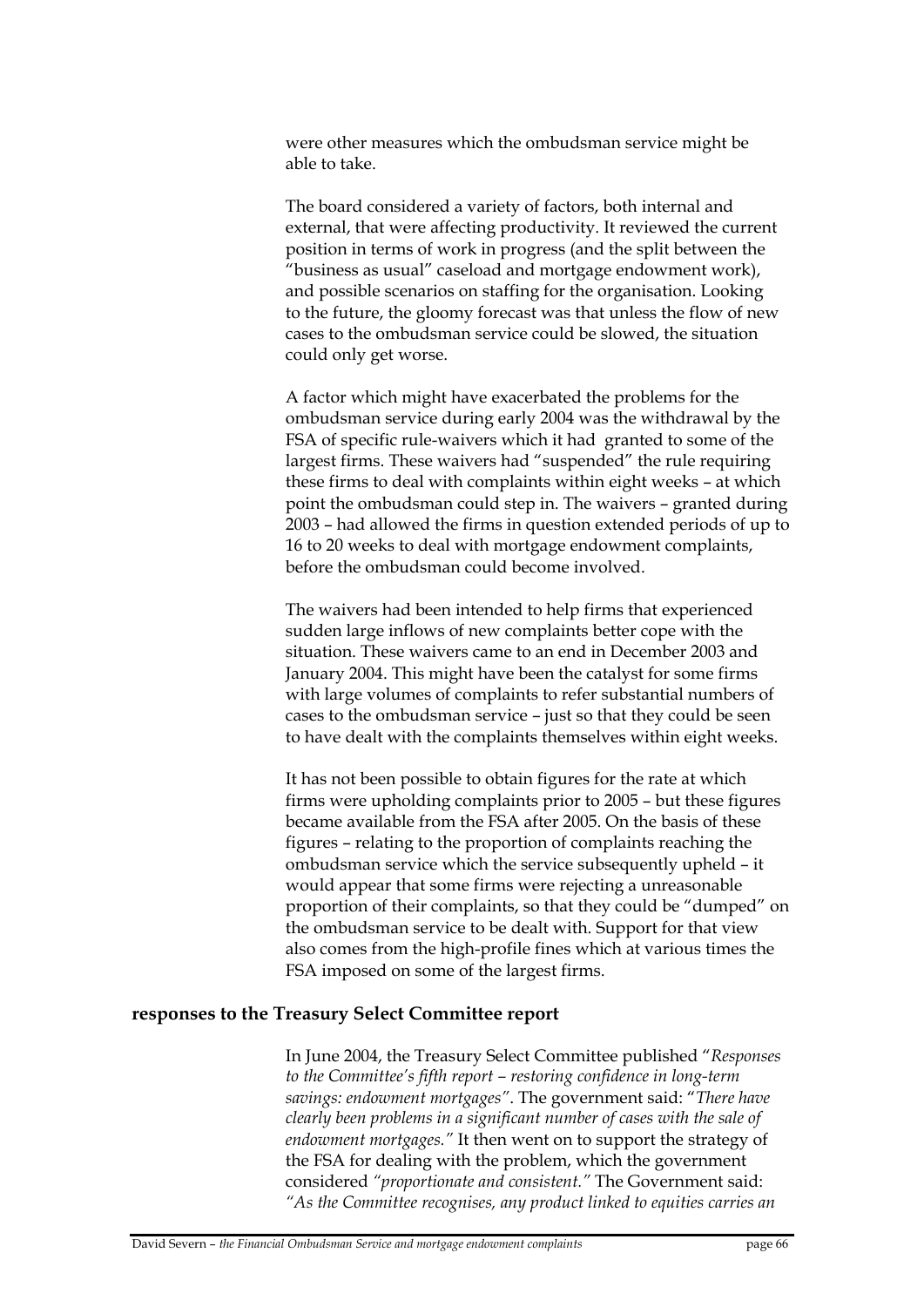*element of risk, and this applies in respect of endowment policies. The expectation of a shortfall is not an indication the consumer was mis-sold ... It is an important principle that consumers should expect to be informed at regular intervals of the performance of their investments."* However, keeping consumers informed at regular intervals has been one of the significant failings of the financial services industry.

The government added: *"The performance of the stock market in recent years, together with a period of low inflation and low interest rates, does mean that many consumers who purchased endowment policies in the 1980s and 1990s will not receive the returns they expected. The level of individual shortfall and the impact on individual consumers is difficult to calculate as some of the of the projected losses may be mitigated by other factors … However, the government accepts that many consumers may not realise they need to act … The government has asked the FSA, as part of its further research into the effects of mortgage endowments, to identify those vulnerable consumers who may be particularly hard hit by projected shortfalls and/or unable to take action to correct these. With greater clarity of the extent of shortfalls and the numbers of consumers who may face significant hardship as a result, the government, the FSA, and the industry will be better able to assess the most appropriate method of dealing with these problems."* 

On the subject of advice to consumers, the government told the Treasury Select Committee that: *The passage of time since most endowment policies were sold and the lack of contemporaneous records of the advice provided mean that it is difficult to properly assess the numbers of consumers who might be affected. The Government supports the efforts of the FSA both to raise awareness among all endowment policy holders of their right to complain and to conduct research to provide a more accurate assessment of the position of different groups of consumers."*

Seeking to explain the relatively low incidence of complaints by consumers, the government told the committee that *"levels of complaints are currently around 6% of all policyholders. While the proportion ... who have so far complained appears low, there may be further factors other than low awareness affecting the propensity of consumers to complain. Many endowments sold in the early 1980s will, typically, be smaller than the average because house prices were lower. This may result in lower than average shortfalls, which when offset against a tripling of average house prices since 1988, may lead many consumers to decide that the shortfall is manageable in the face of other factors."*

The position relating to pre-"A Day" sales of endowments was very helpfully explained by the government in its response to the committee. The government explained that:

*"Regulation of the selling of financial services began on 29 April 1988, with the Financial services Act 1986. The Financial Services and Markets*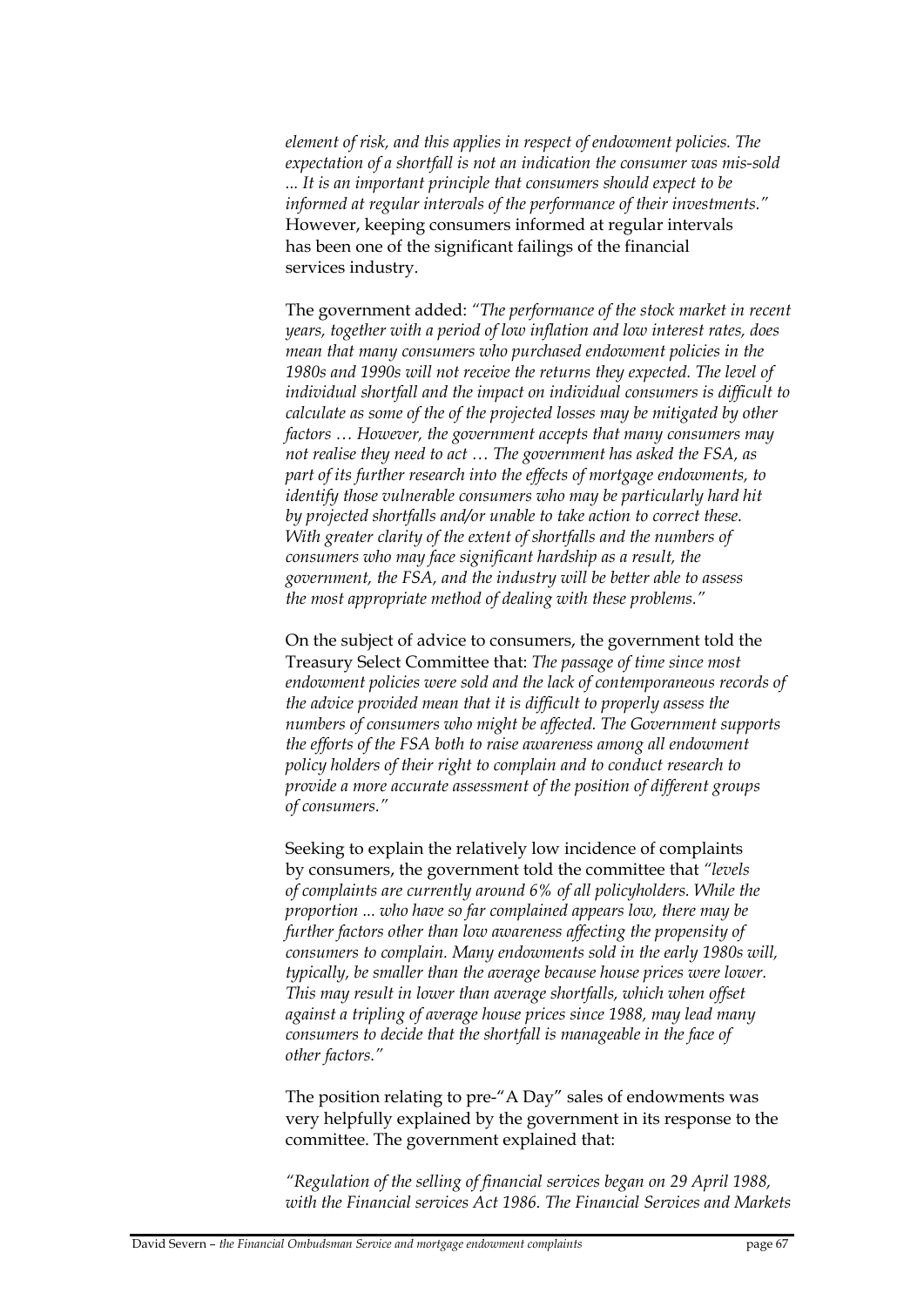*Act 2000 did not extend jurisdiction retrospectively beyond 29 April 1988. Complaints about endowment policies sold directly by providers such as banks and building societies pre-1988 are eligible for consideration by the ombudsman service if these firms were part of a voluntary scheme. Pre-1988 there was no voluntary code or scheme covering the activities of IFAs and other intermediaries. Consequently, the ombudsman service is unable to consider complaints from consumers who were mis-sold endowment policies by IFAs and other intermediaries before 29 April 1988. Initial FSA research estimates that of the 8.5 million endowment policies currently [as at December 2003] in force 2.7 million of these were sold before 29 April 1988. Around 45% of all endowment policies were sold through an IFA and so are not subject to the pre-1988 jurisdiction of the ombudsman service. This gives a total of around 1.2 million policies sold by an IFA pre-1988."*

Addressing this issue, the government said: *"While the number of consumers who were mis-sold an endowment policy pre-1988, which is forecast to shortfall, may be smaller than initially thought, there will still be a significant number of consumers for whom there is no avenue of redress. The government has discussed the issue with the FSA and welcomes the FSA's plans to conduct further analysis to establish a clearer picture of the numbers of consumers affected. It is also important to assess the relative abilities of consumers in this group to cope with a shortfall."* 

However, the government then went on to say that: *"The options for extending existing avenues of redress or seeking voluntary agreement from the industry to deal with such complaints are limited. Under its own rule making powers the FSA cannot extend, retrospectively, the scope of the regulatory regime (and hence the ombudsman's jurisdiction) to cover this group of consumers. Many IFA firms who mis-sold endowment policies have departed the industry since the late 1980s, which further reduces the scope of consumers to complain. While the policy provider could agree to look voluntarily at such complaints, as these are not responsible for the mis-selling, this will depend on the attitude of individual providers. The FSA is aware that seeking to impose such a solution on providers is legally unjustifiable. The government supports the efforts of the FSA and the industry to explore the scope for voluntary action to help consumers in this situation."*

The Treasury Select Committee also published the response which it had received from the FSA. In the light of the committee's concerns, the FSA had accepted the committee's recommendation about red "re-projection" letters, saying: *"We have agreed with the ABI that the revised ABI Code on mortgage endowment re-projection letters will include a recommendation that firms use red ink or other similarly striking means to draw to attention the key risk warning in red re-projection letters. For red letters, the risk warning should also be headed up with the words 'red alert: high risk of shortfall.'"*

In relation to the effectiveness of the measures to draw the complaints mechanism to the attention of consumers, the FSA told the committee: *"Our research indicated that 86% of endowment*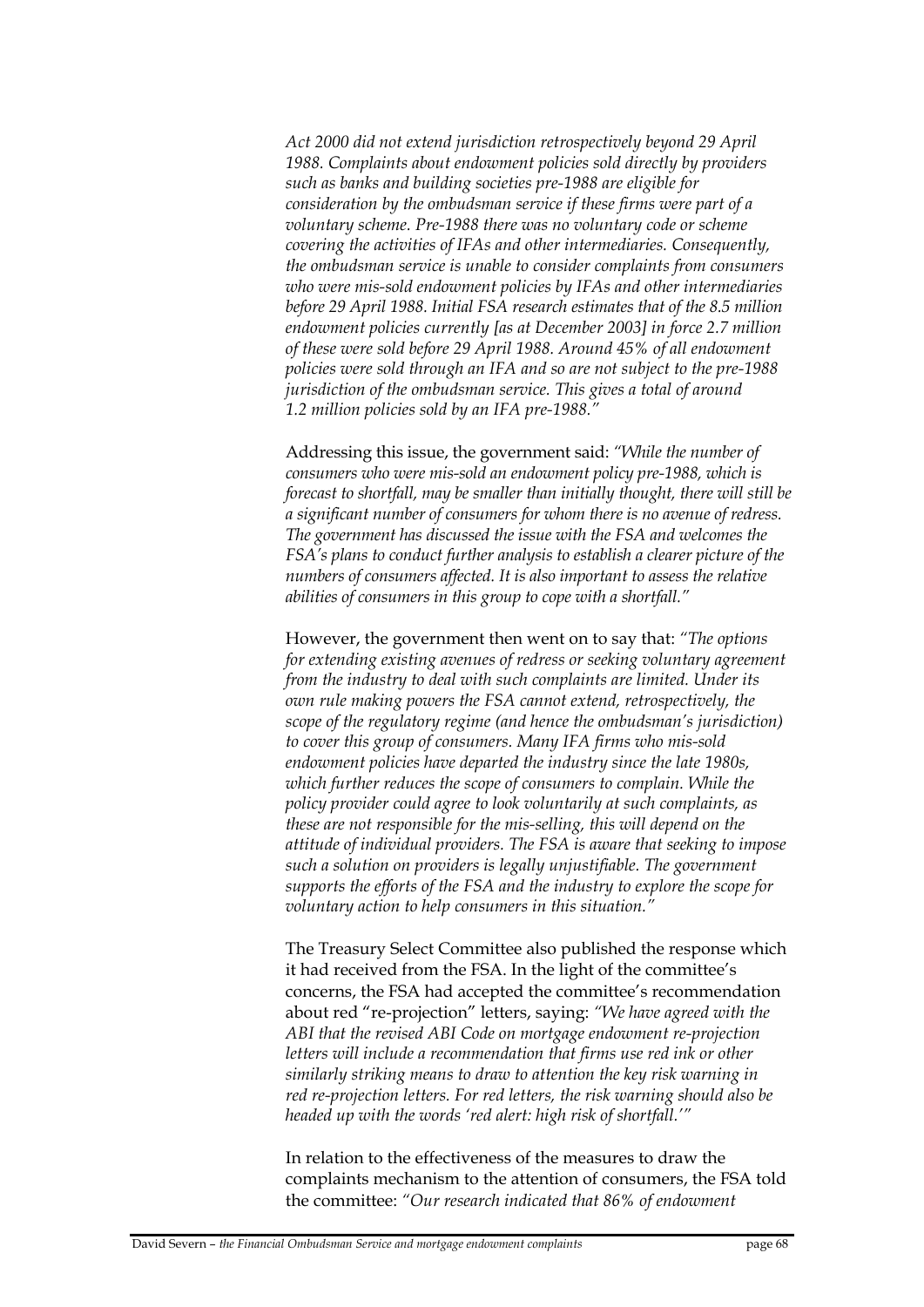*policyholders recalled receiving a re-projection letter, rising to 99% among those people who had, according to firms' own records, received a re-projection letter in the last six months."* The FSA pointed to the fact that these letters would have informed the consumer of their right to complain – although, as already noted, some regarded the information about the right to complain as insufficiently robust.

The FSA explained: *"We are again updating our literature and policyholders will receive further information from us with the next round of re-projection letters. This will include further information for customers to explain what they can complain about and how they should go about making a complaint."*

The FSA said that since its original consumer research, further "re-projection" letters, growing shortfalls, and awareness measures might have changed consumers' intentions and general awareness – and so it was *"undertaking further research to quantify and characterise these developments more precisely. The results will help us gauge the effectiveness of our past actions and guide us in refining our ongoing programme of work."* 

The Treasury Select Committee had also expressed concerns about time barring of consumers. On this, the FSA said that its "… *message to consumers has always been to 'Act Now' – for example to take action to ensure that they will be able to repay their mortgage and/or make a complaint. Our literature has reflected this, coupled with warnings of the consequences of delay. In phase 2 of the re-projection exercise (from February 2002) a revised FSA leaflet was sent with the warning, 'If the risks relating to your endowment mortgage were not explained ... you may have a valid complaint. But time may be running out. If you want to complain – do it now. Otherwise, you may be too later or the amount of compensation you can claim may be reduced.'"*

In response to the committee's urgings, the FSA had also changed its rules to make sure that consumers were made aware of the time limits on complaining. In practical terms, this would mean that from 1 June 2004, "… *customers would have to receive letters which make clear what their position is and the final date before which a complaint must be made to prevent time barring. This notice must be given at least six months in advance."*

There could, of course, be consumers who had already received information from their providers and who could potentially be time barred in the coming period. The FSA had made rules requiring that firms should give these consumers two months' notice of the impending time bar. The FSA explained that these measures would not be retrospective – and so would not affect consumers who had already been time barred.

The FSA added that: "*a number of firms have decided not to impose time bars for these customers and others. We have discussed with the*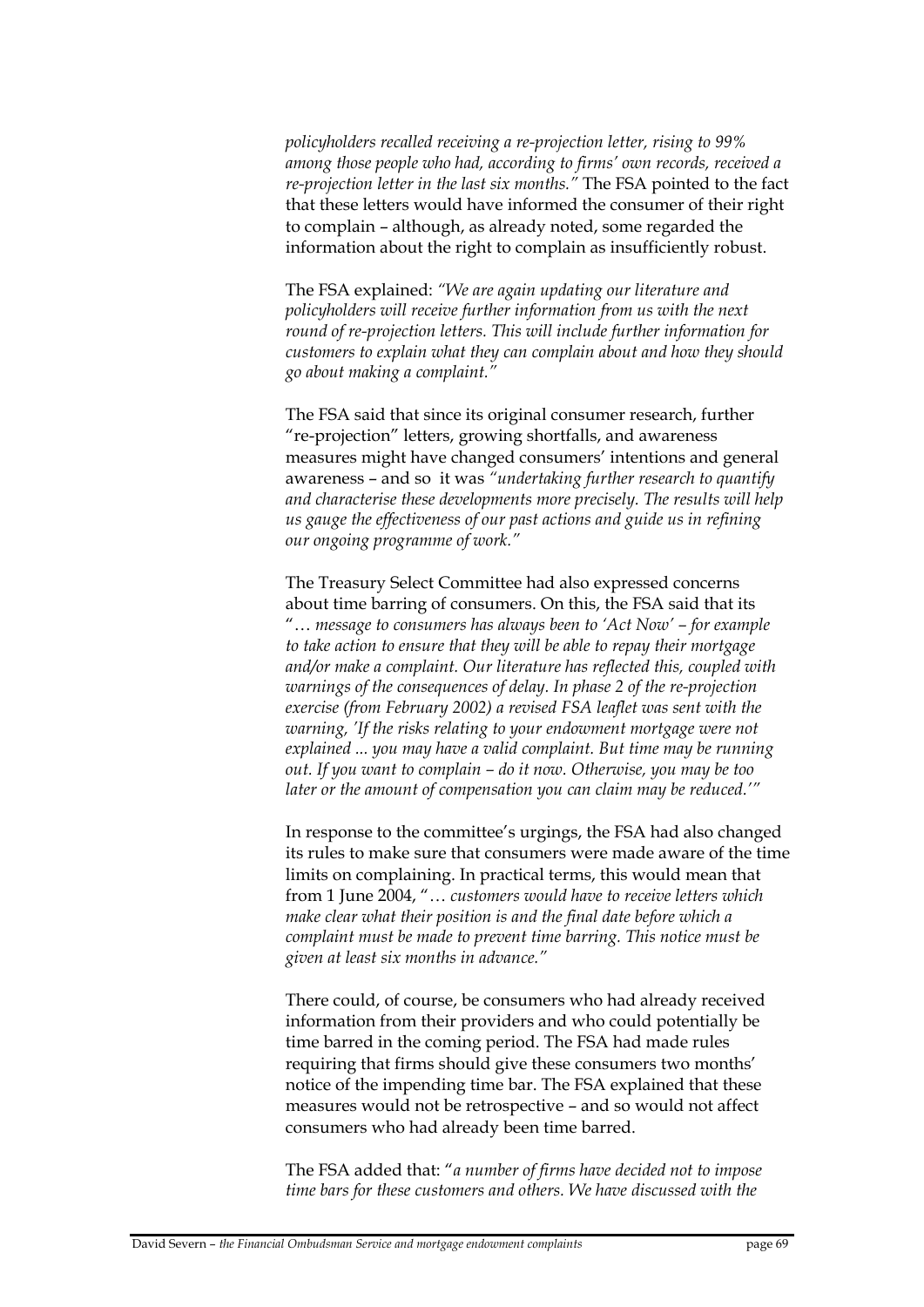*industry what more can be done on this and other voluntary initiatives (such as reducing or waiving charges normally entailed by switching a mortgage or paying off the outstanding balance early). We will be following up these discussions in the coming months."*

Finally, the FSA said it noted the committee's recommendation that the regulator needed to be more rigorous in ensuring that its policies and strategies were being effectively implemented by the industry. The FSA was very soon to take further action in this respect, as its supervision work revealed that there were still shortcomings in complaints handling by some firms.

### **the FSA has to issue another reminder to firms**

In December 2004 the FSA found it necessary to write again to firms in the mortgage endowment market about their complaints handling. The letter noted that a *"… significant amount of work has been undertaken by the majority of the industry to improve both the standards and the speed of dealing with complaints "*since John Tiner, the then chief executive of the FSA, had written in April 2002 about the poor standards of complaints handling in much of the industry. Despite this progress, the FSA said that some firms were still failing to meet the required standards for complaints handling – and it was this that had prompted the FSA to send a further letter in order to:

- cover issues which had come to the FSA's attention which firms were not handling properly;
- remind firms to handle complaints in a way that was consistent with treating customers fairly, including the need to ensure that as far as possible complaints were dealt with by the firm rather than the ombudsman service;
- warn firms that where the FSA became aware of problems in complaints handling, it would pursue this with the firm concerned and consider whether enforcement action would be appropriate.

In this letter the FSA mentioned its concern that the ombudsman had reported to it that not only was it continuing to face a rising number of endowment complaints, but also that it was upholding a very high proportion of complaints from some firms. This suggested that those firms might not be handling complaints properly or fairly.

The FSA warned that firms should not manage their own complaints caseload by allowing an excessive number of cases to flow through to the ombudsman service. Moreover, the cases which were actually reaching the ombudsman service might represent only the tip of the iceberg – as some consumers who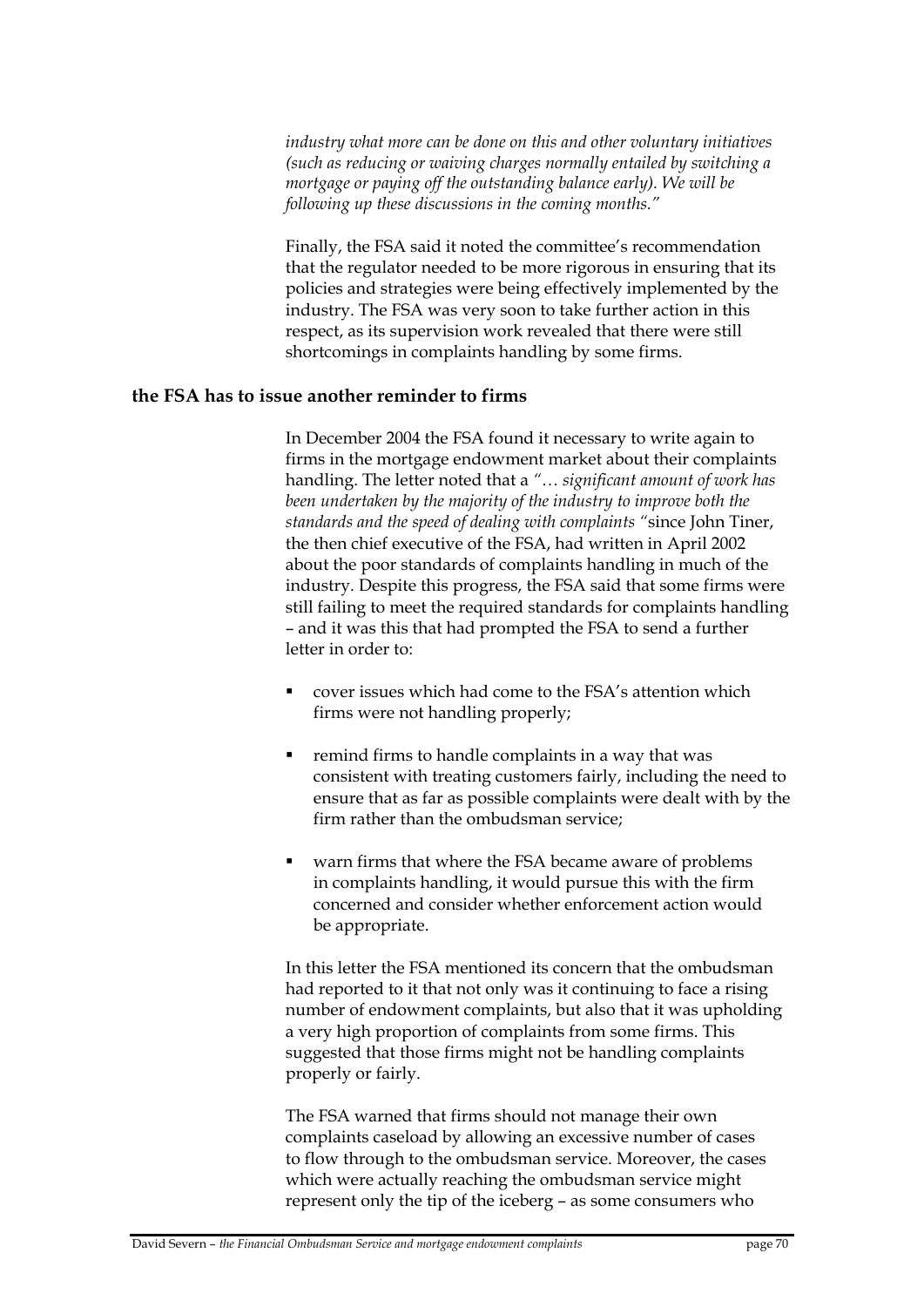had their complaints rejected by these firms might not have decided to pursue their case further through the ombudsman service.

Although not mentioned in the FSA's letter, it is possible that the poor handling of complaints by firms may have been one of the contributory factors in the growth of claims-management companies. From late 2004 there was a steep rise in the number of endowment complaints where a claims-management company represented the consumer. Although a large number of these companies were active in handling endowment complaints, just 12 of them were responsible for the majority of cases taken to the ombudsman service where the consumer was represented by a commercial third party.

Another concern was that firms were in some cases repeatedly turning down complaints on grounds which appeared only slightly different from those used in connection with earlier batches of cases, which had already been upheld by the ombudsman service – suggesting inconsistent decisions being taken within firms. A number of other concerns were also covered by the FSA in an annex to its letter to the industry of December 2004.

It appears that the cumulative effect of the Treasury Select Committee's report, the campaign by Which?, extensive media coverage, and the repeated warnings by the FSA, were starting to have some effect on the way in which the industry dealt with mortgage endowment complaints. From the end of 2004, the proportion of cases in which the outcome for the consumer was changed after taking a complaint to the ombudsman service began to decline markedly – suggesting that firms were now starting to give proper attention to the complaints they received.

# **the ombudsman service takes stock**

In February 2005 the executive team of the Financial Ombudsman Service was able to report to its board that the FSA had issued its "dear CEO" letter to firms about the quality of their complaints handling. The board also considered a report on the decision of the Financial Services and Markets Tribunal in the case of Legal & General Assurance.

In brief, the tribunal concluded that while Legal & General had missold some endowments during the 1990s, the FSA had failed to show that the enforcement action it took against the company, and the level of the fine it levied on it, were justified. The ombudsman service concluded that the tribunal's decision did not have any significant implications for its own approach to cases.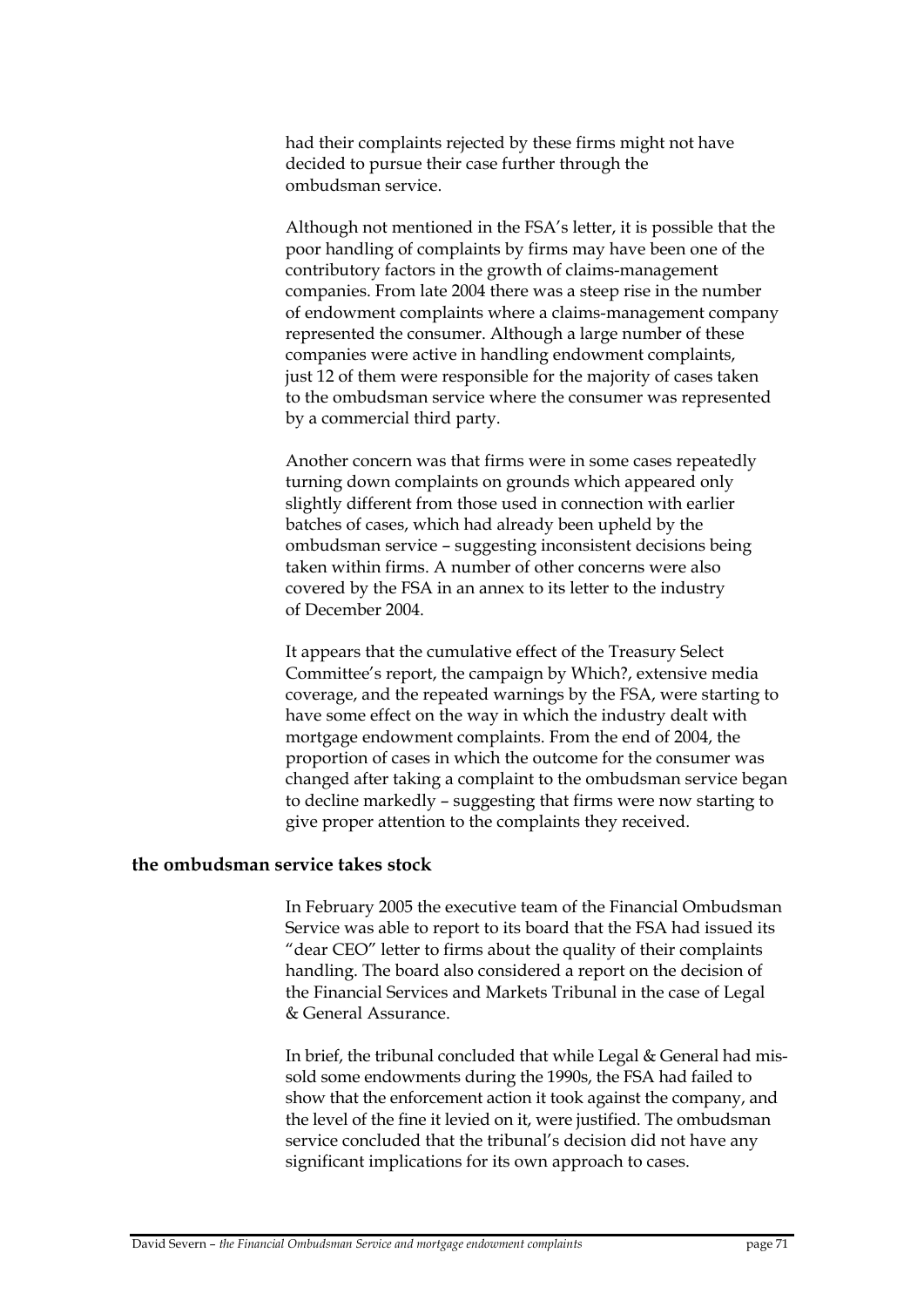In particular, the board drew comfort from the tribunal's comments that its decision about disciplinary action did not necessarily mean a consumer was not entitled to compensation: *"a decision about compensation … is decided by a separate process which applies standards more favourable to customers than those which govern a disciplinary case."* 

The board also noted that the proportion of complaints referred to the ombudsman service by a "third party", usually a claimsmanagement company, had risen to 12% for endowments (compared to just 5% for the general run of complaints). Although some of the claims-management companies were thought to handle matters in a professional way, there were concerns that this may not be true for all of the companies setting up businesses of this nature.

The board was informed that the ombudsman service planned to host a seminar for the main claims-management companies – to clarify the ombudsman's approach on endowment cases and to explain the service's operational practices.

# **change of chairman at the ombudsman service**

In 2005 Sir Christopher Kelly took over from Sue Slipman as chairman of the Financial Ombudsman Service. In the annual review for the year ending March 2005 Sir Christopher commented: *"The last year has seen another significant increase in the workload of the ombudsman service, caused entirely by the continuing flood of mortgage endowment complaints. Meeting the demands of that this has involved has posed considerable operational challenges. Complaints-handling resource is not a tap that can just be turned on and off. We have mounted an intensive recruitment and training programme, and our staff have responded magnificently at all levels. But the stresses this imposes on the organisation are considerable. If we are to continue to provide a fair and effective service … complaints-handling by some firms must improve, so that a smaller proportion of disputes need to be referred to the ombudsman service."* 

Sir Christopher also explained the process of prioritising cases which the ombudsman service had necessarily had to undertake: "*Part of our strategy has been to prioritise complaints other than those about mortgage endowments – so as not to let the surge in endowment complaints overwhelm all our other work. But is does mean that mortgage endowment cases are taking longer for us to resolve than we would like. I am grateful to consumers for their patience when we explain this to them."*

The annual review also reported that during the year a record 69,737 new endowment complaints had been received – and that endowments now accounted for 63% of all the complaints being considered by the ombudsman service. However, as the report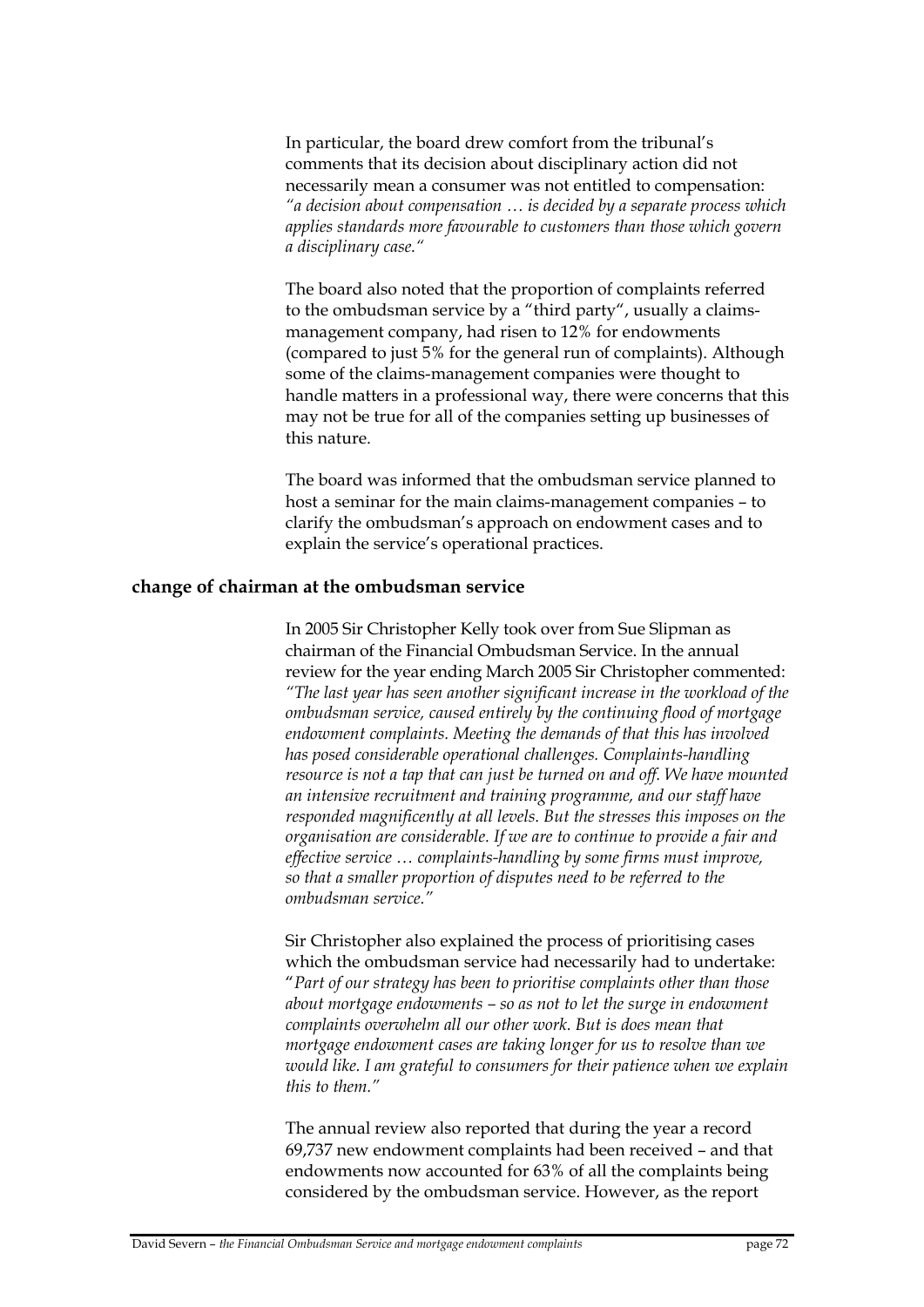also noted, this constant increase in complaints was not likely to continue indefinitely because of time barring: *"Increasingly… the time limit rules will have an impact on the number of new mortgage endowment complaints that the ombudsman service is able to look into."*

The annual review also reflected on the quality of complaints handling by firms – and referred to the FSA's "dear CEO" letter of January 2005, which gave firms feedback that the ombudsman service had passed to the FSA on how firms were dealing with complaints.

At the April 2005 meeting of the board of the Financial Ombudsman Service, it was reported that firms were trialling the new red "re-projection" letters, containing a "final date" by which a complaint needed to be made. Anecdotal evidence was that the new letters were leading to an upsurge in complaint numbers. However, the executive team was also able to report that – as a result of the FSA's "dear CEO" letter and the follow-up action which the FSA had taken with some major firms – it was hoped the flow of new endowment complaints to the ombudsman service might be reduced.

## **more fines**

May and June 2005 saw two more major financial service companies being fined by the FSA. Both cases were important in different ways.

Abbey National was fined £800,000 for the mishandling of its mortgage endowment complaints, for providing inaccurate information about its complaints handling when it responded to the FSA's "dear CEO" letter, and for failing to treat its customers with due skill, care and diligence. The FSA found that between 2001 and 2003 Abbey had mishandled around 5,000 complaints – including 3,500 which were rejected when they should have been upheld, causing estimated losses of up to £19 million to the 3,500 customers concerned.

The fact that the FSA fine was not for a greater amount reflected the fact that Abbey quickly settled the case with the FSA – and in addition reviewed all the cases which it had rejected since January 2000, paying redress when due, and carried out a major overhaul of its complaints-handling procedures.

The other case was that of Legal & General – as mentioned above – where the firm was eventually fined £575,000 for sales procedures which were defective and led to some mis-selling. This case was remarkable for the fact that it was the only one where a major firm pressed its side of the case to the Financial Services Tribunal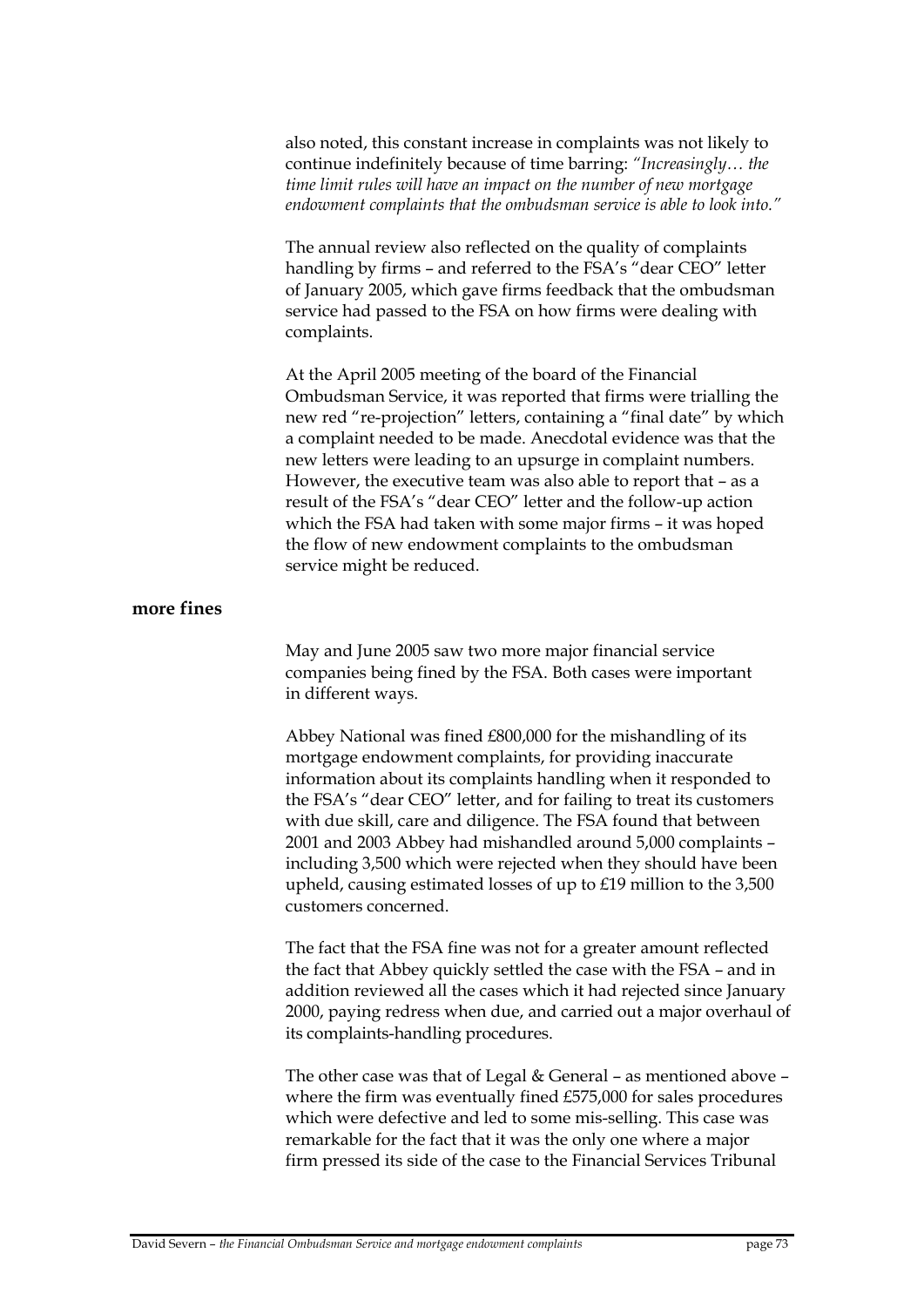(effectively a "court of appeal" against disciplinary decisions of the regulator).

### **an update for the Financial Ombudsman Service's board**

In May 2005 the board of the Financial Ombudsman Service received an update from the executive team on the strategy for dealing with the heavy caseload. This included a report on the progress in implementing earlier action-plans; the options for further expansion of the ombudsman service's capacity to deal with complaints; the actions underway at industry level, to try and improve its complaints-handling performance; and consideration of a large number of more radical options for the dealing with the endowment situation, should there be no improvement.

## **FSA calls a round-table meeting**

By June 2005 the FSA had reached the conclusion that it should invite the various industry and regulatory parties to a joint mortgage endowment forum – to discuss recent developments, including the challenge which the issue of new "re-projection" letters might create. The meeting took place in July 2005. The FSA said it wanted to get a better understanding of how the industry was gearing up to tackle the increased volume of complaints likely to be generated by the new-style "re-projection" letters.

In particular, the FSA wanted to know how the industry would be sequencing the despatch of the new letters to consumers, to manage the volumes; how they would be communicating with other companies and intermediaries who might be affected by the impact of the letters on consumers; and how they proposed to maintain the standards expected by the FSA's complaints rules. A particular concern, which the ombudsman service had raised with the FSA, was that the ombudsman service might face unacceptable levels of operational risk, if it had to face unmanageable peaks of complaints as a result of unanticipated dove-tailing of providers' "re-projection" letters.

## **the FSA's 2005 progress report**

In July 2005 the FSA published its report, *"Mortgage endowments: progress report and next steps"*. In this report, the FSA said that: *"It is important for consumers that firms handle complaints fairly, effectively and promptly. Where firms fail to do so, the FSA will encourage and where necessary, insist on appropriate action."* The document went on to report on the FSA's recent actions – and set out the regulator's future plans and expectations of firms in relation to mortgage endowment complaint handling. The FSA said that its plans had been informed by its latest consumer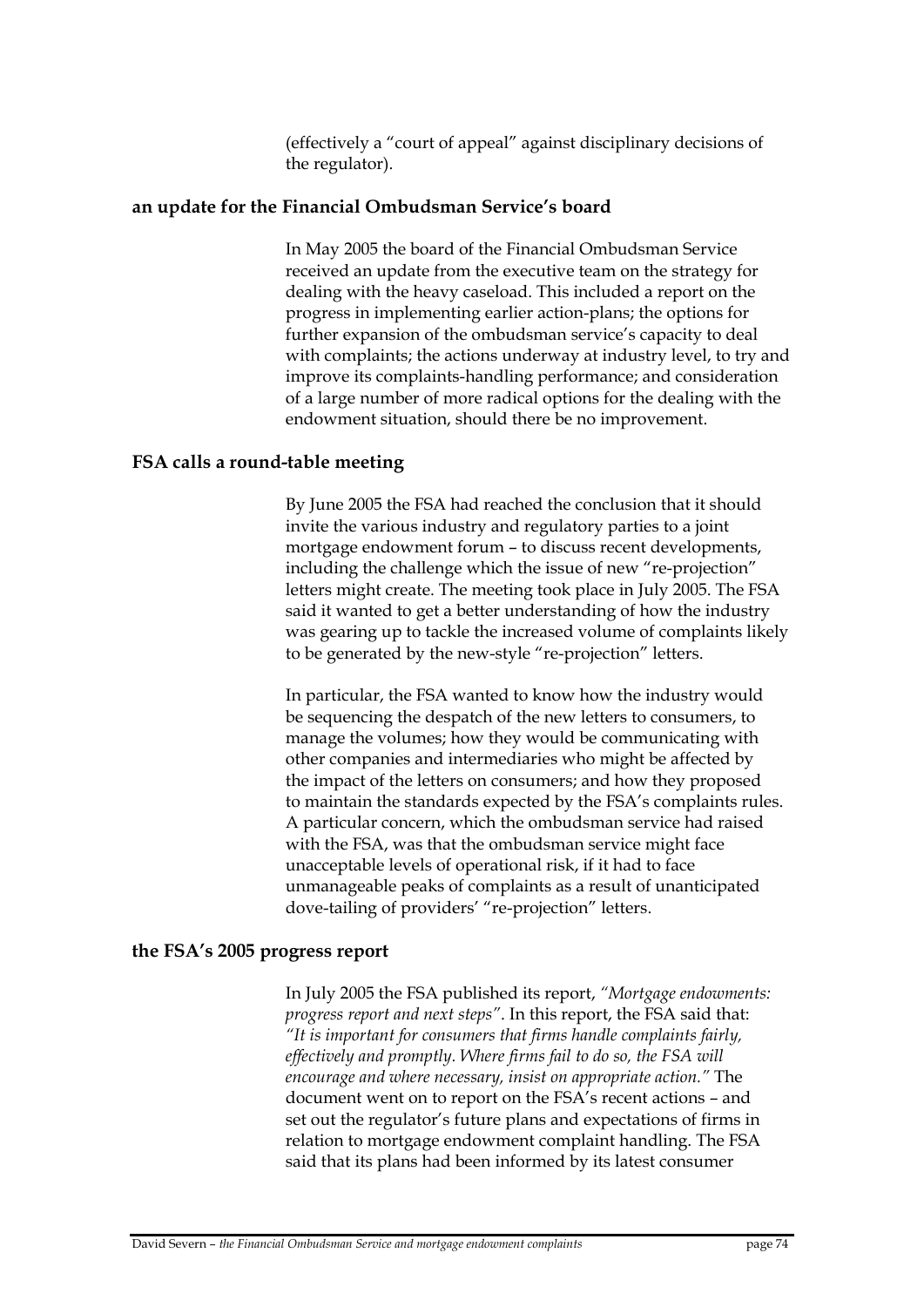research, *"Mortgage endowments – shortfalls and consumer action"*, which it published at the same time.

The FSA reported: *"Firms that sold endowment policies have improved and strengthened their communications so consumers understand whether their policy is on track to repay their mortgage. There has been a sustained effort by the industry to handle complaints and provide appropriate redress for any mis-selling. At the end of 2004 major firms had handled more than 695,000 complaints and paid around £1.1 billion in redress."* This would not have given the complete picture because, as the FSA pointed out, its figures were based on 110 firms.

The FSA added: *"We will now be focusing our effort on those few firms that have not yet established appropriate complaint handling standards, and working with all firms to ensure that any increase in complaints over the next period can be handled by them fairly, effectively and promptly … In addition we are broadening our work to include a wider range of smaller firms involved with mortgage endowments, to check that they have taken on board the requirement to handle complaints properly."*

The FSA also said that it was *"… establishing key performance criteria and collecting qualitative and quantitative date from firms to assess performance."* It warned firms' senior management of the need for them to engage fully with the issues: *"Looking forward, all firms must ensure that they are able to handle any increase in complaints that may arise as a result of the sending out of 'red' re-projection letters, and of time bars implemented by some firms. Firms' senior management must act now to ensure that they have adequate contingency plans in place. We are asking a range of firms for their contingency plans. And we will also use the performance criteria we are establishing to monitor the performance of all firms in the event of an increase in complaints."* 

Commenting in more detail on its assessment of the performance of firms, the FSA said: *"We already collect data from the largest firms, but we will extend this to include some medium-sized firms and large distributors (so covering a greater proportion of market sales). We are setting objective criteria against which to assess the performance of firms. This will allow us to determine which firms we need to focus on."* The FSA went on to explain that the assessment criteria would cover timeliness, uphold rates, and the number of complaints received by the ombudsman service about each firm in relation to that firm's market share.

Another move by the FSA was to improve co-ordination among the various parties by *"… convening a forum of senior industry representatives, the Financial Ombudsman Service and the Financial Services Compensation Scheme (FSCS) to consider these issues (the management of the volume of complaints and the impact any significant increase might have on consumers) and to identify possible solutions."*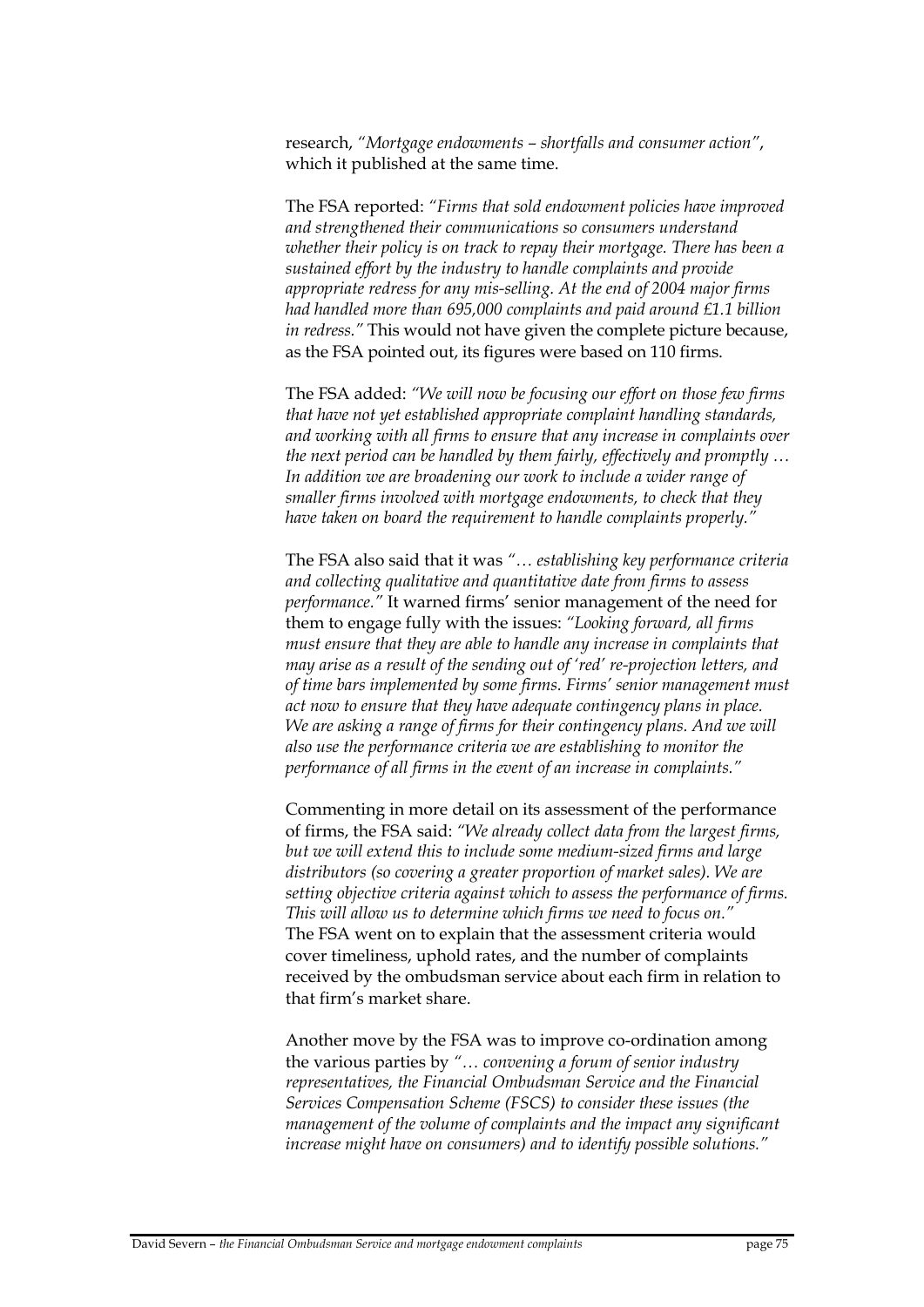Commenting on its latest consumer research, the FSA said: *"the results are encouraging, and are consistent with our earlier research in 2002 … Most of those with endowment policies showing a potential shortfall and are still linked to a mortgage have now reviewed their situation. Many have taken action to restructure their loan, endowment or savings (around 48%), or made a complaint or taken advice (around 21%)."*

The FSA went on to say that some consumers (around 14%) had not taken action but planned to do so. A further 9% of consumers took the view that they did not have a problem.

This still left, in the FSA's words, "… *around 11% (of consumers) who believe that they cannot afford to do anything. This group is small and difficult to characterise and so difficult to reach. We plan to work with the industry and other agencies to find ways to identify these consumers and, where possible, encourage them to take action to deal with their projected shortfalls. But some consumers will have no option to act now and will therefore be facing a residual debt at the end of their mortgage term. We will be encouraging firms to find ways to help these consumers understand how they can manage this situation."* 

### **round-table meeting**

The September 2005 meeting of the board of the Financial Ombudsman Service considered a report from the executive team on the round-table meeting convened by the FSA on 15 July 2005 – at which the ombudsman service, the FSCS, various trade associations and some major firms had been represented. Among other things, the board heard that, although the data was not complete, the ABI had reported that the peak for issuing the new style "re-projection" letters had now passed.

It remained unclear, however, how consumers might react to the new-style "re-projection" letters – and the views of the participants at the round-table meeting had been mixed on this topic. Some felt that consumers might start complaining in large numbers immediately on receipt of the new style letters. Others suggested that consumers might wait until the "final date" mentioned in the letter. Alternatively, there might simply not be a large number of new complaints in response to the new letters.

### **endowment liaison committee**

In September 2005 the so-called endowment liaison committee met for the first time, under the chairmanship of the ABI. The committee included members from other trade associations, as well from the Financial Ombudsman Service, the FSA and the FSCS.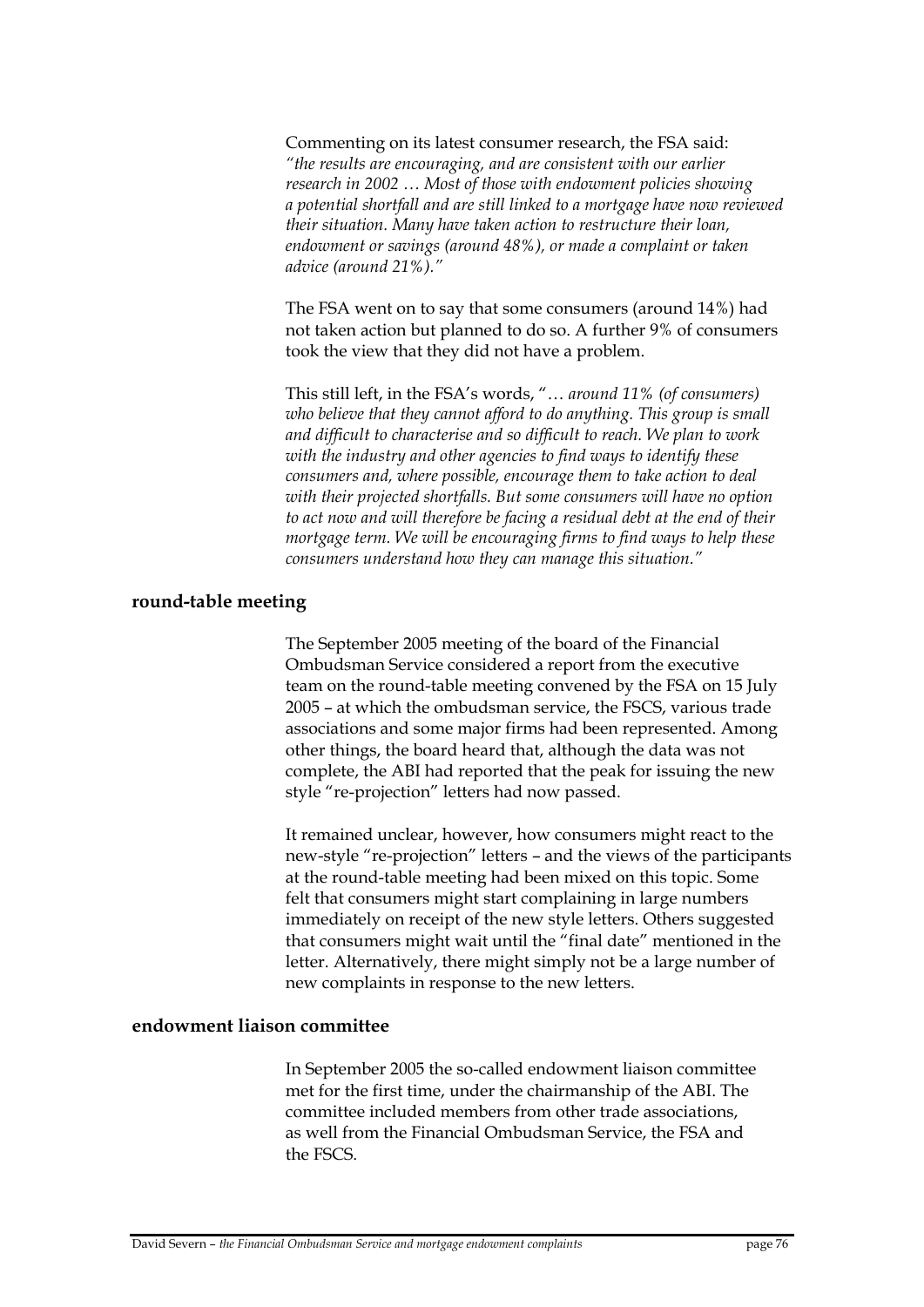The committee noted that the number of complaints to firms was still continuing to rise significantly. As a result, firms' backlogs were increasing. It was noted that the increase in the number of complaints was despite the fact that the number of "re-projection" letters had fallen. A number of possible reasons for this were advanced. The most plausible appeared to be that *"… including a time-barring date in the letter is having an impact and is encouraging consumers to complain."*

The ABI also noted that there were significant variations in the uphold rate, where firms had complaints referred to the ombudsman service. There appear to be two explanations for these variations – differences among firms in the quality of their endowment sales; and differences among firms in the way in which they dealt with consumers' complaints.

The committee noted that the FSA had received the contingency plans it had asked for from 55 firms. A trend in these plans was the significant number of firms that proposed to use out-sourcing firms to deal with any sudden upsurge in complaint volumes. It was reported that out-sourcing firms were planning to increase their staffing levels by 10% to 30% over the coming six months. It was felt that this raised questions about the ability of the out-sourcers themselves to absorb sudden and large increases in complaints.

The endowment liaison committee agreed to meet a number of times in the months to come – to monitor the planning and co-ordination work among the various parties involved in the mortgage endowments exercise.

### **further ombudsman developments**

The October 2005 meeting of the board of the Financial Ombudsman Service considered the draft corporate plan and budget proposals for the financial year 2006/07. The executive team told the board that, for the first time, the number of new mortgage endowment complaints was now consistently being matched by the number of endowment cases being resolved and closed. Increased capacity had meant that the ombudsman service had been able to significantly reduce the number of complaints awaiting attention.

It was noted, however, that because of the volume of cases awaiting attention, the number of cases that had been with the ombudsman service for over 12 months would continue to grow through the remainder of 2005/06 – before stabilising and starting to reduce throughout 2006/07.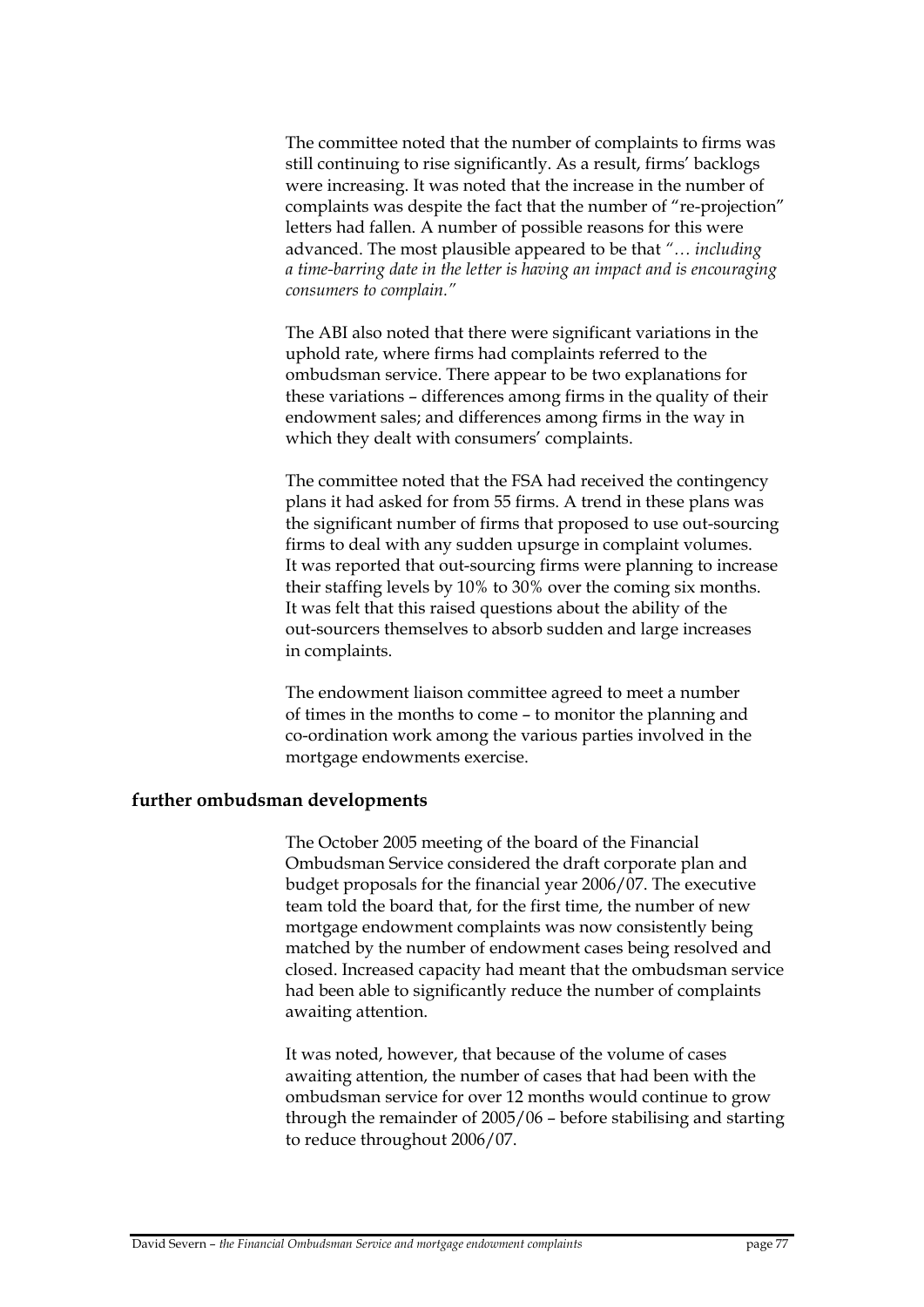It was noted at the November 2005 meeting of the board of the Financial Ombudsman Service that the FSA had issued guidance on its "eight week rule", which stressed the need for firms to reach a view on consumers' complaints within eight weeks – not just on liability, but also on the calculation of redress (if necessary, the redress figure could be an approximate one). It was anticipated that this would cause firms some problems, bearing in mind that data available to the ABI had suggested that in 2004/05 only 56% of endowment cases handled by insurers were resolved within eight weeks.

There was, however, some good news to report to the board at its meeting in November 2005. The executive team had set up an internal project, to satisfy itself that the approach taken by adjudicators and ombudsmen to redress in mortgage endowment complaints was consistent across a range of scenarios. Various external stakeholders had been kept in touch with this work. The plan was to publish case studies and technical briefing to help firms better understand the ombudsman approach to redress in these scenarios.

The endowment liaison committee also met again in November 2005. The committee reviewed data about matters such as complaints volumes, the pattern of time barring of complaints, and uphold rates. The ABI noted the increasing proportion of complaints reaching insurers involving claims-management companies. The Council of Mortgage Lenders (CML) reported a similar position. The committee also heard that a separate endowment-shortfall working party, to be chaired by the CML, was being set up, to *"… develop strategies around endowment shortfalls and to encourage vulnerable consumers identified by the FSA's consumer research to take action."* 

At this meeting, the board also reviewed the likely trend of future volumes of complaints, in the light of the latest information on the impact of the new-style "re-projection" letters being sent to consumers. Through the endowment liaison committee, data had been collected which appeared to suggest that, over the course of 2006, around 50,000 to 100,000 policies each month would reach the "final date" by which the consumer could complain. One blip in this data involved a major firm which had imposed a common "final date" for some 300,000 of its customers – and there were concerns that, as many of this firm's products had been sold by IFAs and lenders, they might not be able to cope with a sudden influx of new complaints and enquiries. The FSA and ABI were looking to see what might be done to mitigate any problems arising from this situation.

Issue 50 of *ombudsman news* (November/December 2005) noted that the ombudsman service was continuing to receive a large number of queries from both firms and consumers about time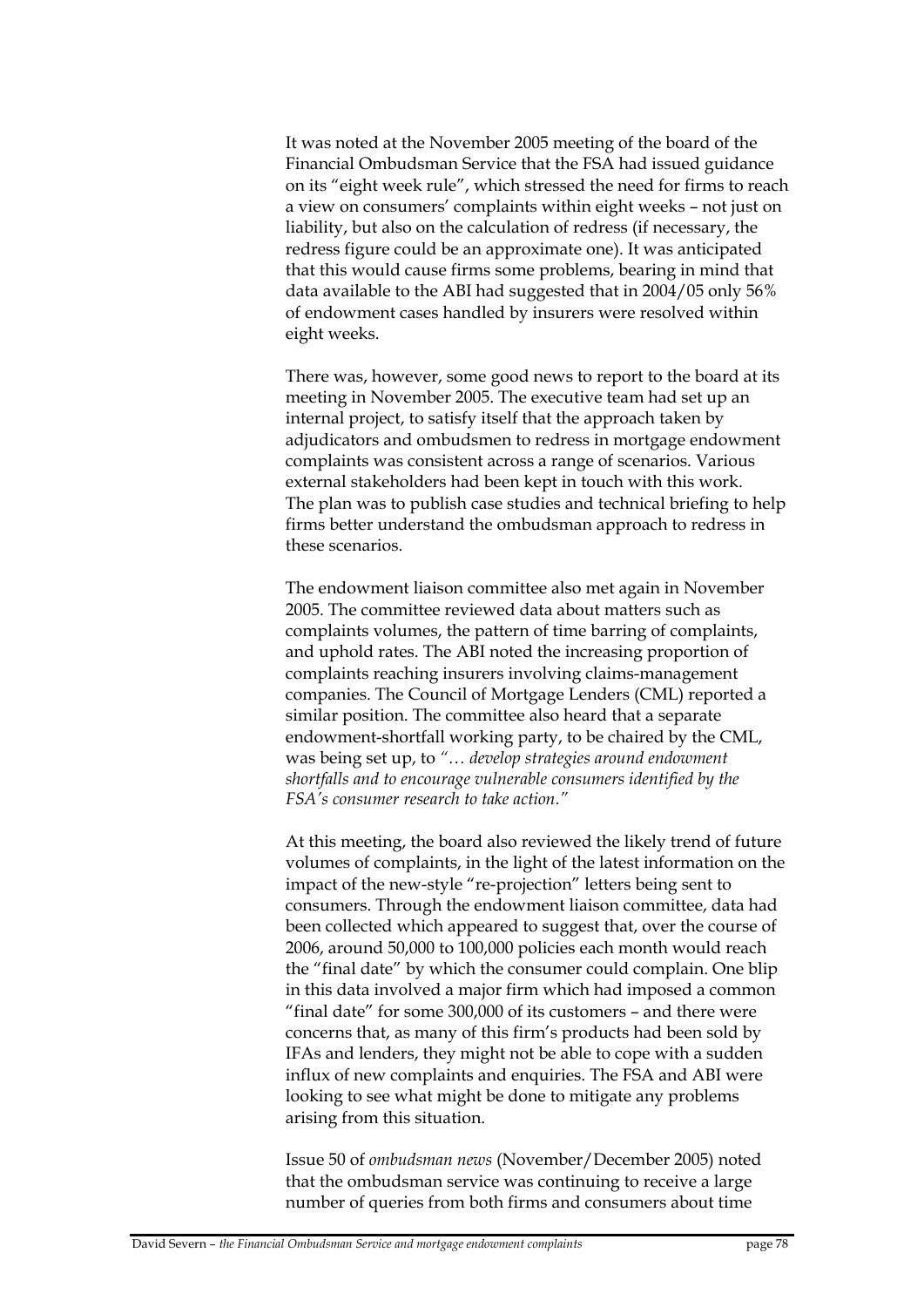bars. The ombudsman service said: "*Consumers often say the firm has treated them unfairly if it tells them it will object to our considering the merits of their complaint because the complaint is time-barred. When this happens, we explain the rules about time limits and check that the firm has applied the rules correctly. We also look to see if the consumer can point to exceptional circumstances that prevented them from complaining within the time limit. If we are satisfied that their failure to comply with the time limit was the result of exceptional circumstances, we can consider the complaint."*

This issue of *ombudsman news* went on to explain that the new FSA rules on time bars, which required firms to give consumer a "final date" for making a complaint, applied only to cases that were not *already* out of time on 31 May 2004: "*That means many consumers continue to be subject to a time bar without having received any prior notice of a deadline. These consumers often find the rules difficult to understand. They frequently question whether the firm can restrict access to the ombudsman service in this way."*

The *ombudsman news* article urged firms to help reduce the number of complaints reaching the ombudsman service, by giving a clear explanation of the time limits: *"Clear and complete explanations in the firm's final decision letters can help minimise the number of complaints about time limits that are referred to us."* The article went on to give firms a number of case studies on time limits – as the ombudsman service was still finding cases where it was not apparent that the case had been correctly time barred, and as a result the ombudsman service had to spend time investigating the case further.

In February 2006 the endowment liaison committee met once again. The committee looked at data on various aspects of the handling of endowment complaints. Significant features of this data included the continued rise in the proportion of mortgage endowment complaints involving claims-management companies (up to 37.9% in the fourth quarter of 2005). However, in terms of the proportion of successful complaints, the uphold figure for cases represented by claims-management companies was 48%, compared with an uphold rate of 64% for those complaints which came direct from the customer.

On the effect of time bars, the ABI reported that since June 2004 the number of complaints which had been time barred was almost 321,000. Its data suggested that by August 2006 about 50% of endowment policies would be time barred.

This figure would reach 80% by November 2007, and 85% by April 2008. The FSCS was also reporting another sharp increase in the number of claims – and in its case, claims-management companies were involved in about a third of the claims.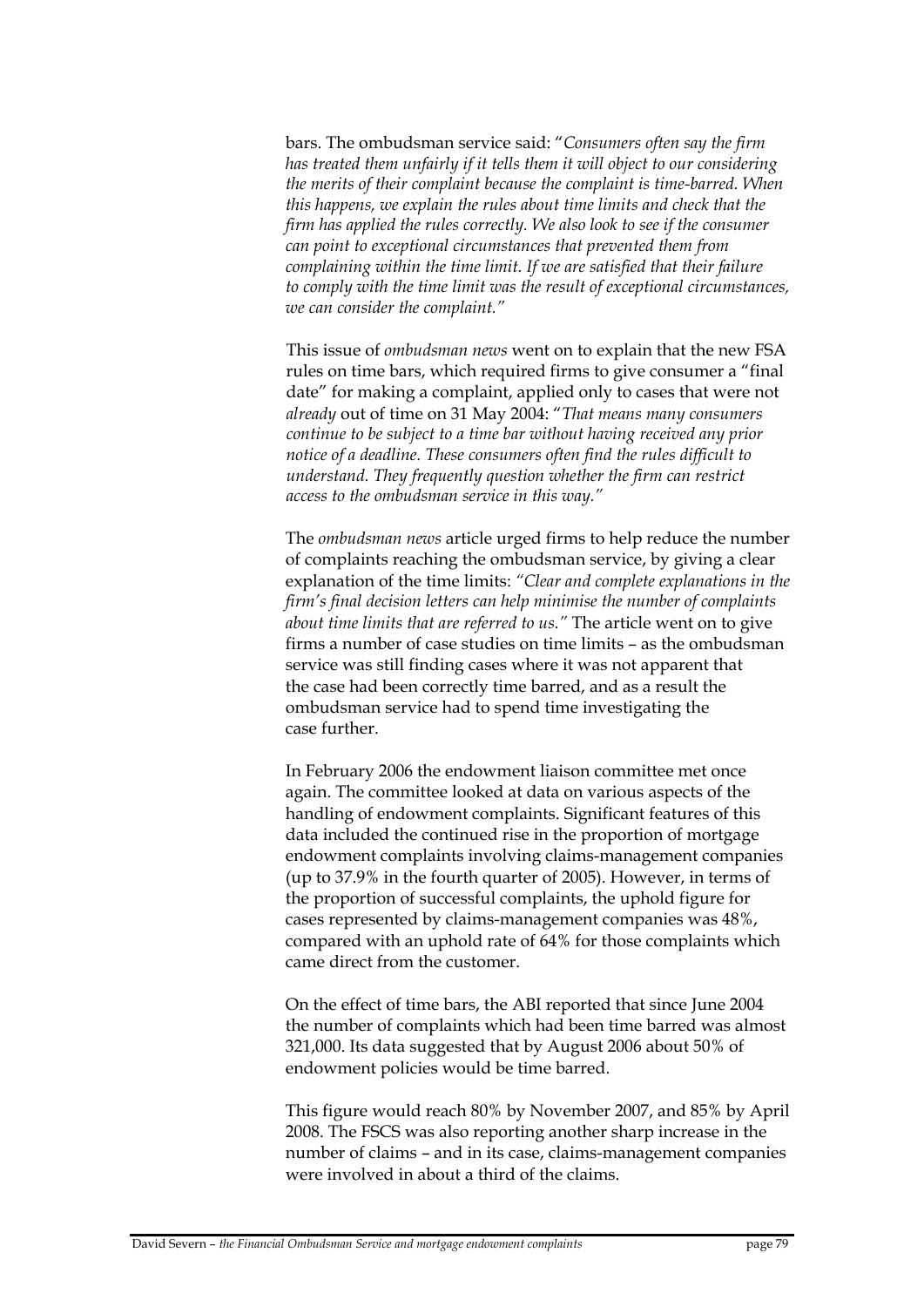### **another fine**

On 9 January 2006 the FSA fined Guardian Assurance £750,000 for systemic failings in handling its endowment complaints over a two year period. According to the FSA, Guardian was aware in advance that changes to its complaints-handling process would be likely to reduce, very significantly, the proportion of complaints which it upheld.

In the event, following the introduction of its new procedures in 2003 (that is, after the so-called "dear CEO" letter from the FSA) the firm's uphold rate fell to an overall figure of 22.6% in the first half of 2003, compared to an overall rate in the second half of 2002 of 71%. There was also a significant increase from April 2003 in the proportion of its decisions to reject complaints which were overturned by the ombudsman service –rising to an overturn rate in excess of 80% during 2004.

## **building societies**

As the board of the Financial Ombudsman Service heard at its meeting in March 2006, significant issues in relation to mortgage endowments could arise with particular sectors of the industry. Building societies accounted for only a relatively small number of the complaints referred to the ombudsman service. Only one society featured among the "top 25" financial services groups that were responsible collectively for the majority of mortgage endowment complaints referred to the ombudsman service.

Possibly because of this relatively low volume of complaints, some building societies were unsighted on the approach taken by the ombudsman service. As a result, the board was told, a number of "myths" appeared to have spread among societies about the ombudsman's work on mortgage endowment complaints. The board had, for information, a copy of a presentation which had recently been made to building societies – which sought to separate the myths from the reality.

The presentation made clear the overall affect of mortgage endowment complaints on the ombudsman service. Two thirds of the caseload were now endowment cases. The ombudsman service needed to settle a mortgage endowment complaint every two minutes of each working day – just to keep pace with the flow of new complaints.

To cope with the workload, staff numbers at the ombudsman service had grown from 350 to nearly 1,000 in just a few years. Despite the increase in staffing, some endowment work was being delayed so as to maintain standards in other areas of complaints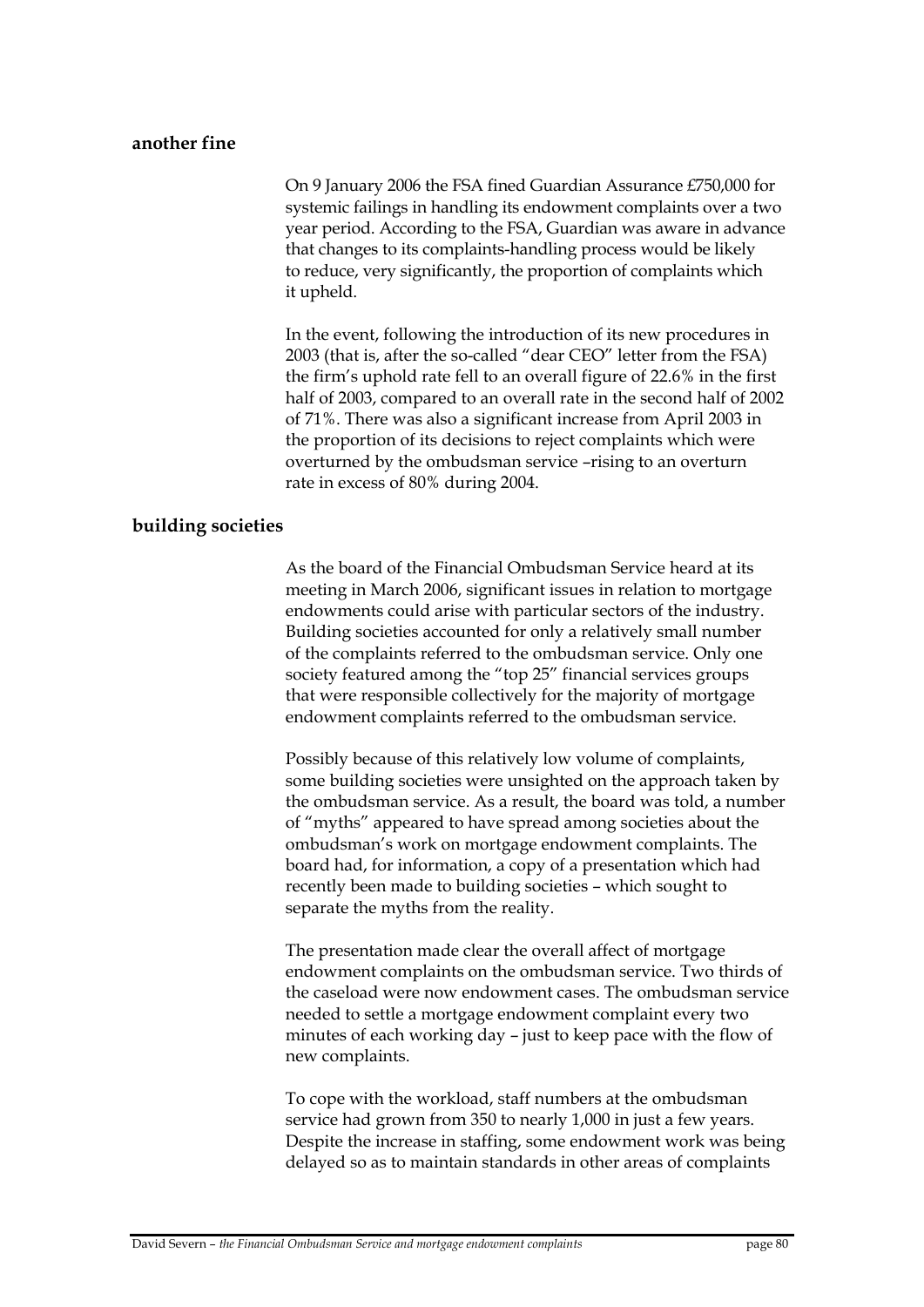work – but customer satisfaction levels had still broadly been maintained.

The first "myth" which the ombudsman service sought to dispel was that it had shifted position on endowment complaints over time – so that whereas firms used to "win" all cases, they now "lost" them all. The ombudsman service pointed out that in 2005 only 5% of complaints involved societies (and that proportion had been fairly stable since 2003). More significantly, the figures showed no dramatic change in uphold rates over time. The overall uphold rate for mortgage endowment complaints relating to building societies was close to the industry average – with 40% of cases in favour of the consumer. However, within the building society sector there was significant variation in uphold rates – from 12% to over 70%.

The second "myth" that the ombudsman service wanted to dispel was that it always upheld complaints relating to pre-"A Day" cases involving building societies. The facts showed that the difference in uphold rates between *pre*-"A Day" cases and *post*-"A Day" cases was not as great as some societies seemed to imagine. Some 44% of *pre*-"A Day" complaints to the ombudsman service had been upheld – compared with 37% for complaints about *post*-"A Day" sales and advice.

The ombudsman service pointed to the conflicting views it typically heard from the parties to a dispute. Some societies said that all consumers had "demanded" endowment mortgages. On the other hand, consumers generally insisted that the society they dealt with had mis-sold their endowment. The ombudsman service had to drill down to the actual facts in each case. It would look at the consumer's testimony and the circumstances at the time of the sale. It would also listen to any arguments and materials the society wished to submit. If the society no longer had documents to submit (for example, because they no longer existed) it did not follow that the ombudsman service would automatically find in favour of the consumer. It was a similar situation on the question as to whether or not any advice had been given. Some societies claimed they never gave advice. Some consumers said their building society specifically advised them to take out the endowment.

The ombudsman service explained that it would look at all the circumstances surrounding the sale. Did the society limit its dealings to facts and figures – or go further and provide a recommendation? How plausible is the consumer's recollection of events? How many meetings were there? Was there any indication of an advisory relationship? What were the arrangements for commission – and the level of commission? What was the society's promotional material saying about the service it offered?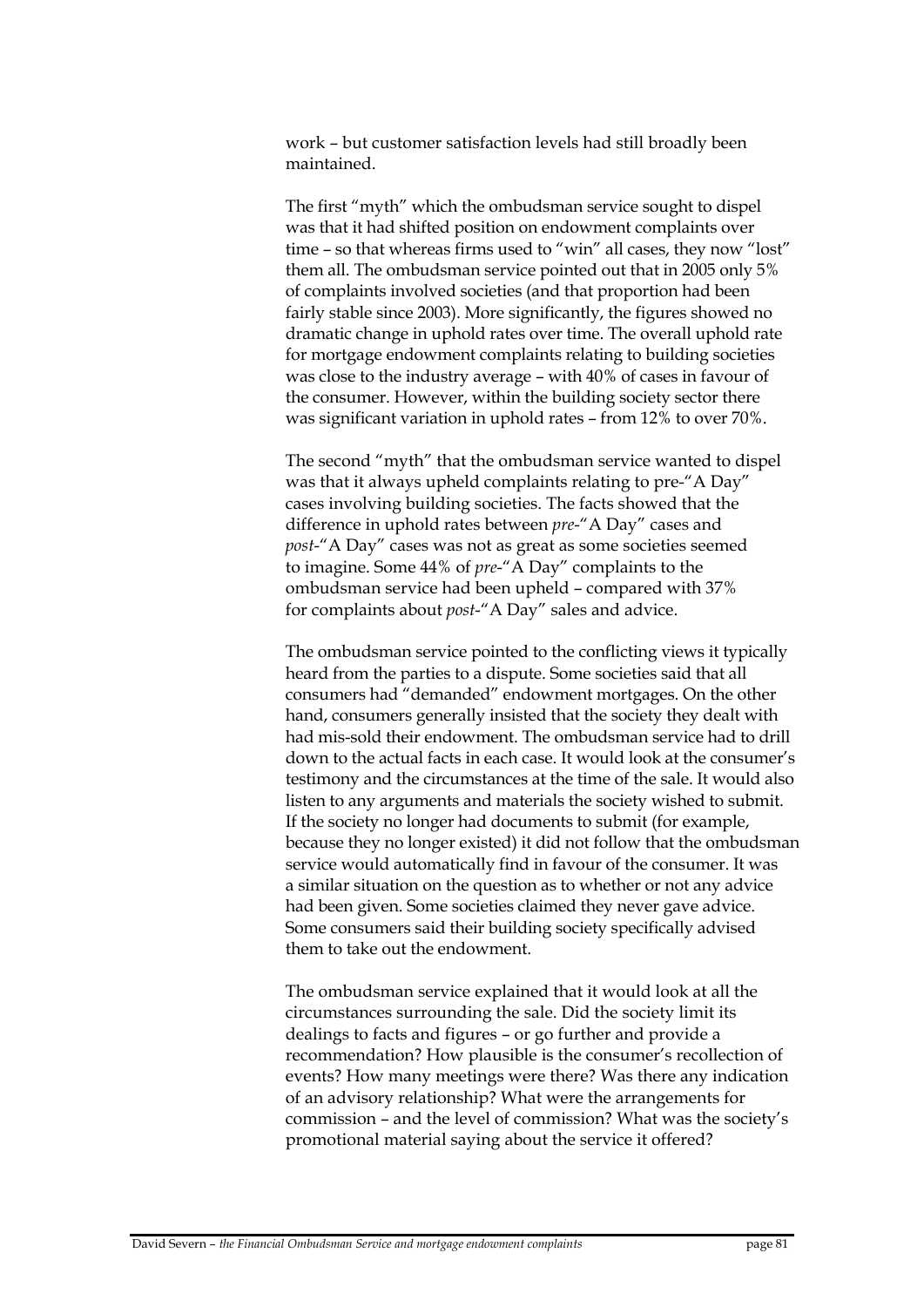The third "myth" – and not one confined to building societies – is that the ombudsman service is inconsistent, reaching different outcomes on cases with similar circumstances. As the ombudsman service pointed out, in most of the mortgage endowment complaints it dealt with, it was looking to assess the individual consumer's actual understanding of risk.

The ombudsman service therefore pointed out that it did not uphold consumers' complaints where it was clear, from what they said, that consumers appreciated there might be some risk of a shortfall. This meant that it was not unusual to have different outcomes in similar circumstances – because in one case, the ombudsman service was satisfied that the consumer had understood there was a risk, and had accepted this risk, and in another case, the consumer was not aware of the risk.

The information which the ombudsman service had given about uphold rates must surely have dispelled the final "myth" – that the ombudsman service always sided with the consumer.

The societies were then given some tips. When an adjudicator gave an initial view on a case, it was just that – and a society could defend the case, if it continued to believe that it was in the right. But societies should not expect the ombudsman service to make the arguments for the firm – just as the consumer could not expect that. Moreover, societies should address the specific points in each individual case and be consistent with what they had told the consumer in their final decision letters.

## **2006-2007 –** *light at the end of the tunnel*

## **good news at last**

At the meeting of the board of the Financial Ombudsman Service held in April 2006, it was reported that a significant decline was starting to be seen in the rate at which the ombudsman service was upholding mortgage endowment complaints against larger firms. There was also a slowdown in the number of cases being referred to the ombudsman service about these firms. This was largely as a result of the dialogue that the ombudsman service had initiated with the firms concerned, to resolve their issues. Much more effort was now being focused on smaller firms, to clarify misunderstandings about how the ombudsman service dealt with mortgage endowment cases.

The meeting the following month heard that, having worked with the 20 largest firms to resolve their issues over endowment complaints, attention was now switching to the smaller firms. The lead ombudsman for endowments reported that: *"A different*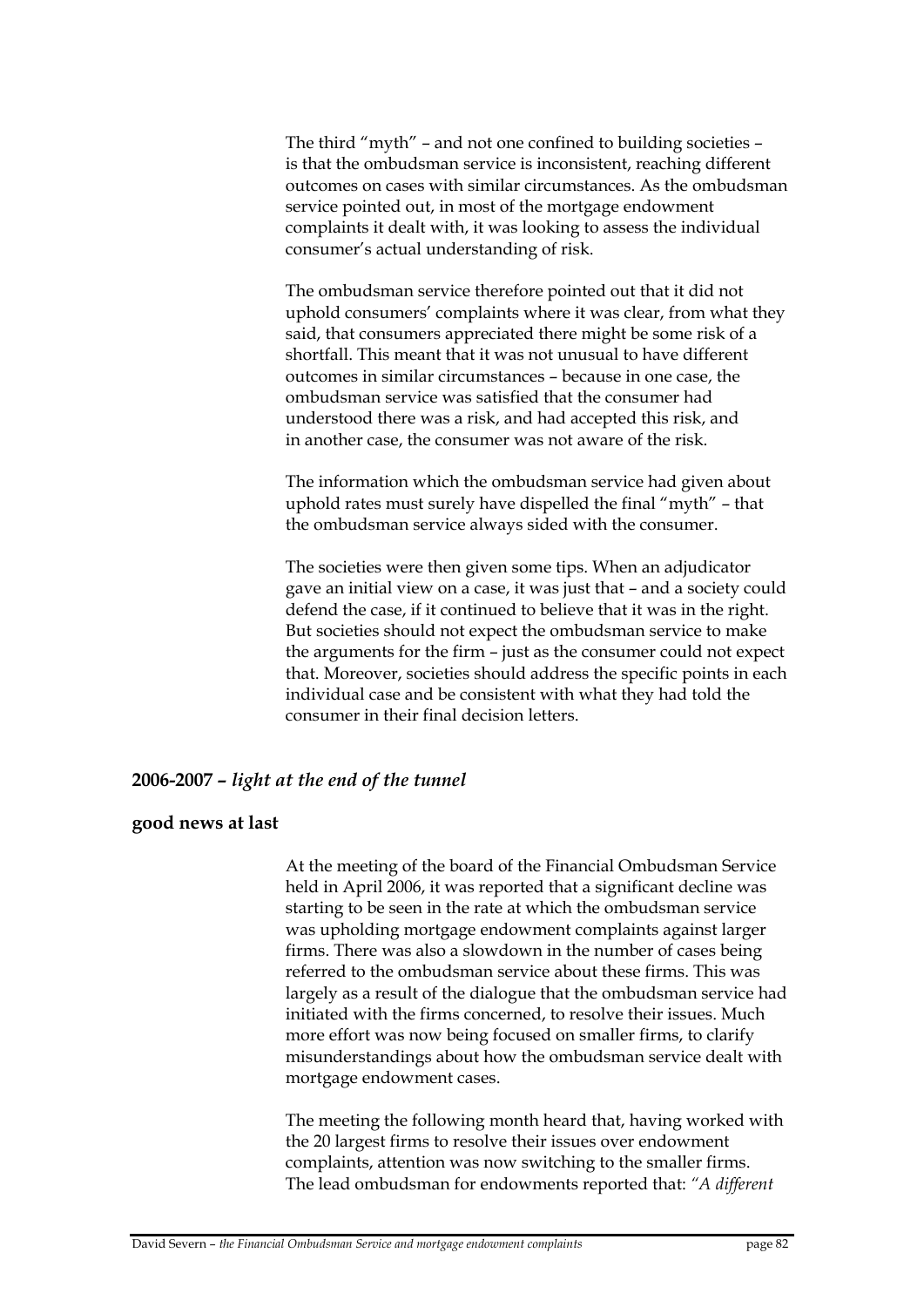*approach was required for smaller firms as it was not feasible to meet each one individually, as had been possible with the largest firms. A small group of firms had been identified and meetings were being arranged as part of a move to give this sector the same attention as the larger firms had been given."* 

It was anticipated that progress with these smaller firms would be hard, as many had entrenched views. Some claimed that they had not advised customers to take an endowment, despite contemporaneous documents retained by the customers themselves that showed otherwise. On another issue, that of time bars, the board heard that it was still proving difficult to gauge the effect of time bars on workload. It also seemed to be the case that some smaller firms were confused by the changes that the FSA had made to the time bar limits.

From September 2006 the front-line consumer-contact team in the Excel unit at the ombudsman service started to deal with all "jurisdiction" cases. This necessitated taking a further ten staff into the team because, with the passage of time and the growing complexity of cases, the issues as to whether or not a case was within the jurisdiction of the ombudsman service had grown more difficult.

During 2006 the ombudsman service also established a smaller firms taskforce – to look at further ways of trying to improve the difficult task of dealing with a large number of smaller businesses. The ombudsman service had, in fact, already done much over the years to try to foster understanding with smaller firms such as IFAs. But the difficulty it faced was that there are thousands of such firms, spread across the whole country. And the size of these firms generally meant that they had few endowment complaints to handle.

As a result of the smaller firms taskforce initiative, some 50 IFA firms, each with a larger number of endowment complaints, were given a named contact within the Excel team with whom they could discuss issues. This helped the ombudsman service to encourage firms to settle more complaints following discussion with an adjudicator, rather than insisting on an ombudsman's decision in every case.

The meeting of the board of the Financial Ombudsman Service in October 2006 was, one might imagine, the occasion for some mild rejoicing. The board had before it the draft corporate plan and budget for the coming financial year 2007/08. And for the first time in the ombudsman service's history, this anticipated a reduction in the number of new mortgage endowment complaints reaching the ombudsman service. But falling workloads would bring their challenges too, and there was uncertainty over the pattern of decrease in casework.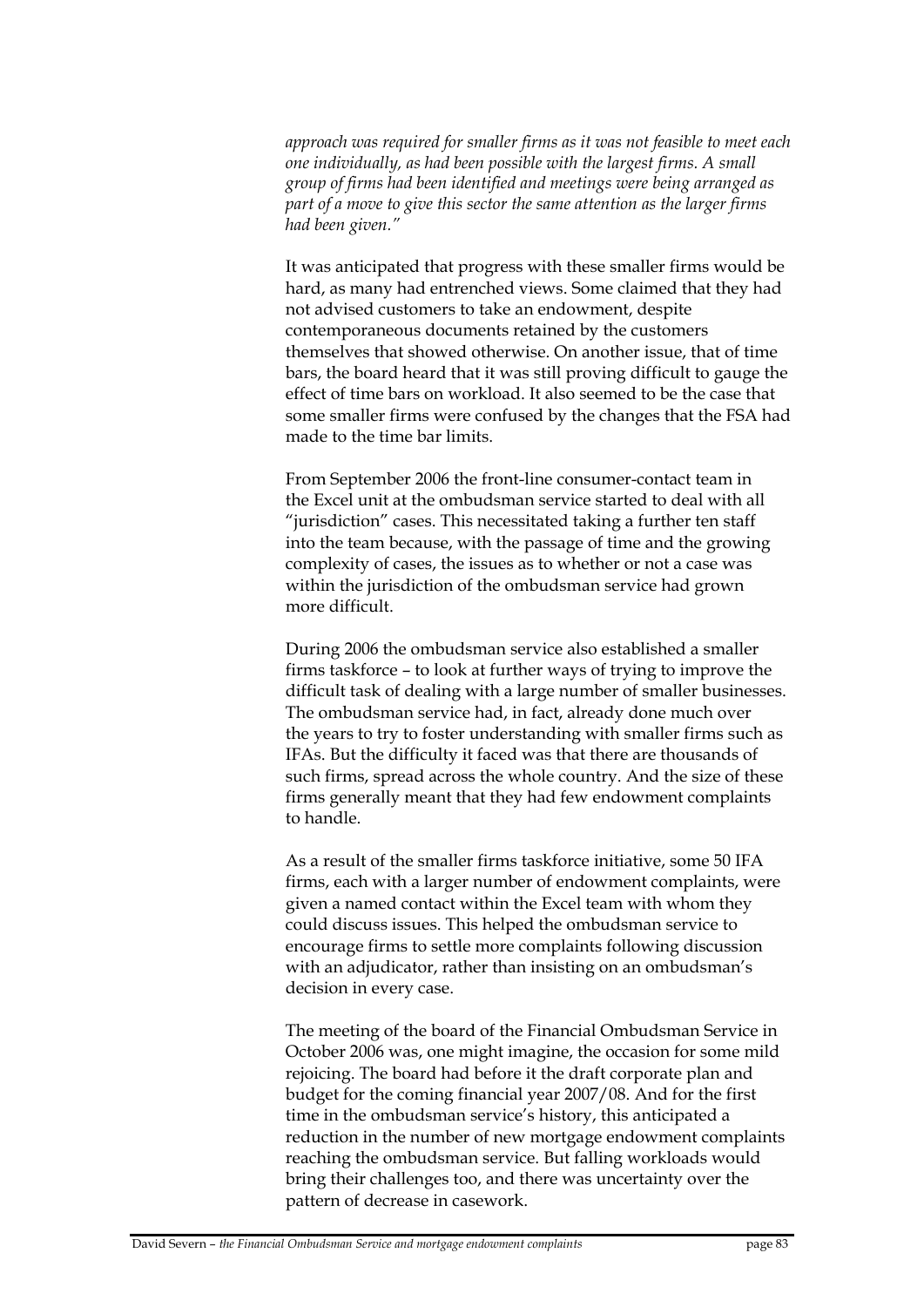The ombudsman service would be faced with the challenge of continuing to handle high numbers of complaints in progress – while at the same time gradually matching its resources to a declining inflow of new cases. There would also be other complicating factors. Many of the mortgage endowment complaints to reach the ombudsman service during 2007/08 were likely to be time-barred. This would mean that the ombudsman service might not be able to charge the firms case fees – to cover the work that would still be still needed, to process the cases and to explain to the consumers involved that the ombudsman would not be able to look at the merits of their complaints.

### **the FSA's 2006 progress report**

In December 2006 the FSA published its report, *"Mortgage endowments – delivering higher standards."* In this report, the FSA documented the work it had carried out since its July 2005 statement – including reviewing the speed and quality of firms' complaints handling, the quality of firms' communications with customers, and the contingency plans that firms had in place for handling a potential complaints "bubble" arising from the combination of more prominent warnings in "re-projection" letters and more firms time- barring complaints.

The review of the speed and quality of firms' complaints handling looked at a group of 52 firms accounting for some 90% of the endowment market. Among these, the FSA said it had identified 22 firms where aspects of their mortgage endowment complaintshandling caused concern. Of these 22 firms, 14 were required to take remedial action – to improve the quality of their complaints handling. The FSA reported that, as a result of this remedial action, over 100,000 complaints that had previously been rejected had now been (or were in the process of being) reviewed – and that, so far, 75% of the cases reviewed by the firms had now been found in favour of the consumer. This had resulted in compensation of over £120 million being paid.

The FSA first announced its strategy for dealing with endowment shortfalls in 1999. In 2002 it had to warn firms about the poor quality of their complaints handling. It did so again in 2004. Almost seven years later, the FSA found that a significant number of firms still had complaints-handling arrangements which were so poor that they were forced to take remedial action.

The findings from the FSA's review of firms' communications with their customers were published separately by the FSA in its report, *"Mortgage endowment complaints: the quality of firms' communications."*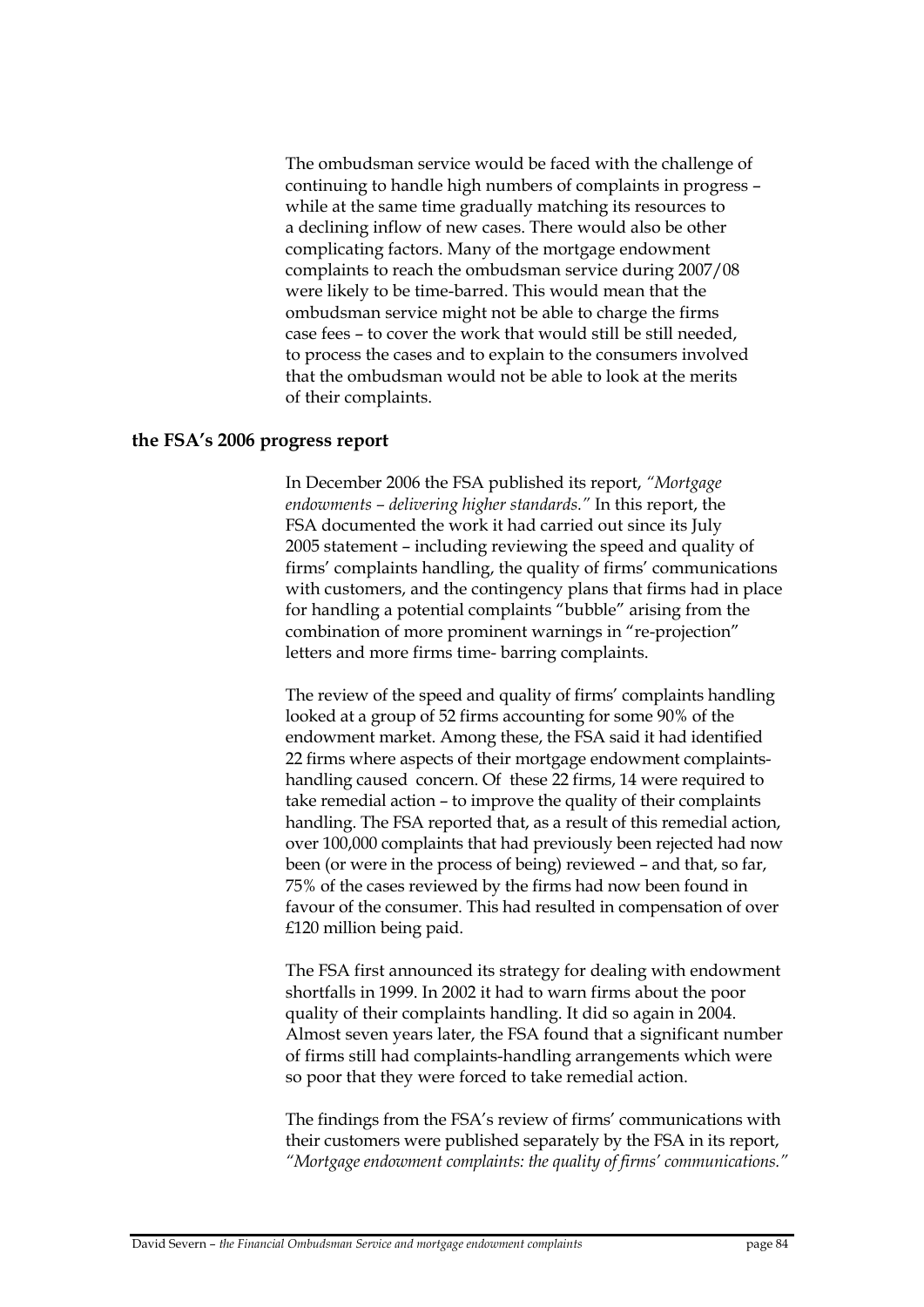The FSA said that its review of firms' contingency plans to cope with a possible upsurge in complaints during 2006, on top of the already existing high volumes, were adequate – although it added that eight firms had been required to *"… review and strengthen their existing arrangements in some areas."* The FSA said its confidence in the adequacy of contingency plans had been borne out by the fact that, since July 2005, firms had received record numbers of complaints but had managed to maintain the speed and quality of their complaints handling.

The FSA also said in its report that: *"As a result of all the above, the risk of poor complaint handling is lessening (and we expect it to continue to do so as time goes on). This allows us to begin to move back to monitoring firms' endowment complaints as part of our normal supervisory work. And, more immediately, we will reduce our more detailed reporting requirements for some firms."*

### **the FSA and time barring**

In January 2007 the FSA published on its website the results of some focused "thematic" work it had undertaken with firms – to test whether the approaches firms were taking to time-bar mortgage endowment complaints were appropriate and fair. The FSA explained that in February 2003 and June 2004 it had made rules to cover the specific and special features of mortgage endowment complaints. These rules had linked the time-barring of a complaint to the receipt by consumers of specific letters issued by firms. This was in accordance with the ABI's mortgage endowment "re-projection"-letters procedure (the "ABI Code letters") which warned of the increasing possibility of a shortfall in the targeted sum at the end of the policy term.

The FSA went on to describe its findings: *" The passage of time and the issuance by now of millions of 'red' ABI Code letters (and latterly specific warnings of imminent time bar 'final dates' ) means that by the end of 2007 up to two-thirds of live endowment policies could be time barred by firms where consumers made subsequent complaints. And in the last 15 months, firms have rejected 100,000 endowment complaints as being out of time. It is particularly important that we are confident that firms which are time barring endowment complaints do so fairly … We tested this in a small sample of firms, that our figures showed had time barred a comparatively high proportion of endowment complaints and/or whose time barring practices had otherwise come to our attention through our supervisory work. We found that in the great majority of time barred complaint rejections, the firms' decisions were based on procedures related to 'red' ABI Code letters and appeared to be fair … In a small number of cases, some firms sought to time bar complaints on a basis other than the ABI Code letter. It was in our review of this smaller number of cases that we found rule breaches and practices which challenged the principle of treating the customer fairly. In light of this information all firms dealing with mortgage endowment complaints will*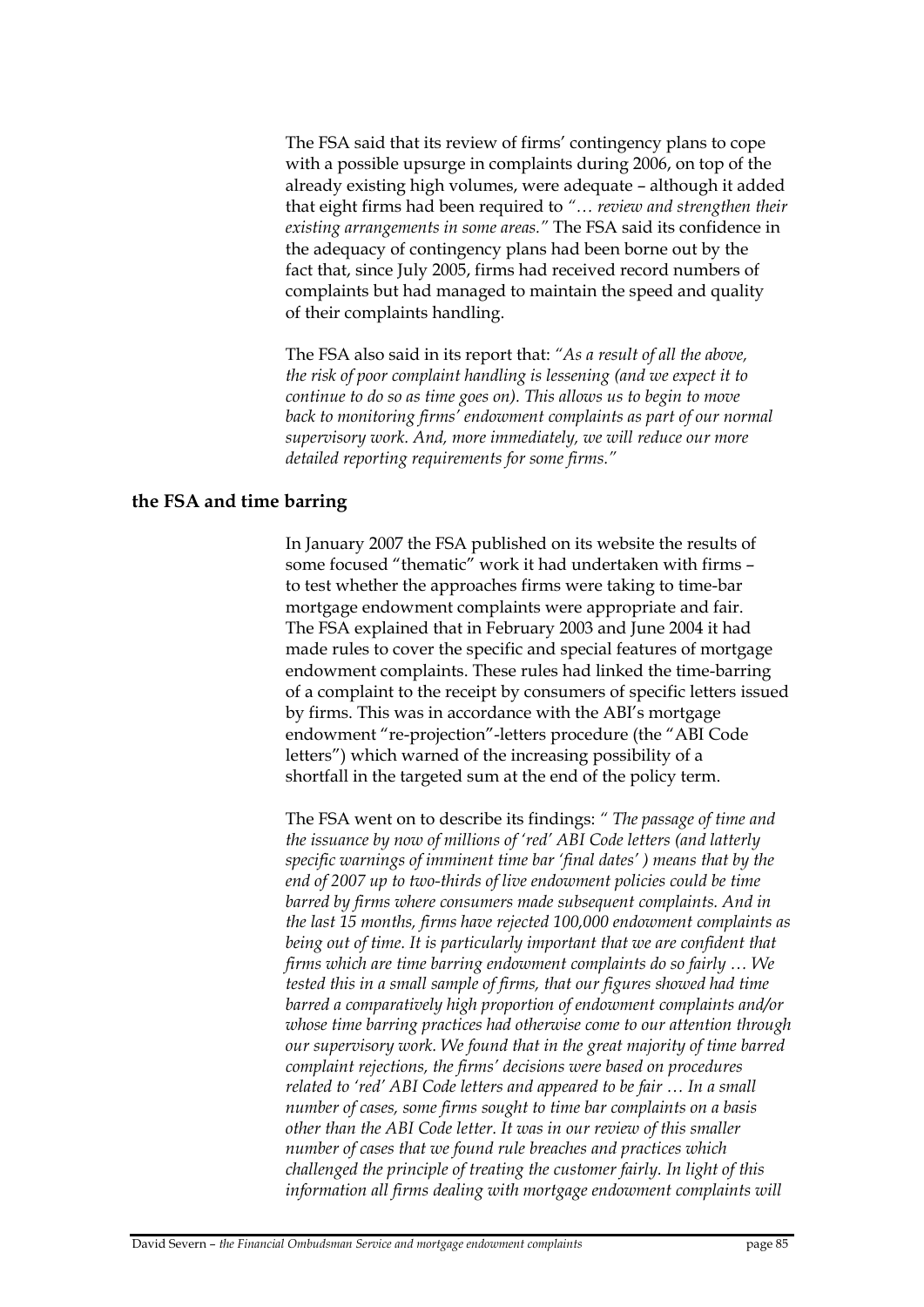*no doubt wish to consider whether their own complaint handling is treating their customers fairly."* 

## **turning point**

In the annual review for the year ending March 2007, the chairman of the Financial Ombudsman Service was at last able to report that after five consecutive years of substantial increases in the numbers of complaints a turning point had been reached: *"For the first time, the overall volume of new complaints reduced during the year – by 16%. This figure means that our overall workload is still three times the size it was when the Financial Ombudsman Service was first set up".* 

The chairman then went on to reflect on the cause of the difficulties for the ombudsman service over previous years: "*It was the seismic effect of mortgage endowment complaints that created the mountain we have climbed in recent years – a mountain that has cast a deep shadow across the landscape for both the ombudsman and the financial services sector more generally. In the last few years, the ombudsman service has now handled well over a quarter of a million mortgage endowment disputes – probably around one in eight of such complaints dealt with by the financial services industry itself."*

The reduction was not, of course, unexpected – as the ombudsman service had warned in previous annual reviews that, as "time barring" started to bite, consumers would run out of time to bring a mortgage endowment dispute to the ombudsman.

In his contribution to the annual review, the chief ombudsman noted that 2007 had seen the completion of over 500,000 disputes since the Financial Ombudsman Service started – around half of the disputes relating to mortgage endowments.

Although many thousands of endowment cases remained for the ombudsman service to resolve, the chief ombudsman was able to end with an optimistic vision for the future: *"We are not alone among public bodies in focusing on ways in which we can improve our service to customers. Currently, there is hardly a service-delivery organisation in the UK that is not emphasising its commitment to improving its service standards. Some are relying on new technology and modern systems to provide the promised higher service levels. But while efficiently functioning systems are clearly important, it is the people who work for the organisation who can make all the difference for their customers. This can be a difference between a positive, connected experience – or just a dull and bureaucratic transaction. So we must look both at the procedural aspects of what the ombudsman offers - and at how to make real for customers the values to which we are committed. By necessity, the huge volumes of mortgage endowment complaints which we have had to cope with over the past five years have forced us to concentrate on systems and processes, to drive through the numbers. But my vision for the ombudsman service in the coming years is one that will*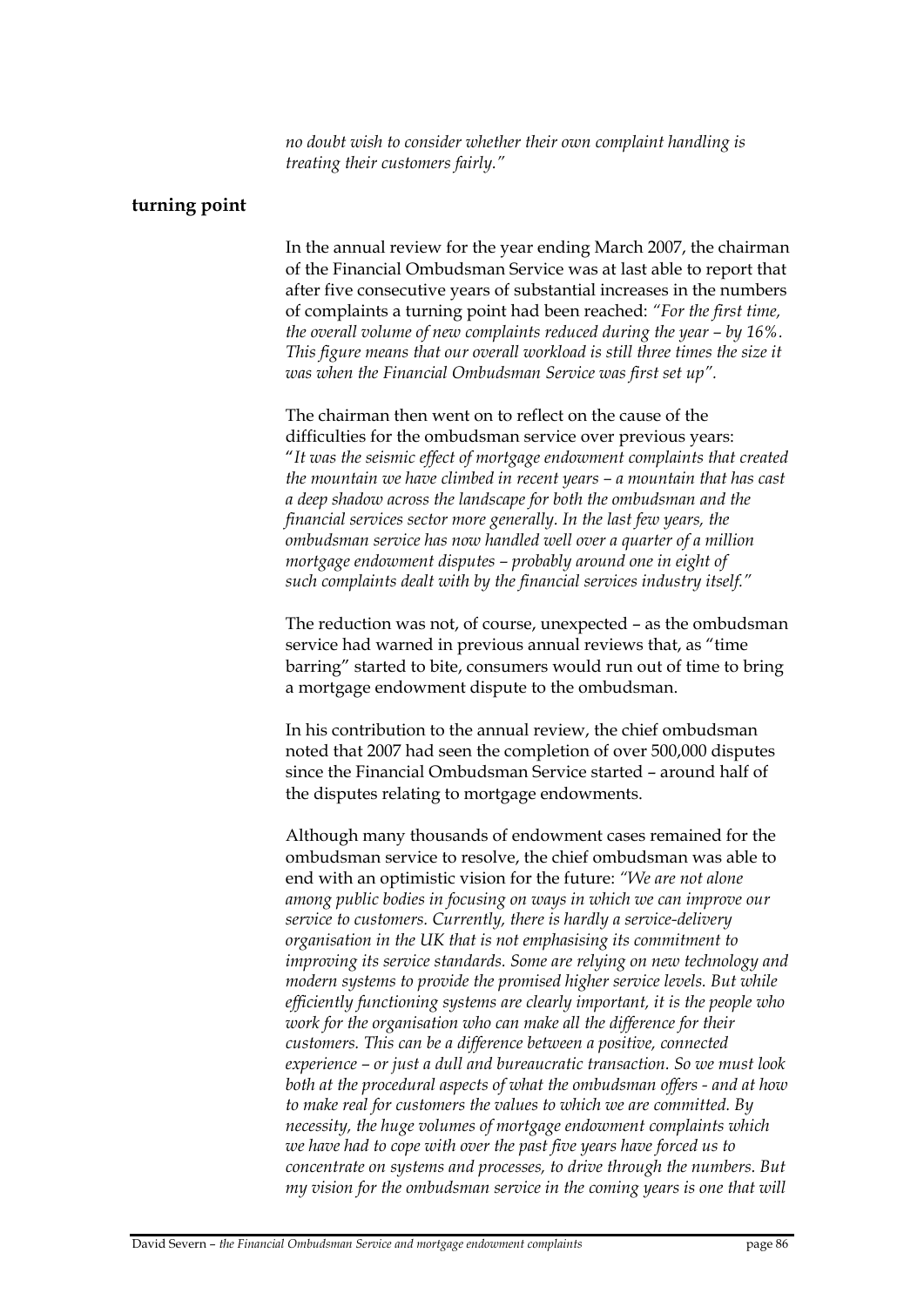*allow us to connect more personally with the businesses and consumers who constitute our 'customers'."*

### **more grief for consumers**

It would be comforting to report that all consumers who have complained about the mortgage endowment they were sold had their complaint resolved satisfactorily – one way or another. Unfortunately, that is not true for all consumers. Once the Financial Ombudsman Service has issued a decision on a case, that tends to be the end of its involvement – unless the consumer contacts the ombudsman service again and requests assistance. If the decision involves a firm having to pay compensation to a consumer, there is no automatic follow-up by the ombudsman service, to ensure that the award is paid in a timely manner.

If an ombudsman award is not complied with, the consumer has to seek enforcement of the award through the courts. Given that the establishment of the ombudsman scheme was intended to avoid recourse to the courts, this is unfortunate. There is a risk that the courts might provide a firm with the opportunity to have a second bite of the cherry – allowing it to argue that any award made by the ombudsman should be reduced or even struck out.

If a consumer has to seek enforcement of an ombudsman award in the courts, it may not, of course, come to the attention of either the FSA or the Financial Ombudsman Service – so it is not possible to put a number to cases such as this that reach the courts. On the basis of those cases which do become known to the ombudsman, the number is thought to be very small – and to involve exclusively IFA firms.

The ombudsman service has to tell the consumer in these circumstances that the ombudsman *"… only has the power to decide your complaint. We have no power to enforce the decision. Instead the law allows you to ask the courts to enforce it for you".* In these cases, the consumer has to obtain from their local court the forms they need to make a claim. If the consumer needs help in filling out these forms, they are recommended to seek it from the court, or from an advice agency.

More recently, the ombudsman service has looked at providing some additional help to consumers in these circumstances – including providing more information about the basis on which the regulator expects compensation in endowment complaints to be calculated. It is hoped that the courts would have regard to this.

Assuming the court decides in favour of the consumer – and agrees with the decision of the ombudsman service – it will issue an order against the firm. There remains the possibility that the firm will also fail to comply with the court's order, in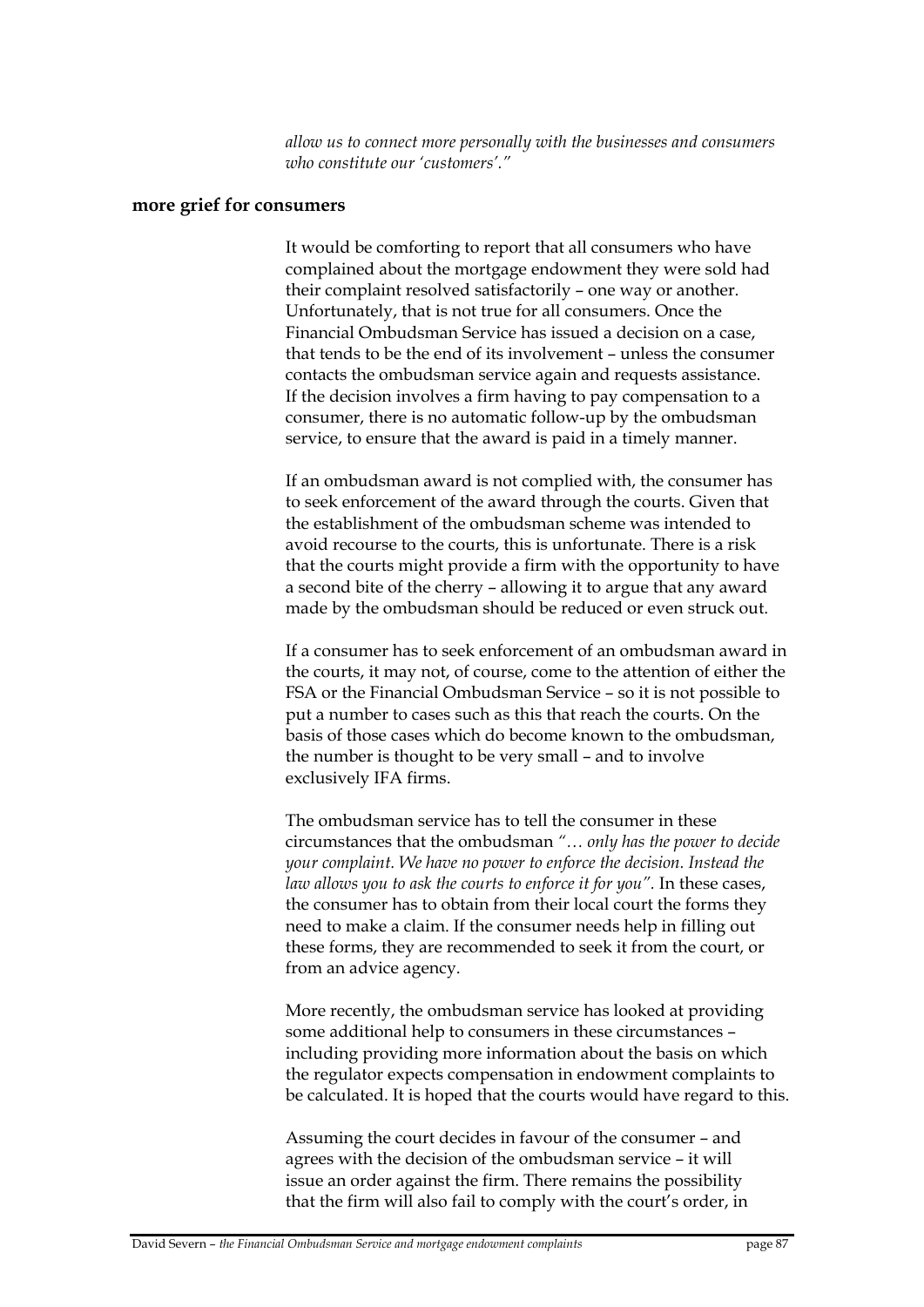which case the consumer has to go back once again to the court for enforcement.

Another area where consumers can suffer further grief is where a firm is unable (rather than unwilling) to pay redress – or where the firm which gave the advice to the consumer simply cannot be traced. This affects a much larger number of consumers, as is indicated by the fact that – over the years – some 1,500 firms of IFAs have been declared "in default" by the Financial Services Compensation Scheme (FSCS), the "final safety net" for customers of regulated financial businesses that are unable to pay what they owe. Consumers in this position are then faced with a separate process – making a claim to the FSCS.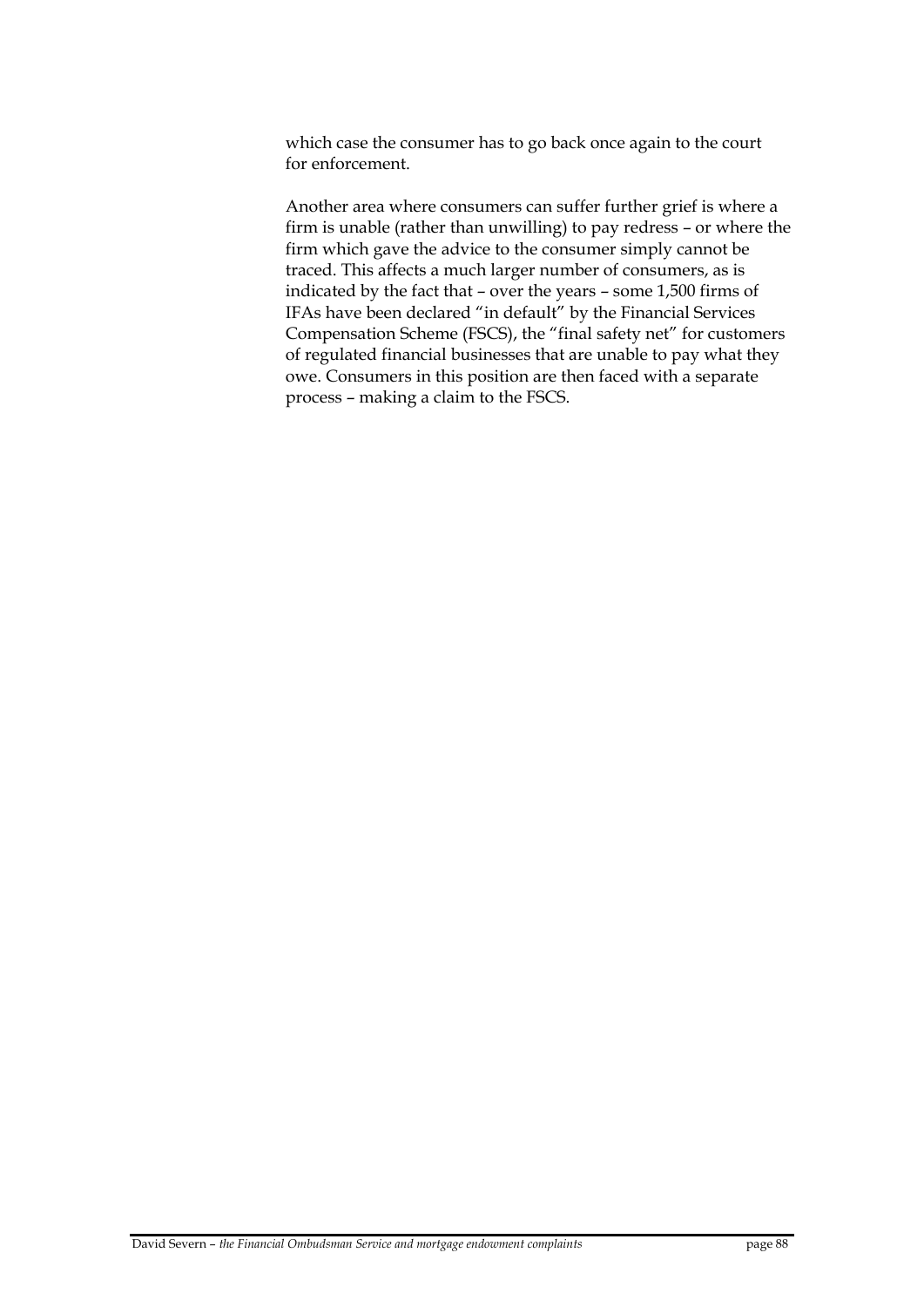## **part 3: the impact on the Financial Ombudsman Service – and reflections**

### **the effect on the ombudsman service as an organisation**

It will be clear from the preceding chronological narrative of events, as set out in part 2 of this report, that coping with the flood of mortgage endowment complaints presented the Financial Ombudsman Service with a major organisational challenge. Moreover, that challenge came against a background of other significant challenges on other fronts.

The announcement by the FSA of its proposed approach to mortgage endowments came at a time when the new Financial Ombudsman Service was just being set up. This was a major task in its own right – involving the integration of the staff of the existing separate complaints bodies, relocating them, and maintaining the operations of the existing schemes to acceptable standards – while at the same time preparing for the new statutory framework under which the new ombudsman service would be operating.

In addition, other major areas of new complaints-handling work came the way of the ombudsman service during the time that it was dealing with the deluge of mortgage endowment cases. In particular, it took on responsibility during this period for settling disputes relating to mortgage and general insurance mediation.

During the period, the ombudsman service was also subject to a major review of the way in which the new legislation – under which the Financial Ombudsman Service and the FSA were established – was operating in practice, two years on (the socalled "N2+2" review).

In terms of the structure of the organisation, the ombudsman service initially moved from the framework it inherited from the predecessor complaints schemes – to one which involved multidisciplinary teams capable of handling complaints from across the entire range of the ombudsman service's remit. This gave the ombudsman service much greater flexibility in the way it handled its fluctuating caseload.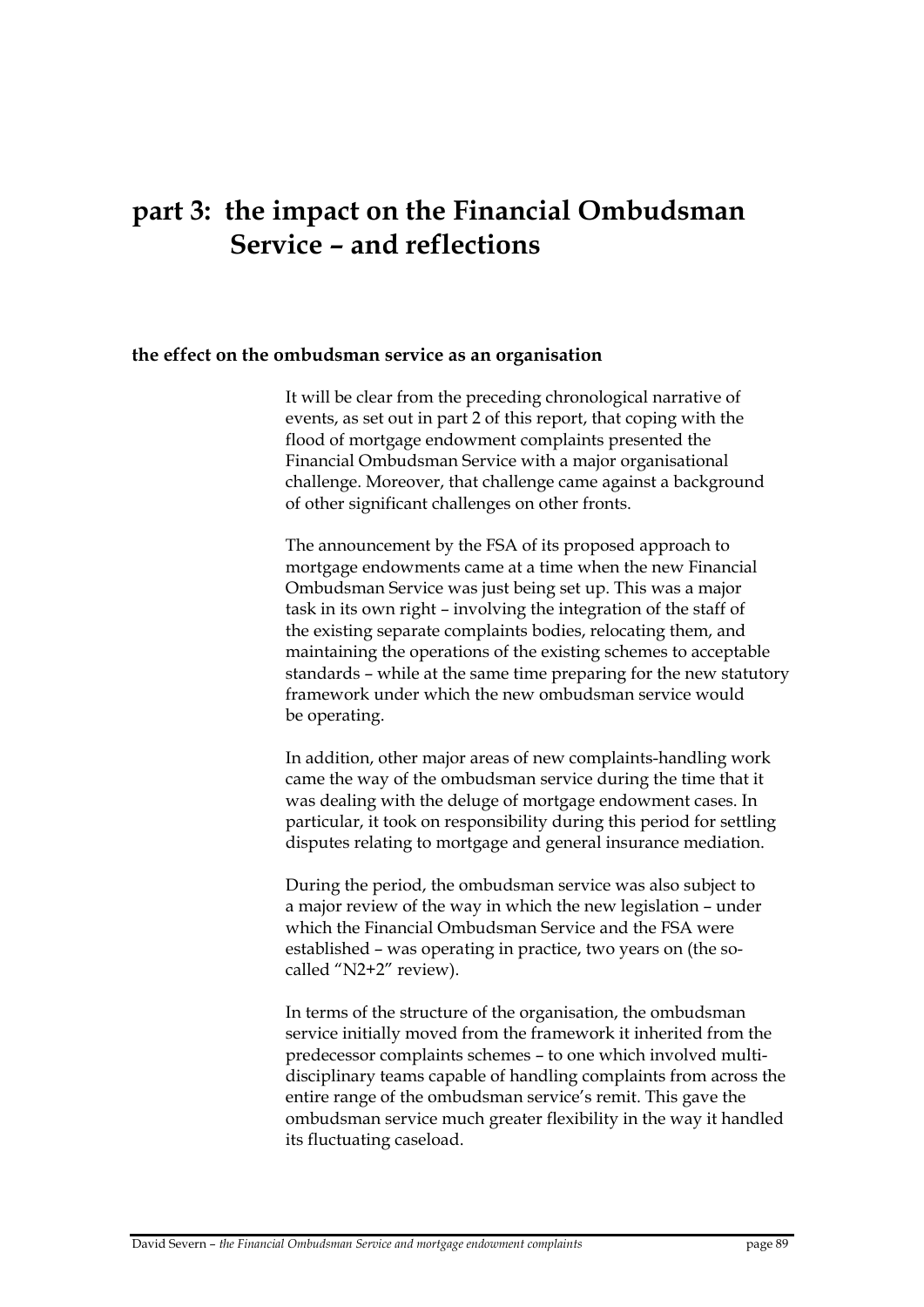This might have remained the structure of the Financial Ombudsman Service – had it not been for the pressures imposed by dealing with the huge volumes of mortgage endowment complaints. This substantial shift in workload necessitated the ombudsman service moving to a new structure where one division, Excel, specialised in just one type of complaint.

Moreover, within Excel itself, the division of labour and organisation of processes became highly specialised. For example, a separate front-line team was established to manage consumers' expectations, and the writing of formal decisions became specialised in one area. While these organisational and process changes – that were forced on the ombudsman service as a result of mortgage endowments – resulted in considerable business improvements through economies of scale, they may also have undermined the traditional ombudsman preference for personal ownership of a case from start to finish, replacing it instead with a "factory" approach to handling cases.

## **people**

People are the key resource for any organisation. People make the difference between success and failure in achieving the objectives of the organisation. This report has recorded earlier the substantial growth in the number of people employed by the ombudsman service, principally in consequence of the ever-increasing workload from mortgage endowment complaints.

The significant growth in the number of adjudicators needed to keep up with the endowment workload, led to the risk of an "experience gap" – as new joiners became an ever greater proportion of workforce as a whole.

Commenting on this, the report by the Personal Finance Research Centre said: *"The expansion required to manage this growth has undoubtedly placed strains on the organisation. There is a limit to the number of new staff that any organisation can absorb: too many new recruits can create instability and can lower standards; too few recruits can produce an increase in backlogs, unacceptable work pressures on existing staff and, once again, a lowering of standards. The Financial Ombudsman Service has, we believe, managed this period of rapid growth successfully."*

At one stage, the executive team of the ombudsman service considered whether outsourcing work might be a solution to deal with the wave of mortgage endowment complaints. This was, for example, the approach later adopted by the Financial Services Compensation Scheme (FSCS).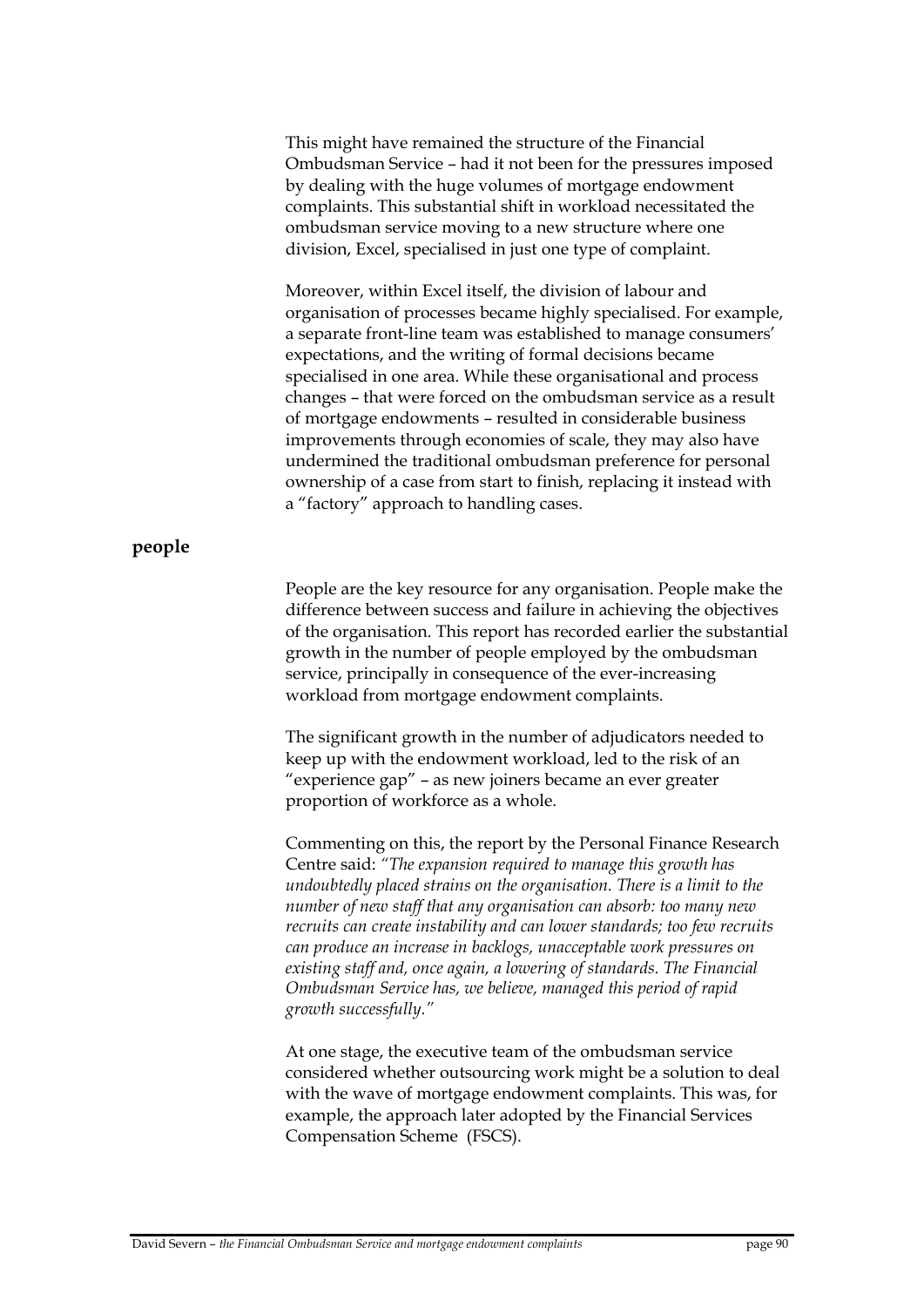Commenting on the use of outsourcing, one of the ombudsmen told the board in 2004: "*The risks are that the management efforts to set up and administer the requisite contracts, training and quality controls would be a huge distraction – and would not be repaid. Moreover, any agency to whom we might outsource would have to recruit – and might simply end up poaching our own staff to do the same job at twice the price and half the quality."* 

It might be added that had the ombudsman service gone down the outsourcing route, there could have been an external perception of unacceptable conflicts of interest on the part of the outsourcing agencies involved. Most agencies would have been in the position – at one and the same time – of handling complaints both for regulated firms and for the ombudsman service. It is an interesting question whether an outsourcing agency which had advised a regulated firm to *reject* a complaint could then change positions and *uphold* that same complaint if it reached the ombudsman.

## **premises**

A people-intensive organisation will need space in which to accommodate its staff. As explained in part 2 of this report, the Financial Ombudsman Service re-located the staff of the predecessor complaints organisations in single premises at South Quay in London's Docklands in 2000. Its corporate plan and budget for the financial year 2001/02 pointed out that the offices were originally planned to accommodate 400 people. The increasing workload, and the consequent increase in staff numbers, had initially been absorbed by removing various conference and meeting rooms – allowing a further 30 to 40 more people to be accommodated.

However, the ombudsman service anticipated that it might start to run out of space to accommodate staff by April 2001. It was suggested that the long-term solution to the pressure on accommodation would be to introduce low-cost off-site working – such as home working and case-handler satellite units. But it would take some time to develop this capacity. To cope with the immediate need for space, the ombudsman service therefore proposed taking an additional floor at South Quay. This would cost in the region of £350,000 to £400, 000, which the ombudsman service had already built into its budget. The budget document explained that "*… our overall accommodation strategy is to cap any further central London accommodation and to use off-site working for any possible further expansion."* 

In fact, some of the plans set out in the ombudsman service's 2001/02 budget were overtaken by events. As the workload increased dramatically, the ombudsman service had no option but to look for additional space in Docklands, to accommodate its burgeoning staff numbers. It was good fortune that further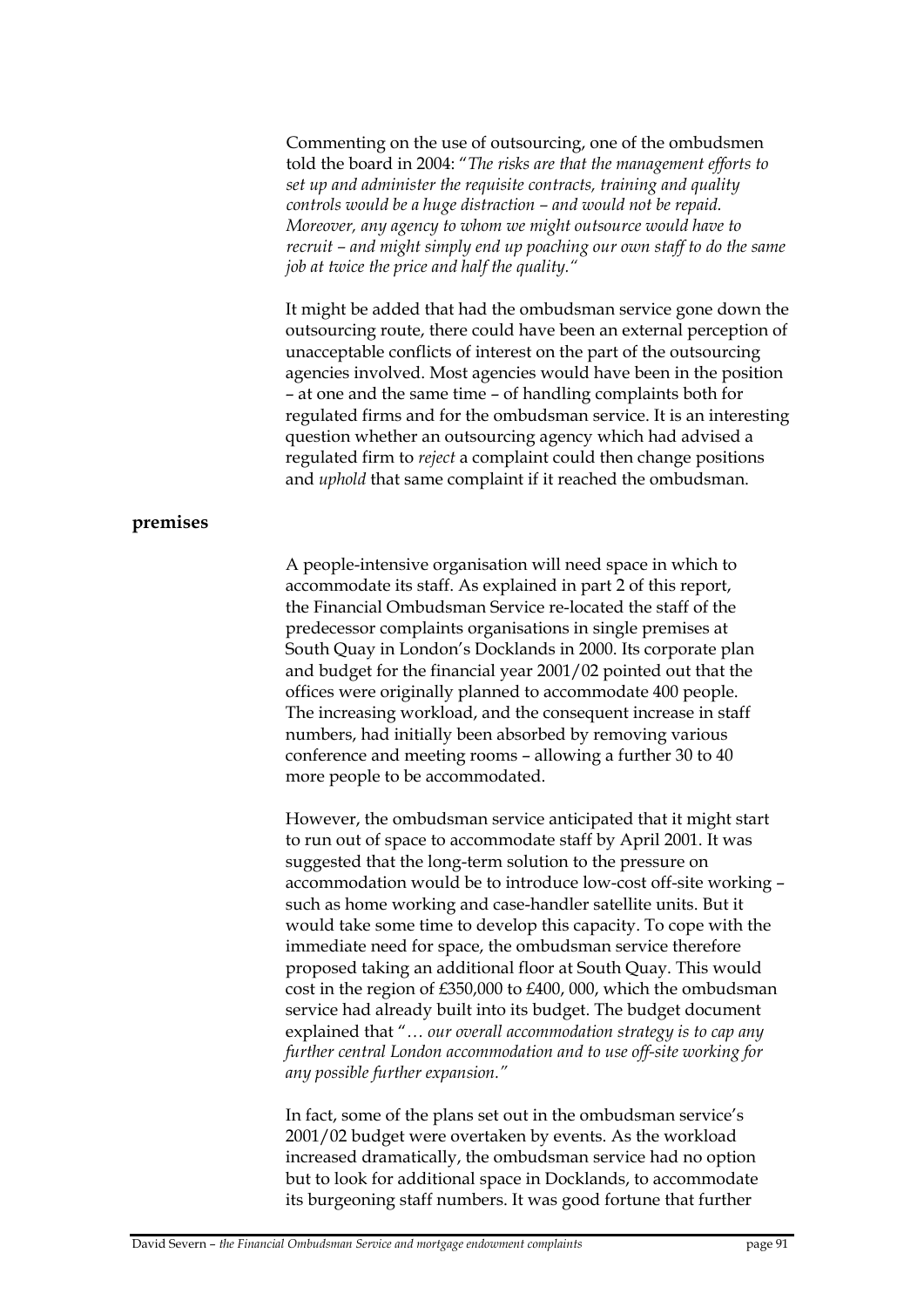office accommodation became available at its existing South Quay premises – at the very time the ombudsman service needed it. This meant that it was possible to accommodate all staff in the same building. The ombudsman service subsequently took over part of the seventh floor of its office building in December 2003, the whole of the ninth floor in May 2004, and part of the eighth floor in April 2005.

Obtaining the necessary additional floor-space was only part of the story. The new space had to be fitted out, with the partitions and separate offices of the previous occupants removed – to give the open-plan lay-out needed by the ombudsman service, to make the maximum use of the space. Floors had to be re-cabled for computer and other equipment.

In some cases, the ombudsman service was even able to negotiate taking over the previous occupants' furniture and fittings – to keep refit costs to a minimum. The flexibility of the open-plan office space reflected the need for a flexible workforce. On one occasion alone, the premises and IT teams at the ombudsman service moved two-thirds of staff over one weekend – as part of an organisational re-structure.

## **information technology**

One of the key tools for improving productivity, consistency and quality in a modern business is the use of information technology (IT). A high priority for the Financial Ombudsman Service when it was set up was the introduction of the necessary high-quality IT – to replace the legacy systems which it had inherited from the predecessor complaints schemes, and to provide the support that its staff would need, to make the new system work smoothly and efficiently.

In its corporate plan and budget for 2001/02, the Financial Ombudsman Service said that it had bought a new software system, which was being tailored to its individual casework needs. The aim was to have the new system rolled out and in use by all staff at the ombudsman service by the summer of 2001 – with further upgrades during the remainder of the year. It was anticipated that this new IT system, underpinning the casework system, would make a major contribution to the improved efficiencies and cost effectiveness planned for the new service.

A couple of years later, in its corporate plan and budget for 2003/04, it was noted that the work of the ombudsman service involved dealing with very large amounts of correspondence and other documents. The ombudsman service wanted to reduce its reliance on paper files, by scanning material and exchanging information electronically where possible.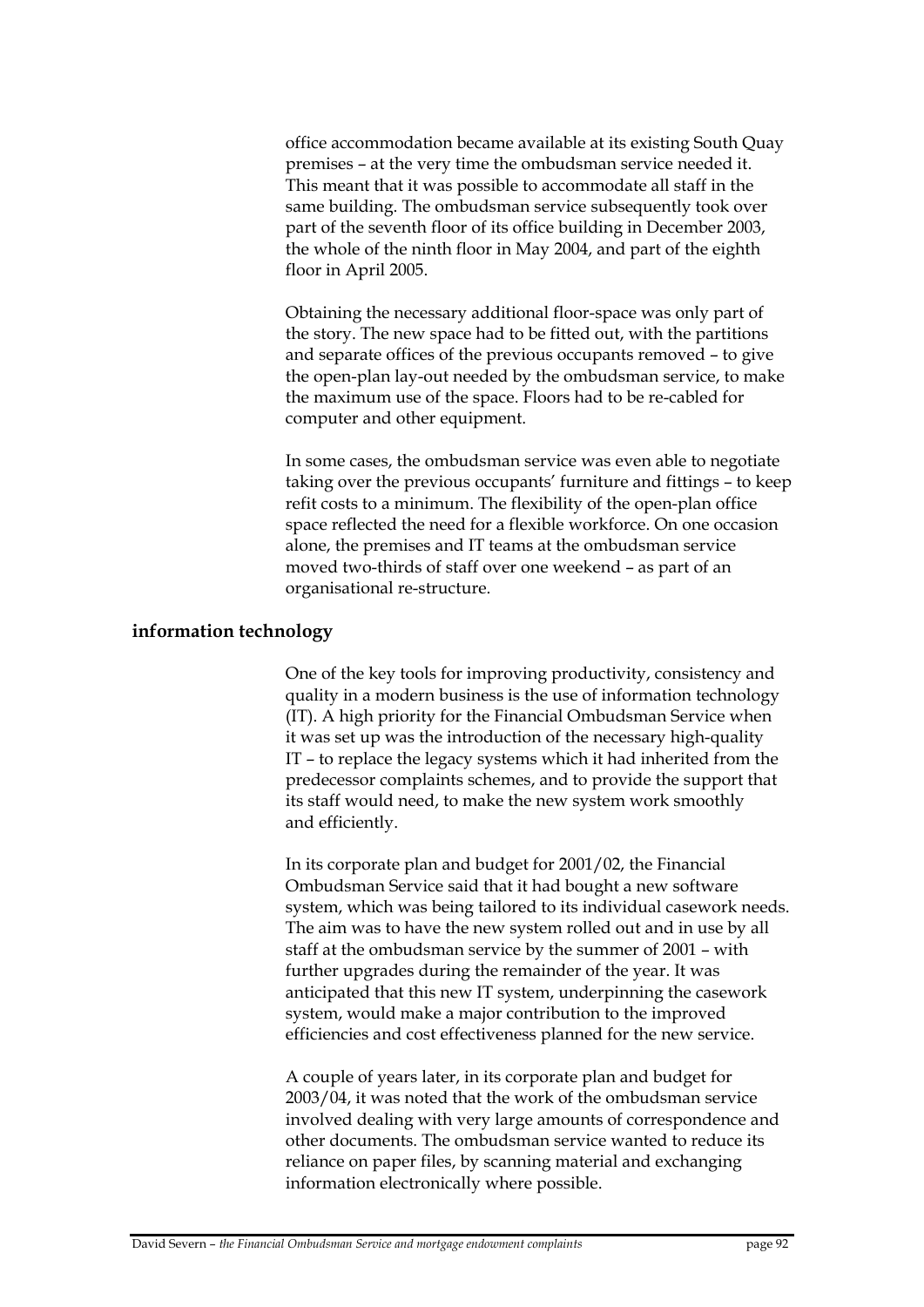It was also explained that the decision to move away from casework divisions structured around the predecessor complaints schemes meant that staff had to develop their skills in dealing with complaints about a variety of products. This had led to the establishment of a "knowledge management" project – to create an easily accessible knowledge-base for the organisation. This system would also help to ensure consistency, as it would pull together information about the approach to complaints across the different industry sectors.

The following year, in its plan and budget for 2004/05, the ombudsman service noted that work was continuing on developing the knowledge management system, to help improve consistency and efficiency. In addition, structured documentation was starting to be introduced, for use by adjudicators in those areas where there were a large number of complaints. It was anticipated that this would help to train staff in areas of work which were new to them – and so give the ombudsman service greater flexibility in the deployment of its staff.

In the corporate plan and budget for 2005/06, the ombudsman service reflected that *"… our current computer systems have coped well with the organisation's expansion and adaptation. But, like all systems, they have a limited life."* It therefore announced that it had set up a team to plan for "next generation" information and telephony systems which could both support flexible caseworkprocesses and communication channels, and be secure, resilient, scalable and easy to modify. The team would also review the effectiveness of the disaster recovery and business continuity plans for the existing business.

## **training**

As the Financial Ombudsman Service's first plan and budget (for the financial year 2001/02) noted, the move to a unified organisation – with new systems and new ways of working – had created a huge challenge for all staff. To help them meet the challenges, the ombudsman service was investing heavily in training. In fact, in that year it expected to spend a total of 2,000 days, undertaking training covering technology, appraisal and performance management and other skills. It was anticipated that training would continue at a similar level in 2001/02, when it would have a particular focus on the new business-process for handling casework.

By the time of the publication of the plan and budget for 2002/03, it was reported that the ombudsman service now anticipated that, by the end of the financial year, it would have spent the equivalent of 2,500 days on training, considerably in excess of what had been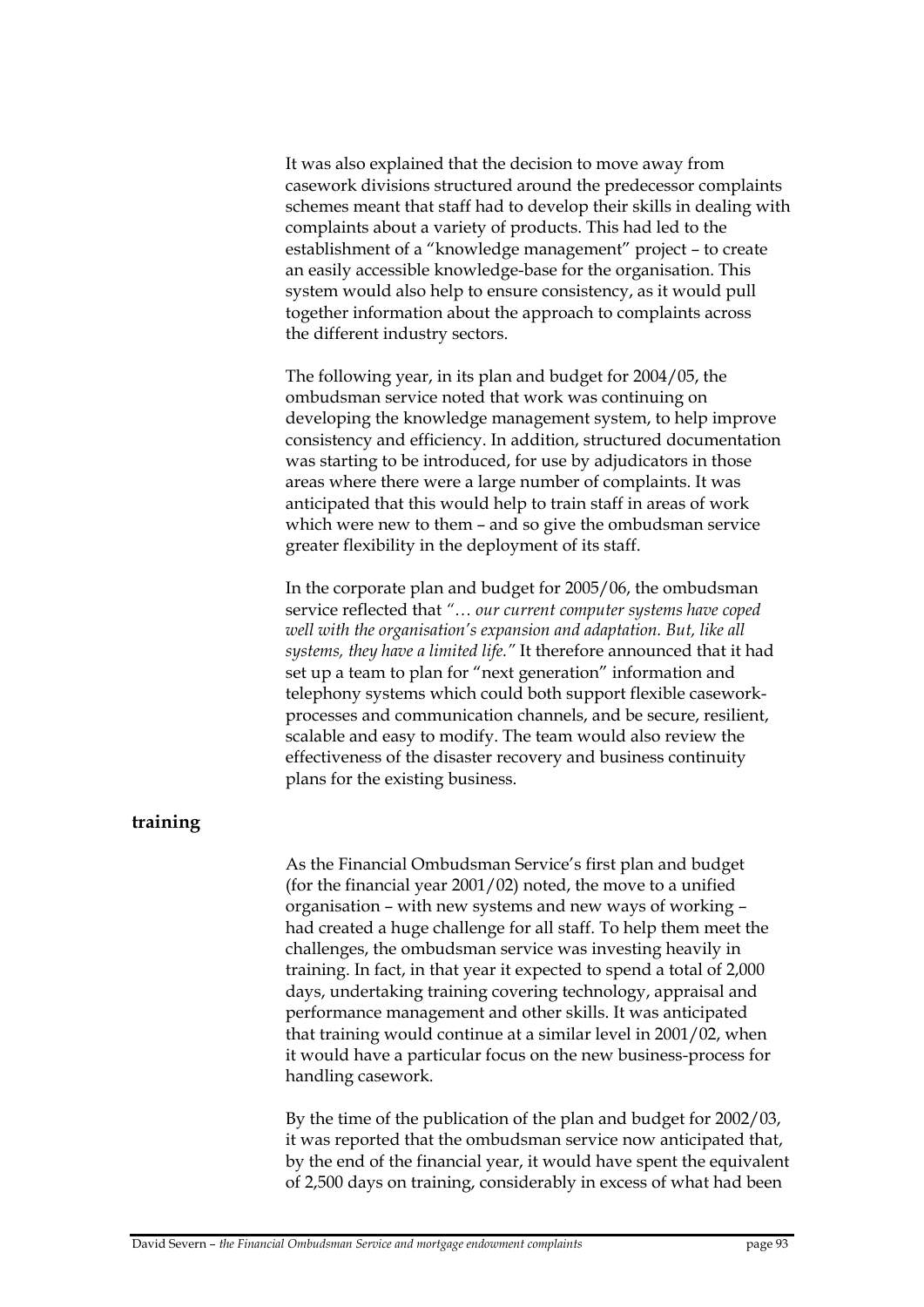anticipated the previous year. The ombudsman service said it would continue to make training a high priority – with particular emphasis on developing the skills of managers, as well as the skills of adjudicators whose work involved dispute-resolution over the phone.

As a result of the new organisational structure which the ombudsman service had put in place in October 2002, the focus of training shifted – to provide more cross-training to adjudicators, so that they would be able to deal with a broader range of complaints. This training was expected to have a short-term adverse effect on productivity – but it was anticipated this would be compensated for by the longer term gains in productivity, which would be secured by having a more flexible organisation able to respond more effectively to the changing pattern of complaints.

### **forecasts and budgets**

A thread running through the annual reviews and budget consultation papers, published by the Financial Ombudsman Service since 2001, is the difficulty of forecasting future complaints trends and volumes.

The plan and budget for the financial year 2001/02 stated that: *"It must be emphasised that forecasting cases is a difficult area, and research undertaken during the year indicates that there is no predictable pattern to the growth in complaints."* In the light of what was to happen in the following years in terms of volumes of complaints, this rather understated the case.

Yet if the ombudsman service's forecasts frequently turned out to be adrift of what actually happened, that cannot be put down to the ombudsman alone reading the future wrong. Each year, as part of its budget consultation process, the ombudsman service set out the assumptions it had made on future workloads – and publicly invited comments on whether or not those assumptions were realistic. It therefore appears that there was a collective and persistent failure on the part of all external stakeholders to offer any better insight on likely future complaints volumes.

For example, the plan and budget for 2001/02 reported that mortgage endowment complaints were growing sharply – and it was estimated that by the end of the year some 55% of the complaints against PIA-regulated firms would involve endowments. However, this view did not take account of the impact of the regulatory guidance published by the FSA in October 2000 on the volume of mortgage endowment complaints to the ombudsman service.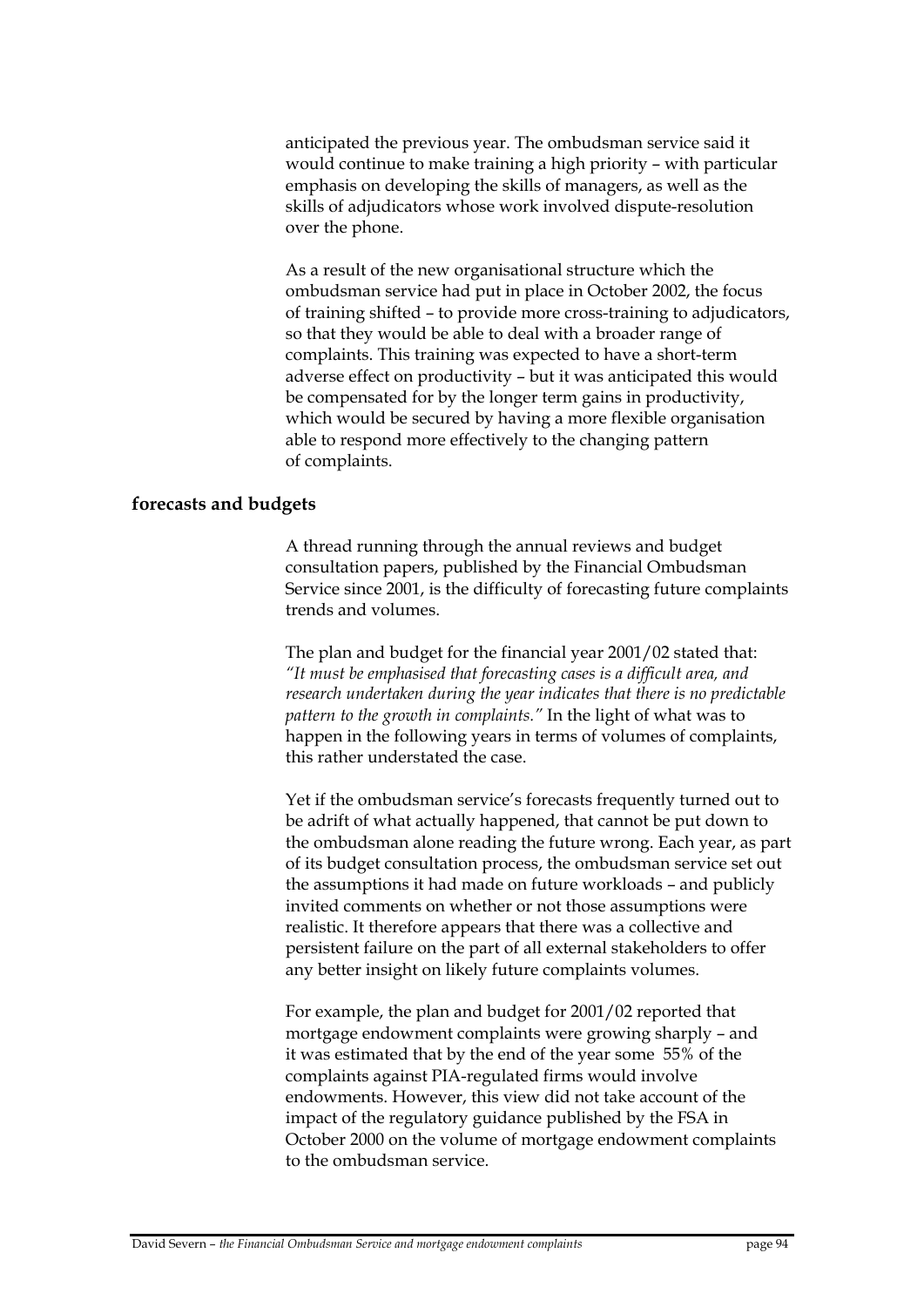In the plan and budget for 2003/04 the ombudsman service sounded less apologetic about the fact that the forecast number of cases often turned out to be wide of the mark by the following year: *"The difficulties involved in predicting numbers and patterns when forecasting new complaints are universally accepted."*

As the ombudsman service pointed out: *"The number of complaints … is affected by many different factors, including consumer experience and behaviour, product performance, the conduct of firms and the way in which firms deal with complaints. Anecdotal evidence suggests that consumers in general are far more likely to voice their grievances than they were … however, we need to look for more concrete factors when we forecast the likely levels of complaints."*

Specifically in respect of mortgage endowment complaints, the plan and budget for 2003/04 said: *" It is certain there will be a significant increase in complaints … although exactly when it will reach us and how large it will be is less easy to predict. Insurance companies have been sending out re-projection letters to their … policyholders, and they will need to complete this before the summer of 2003. This is not likely to impact on the ombudsman service until some months after policyholders receive their letters. It seems very likely that these letters will reveal greater shortfalls than before, leading to more complaints. In addition, fears about the potential impact of a time bar may drive larger numbers of customers to complain to us – at an earlier stage – than might otherwise be the case."*

It is perhaps no surprise that, commenting on complaint trends, the ombudsman service's plan and budget for 2004/05 started with the familiar refrain: *"As we are acutely aware, predicting the numbers of new complaints is not an exact science. It can be affected by many different factors, including the firm's attitude to a certain type of complaint, the state of the economy and the stock market, and media coverage. Given the unexpected increase in complaints this year, we will particularly value feedback on our workload assumptions."*

The document went on to explain that in the past, the ombudsman service had attempted to validate its assumptions about the likely numbers of future complaints by consulting with the FSA, industry bodies, consumer groups and firms. The ombudsman service now planned to formalise this process, by recruiting a new member of staff, whose specific role would be to analyse external and internal data with the aim of increasing the accuracy of forecasting.

Looking just at the area of mortgage endowments, the plan and budget for 2004/05 said that it expected to receive complaints at a similar level as in the previous year – until the second half of 2004/05, when it expected to see a slow reduction in new cases. The ombudsman service anticipated that the reduction would be driven by new rules "waivers" given to some firms, and a return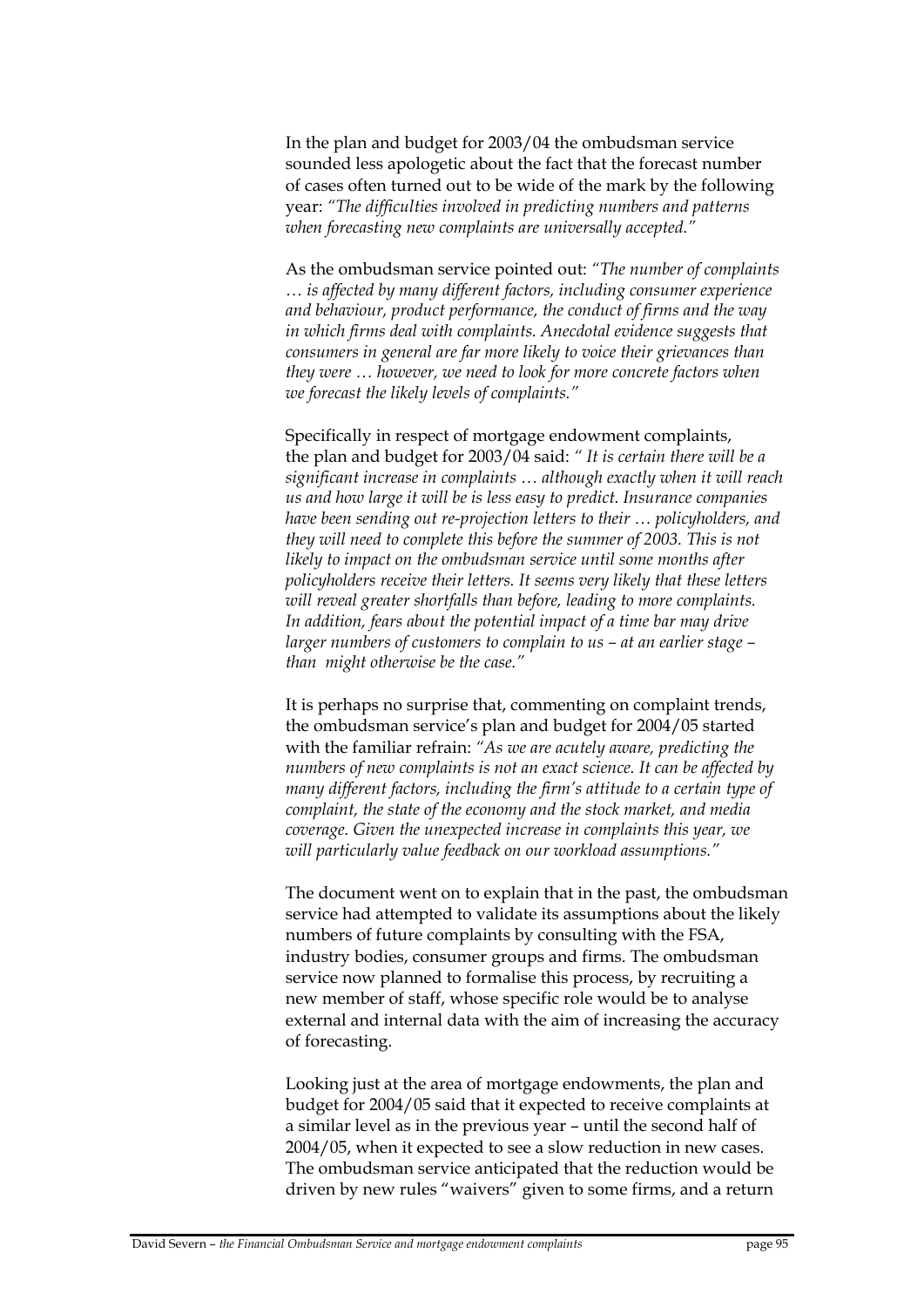to normal complaints-handling timescales for others; a reducing pool of mortgage endowment policyholders who had not yet complained; and the time limits that would start to bite, rendering potential complaints "out of time".

Anyone expecting that the plan and budget would contain the customary warning about the difficulty in estimating the future trend in the number of complaints would not have been disappointed. The document explained that the working assumption for 2005/06 was that total complaints would be 6% higher than in the previous year. This increase was anticipated to arise principally from mortgage endowments, as well as the extension of the ombudsman service's remit to cover mortgage and general insurance brokers.

Specifically on mortgage endowments, the ombudsman service warned that numbers would be affected by the recent requirement that the FSA had imposed on firms, to send out red "re-projection" letters that clearly spelt out the date after which any complaint the consumer might wish to make would be time barred. The ombudsman service did not know to what extent this might prompt consumers into making a complaint.

In the 2005/06 corporate plan and budget, the ombudsman described itself as a "demand led" service. As such, its workload could rise and fall rapidly – for many reasons, in ways which could be difficult to predict, and all outside the control of the ombudsman service itself. As the document commented: "*Managing our workload is not just a question of overall numbers. Surges in the number of cases about particular (and sometimes new) products also place demands on specialist expertise."*

The plan mused in very general terms about specific factors affecting the number of complaints. In a section which must have had endowment complaints in mind, but did not specifically mention them, the document said: *"Campaigns directed at consumers by consumer bodies – or by those with a financial interest, such as claims intermediaries – may affect complaint numbers. And press coverage of a financial 'scandal' appears to increase consumers' propensity to complain, too, about other – unrelated- financial products."* 

On this occasion, the ombudsman service did feel that it could give itself a slight pat on the back in relation to its forecasts – saying that despite the uncertainties, *"… our forecasts have been remarkably accurate"*. However, it added that it would continue to improve the model it used to estimate the nature and extent of incoming work.

Looking forward, the corporate plan for 2005/06 said that for the next financial year, 2006/07, it had been assumed that the number of complaints about mortgage endowments would reduce slightly – mainly because of an increase in the proportion of cases that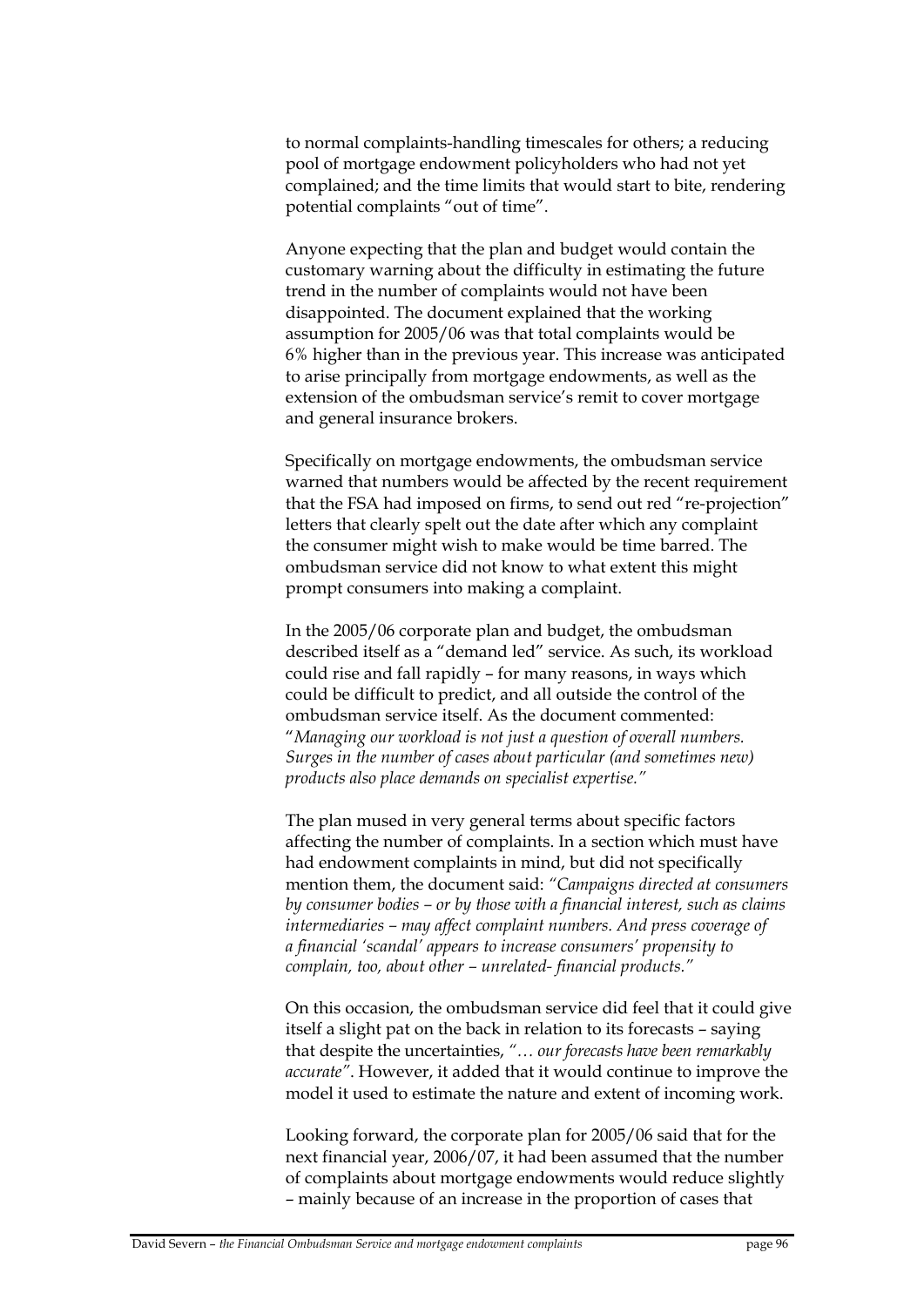were time barred. This could, however, be offset to some extent by the possibility of a last minute rush of complaints from those consumers who were about to be time barred and had only just been alerted to that fact.

In other areas, too, there could be a "swings and roundabouts" affect. The document commented that: *"Following regulatory action by the FSA, we have seen a reduction in the number of mortgage endowment cases brought to us involving larger firms. However, an increase in the number of cases involving smaller firms has resulted in the overall number of … cases reaching us remaining largely the same. This has an effect on productivity, as there can be economies of scale in dealing with batches of complaints from larger firms."*

Overall, however, the corporate plan for 2005/06 seemed cautiously optimistic that the corner might have been turned. It reported that: *"Currently, the number of cases … that we resolve and close in a week matches the number of cases we receive. On the basis of our current assumptions about new … cases in 2006/07 we expect during the year to resolve and close more cases than we receive. This should lead to a steady reduction of work-in-progress."*

The corporate plan for 2005/06 also reported that the total number of staff had risen from 350 – when the Financial Ombudsman Service was first established in 2000 – to about 1,000 in 2005/06, making the scheme the biggest of its kind in the world.

It is not surprising that the problems in forecasting the likely future workload of the Financial Ombudsman Service with any degree of accuracy also created a problem for setting a budget. But here one factor worked in favour of the ombudsman service – so that it did not face the financial strain faced by many other organisations undergoing rapid and substantial expansion. This factor was its funding basis.

The Financial Ombudsman Service is funded by a combination of a general levy on the entire financial services industry, coupled with case fees which it charges to the individual firms concerned when it receives a complaint from one of that firm's customers. This flexible funding approach meant that as the volume of new cases increased, the ombudsman service was at all times in a position to fund the cost of dealing with those additional cases.

It is clear, however, that the ombudsman service did not abuse this ability to raise finance by case fees. As explained earlier in this report, the ombudsman service could have treated as chargeable "complaints" the numerous enquiries it received from consumers, asking for advice on the offers they had been made by firms as redress for endowment mis-selling. In fact, these enquiries were dealt with – and a considerable proportion resolved – by the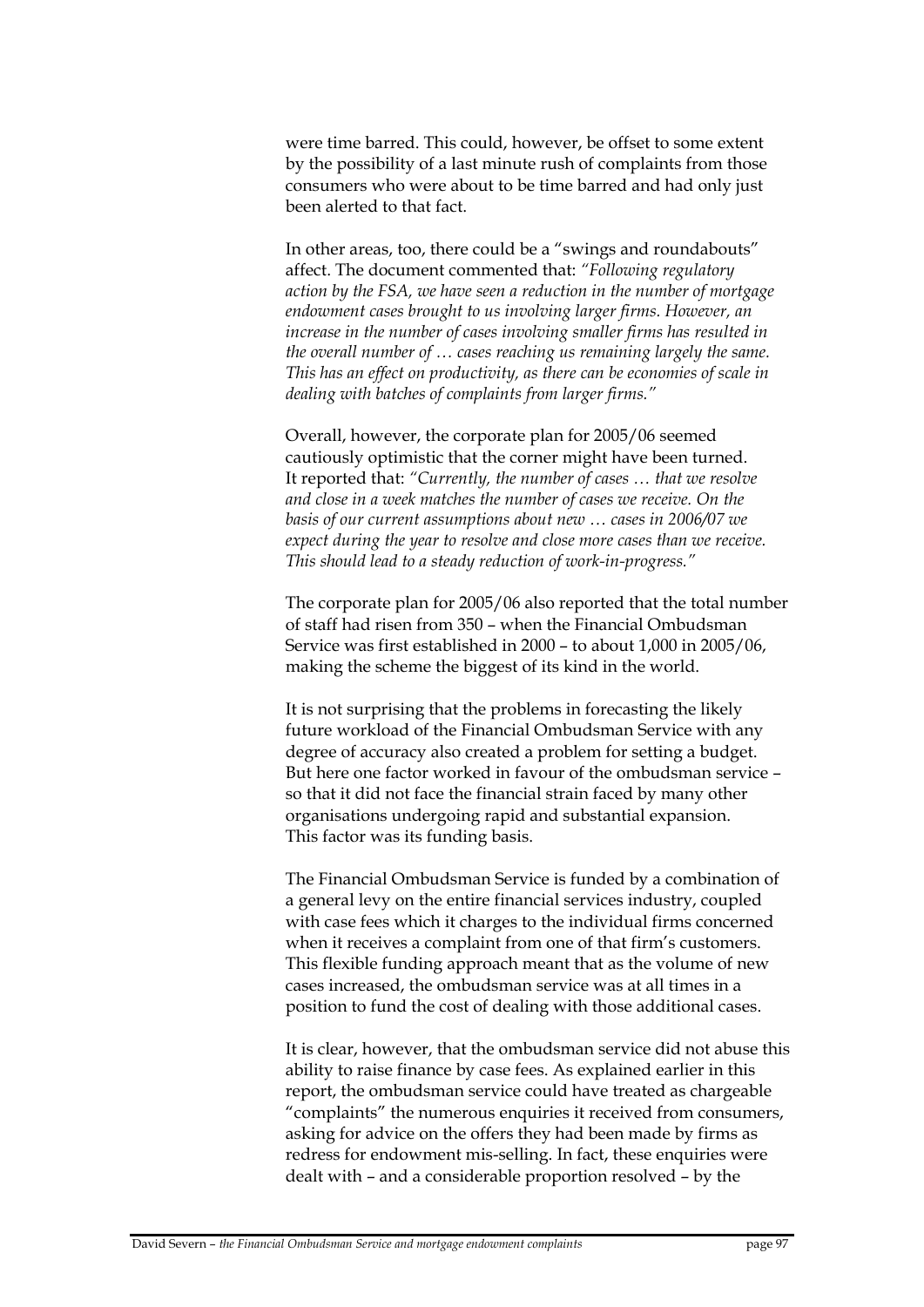ombudsman service's front-line customer contact division. This avoided them becoming chargeable cases.

The ombudsman service has also taken the decision to allow each firm a small number of "free" complaints each year. This operates very much to the advantage of smaller firms, whose scale of business is such that they receive fewer complaints.

## **reflections**

It is worth repeating that some very simple questions underpin the whole mortgage endowment issue:

- was the consumer made aware that a mortgage endowment carried the risk that it might not generate enough money to repay the mortgage loan?
- if the consumer was given advice, was an attempt made to establish whether or not the consumer was prepared to take a risk that the mortgage loan might not be repaid in full from the endowment proceeds?
- if the consumer was aware that there was a risk, and was prepared to take some risk, what was the extent of the consumer's risk appetite?
- if there was a mis-sale, was there a financial loss to the consumer?

In the announcements it made in 1999 and 2000, the FSA pointed to the fact that many consumers had done well from their endowments. The ABI similarly made this point in its evidence to the Treasury Select Committee. In many cases, this will have been in spite of the actions of financial services firms. The favourable results which some consumers obtained from their endowments were a piece of serendipity, resulting from favourable economic circumstances. They masked any failures by advisers to properly assess the risk appetite of their customers – or indeed to inform customers that there was a risk.

One of the myths which some in the industry like to foster is that retrospective standards have been applied in considering complaints about mortgage endowment mis-selling. As has been discussed earlier in this report, prior to 1988 those who gave advice were always under some common law obligations to use due skill and care – though some industry players appear at the time to have been ignorant of the fact.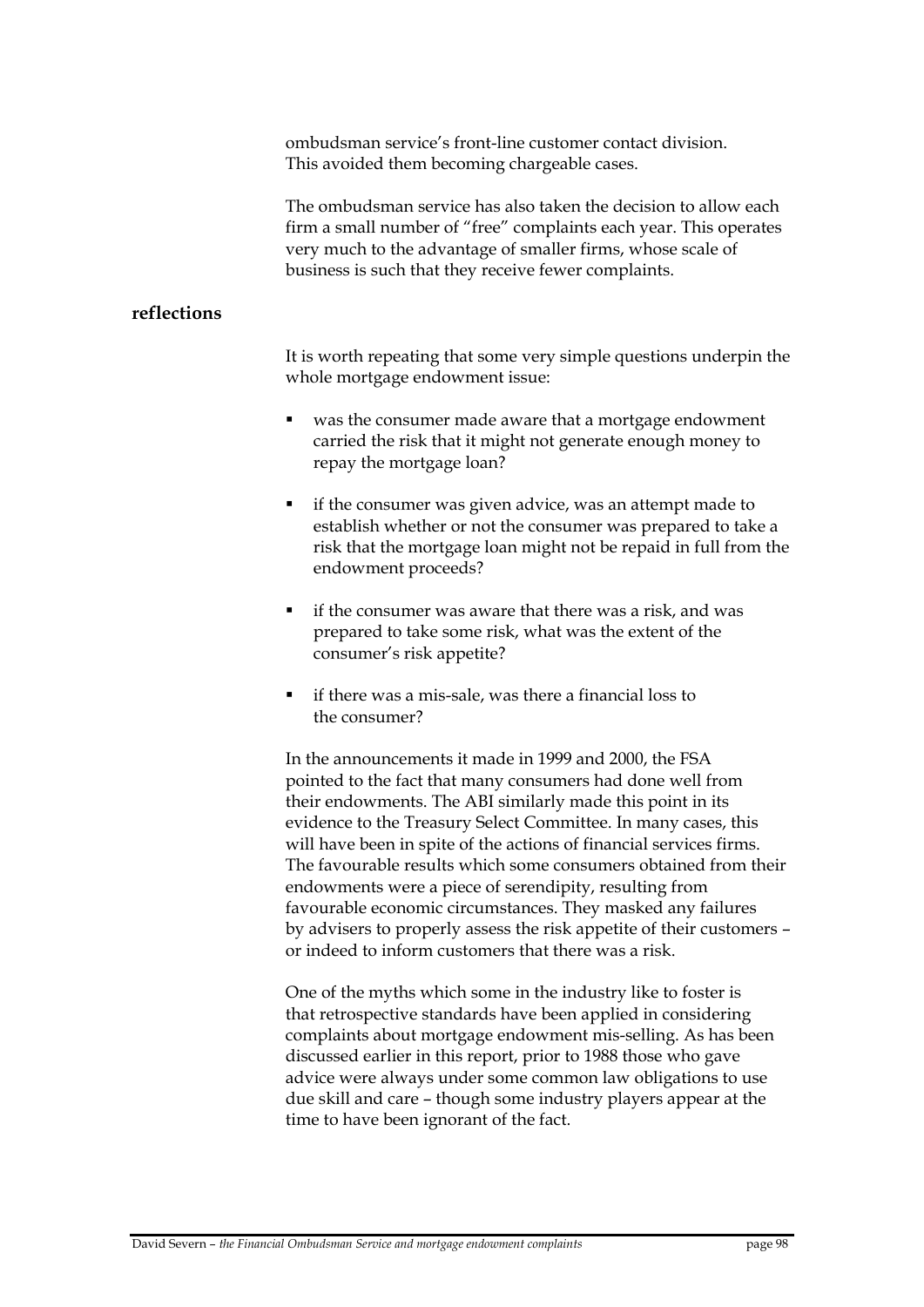It was as early as 1985 that the new regulatory bodies started to spell out in detail the standards of advice which would be expected of firms when the Financial Services Act came into force. The rules on "fact finding ", "suitability" and record keeping were in the rule books of FIMBRA, and the other regulators, from "day one". Firms had until 1988 – when regulation began – to try and put their house in order. Many did not do so.

The main failing was that many firms simply did not explore with customers whether they wanted the certainty of their mortgage being repaid – or whether they were prepared to take some risk, in the hope that they would not only be able to repay the mortgage loan but would also be in line for a bonus on top.

An indication of how slowly many in the financial services industry adjusted their selling standards can be seen by comparing statistics on the proportion of complaints upheld and rejected by the ombudsman service. This shows that complaints brought to the ombudsman service involving sales made *before* the Financial Services Act 1986 came into effect were rejected in 41.4% of cases. After the implementation of the Financial Services Act in 1988 – and until the formation of the PIA – the rejection rate barely improved, rising slightly to 44.9%.

It was not until the PIA was in operation that there was a significant increase in the number of complaints which the ombudsman service found in favour of firms rather than the consumer – with 61.3% of complaints relating to sales *after* 1994 being rejected. Speculating on the reasons for the change, these might include the introduction by the PIA of training and competence arrangements for advisers, individual contracts, the "suitability letter" and "key features" – which were required to contain a clear warning of risks.

The mortgage endowment exercise has clearly had a major impact on the scale and nature of the Financial Ombudsman Service. It was set up to take over the responsibilities of a number of existing complaints-handling bodies. The intention was that it would acquire new areas of responsibility over time – so it was always going to be a very much larger organisation than its predecessors.

If mortgage endowments had not happened, however, the Financial Ombudsman Service might have been different in a number of respects. First and foremost, it would probably have retained the character originally conceived for it – of an organisation which gave consideration to the merits of an individual case, referred to it after the firm complained of had itself given due consideration to the complaint from its customer and had failed to reach agreement with that customer.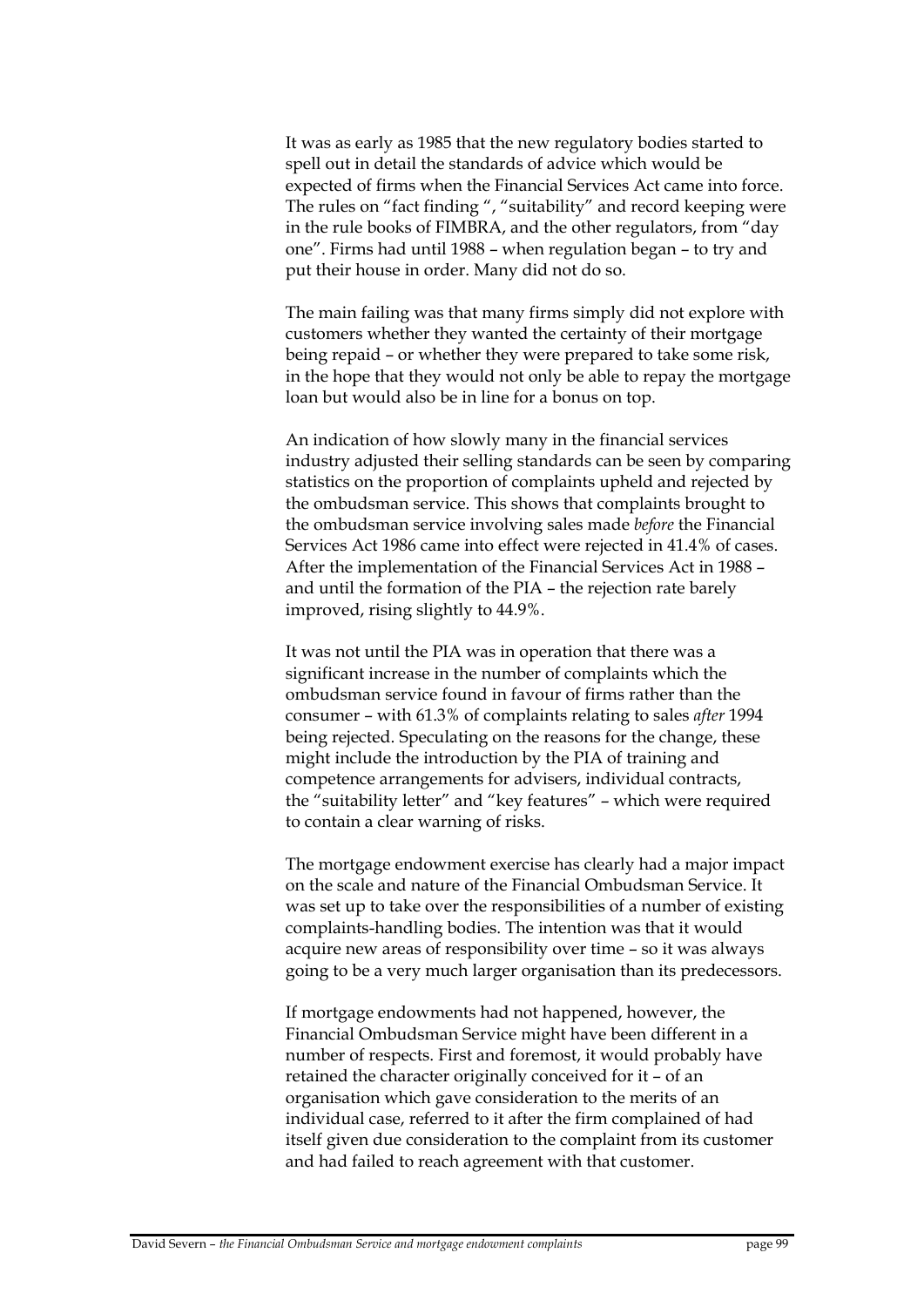Instead, the ombudsman service has – so far as mortgage endowment complaints are concerned – become something of a "factory" for the processing of large volumes of disputes with similar characteristics, many of which have been dealt with through a "bulk" process with some of the larger financial firms, rather than by a detailed consideration of each and every case.

In addition, the ombudsman service has clearly been used by some firms as an easier and cheaper complaints-handling alternative to handling complaints from their customers properly themselves. This attitude might have been driven by one or more factors: the time pressure to deal with complaints within the eight week timelimit set by the FSA rules; taking a chance that the majority of customers would "go away" if their complaint was turned down, and would not take the trouble to pursue the complaint further through the ombudsman service; and calculating that it would be cheaper to pay the occasional ombudsman case fee, and possibly redress, than incur the costs of a thorough investigation – whether in-house or by using an out-sourcing agency – of each and every case reaching the firm. From 1 November 2007 the FSA toughened its guidance to the industry, to the effect that it expected firms to have substantially addressed almost all complaints within eight weeks – and it would assess a firm not just against its speed of complaints handling but also its quality.

It is possible that, in the absence of the mortgage endowment problem, the Financial Ombudsman Service would have experienced a happier relationship with some sections of the financial services industry. With the large number of complaints reaching the ombudsman service, and the fact that the ombudsman found it necessary to uphold the complaints in a large proportion of cases (a greater proportion than for non-endowment complaints), it was inevitable that relations with some firms would become strained. This strain has manifested itself most clearly in respect of the suggestions from some in the industry that the ombudsman service has applied standards retrospectively and that it has lacked consistency in dealing with like cases.

For smaller firms, the mortgage endowment issue has characterised itself as the case fees argument. Once the ombudsman service has decided that there is sufficient information to proceed with a case, it levies a fee on the firm concerned – regardless of the outcome on the case. Those firms which have had a number of complaints against them taken to the ombudsman service – and have "won" those cases – have naturally been upset that they have had to pay a fee in respect of the cases.

The ombudsman service has sought to address this point by giving firms a number of "free" cases each year – before charging case fees. What the endowment issue has forced the ombudsman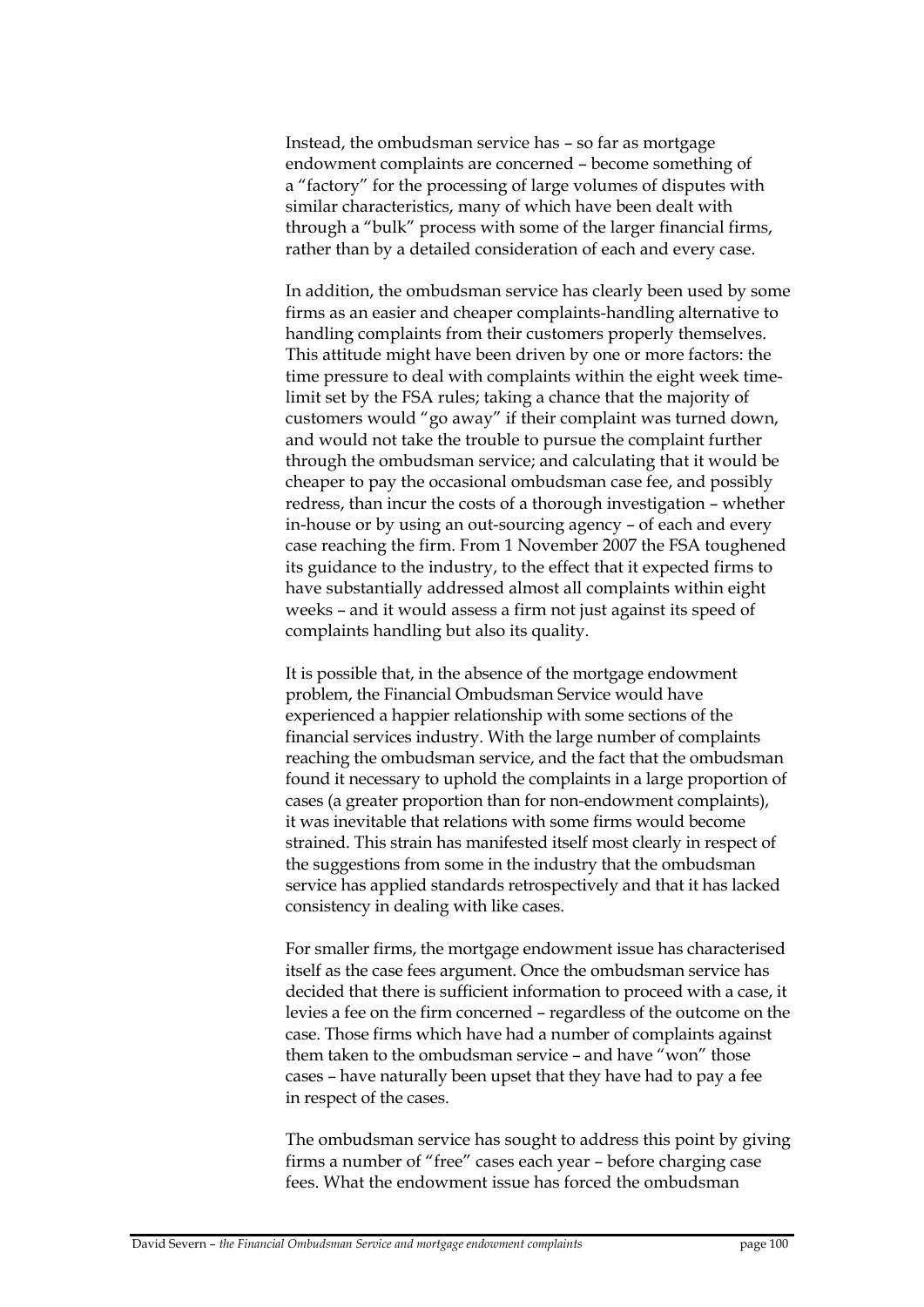service to do is expend a large amount of effort in listening to the concerns of firms and their representative bodies, trying to explain the approach of the ombudsman to various issues.

This pro-active approach to stakeholder management means that the relations of the ombudsman service with the industry are probably better than they might otherwise have been, given the strain which the whole endowment issue has put on the relationship.

It is probably too early to say whether or not the mortgage endowment issue has caused any damage to consumer confidence in the ombudsman service. The customer satisfaction surveys which the ombudsman service carries out show that, in general, ombudsman has been successful in maintaining high levels of satisfaction with the service – despite the fact that there has been delay, often long delay, in dealing with some mortgage endowment cases. The impact of those delays appears to have been successfully managed by the ombudsman – through keeping consumers regularly informed of the progress of their complaints.

However, the Financial Ombudsman Service is now entering new territory. Increasingly, consumers are going to find that mortgage endowment complaints are time-barred – so that even if there is merit in the consumer's complaint, the ombudsman will have no option but to tell the consumer that their complaint cannot be considered. Time-barring could have the potential for the image of the ombudsman service to be damaged through no fault of its own. Legal challenges to time-barring could mean that the ombudsman services finds itself cast as the "villain" in the application of time bars. In fact, the ombudsman has no choice but to apply the rules on time bars which have been set for it by the FSA – although it has some discretion over time limits in "exceptional circumstances".

In the absence of the mortgage endowment issue, the Financial Ombudsman Service would almost certainly have been a smaller organisation – and one which would not have faced the potential for such strained relations with its two main stakeholders, consumers and firms. In all probability, the effective strategic oversight of the ombudsman service by its board, coupled with the strong executive team, would have ensured that even in the absence of endowments, the ombudsman service would have been as efficient and as cost-effective as it is today.

But a crisis can sometimes bring out the best not just in individuals, but in organisations too. So one might speculate that the crisis of mortgage endowments has, in fact, resulted in an organisational response to the challenge – above and beyond what might have been expected if endowments had not happened.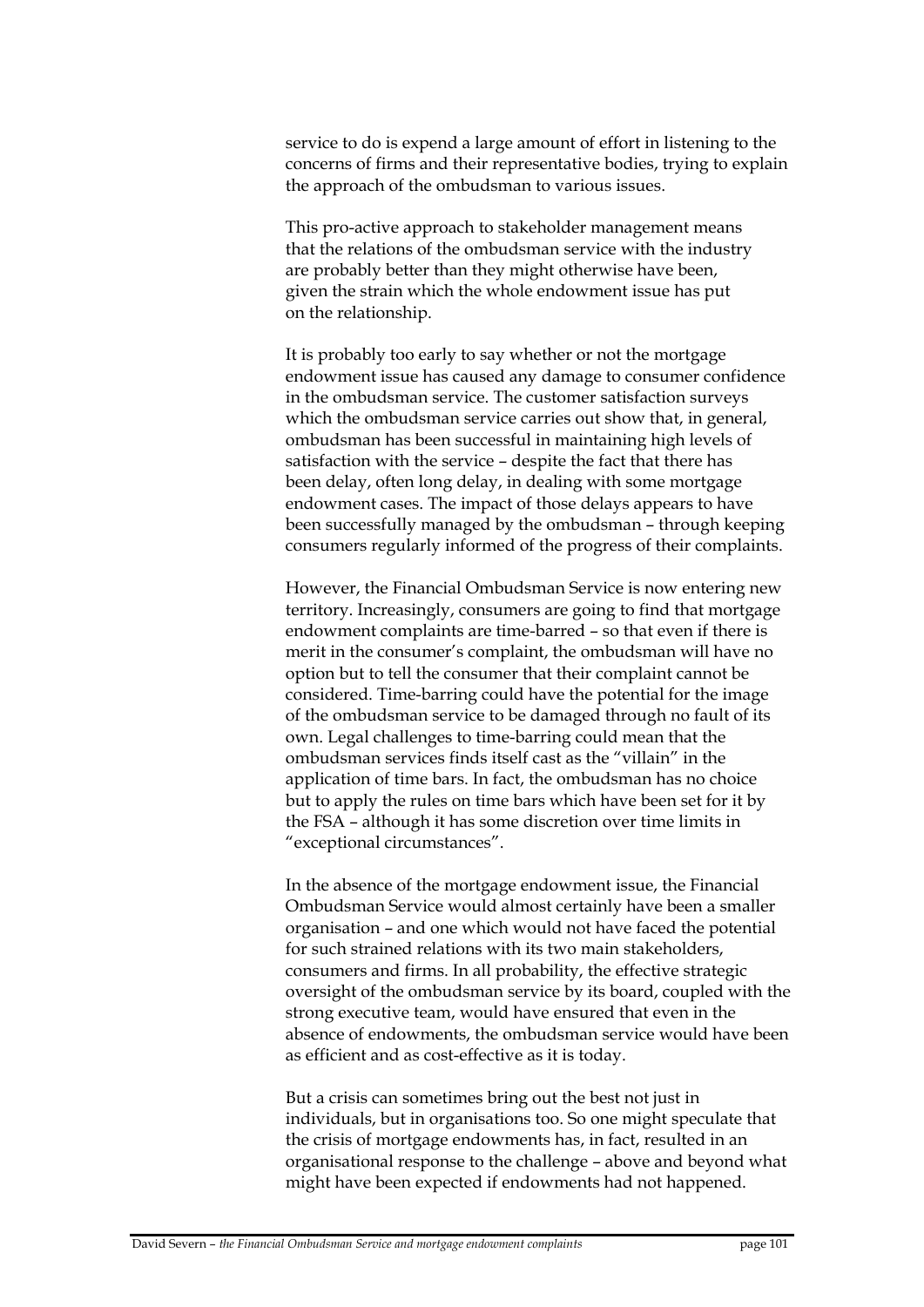Consumers generally should have much to be grateful for that the Financial Ombudsman Service exists. The rules of the FSA provide for firms to investigate complaints from their customers in the first instance – but as we have seen, in some cases the way in which firms have treated their customers have been in clear breach of the rules. If the ombudsman service had not existed, the only avenue which would have been open to consumers who refused to accept a rejection from a firm would have been to take their case to the small claims court.

It is likely that few consumers would wish to find themselves in court, even in the role of the injured party. Courts are generally regarded as adversarial and formal – and preparing for a case would involve the consumer in some cost in time and money. They are also likely to involve delay.

In a speech in January 2007, the chief ombudsman drew some comparisons between the two systems: "*it is worth recording that in 2005, judges in English and Welsh county courts heard around 70,000 disputed civil claims. The average time between the issue of proceedings and hearing was a year. There are no statistics on how much these disputes cost to resolve. The extent to which the decisions reached in county courts are consistent remains to be researched. In the same period, the ombudsman service resolved 105,000 disputed claims about financial services brought by English and Welsh consumers (together with a further 14,000 for Scottish consumers). Most of these were resolved in under six months. The service to consumers is free, and the average cost of resolving those disputes was under £500 per case."*

A charge which some in the industry make against the ombudsman service is that it lacks "consistency" in its decisions. It is an allegation which is easy to make – but more difficult for the ombudsman service to refute.

It might first be helpful to draw a parallel between the small claims procedure of the courts and the ombudsman service. Recently an issue has arisen in relation to the charges made by banks in relation to unauthorised overdrafts. A substantial number of consumers chose to take action against their bank in their local small claims court. The outcomes of some of these court cases appear to have been significantly different. It has now been necessary for a test case to be taken to the High Court, to bring some order and consistency to decisions taken in the lower courts.

There is no routine and rigorous mechanism for checking the consistency of decisions being taken in the small claims courts. In contrast, in the very first annual report of the Financial Ombudsman Service, it was made clear that consistency was one of the key objectives which the ombudsman sought to meet. Since it started, the ombudsman service has had in place procedures to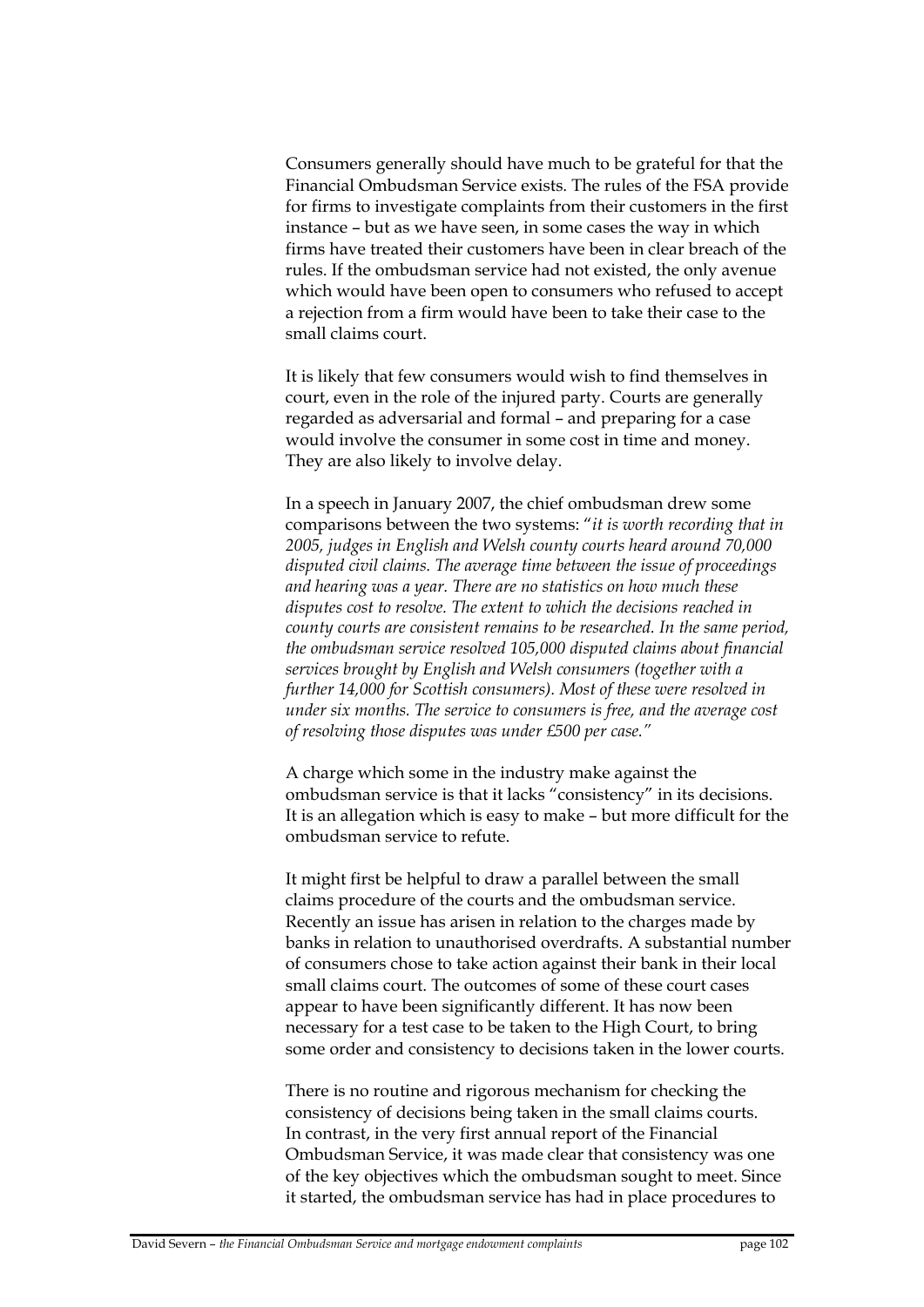quality-check casework, including the consistency of decisions, and it has sought to improve on those procedures over time. The casework systems that adjudicators use also support consistency of approach.

Following an audit of cases handled by the ombudsman service, the Personal Finance Research Centre concluded as part of its review of the ombudsman: *" We found no evidence to suggest that lack of consistency was a significant problem within the organisation. Put another way, like cases are dealt with in like fashion."*

The ombudsman service has always made clear to firms – publicly and privately – that if they have specific concerns about, or examples of, inconsistency, then the ombudsman would be pleased to discuss them. It is difficult to see what else the ombudsman service can reasonably do. Firms might want to consider that, in the absence of the Financial Ombudsman Service, consumers would be forced to use the small claims procedure of the courts – and firms would then risk far more uncertain outcomes on similar cases.

There are three final observations I would like to make.

The first is whether section 404 of the Financial Services and Markets Act is really necessary or helpful. In the absence of such a provision, the FSA would have more flexibility to deal in the future with any new and systemic case of mis-selling. The FSA already has a number of disciplines imposed on it, such as cost benefit analysis and consultation, which would act as a constraint on it, in launching any industry-wide review. The FSA would also be subject to judicial review (as happened in the case of the PIA with the Pensions Review).

Given the existence of section 404, it seems more likely than not that the FSA will deal with any future mis-selling episode by taking the same approach it has taken for mortgage endowments – and that is likely to mean delay for consumers, and a "lottery" as to which consumers receive compensation (as some consumers will not complain at all, and others who do, may not press their case to the ombudsman if the firm turns them down).

The second issue is the interface when cases involve both the Financial Ombudsman Service and the Financial Services Compensation Scheme (FSCS). There is considerable and constructive liaison between the two organisations – but the fact remains that these bodies operate according to different rules made by the FSA and different provisions in the Financial Services and Markets Act. It must be frustrating for the consumer who has already done his or her share of form filling – to provide the ombudsman service with the information it needs – to then find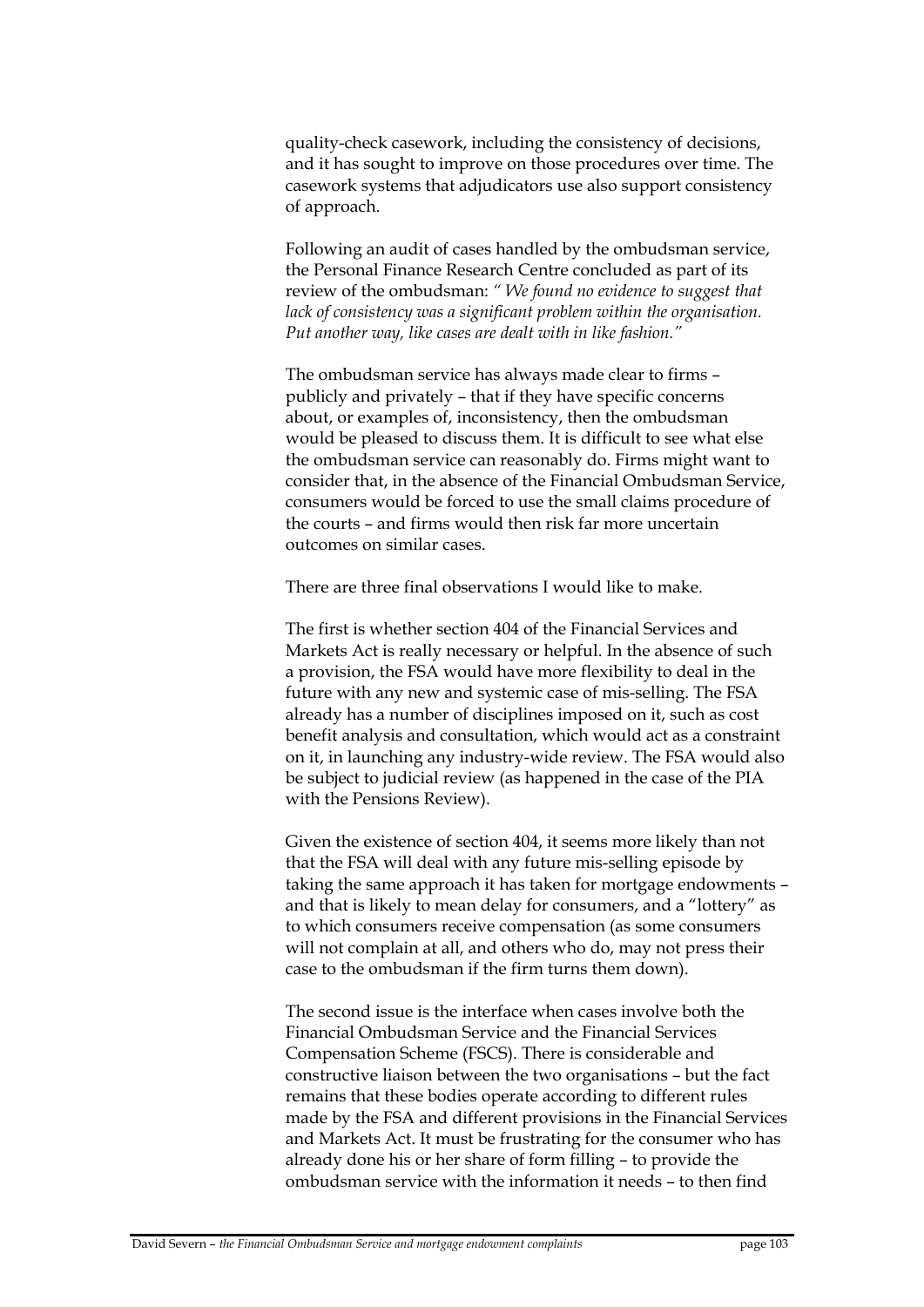that different forms need to be completed, driven by the rules and legislation, to meet the needs of the FSCS.

A more "joined-up" approach in this area is now being adopted – with the aim that the FSCS will be able to accept some information already provided to the ombudsman service. If in future there are likely to be products or services which are going to generate a substantial number of complaints and claims to both bodies, the ombudsman service and the FSCS might establish between them what information will be needed – and design a common form to obtain it.

The third issue is also about form filling. Clearly the ombudsman service has to obtain the information it needs from people with complaints. It helps where it can in this regard, by completing as much of its standard complaint form as possible over the phone with consumers. But the ombudsman service is neutral between consumers and firms – and there are limits to the help it can give. Many consumers have difficulty with "official forms", however user-friendly their design and language. This is bound to militate against more vulnerable consumers, who may be deterred from making a complaint in the first place, or unable to present their case properly.

Currently the Treasury is awaiting a report on the prospects for a national "generic financial advice service". One role for this might be to help consumers with the "form filling" when they are concerned about a financial product they have been sold – and want to make a complaint. It is possible that had such a free and impartial "helping hand" been available for consumers with endowment complaints, there would have been less business opportunity for the commercial claims-management companies, taking up to 25% of a consumer's compensation.

Another step which might be considered – should there be any exercise on a similar scale to mortgage endowments in future – is whether the FSA should direct that a standard complaint form be used both by firms and the ombudsman service. If consumers then had to turn to any advice agency for help in completing the form, the agency concerned would not have to deal with a proliferation of different forms.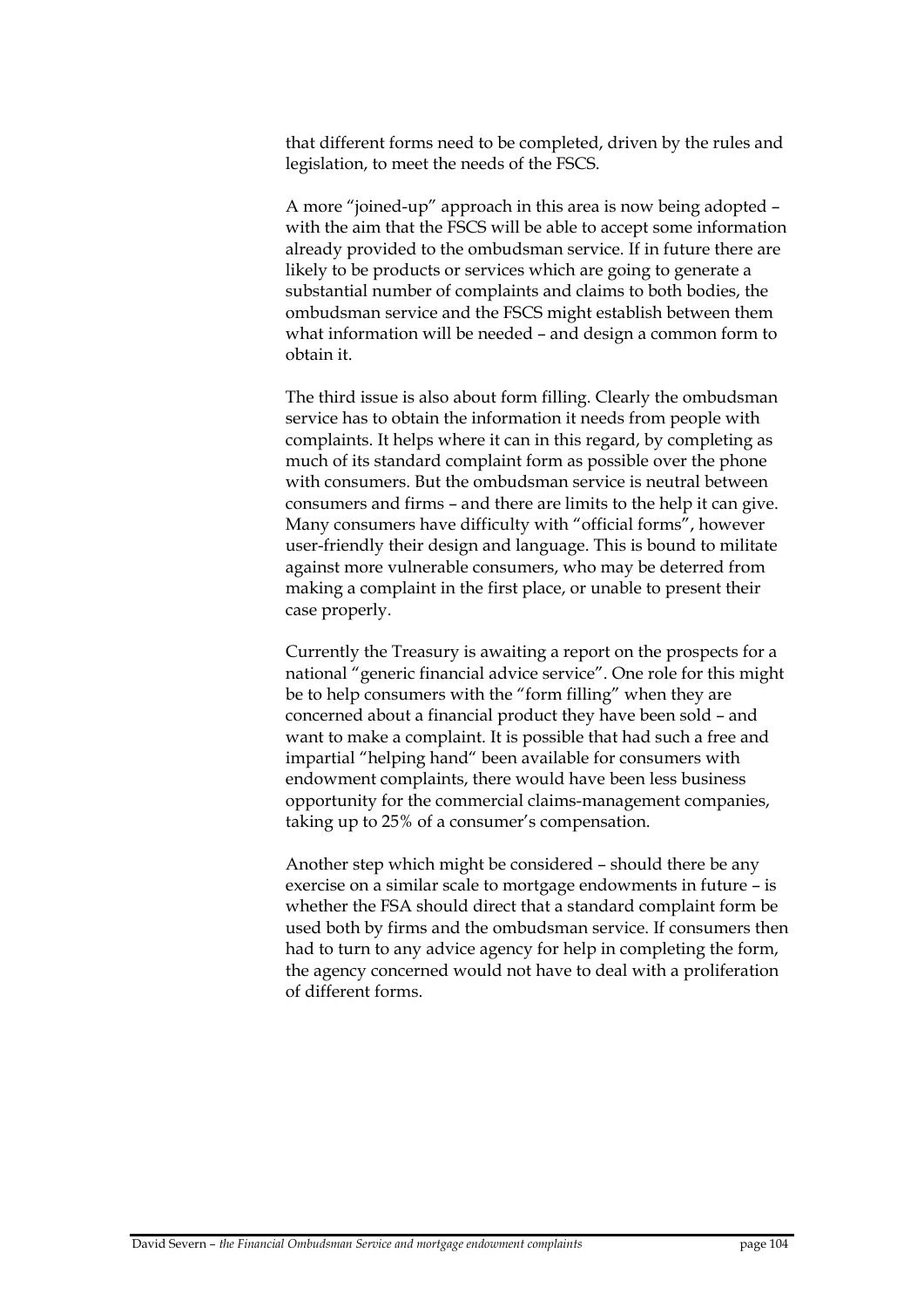# **bibliography**

The majority of source documents examined were both prepared and published by organisations. In the list of organisations given below, therefore, no publisher is shown for a document unless it happens to be different from the organisation responsible for the preparation of the document. In all cases the place of publication is London unless specifically stated otherwise.

## **Association of British Insurers**

*ABI Mortgage Endowment Policy Reviews Code of Practice* 

### **City University Business School, Centre for Insurance and Investment**

*Effective Distribution,* 1995

### **Department of Trade and Industry**

 *Financial Services in the United Kingdom: A new framework for investor protection*  Cmnd 9432, HMSO, 1985

### **Faculty & Institute of Actuaries**

*Report of the Endowment Mortgages Working Party,* 1999

## **Financial Intermediaries, Managers, and Brokers Regulatory Association (FIMBRA)**

- *Report & Accounts,* 1987 to 1994
- *Handbook of Rules and Guidance*

### **Financial Ombudsman Service**

- *Annual Review,* 2000/2001 to 2006/2007
- *Corporate Plan and Budget",* 2001/2002 to 2006/2007
- *ombudsman news,* issues 3, 11, 23, 34, 36, 40, 44, 46, 47, 50, 51, 54, 55
- *online mortgage endowment resource*

## **Financial Services Authority**

- *Endowments: the FSA's conclusions and actions,* December 1999
- *Progress report on mortgage endowments,* October 2000
- *Endowment mortgage complaints,* consultation paper 75, November 2000
- *Endowment mortgage Complaints: Feedback on CP75 and Final Text,* policy statement 75, May 2001
- *The Treatment of windfall benefits for the Personal pensions Review, the FSAVC Review and mortgage endowment complaints", c*onsultation paper 126, February 2002
- *Consumer complaints about mis-selling of mortgage endowments, "*dear CEO letter" (the "Tiner letter"), April 2002
- *The Treatment of windfall benefits for the Personal pensions Review, the FSAVC Review and mortgage endowment complaints,* policy statement 126, July 2002
- *Mortgage endowments: the consumers' view,* consumer research paper 16, December 2002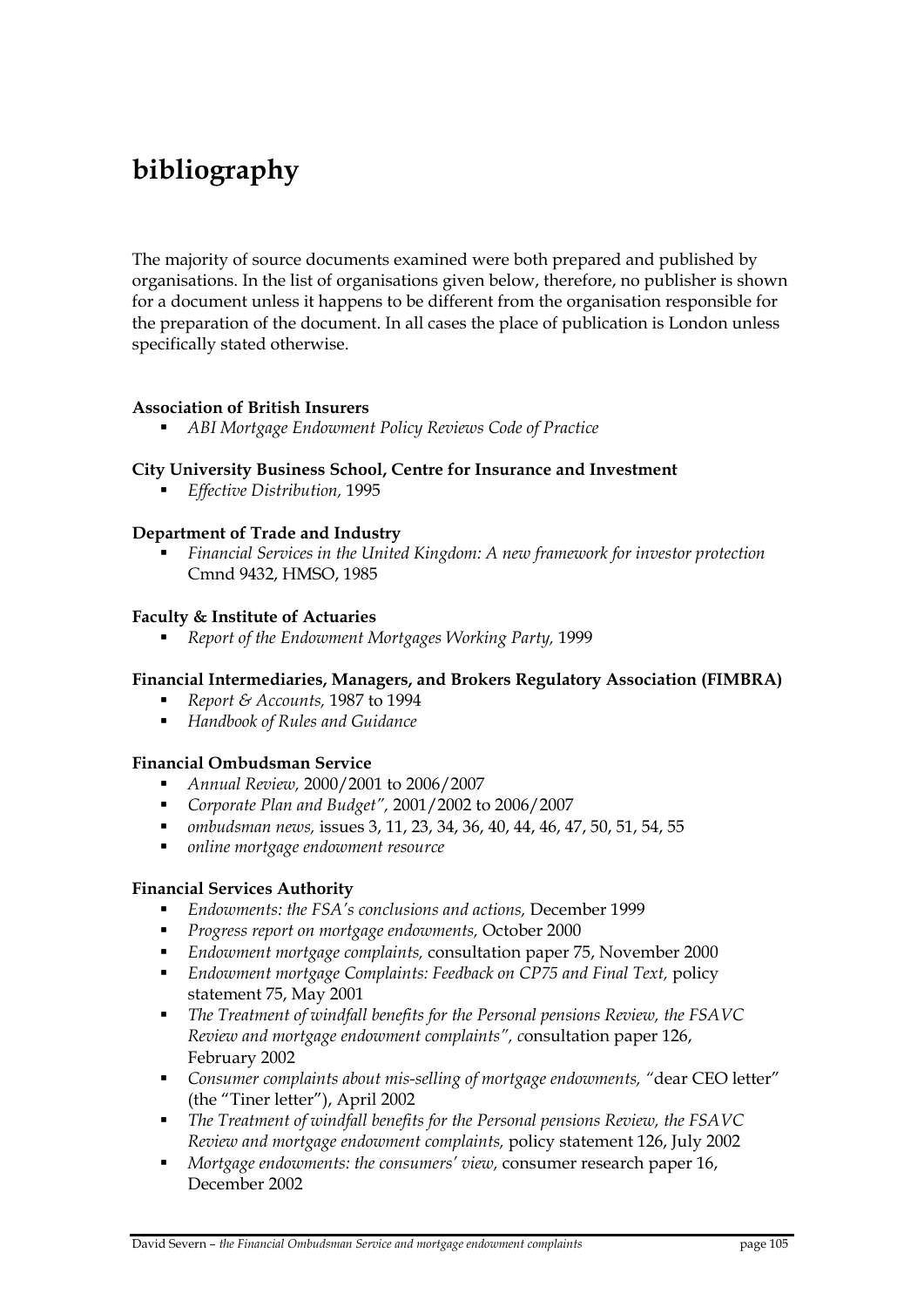- *Mortgage endowment complaints: Changes to time limits for making a complaint,*  consultation paper 158, December 2002
- *Mortgage endowment complaints: Changes to time limits for making a complaint,* policy statement 158, January 2003
- *Handbook Notice 33,* May 2004
- *Mortgage endowments complaints handling,* "dear CEO letter", December 2004
- *Mortgage Endowments shortfalls and consumer actions,* consumer research paper 40, July 2005
- *Mortgage Endowments: Progress report and next steps,* July 2005
- *Complaint Handling Claims Management Companies,* August 2005
- **Mortgage endowment time bars: Recent developments, July 2006**
- *Mortgage endowment complaints: the quality of firms' communications,*  September 2006
- *Mortgage Endowment complaints: Delivering higher standards,* December 2006
- *Review of firms' approach to time barring mortgage endowment complaints,*  January 2007
- *Enforcement Notices,* various dates

## **Financial Services Consumer Panel**

- *Mortgage Endowment Re-projection Research Report,* 2000
- *Mortgage Endowment Re-projection Follow-Up Study,* 2001

## **Gower, L.C.B**

*Review of Investor Protection,* Report: Part 1, Cmnd 9125, HMSO, 1984

## **House of Commons Treasury Committee**

- *Restoring confidence in long-term savings: Endowment mortgages,*  Fifth Report of Session 2003-04, HC 394
- *Responses to the Committee's Fifth Report: Restoring confidence in long-term savings: Endowment mortgages,* Fifth Special Report of 2003-04, HC 655
- *Restoring confidence in long-term savings: Written Evidence October 2003 to January 2004,* 26 February 2004

## **Jebens C.B.E, C.F**

*LAUTRO: A Pioneer Regulator 1986-1994,* January 1997, ISBN 09530094 08

## **Life Assurance and Unit Trust Regulatory Organisation (LAUTRO)**

- *Annual Report and Accounts,* 1990-1994
- *Enforcement Bulletins,* various dates

## **Marketing of Investments Board Organising Committee** *and* **Securities and Investments Board**

- *Life Assurance and Unit Trusts: Independent Intermediaries, tied agents and company representatives,* 1985
- *Life Assurance and Unit Trusts and the Investor,* 1986

## **Office of Fair Trading**

*Mortgage Repayment Methods,* 1995